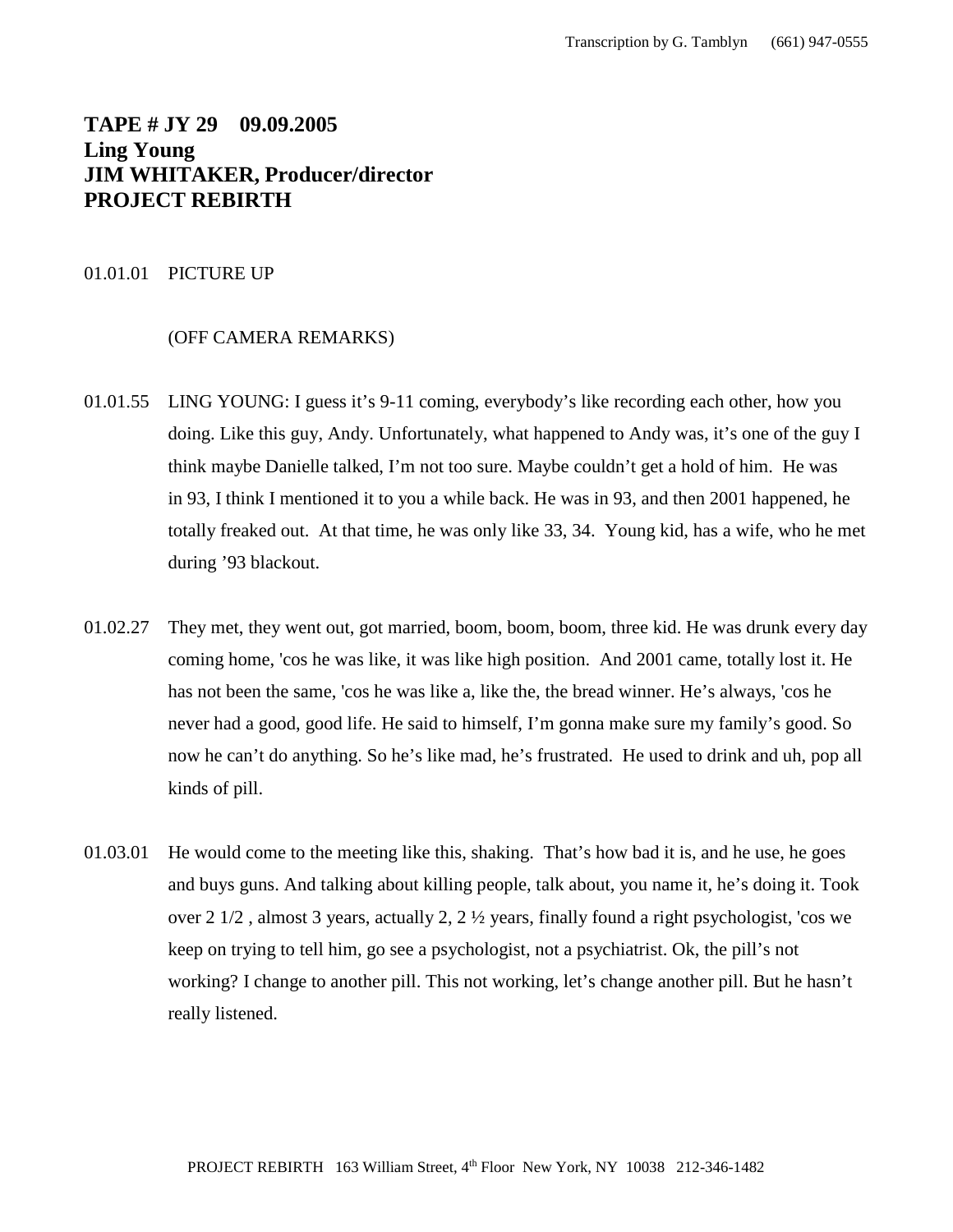- 01.03.30 Finally he listened to us. He went to see a psychologist. Great. Actually it's the same one I'm seeing. Got him working, he started turning to be better. Boom, he has to move. Because the house he's keeping us in, it's costing him way too much. There's no income coming. He wasn't hurt. He just hurt, you know, mentally. So after he move, that's like 2  $\frac{1}{2}$ , 3 hours ride. Unless he's all, let's say (?) you can't drive 2 1/2, 3 hours. (?) he'll be driving, he said, Judy, where we going?
- 01.04.04 'Cos our mind just completely just blanked off once in a while. Even like now when I'm talking to Marge, I would say, we're talking, and if I get interrupted (?) second, I have, I don't remember what I said. I say, Marge, what were we talking about? And she had to remind me, that's why Marge is great, she'd be like a constant backup for me. I, every morning is, is kind of funny. When I get up, ok, she gets my coffee, and I (we?) sit there and just chit-chat so I would just (?) out everything that what happened to me the night before.
- 01.04.36 And we'd blab about, I would just (?) for at least a half an hour, so. And then I'd just go do a little bit of my work, you know, I just like (?) around a little bit, and then we just kind of watch TV a little bit, she does all my other things, of course in between. She's like this (?) quick. I'm just saying, gee, Marge, you know, like this morning, we left the house by 9 o'clock. She gets in at 8:30, she already did everything already.
- 01.04.58 I said, gee, Marge, what the heck did you do? That's how fast she is. She's like me. Get the thing done, get over with. So after she's retired, I don't think I'm gonna be able to get anybody even to replace her. 'Cos I got some, forget it. I'd rather not have anybody. But with my problem, I don't know when my dizzy spell comes. But I don't want somebody to sit there and look at me like I'm crazy all day. That's my biggest problem.

JW : You don't know about your dizziness?

01.05.28 LING YOUNG: I don't know when my dizzy spell comes. I do (?) oh, yeah, I do have that. Which I did not know was not documented. They pay all my bills. Like I say, they pay all my bills, they pay for my, all my MRI, all my ultrasound, all my nerve tests, everything you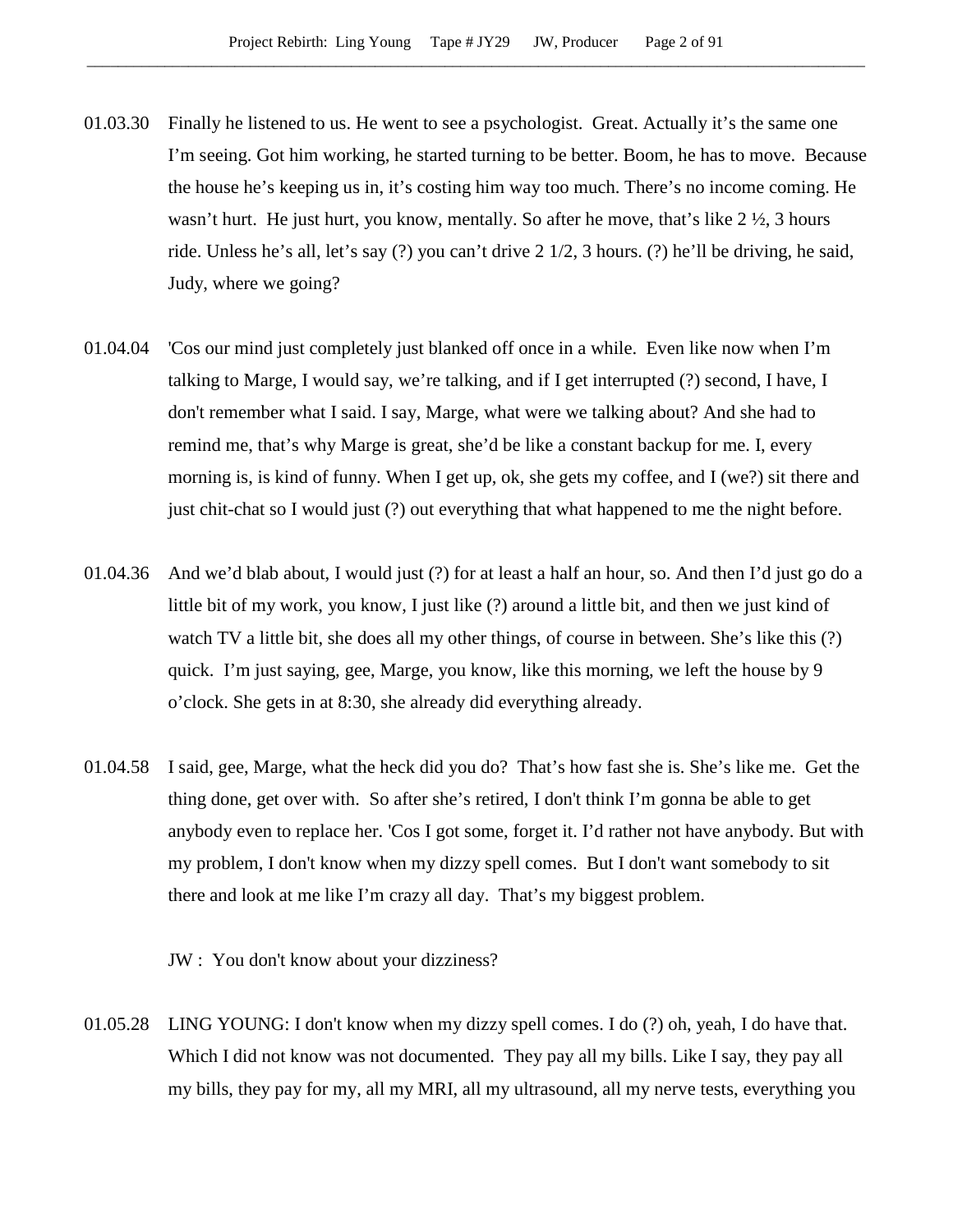can name off about my nerve (?) my, my loss of nerve. It was paid by Workman's Comp, but it was not brought up to the Workman's Comp board, in front of the judge.

- 01.05.58 Until the judge says this is what happened, that doesn't count. So that's why one time when they were complaining of my leg was burned, three times in a row, they could not come up with the records. So I opened my mouth. I said, didn't you guys just pay my bill? And the judge say, he looked at me, he pointed to me and said, talk to your lawyer. You're not even allowed to talk. And my file all right, my medical record is sky high.
- 01.06.29 This girl has a, about a half an inch of records, and she have no clue of my, what my condition is. Ok? That's how bad it is when you go to a Workman's Comp hearing. And the judge, in a way, had no idea what's going on, either. Even though he saw you a couple of times, but he care less what happen to you. In a way. He just there to do, like uh, I hate to say (he's a typical State?) worker, the workman comp was in your state. And I work with them.
- 01.07.00 So uh, lucky, one time I had this other judge, 'cos I guess he was, he was not there. And I went in short sleeve 'cos I have, I have a cast on. And I don't know if I ever told you this. And so what they established my PDST, establish certain things, and then this guy who's representing Workman's Comp saying that well, your honor, she was never examined by our doctor. Now here I am with a cast, just came out of my surgery, I'm in a big cast, you know, Dr. Chou's cast is huge.
- 01.07.32 And my arm, as you can see, was all exposed. My face was really like, my ears, remember I don't know if you remember, was all curled up like a big, red tomato. And the judge just looked at him, he said uh, do you want to put her through that? Do you think that she needs to like see another doctor? 'Cos technically we're supposed to go see a workman's comp doctor. But with all my surgery going on, it's constant, constant surgery, it wasn't like I'm gonna take a break for a year.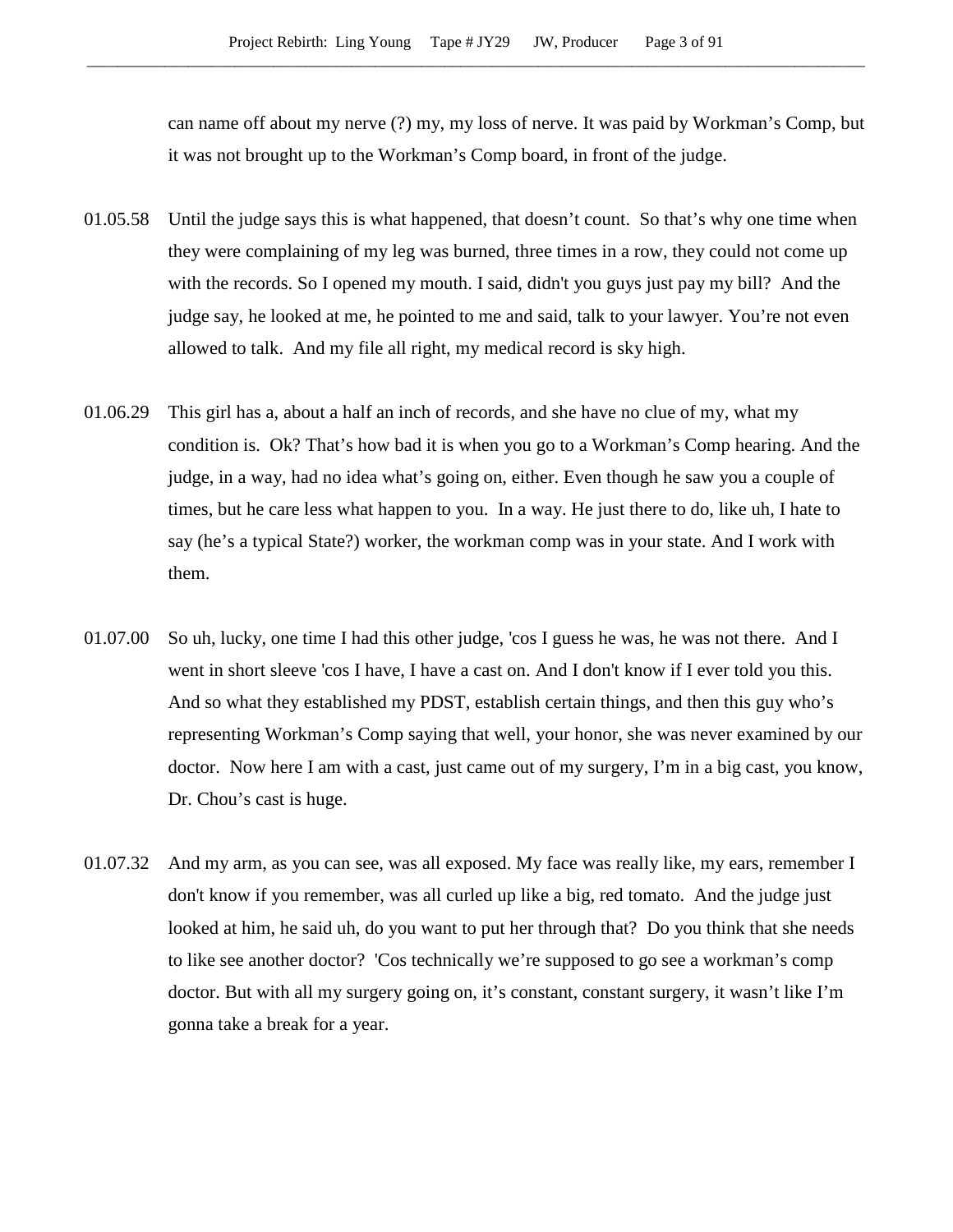- 01.08.02 And the judge say, no. I don't think you need to put her through that. And he said it wasn't he didn't like the idea. He (?) but it doesn't matter. But he still never saw a doctor's. so it's just like kind of thing I have to deal with, so now I have to go back 'cos, 'cos of the fall I had in, in uh, August. And my workman's comp caseworker's I deal with, she was quite nice. She, she could retire later in the future. Then I get somebody brand new, doesn't know my case.
- 01.08.30 She said no.

JW : How many surgeries have you had?

- 01.08.32 LING YOUNG: Seventeen so far, not counting the one in the office. I had three out surgery in the office, too. (LAUGHS) I mean, like I would say about 9 in the office, 17 total that I have actually in the hospital and 17 hospital stays, uh, because I have a lot of, 'cos some surgery I had four surgery in one shot.
- 01.08.57 I had the first (?) hospital stay uh, I had four surgery, then I also went back for infection control. 'Cos my, infection was my biggest problem.

JW : Are you wearing your jacket?

# (OFF CAMERA REMARKS)

01.09.22 LING YOUNG: You see right here? This part was all done already. Ok? This was really raced up a point was the infection to a point was, I was complaining about is smell. After I take a shower, it was like rotten food. It smelled like so rotten it's disgusting. I've been complaining and complaining. And they just listen to me, and that was the end of the story. Finally, it started to having infections. When I start having an infection, it could be like a little dot right here like this. The puss that will come out would wet a whole napkin, that's how bad it was.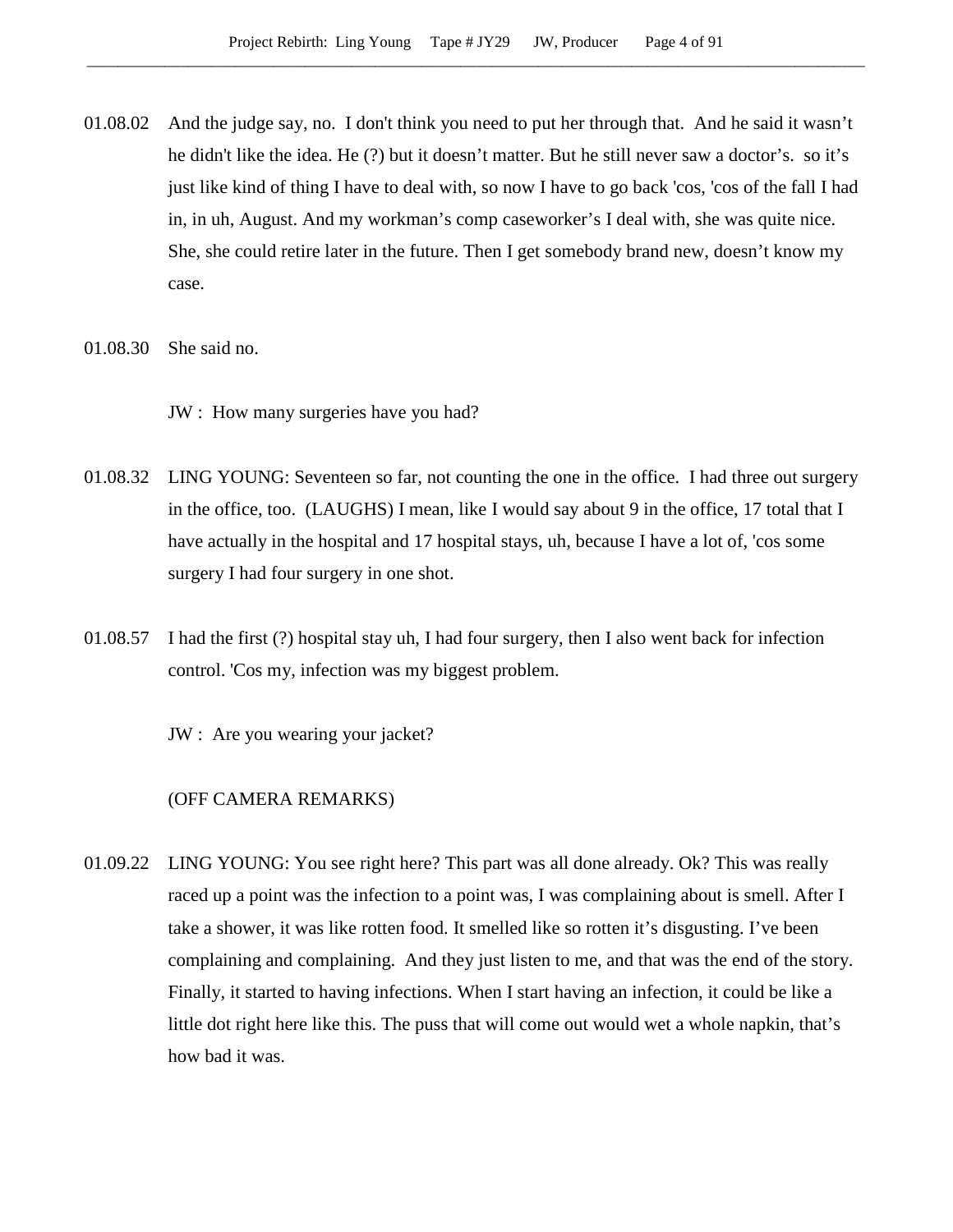01.09.57 It was like underneath. So Chou kept on taking it out, and when (?) takes it out, you talking about it, maybe about this big, and the hole's about could be an inch (?) deep, all the way in, and it was constant. I went to him like four times within ten days. So I had uh, quite a lot of those incisions at the office. Then he said no, no, no, this is crazy. So that's why he decided to take this whole thing out.

JW : Can you take me through the 17 surgeries?

# (OFF CAMERA REMARKS)

- 01.10.46 LING YOUNG: (MID-STATEMENT) when I went home, my hand was moving. I was perfect. I, they start seeing scar, but you see my hand with none of this, all this line under this, it was very nice and smooth when I went home.
- 01.10.59 Then all the sudden, unfortunately, I went to a physical therapist really didn't work with me, that was the most important critical period was my first couple of month. I botched that up.

JW : Did you botch it up?

# (OFF CAMERA REMARKS)

01.11.23 LING YOUNG: I might not be in this position, ok? What happened was, unfortunately mine was (?) Dr. Bauer called it a thermal burn. It was so bad, to a point is I think when I went to Cornell, they didn't realize how bad I was. And they cleaned me the way it supposed to, and they thought that there were so many people coming in, it was like boom, boom, boom, get you ready, cleaned up and then you're done. But not knowing everything is underneath baked in. And that's how I found out from my pain management, which I just came from today. Probably because of all the things that happened, everything just baked in, 'cos when the plane hit, I was thrown.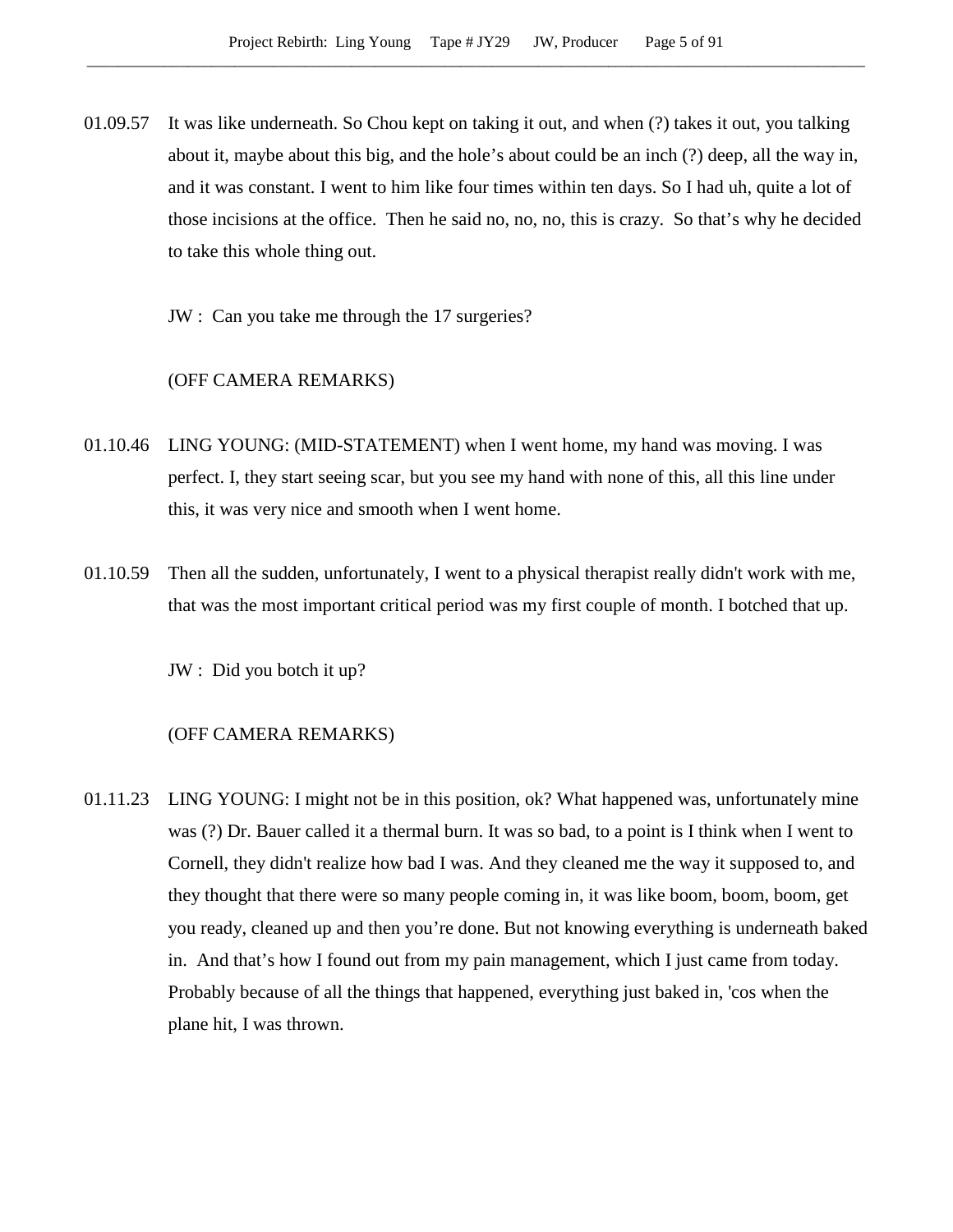- 01.11.59 But I was sat there for awhile, too. So everything was coming down on me. And Mary Jo who told me that I looked white, I don't remember that. I thought I was looking good. So I guess all the, all the chemical whatever you want to call it, particle however you want to call it, was inside, so when they put the graft in, it was Ok. But after awhile, it start surfacing up, and Dr. Chou was telling me is it goes in between the two layers of skin.
- 01.12.27 So like I have surgery, like I said, I had, then all the sudden, this hand started to, to curled up on me. My scar.  $(\sim JW \sim)$

JW : Do they know now what's going on?

01.12.47 LING YOUNG: No, they still don't know. They, they know this (?) (hyper topic?) scarring, but they don't understand why I'm still so active. 'Cos this is still called active.

JW : What does that mean?

- 01.13.00 LING YOUNG: Uh, (?) hyper tropic scar means like the, the scar just thicken, ok? Normally happen to Asian and blacks and uh, very dark skinned individuals. And we had I think, we have about less than 30 burn patient, and I'm the only one had that problem. So therefore, Dr. Bauer had tried everything humanly possible, medical possible, to try to help me fix it. It didn't work. No matter what he does, it does not work. So he was really frustrated. That's when I start seeing other doctor, with my hand.
- 01.13.31 Unfortunately that guy, that quote-unquote doctor, messed it up. When he messed it up because he didn't listen to me. After the first surgery, I said I, I feel weird under my armpit. Just go home and rub it, don't worry about it. Is aid no, no, no, something's not right. It's, it's hurting me in the arm, arm pit. Normally I have general anesthesia, I don't know he had gave me a nerve block. I don't know the difference, what the hell do I know? You know? So then (the graft?) it was gross. I mean, if you see some of the pictures, it was like completely blacked out here, it was really disgusting.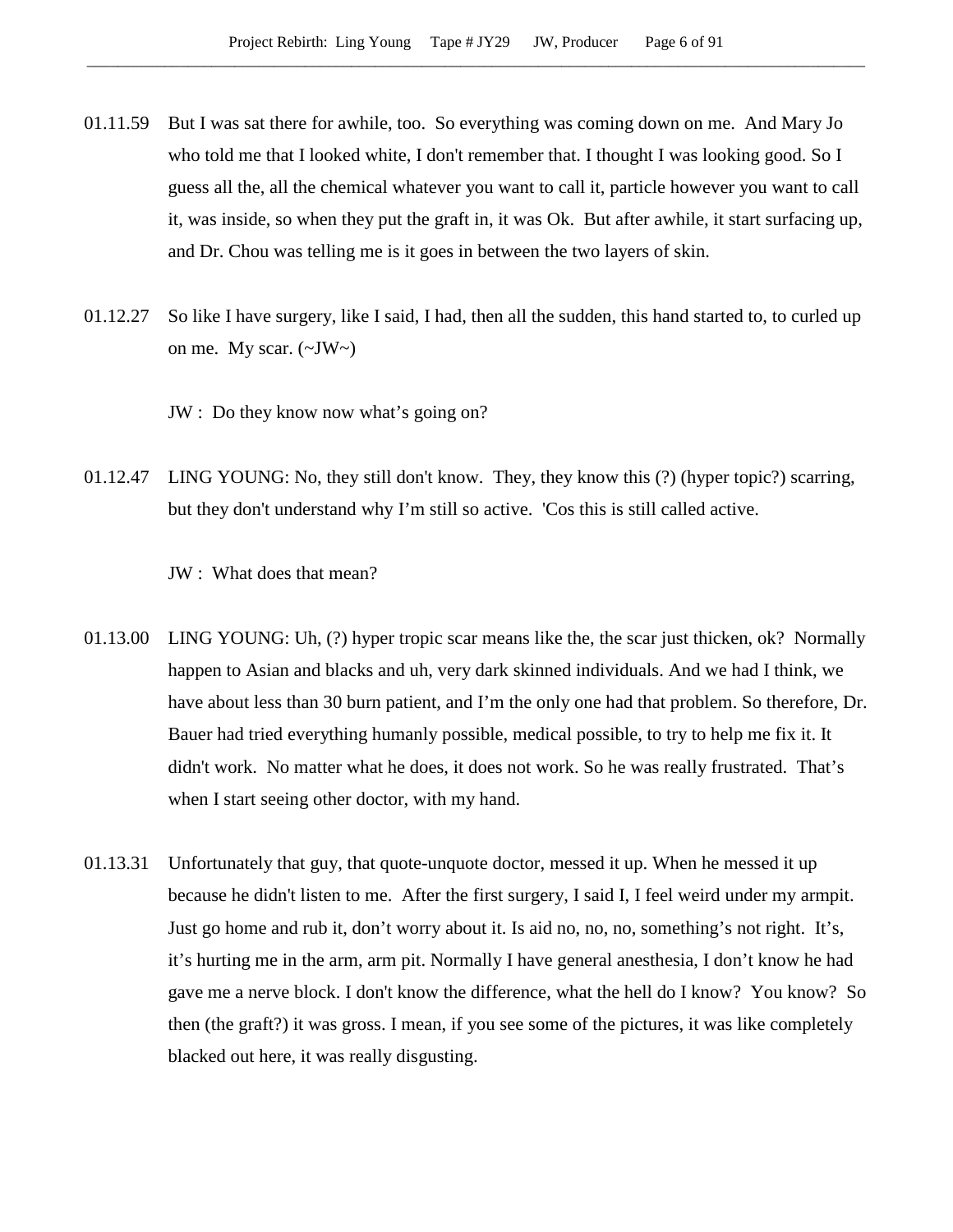- 01.14.07 And I said no, no, no. That doesn't look like, 'cos Dr. Bauer's graft is gorgeous. It might not turn out later good. But right away, it's beautiful. But it's all like caked in. And he has like 4 pins, five pins going through it. It's gross. When he opened the bandage, I, I almost, I almost die, because like, like something stabbing at you.
- 01.14.29 It's like a big, thick, pins right here, and the pin going through it this way. So I said no, no, no, this graph looks dead. No, no, no, you don't know what you're talking about, you know? You, you're just jumping. I said all right. I didn't say anything. Guess what? Next week, I'm back again. Had a second surgery. Now this surgery everything seems Ok, and he tells the, the physical go and just crank her very aggressive, and just, just go ahead and do it.
- 01.14.58 And they were cranking me, and I was dying. And I find out he fused my finger. Instead of releasing my finger, he fused it. So that's why my finger over here is stiff. So I was very mad. I was gonna do something about it. But then I say, you know what? It's not worth it. Because he could blame it on my scar, blame on everything else. If you go through the protocol like they say, it's nothing you can do. I said, first of all, I'm not looking for the money. In a way, I wanted just to say that hey, you know what? You botch it up, I think you should take responsibility and maybe that will give him something to think about before he does something else.
- 01.15.35 But at the end I, I decide I'm not gonna do it, because that would just put me in, in another turmoil. And to put me on a witness stand, I don't want to, I don't want to be bothered with it. So I left it alone. I say, you know what, it's my luck. I left it alone. But then it got worse and worse as (?) time goes by. They start closing up on me. So but then I start having infection right here.
- 01.15.58 And it just opened up and it hurts, oh, my god, it hurts. And I'm very good in pain, but that pain right in between it here is like a burning sensation constantly. It's something that's burning, like acid burning you. So that'd gone on for like a year, year and a half. I complain. There nobody gonna listen to me. So finally I said ok, fine, this is crazy. So that's why I said,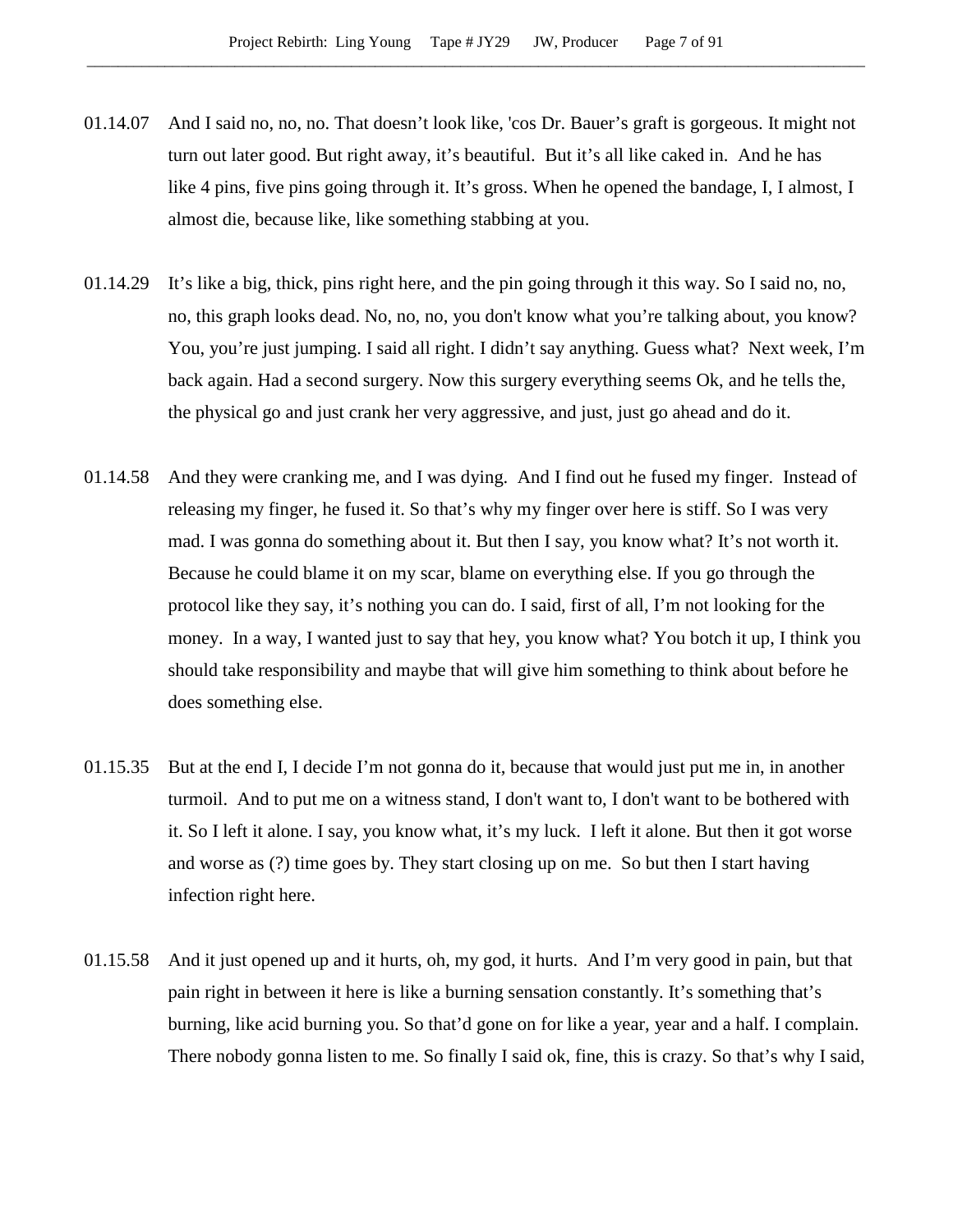I called Lorna Manning's husband, Greg Manning, and he recommend me to this hand surgeon at NYU.

- 01.16.30 And when I call him up, he said no, no. I think Dr. Chou's better 'cos he also does, deal more with burns. He's a plastic surgeon, but he's also a hand surgeon. So that's how I started out with Dr. Chou's actually in 2003. But before my surgery, I had an infection. 'Cos they worked so hard on my hand, they actually gave me an infection. And my hand was completely swelled up, just my finger. So before I went for surgery, I went in for infection (LAUGHS) first.
- 01.16.59 So that was that uh, the next thing you know, then I start having (?) calcium deposit. Nobody know what's going on with me. (?) I even went to the burn conference awhile back. They even flew in a doctor to talk to me. They just tell me that you cannot skin graft. But then what are you gonna do? You can't do too much without it. So when Chou did, when after so many surgery in the office, 'cos uh, what happened it started out with like oh, geez, it's kind of funny, 'cos it still smell.
- 01.17.32 I said, but it's all closed up, though. It's kind of funny, then you feel it kind of hot. The next thing you know, you see it kind of become black. That doesn't bother you yet. Now, when it really, I, I cannot even move my arm, that's when it's really has to come out. 'Cos you open it up and take it out, it doesn't do anything. It has to be almost like all the way comes up in the front. Then when he takes it out, and it's a big, fat hole in there. It takes about 2 months to heal.
- 01.18.00 Before this heals, something else happen, so it's just constant over here. So (?) he decided to take me in and rip up this whole piece. And when he ripped up this whole piece, because of a graft, it didn't really work out. 'Cos he had a cast on me, oh, my god, he had a cast on me, it must have been like weigh 20 pound. I can't get up, I can't sit down. I just can't do anything. After two day, all the sudden (?) I start seeing my stitches, I said, wait, wait, wait. Something's not right. I'm not supposed to see my stitches.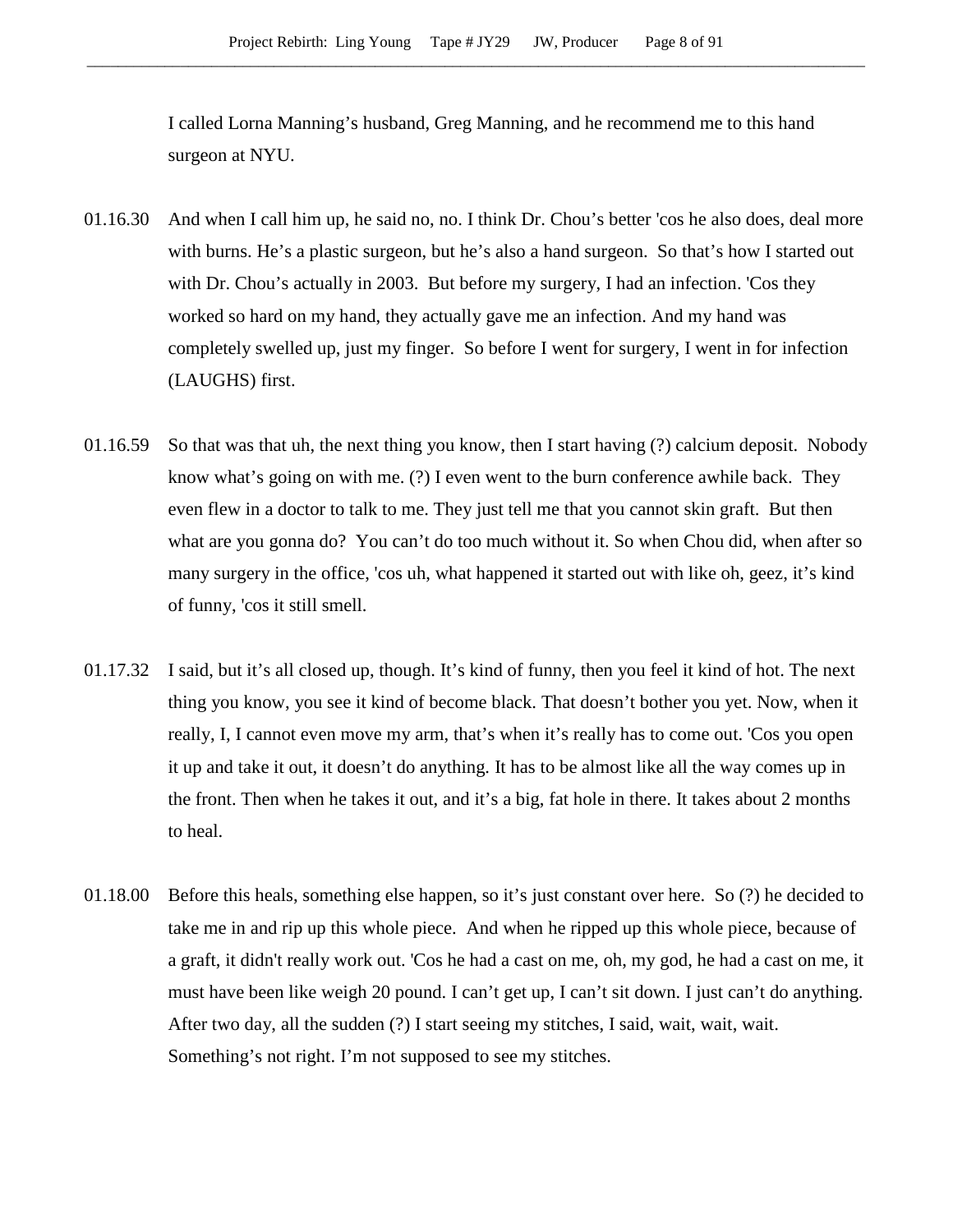- 01.18.31 And they look like so bad, it looks lousy, (?) like he botched me up, like I'm (complete?) like a mummy. And I went back to him, I said, I don't know what this uh, it's so lousy this came off (LAUGHS) he said, I spent 2 hours doing that thing. (LAUGHS) And you tell me it's bad? I said, but it, it came off, the whole thing came off. So he took it out, because it was so heavy that so thick, and because of such awkward position, and he has to put something underneath me.
- 01.18.57 I didn't know why. He explained to me, he said because that was where the nerve is. If he doesn't do it this way, I could lose my nerve. I said, gee. He's also a uh, a nerve specialist. So he knows a little bit (?) he, he's a, he's a specialized in everything, 'cos I was really (?) why would you put a sponge on my, on my thing, you know? So he took that off. I think he gave me a, a different kind of cast. So took about, but still, a lot of spots are not healed up well. So that's why this is good. 'Cos now you don't see a lot of holes.
- 02.19.30 You just see a lot of scar, but it's not like in between holes. Not like, you know, like, not like here. That cause infection, like over here, in here caused infection. All this little thing could be causing infections, ok? Uh, he did all that so that was good. He did this in uh, in July which is kind of like (?) bubbly. He was supposed to expand my, had, had a skin expansion on me here. Which means that he would open me up, put a tube in there, and each week for the next two or three months, he would inject saline water, and that just like, almost like a Pop-eye like balloon?
- 01.20.08 And (after?) that all gets enough skin, this skin (?) supposed to expand. Then he would cut it off, cut off my scar and put flap it over. I'm lucky he didn't have to do that. He went in, (?) 'cos first of all, he doesn't believe in skin expansion. He said that's not good because uh, he said, when you ever you're expanding something, you're also expanding the muscles, and that could cause infections.
- 01.20.31 So he's a very old-fashioned doctor that believes in certain things. But since he can't cut me up anymore, so he said, let's try it. But lucky when he opened me up, he said, I have enough skin, I'm not doing it. That was a, that was a blessing, 'cos I don't think I would, actually (if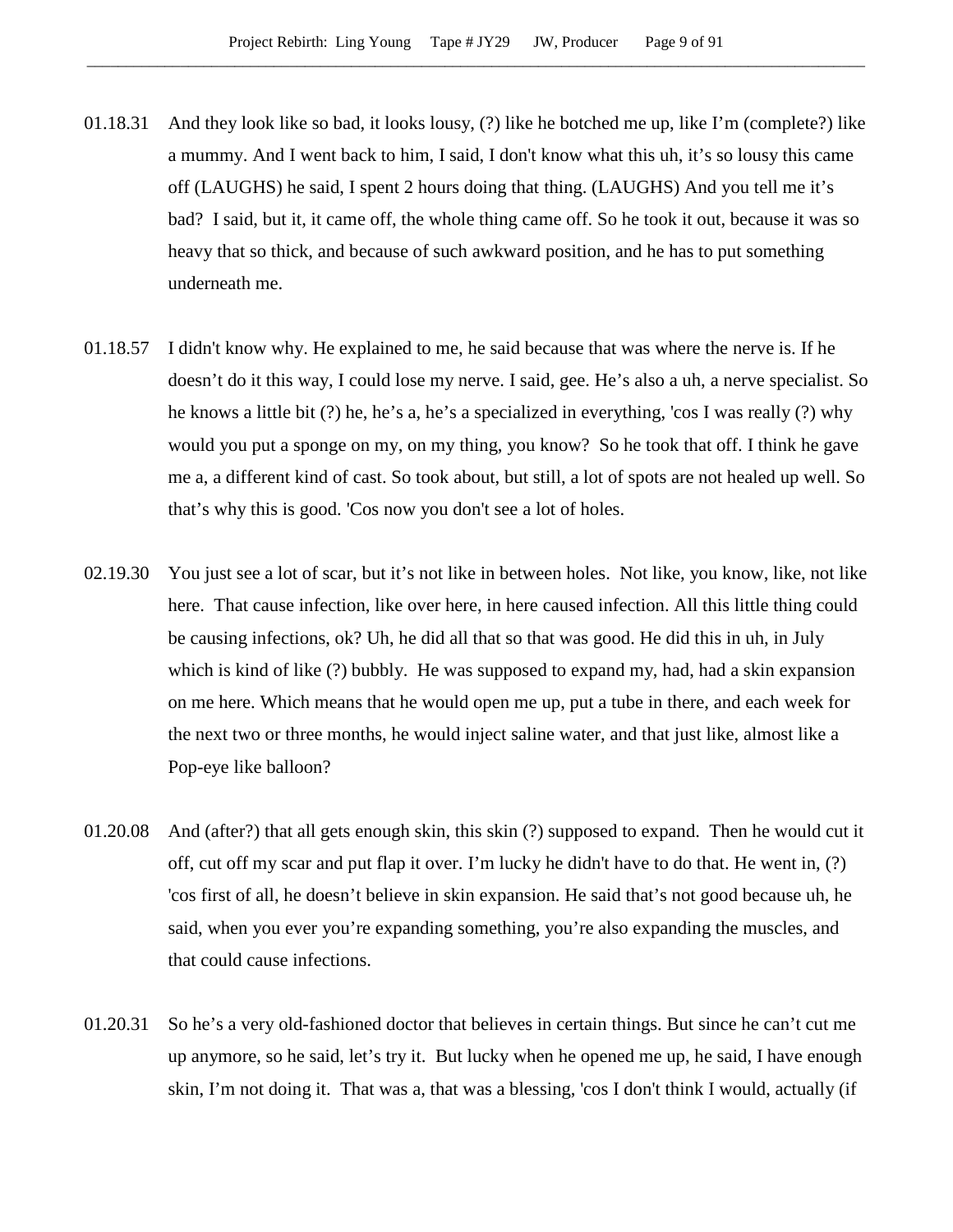that's the case?) I would be having surgery right now. So I didn't have to do that, so see, and you can see a hand right here, but before this, you actually see this big, thick, thick uh, scar and has a lot of holes in between here.

- 01.21.02 I can't clean it. Started to, started to smell again, just like the top here. So I said, sooner or later, I know I'm gonna have problem. So that's the reason why I, I had it done. I know it was coming close to the wedding, I say, you know what? I can't take a chance of having an infection getting worse and then maybe like a week before (?) I would end up in the hospital. So I agreed to do it like in April, another was in April, July, and all my time as we were cutting it short, I say, you know, whatever it is, it is. I just cover myself up. Which I'm do, which I did anyway.
- 01.21.38 So I had this (?) was my last surgery. Now with my hand, like I said, I think I have 9 surgery on this part of the hand. Still doesn't work. He did the last time he did it where he opened this up. I was getting a grip, I was very happy about it. About a couple of months ago, I was holding a bottle, it slipped out of me. And I said huh, that sounds weird.
- 01.22.00 Then I realized I lost, I lost some of my function again. So you don't know when it's gonna happen until something happen to you. 'Cos I was holding the same thing, just (?) it just dropped right down. I said oh, gee, wonder why. And I realized I don't have the grip I used to have, when they first, when I first got the surgery, 'cos I was very happy. And all this I'll call C plastic surgery, what I, what they did was they used my (~JW~) good skin.

JW : Will you have another hand surgery soon?

01.22.34 LING YOUNG: I'm still having a lot of surgery because this face is still very pulled, ok? He think he's gonna do a little bit about this part. This part, he's explaining to me, he could give me the more function, but I have, it's got to be plastic joint. I'm still debating I want to do it or not. Plastic is plastic. Scar is scar. As you know, none of my scars are good.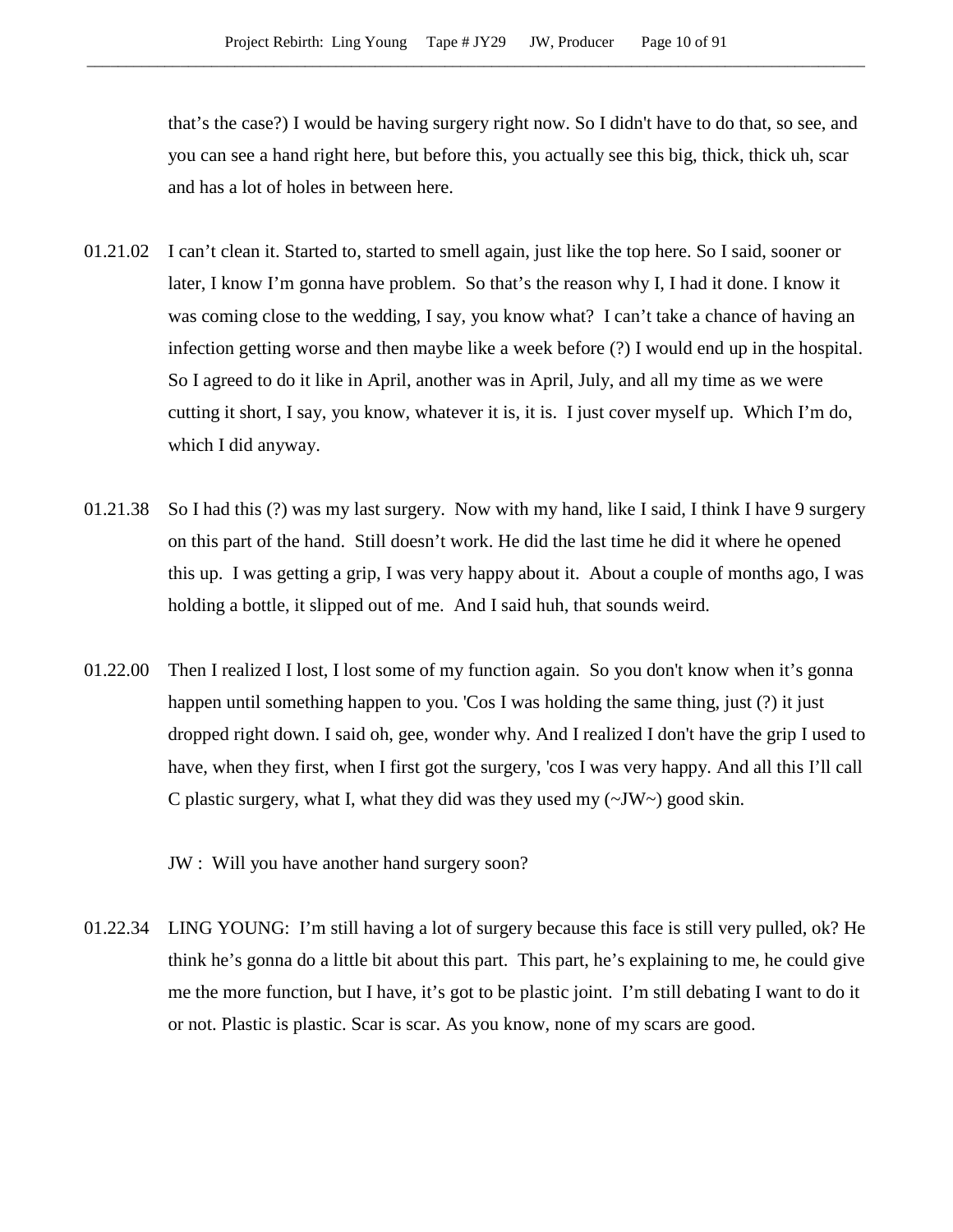01.22.58 Ok, now, before this surgery, my hand was like this. Ok? I cannot move, I cannot stretch this out, and I cannot bend my wrist. I was just like literally like this. Every time I want to stretch it, it was like, it was like pulling a rubbers. And what he did was as you can se, he cuts like, cut like in a zigzag, and he pulls the good skin and put it, and now I can stretch out. At the same time I could to a little wrist, that's a major improvement. Ok, I wasn't able to move at all. Howsoever. So he did quite a few  $(\sim JW)$ 

JW : How do you f eel about that?

- 01.23.32 LING YOUNG: Well, actually I did, I'm so much better, better than like even from last year, ok? 'Cos you remember my ears are really like so curled up a point was, I couldn't hear. So I said (?) I don't know why I'm blasting this TV like to the max and poor Marge is listening to me. But I just barely make it. And they say what's wrong? I said, well, watching TV. I said, do you mind? I said no, well what, what are you talking about? Actually this whole thing was covering my, my ear completely.
- 01.24.01 So then he was giving me steroid shot, and steroid shot you can't get it for too, you can't do it too often. So I said ok, I was gonna think about doing it after the wedding. And he said to me, well, maybe by then it'll be too late. Because I don't know how your (cartilage?) is gonna be. I go, ok, what am I gonna do now? Says, ok, just do it. See, I trust him enough to that point already. Every time when he start writing, I say, Ok, what are we doing next?
- 01.24.29 Every time when he take out his drawing pad, I'm going in. Uh, that's a joke of mine. Whenever he start writing, I say, Ok, what are we gonna do next? 'Cos he does. He studies you a little bit, and then tells, he kind of like start writing, and when he start writing, Ok, what are you gonna do to me next? He kind of don't even bother ask anymore. He do what he think is necessary to get me back to certain (?) my, (?) for my mobility.
- 01.24.58 So I trust him to the point I guess he got comfortable enough, not even asking me, that I'm gonna do this to you. It just kind of like, well, this is what we're gonna do. Ok, so that's what he did. So when, (?) he sees my ear, he says you know what, I'm keeping you, giving you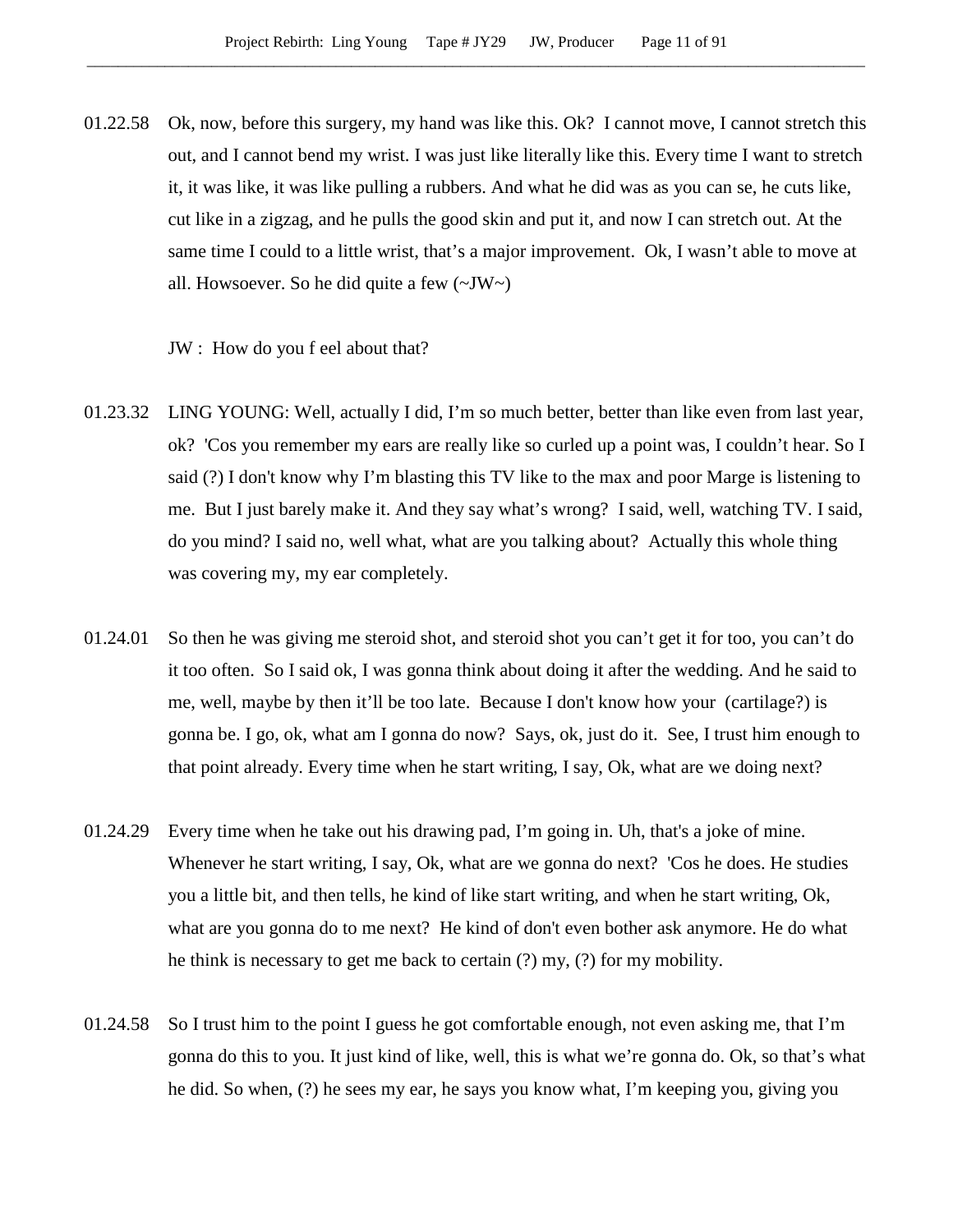shots. I really don't want to do that anymore. So I said, ok, well, can we do it after the wedding, 'cos you know, he said, well, you know, if you're gonna do after the wedding, I don't know how your ear's gonna be.

- 01.25.27 I said oh, god, all right, go ahead. So he was having this uh, getting skin from here, giving me a flap here. A flap means like uh, pulling the skin from the back of the ear to the front. Adding, adding skins here, so I'm getting all cut up the way he's talking, getting cut here, getting some (cartilage?) from here, in case my (?) is cartilage, is that how it's (?). It's not working, I'm gonna be in the ICU for four days and you're gonna (?) now I'm freaking out.
- 01.25.58 Because I can't stay by myself. So I call workmen's comp, of course workmen's not gonna pay for it. So (?) to do anything. I do anything just to get somebody to stay with me. So I'm all worked up going into ICU, all by myself, with this window, and I'm picturing myself in ICU. It didn't work out. It was horrible. It's gonna be a 10-hour surgery. I said oh, god, ten hour means it's more. You know, every time he just say 10 hours, sometimes it's a lot more. He booked the whole day for me, 'cos he knows it's gonna be a very complicated thing.
- 01.26.31 He has to rebuild this whole ear and taking here, and putting there, the whole nine yard. He actually came out within 4 hours, 4 ½ hour. He said he's done. And when he work with Don, and Don says something happen? He says I'm done. He said, I didn't have to do anything. I was able to save the cartilage that was there, everything worked out. And he just rebuilt it, just like that. That was, I thought he was lying to me. He said, oh, you're done. I said yeah, right. And but then of course, again, I have an infection.
- 01.26.59 But lucky with that infection he gave me a choice. He was, then he started (?) I said wait, wait, wait. I just had anesthesia about, I think it was (?) three weeks ago, two weeks ago, three weeks ago. I said I, I can't go back in 'cos after 21 days, you had to take the blood test, EKG, the whole nine yards before you go in the hospital. And my EKG's always irregular now since 9-11.

JW : What about that?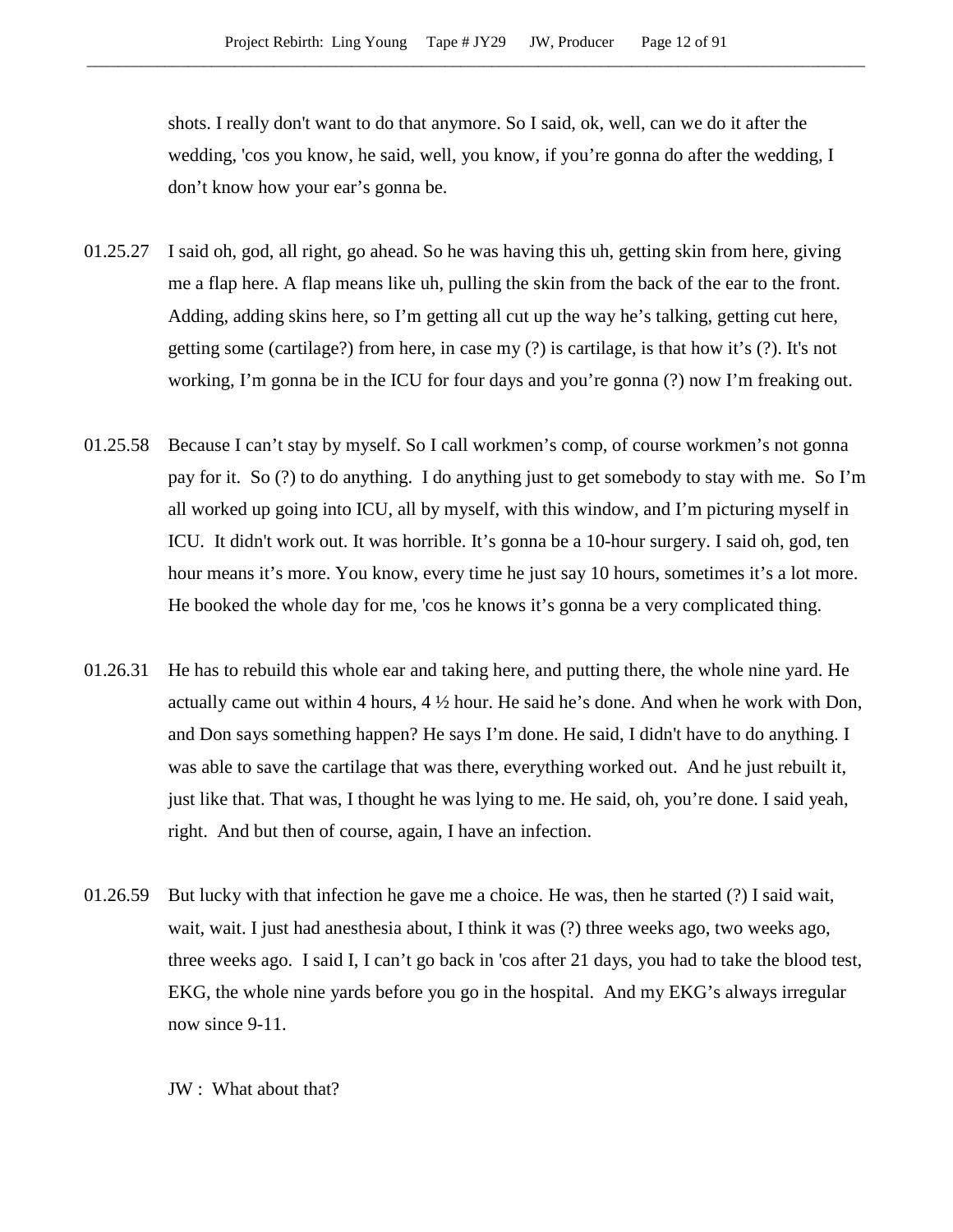- 01.27.23 LING YOUNG: I don't know what it is. I had like palpitation in my heart. I guess real quick, at the same time also my EKG started to be irregular. I never had that problem before about two years ago, maybe actually started with Dr. Chou. My first surgery was Ok, second surgery was OK. After that, my EKG became very abnormal, and they would not let me have surgery unless I get an OK from my intern. Internist. So every time when I get, get a test done, I know I'm gonna have (?) an irregular EKG. So automatically makes appointment to go see internist, get an Ok to go to the (?) to get, have surgery.
- 01.28.04 So I said oh, no, I got to go through this whole thing again, going to the NYU for the tests, then I go to my internist. He said, well, if you want, I could do it in the office. I said Ok, you gonna knock me out? He said no. I said no? I said, what are you gonna do? Well I give you a shot. I said ok, that's a choice between me going to the, going to the hospital, getting all knocked out, or have him give you a shot and play stupid.
- 01.28.31 So I said, Ok, let's do it in the office. Three hours (LAUGHS). Give me a big shot, (?) I mean, this needle was like, I don't know, I don't know how thick, that needle was big, 'cos my (?) looked at it and (?) oh, god it was big. So he did it. You could hear him (?) kinking, all this thing, you hear him sewing. Actually he was very good, 'cos (?) less than, about an inch, he had over 30 stitches in there.
- 01.29.00 I don't know how he did it. I mean, this guy is, is something, got to give him credit. To put 30 stitches within that little space right here, just this little space right here. Ok, so turn out well.

JW : Were you taking a risk by having it done in the office?

01.29.19 LING YOUNG: Yes and no, 'cos I had (?) he had done it in the office for me on all my infections, and I knew this wasn't a big deal. It was an infection, it's a matter of cutting it out, and putting it back together. Yes, I am taking a risk, but I do have confidence in him enough that I know that he could do it.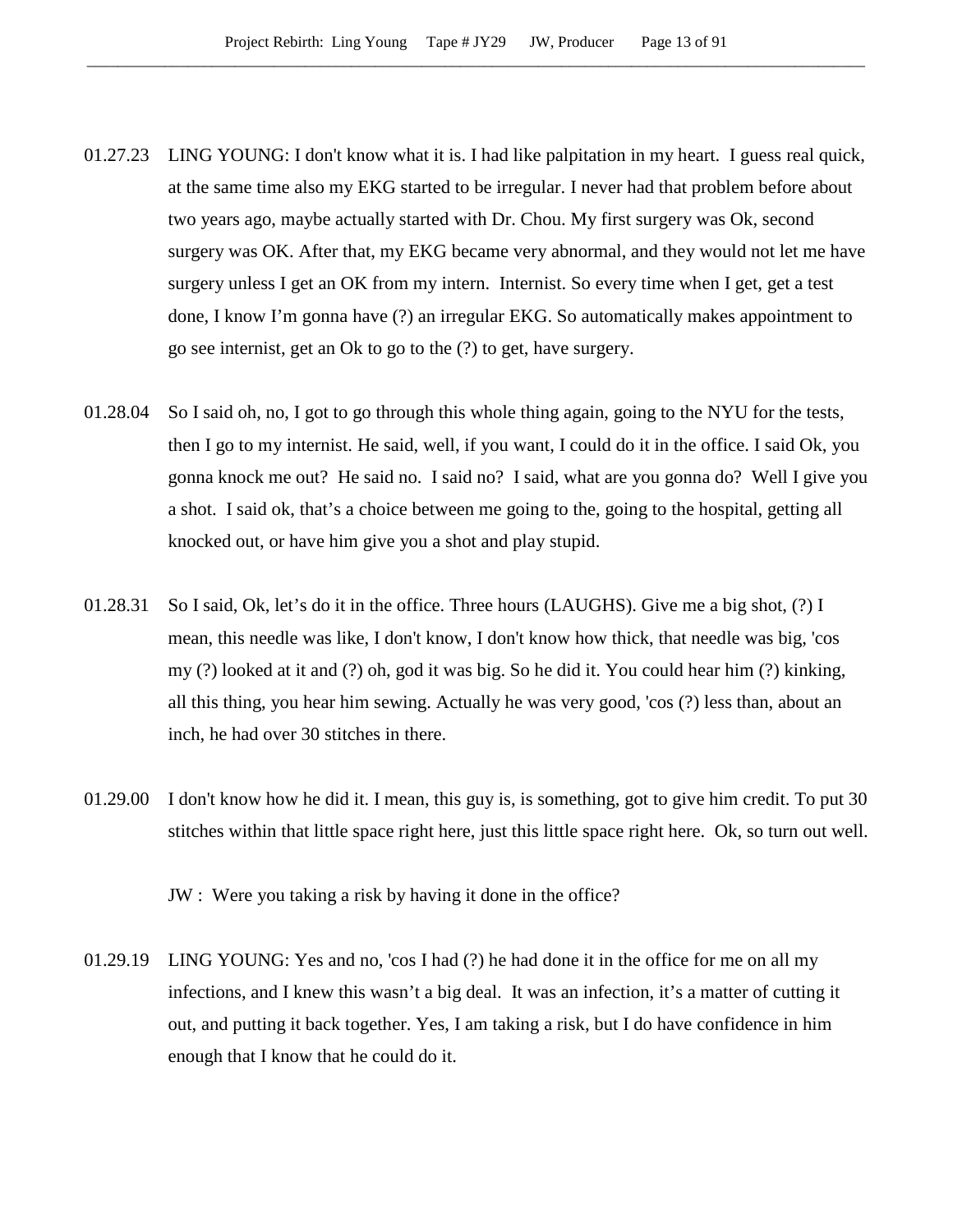JW : What about your heart?

- 01.29.42 LING YOUNG: With my heart, I do believe that he could do it. Otherwise, I wouldn't take a chance. That's how come I did it. It was, the infection was very small. The infection was maybe like less than a half an inch, but it's an infection. 'Cos you could tell 'cos it's yellow. And I tried (?) to uh, put all kinds of thing and try to save it, but it didn't work out.
- 01.30.02 So because of the cartilage and he didn't wanted to lose it. So he has to cut me up and do it. He said, if I don't do it, leave it out, I might lose it. So I don't want to take that chance. That chance I didn't want to take. But I didn't want to go in and have this whole nine yard again, because it just putting me under again. Every time you go under, you putting yourself at risk. To me, that's more as a risky than having this big, fat needle going through you.
- 01.30.29 And uh, when he went through the steroid shot, the needle was about this long. Ok? When it comes out, it was crooked (LAUGHS). I don't know what he did. Because it goes in, it goes around in a circle. And I came out and I happened to turn around. I said what kind of needle is that, it's crooked? It actually like an old (?) hook. He said, that needle wasn't crooked, it was straight before it went in. I said, you got to be kidding. It came out crooked. 'Cos he goes in and goes around in circle like really, I don't know how the needle doesn't break.
- 01.31.02 Don't ask me. It just, it just came out like one of those big question mark, that's how it came out. I said so what kind of needle is that? He said, no, that's a straight needle. I said why is it like that? He said well, because that's how it came out. Oh, that sounds nice. I'm hearing this, so that's why I said, if I complain about pain, you better listen to me. 'Cos I don't complain. That's (?) this doctor mess me up 'cos when I complain about it, he didn't listen to me. That's how I lost my nerve for over two years.
- 01.31.28 So that got to be documented. That's not on, on the book. So that's gonna be a lot of fun.

JW : Which part?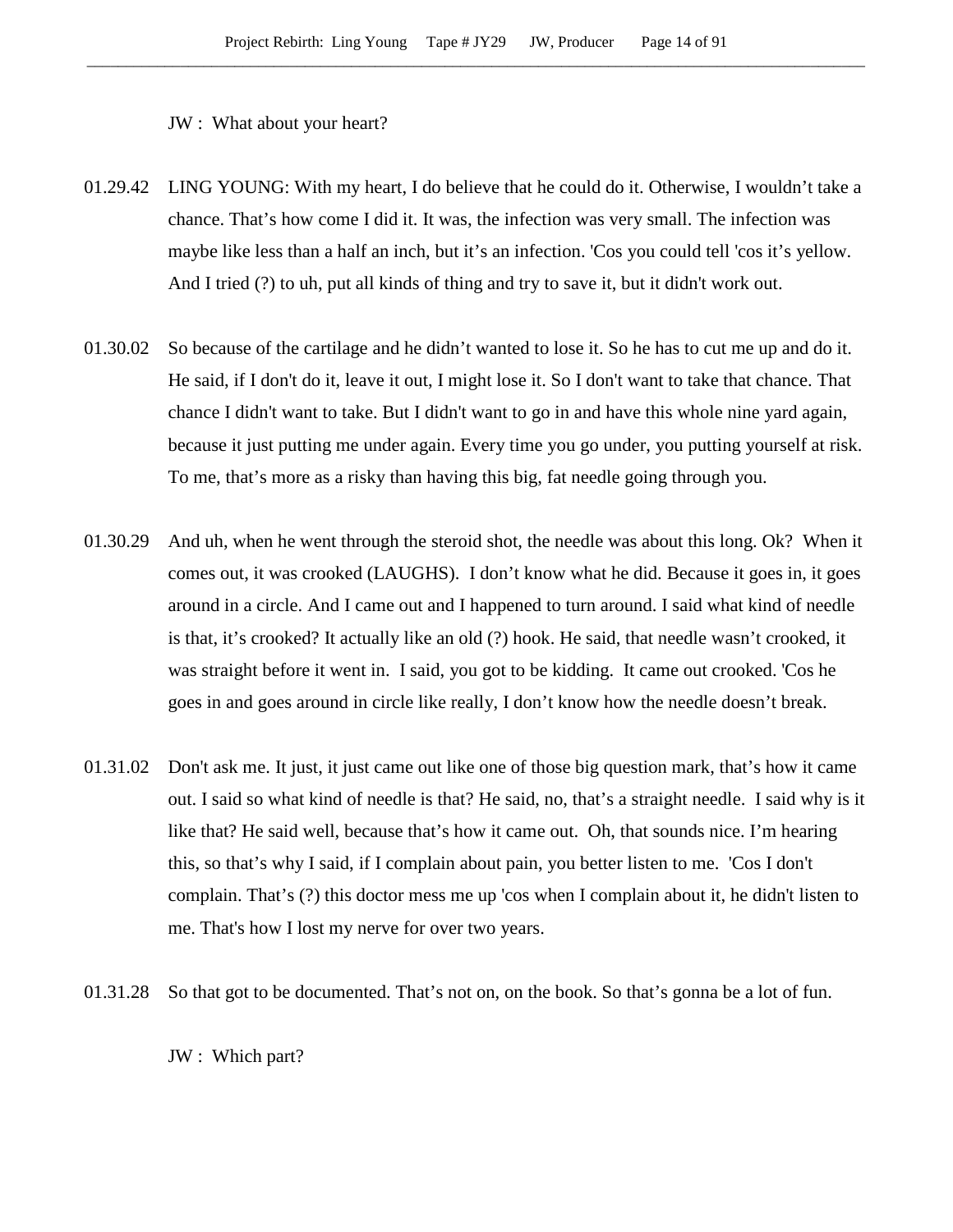LING YOUNG: Oh, the, oh, the blood clot and all my, my dizziness and my vertigo, all this, it was not documented.

JW : What do you mean by not documented?

- 01.31.47 LING YOUNG: Ok, it's like through a couple of steps. Workmen's comp case, you got a case manager, who works with me OK. Like, like my doctor was sending to her, she gives us the Ok, Dr. Chou will have the surgery.
- 01.31.59 She takes, she knows all my history. Then when you go, then once in awhile you have to go for a hearing, which is what the workmen's comp board, which is like a, just New York state. All workmen comp cases go to them. It could be private, it could be with the state. I happened just with, with state insurance, which is state-sponsored. But let's say people with uh, Blue Cross, they have like uh, Cambridge (?) I'm just making up a name. They also go to Workmen's Comp board. But they are private insurance company.
- 01.32.29 Everybody, everyone has their own Workmen's Comp (?) carrier. Uh, then you go in, in front of the judge. And you say, she has such and such and such and such. They have to document it, and that has to be on record when the, after the hearing they said, ok, such and such is established, let's say uh, Ling Young uh, right leg is burned, right, left leg is burned. That's the reason why I said the one part, the little strip that I was burned was never mentioned in the report. That must be documented, even though they pay for my bill, even they pay for my surgery, they pay for everything.
- 01.33.05 Workmen's comp has it, but the board doesn't have it. Now why doesn't the Workmen's comp board give is to (?) the workmen's comp board? Don't ask. I have no clue. That's why I opened my mouth. Uh, then when I had this four, I called the uh, Workmen's Comp caseworker and I said this is what happened, I talked to Dr. Chou already. Dr. Chou tell me to go to the emergency room, get this, this thing done. It's ok, fine. She said make sure you document it.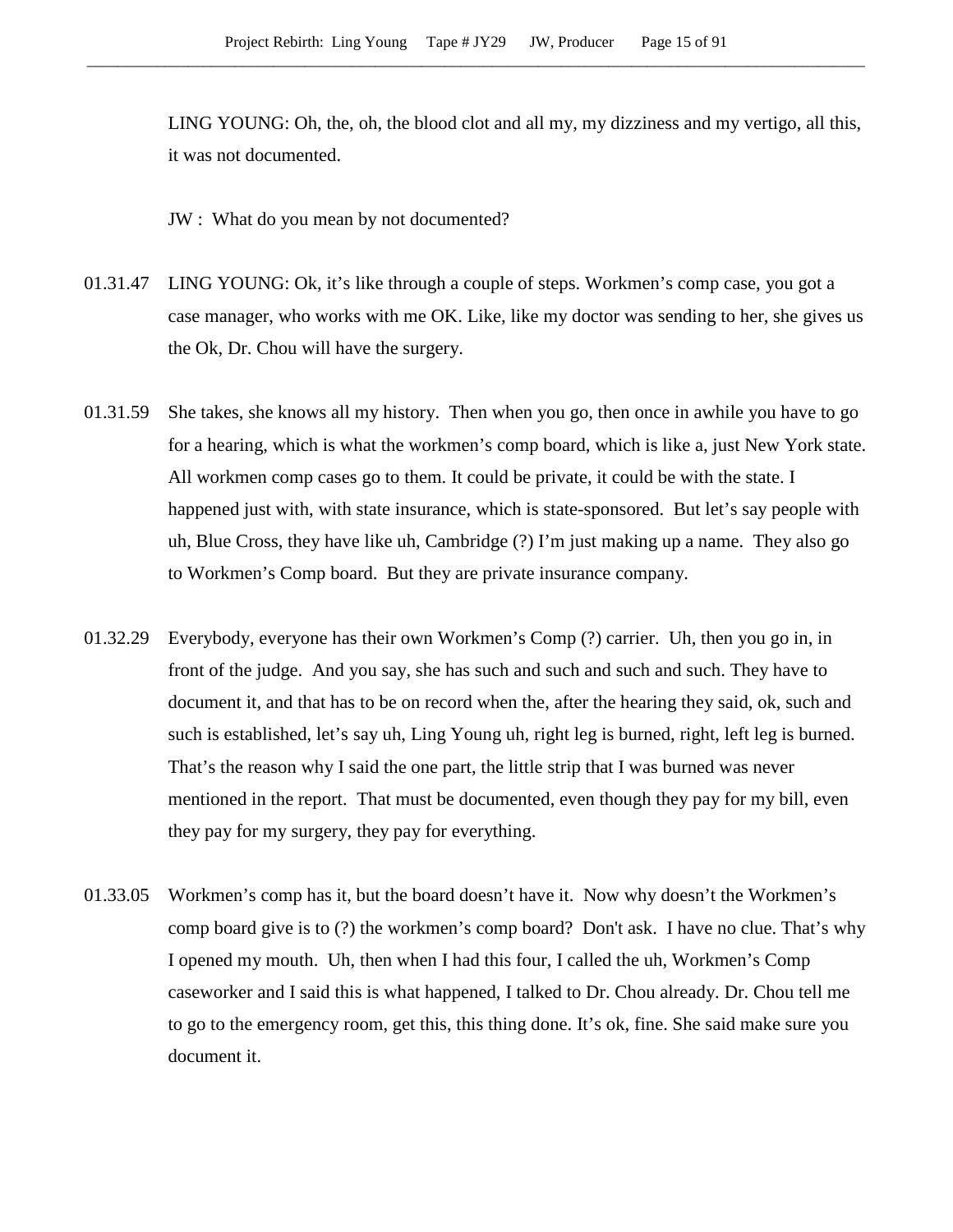- 01.3331 I said, what do you mean by document it? So if they don't have it on record, we don't pay for it. I said oh, wait, wait. Hold this. I said what do you mean by this? That's when I find out. She said, well, because if you, if they don't have (?) 'cos my last hearing's about two years ago. Two years ago they established I have PTSD, but after that they haven't called me. Ok. Last year, they actually call me, wrote to me, which is my Workmen's comp lawyer.
- 01.33.59 Saying that uh, I need such and such and such. So I mailed it back to them. I haven't heard from them since then. So she said that make sure everything's documented. I said, wait a minute. So are you saying to me if I don't have anything with the workmen's comp board I'm gonna have problem later, in the future? She said, yes. She said we won't pay for it. I said, oh, hold this. Do you have this, do you have this? They don't have any of them. So that means now I got to go back, actually lucky Richard had the PS schedule. When I went to the hospital (?) when I have the surgery and all this thing. I fax it over to the uh, the lawyer.
- 01.34.40 And I said I want you to look at it. I was gonna start making copies, but you know, my copy's no good. 'Cos I could alter it. You know how it is, it's not official? I said do me a favor. Instead of me going crazy trying to get the records, it's always easier for me to get, even though it's the lawyer's job. But it's always easier for you to call the doctor, write the doctor, please send them information?
- 01.35.01 'Cos you know, you know, you don't get no where. If you kept, wait for the workmen's comp lawyer to do all the work, they do quantity not quality. That's why every time you go to the hearing, you get different lawyers. And they all have no clue what (?) who are you. And that's, that's how come it's bad. So lucky I was working with this girl who's quite nice. She's a paralegal. So I said, do me a favor. I'm faxing you a list of all my surgery, all my problem.
- 01.35.30 See what you have on records. If you don't have anything, let me know. Let me know. That's been like two or three weeks (already?) I haven't heard from her. I figured I (?) like two or three months. (?) because it's a lot of work. You call them up, oh, yeah, this thing's right in front of my mouth, I'm looking at it now. Ok. If you believe that, fine, you know?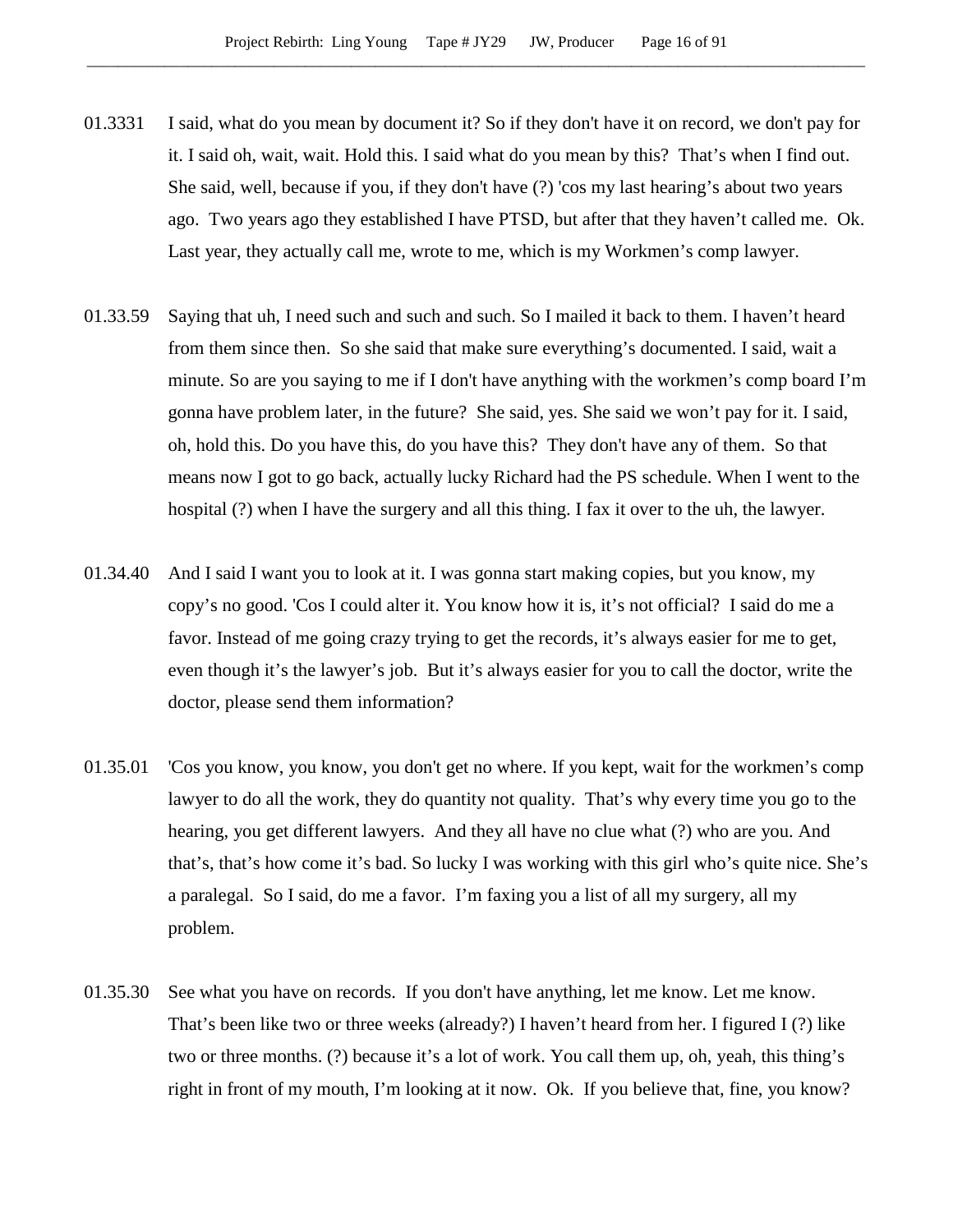So I said, all right. So I left it alone. So I'm gonna wait until like maybe end of (?) October or so. Or the beginning of November. I will give them a call.

- 01.35.58 Oh, by the way, it's in the progress. 'Cos I don't want this to just get by and then forget about it. Now, with my dizziness and my, all my vertigo, that all is causes from supposedly because of my concussion. From the, from the explosion. Now five years down the line if I, if I have a, a blood clot in my brain, they not (?) say hey, listen it's not, it's not documented. I'm not paying. (?) you're talking about big buck. Just like the uh, emergency room. That particular day I must have spent \$4-5,000. Minimum, I think, in emergency room cost you whatever amount of money.
- 01.36.33 Uh, lucky that we drove our self, because I refuse to go in an ambulance. I did it one time, I had such pain. I don't know what it was, I went out to dinner. All the sudden, my whole from here down, front and back, I was in severe pain. It was a pain that I can't describe. That my whole upper body was completely numb and oh, I can't, it's like a weird, weird pain.
- 01.37.01 So I thought, oh, maybe 'cos the food I ate, but I said, I didn't (?) anything (?) from outside, I went to my cousin's house to eat. I wait a little bit, I wait a little bit, it didn't work out. Finally they said go, go, and Richard insist I go in an ambulance. I said all right, go in an ambulance. That ride, Jim, reminded me of everything that day. It was cold. I was in ambulance by myself. Now if we, got to remember, I don't remember anything, even I was in ambulance, except I was talking to Mary Jo like once or twice.
- 01.37.34 She said I didn't shut up, but I didn't remember the whole thing. That experience on that ambulance was so weird. And that reminded me of this whole picture, kind of bring back all my memories, the things that I don't remember before. How I remember how I went (in and they tagged me?) like one of those dead people with tag your legs. With (?) like little tag? I said I'll never do it again.
- 01.38.00 Unless I'm, I'm dying. I said don't put (?) put me in an ambulance. It was a very cold, eerie feeling.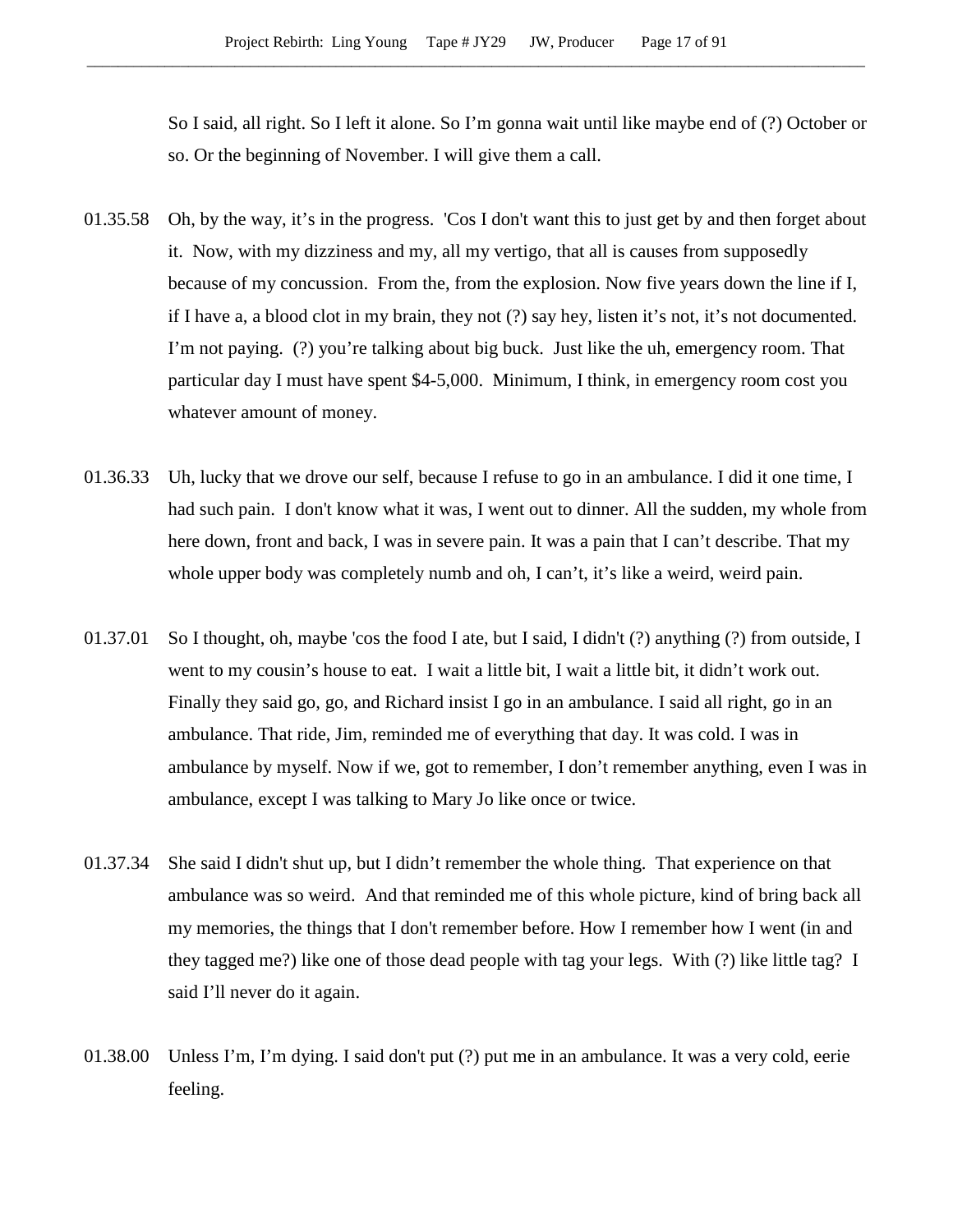JW : You don't feel like you remember it, but you must remember it?

- 01.38.15 LING YOUNG: Uh, that day, it seem like things are coming up. It was cold. It was like ok, I said, I feel weird. I literally feel like I'm, my heart's about to pop out. That's how weird I feel.
- 01.38.29 So I said don't ever put me in an ambulance again unless I'm dying. Unless I don't know what, what's going on. So that's why that day when I fell I just (?) told Donald to (drove?)

JW : It started with a fall?

LING YOUNG: Yeah.

JW : How did that happen?

- 01.38.44 LING YOUNG: Well, I walked out. I must have kicked something. The week before I was very light-headed. But then that week was very hot, was 103 degree. So it was really humid. But I did have appointments, and I went out, the minute I walk out from my appointment it's like this whole hot air comes in, I feel like oh, you know, like I got to shake my head a little bit.
- 01.39.02 So I, I figured it must be one of those things. And actually what came out of somebody's house. I was walking and the whole thing (?) I fall right, right on the floor, and I scraped my whole cheek and my shoulder. I was completely bruised up. I was black and blue like (puffed?) up. But that wasn't the point that was scaring me. It was the two sharp pain that went through my head that scared the heck out of me. So I called Dr. Bauer, who left already. We still have a good, close relationship.
- 01.39.29 I uh, I call him up, he said, no, Ling, you got to go to, to emergency room and get an x-ray or whatever you're gonna have to get, 'cos head injury could be anything. I said, yeah, but I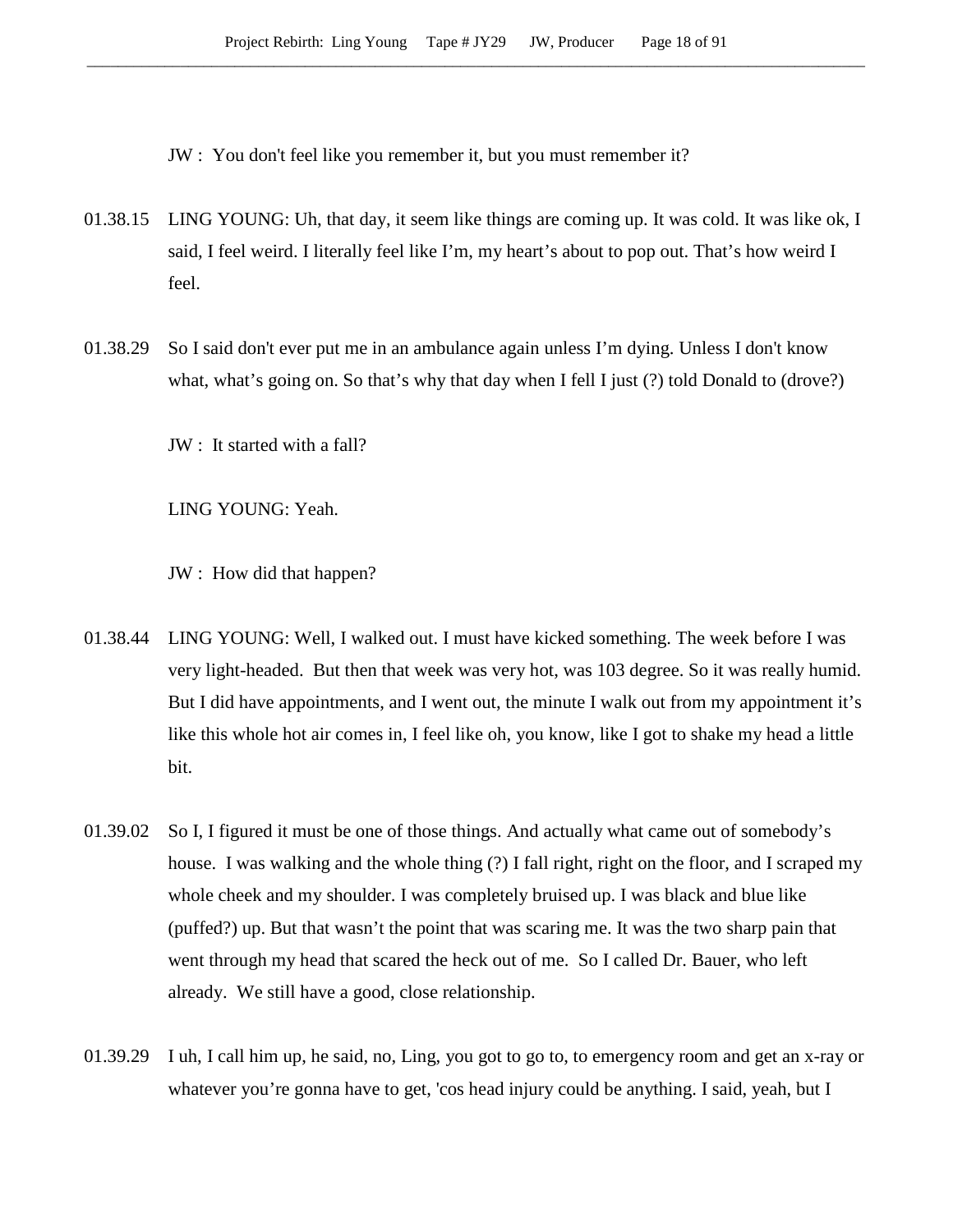didn't fall on my head. I said, my cheek is, he said, your cheek is your head. I said well, (?) thinks that. He said probably it's the two vein, or two blood vessel that went through and just was went right through me. But then I said, wait a minute. Dr. Bauer's not my doctor anymore, ok, he's gone. Ok. I have to wait for Dr. Chou, so I'm trying to call Chou.

- 01.39.58 He's nowhere to be found. Which is very weird. He normally calls me back within a half an hour. That's his rule. If you don't call back half an hour, you better call again. So I waited over 45 minutes, and I said something's not right. Let me call him again. I'm sitting like a dummy in front of the emergency room, 'cos I don't want to go in. So he finally called me back. I explained the situation, yeah, go in and get an MRI. So I went in, they said, no I can't give you an MRI 'cos you don't have a prescription. I said fine, that's wonderful. Then I find out the reason why he didn't call me, he was in a plane. I didn't know he was in (LAUGHS) a play. He called me from the plane. (LAUGHS)
- 01.40.32 They, they must have thought I was dying. (LAUGHS) He says, you know where I was? I said no. He said, I was in a plane, and I said, oh, I didn't know that. So I was there like 4 or 5 hours, ok? They threw all the things, same thing my EKG said, same problem. But they didn't find any blood clot. And the reason why they gave me an extra test, 'cos the guy who worked there happens to know my brother. They went to school. It was like a (?) small world. They went to school together. He said, as a matter of fact, your brother gave me the first job.
- 01.41.02 So that's how it is. So he did an extra care for me, and then (?) after that I said you know what? Go get yourself an (OPA?). So I got a, I got an (OPA?) test. I don't know what that means. It's some, some other kind of test. So everything came out Ok. I figured I was gonna be OK, anyway 'cos I, I fell right here. So Chou said, well, you got to go see a neurologist. So that's why I went to see a neurologist last week.
- 01.41.29 But he can't come up with anything, 'cos my X-ray doesn't show much. My, my CAT scan doesn't show much. But he said, because of the concussion you have, ok, I can't really do anything about your vertigo. Which I'm lucky I found, I found records of it. Ok? I didn't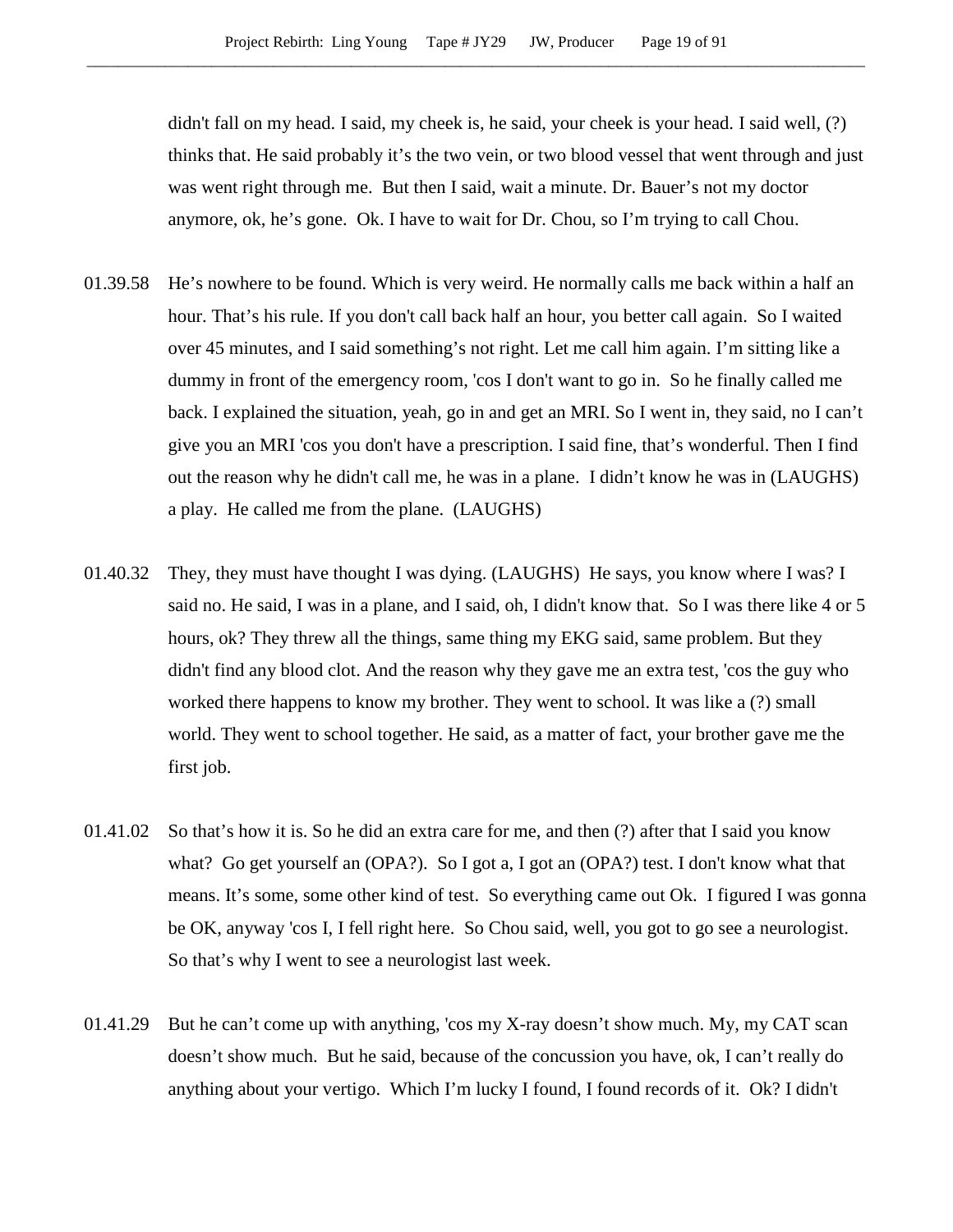have any records whatsoever, because the physical therapy had treated me, did it off the book. That's something I learned never do it off the book. He said let me, let me try it, she said. If it works fine, doesn't work, I'll send you to a neurologist.

01.41.58 And when she tried it on, she, she maneuvered it, it was Ok, after, after 3-4 session of it. How she treat a, a vertigo patient. Physical therapy does that. And it worked, ok? Uh, but  $(\sim JW \sim)$ 

JW : Give me an experience of it.

- 01.42.17 LING YOUNG: Oh, my god, vertigo is like your equilibrium, your ear, the, the mercury in your ears are not balanced. So I would get up and I would fall flat on the floor, and the whole thing just turned around in circles and, and then, and you feel nausea, you want to throw up.
- 01.42.31 And it's like, like (?) someone said (?) oh, so like a disease. People have it, some people just have it. And probably because the way I got hit. I remember, 'cos I went through the records like I said recently, I went to see the doctor in November and I (?) went to Kessler until December, 2001. So this must have happened in November. Which is like a month after I came home.
- 01.42.57 I got off bed (?) and then I just like complete, the whole house just turn around just keep on like in circles. And like 360 degree in circle, and you can't open your eyes. You just like literally feel like you're in the air. You feel very, very sick. So she treated me for that, and she taught me how to get off the bed, and if you feel a certain way, you got to lay in certain side, so she taught me a lot of, a lot of little trick or dealing with the vertigo. But still, I fall, 'cos I can't keep my balance.
- 01.43.31 Even when he try to test me last week, trying to put myself together and try, and I'm wobbling like a little duck. I can't be, stay still. Like (I say with?) your foot, foot together. I'm not balancing that way. So uh, but that's not a big deal according to him. Uh, he said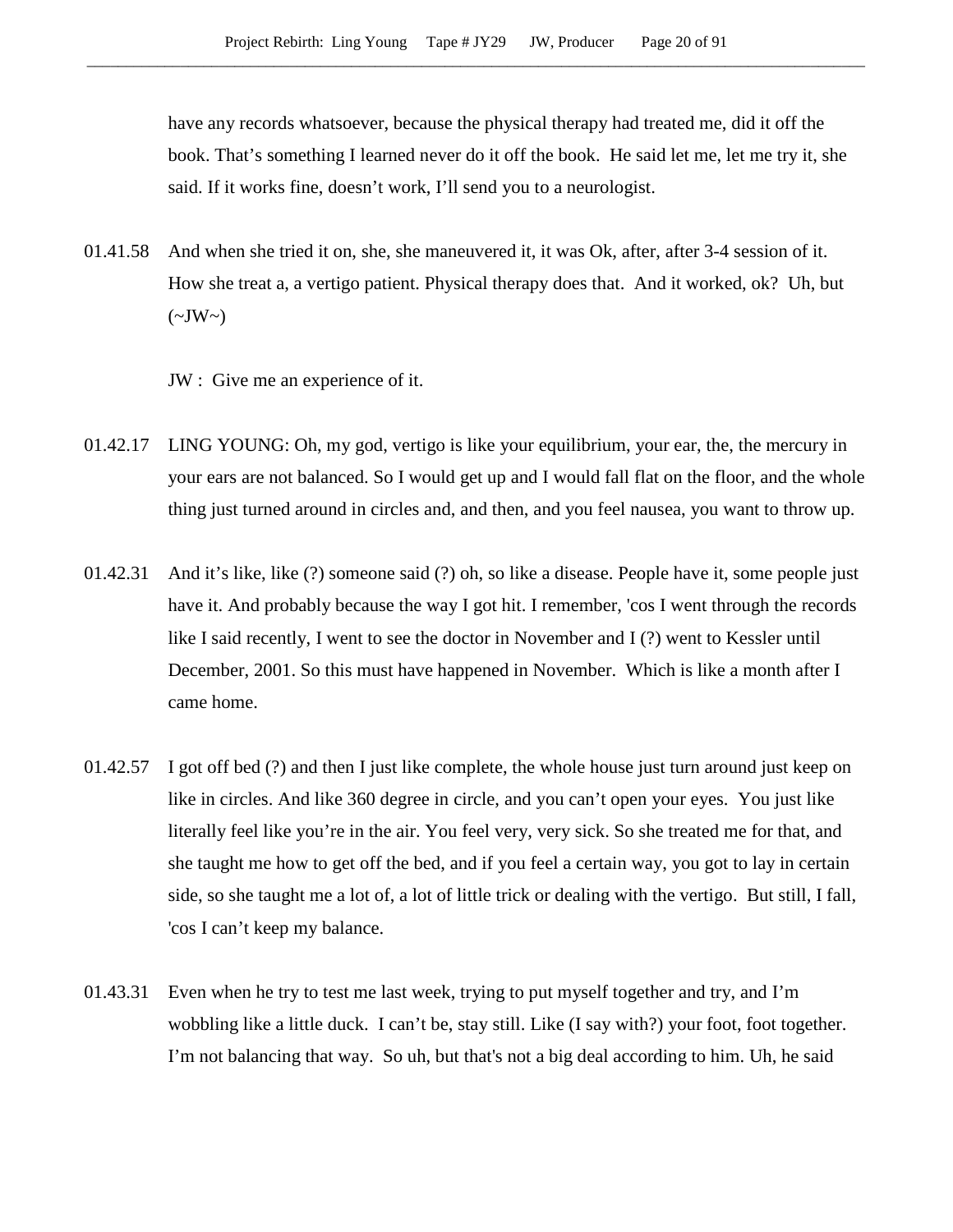vertigo should, it should disappear soon. Uh, he's trying to give me, trying to change my pill. He said that maybe you should change your pill.

- 01.43.59 I said, well, I'm gonna see my pain management next week. So they were supposed to talk. I found out they never talk. Ok, that doesn't do anything. But he said the pill that he's gonna give me, it might cause heart problem. I said, well, I don't need that problem. I've already had a heart problem. I don't need another heart problem. So I talked to the pain management doctor today. He said, well, I don't think I'm gonna change anything. 'Cos he's been with me for like 3 years already with my pain. All my, he, he might have done my, my medication.
- 01.44.30 That's what this guy does for me. Like he was giving me (decipimen?) it's one of like antidepression, also help me to sleep. That causes my palpitation. So he stopped that for, we stopped that a long, long time ago. But still didn't stop my uh, my heart problem. So he said, no. He said (decipimen?) actually is the milder of all this other one. He said, I'm not gonna give you anything above what you can't take. So he said, no, just take it, take whatever you're taking now and just leave it alone.
- 01.45.00 So he did not agree with that guy whatsoever. I guess that the guy don't, really don't know me. Ok? He only saw me for the first time. 'Cos I with that case.  $(\sim JW)$

(OFF CAMERA REMARKS)

01.45.16 END OF TAPE # JY29-2005

**TAPE # JY30-2005 Ling Young JIM WHITAKER, Producer/director PROJECT REBIRTH**

02.01.00 PICTURE UP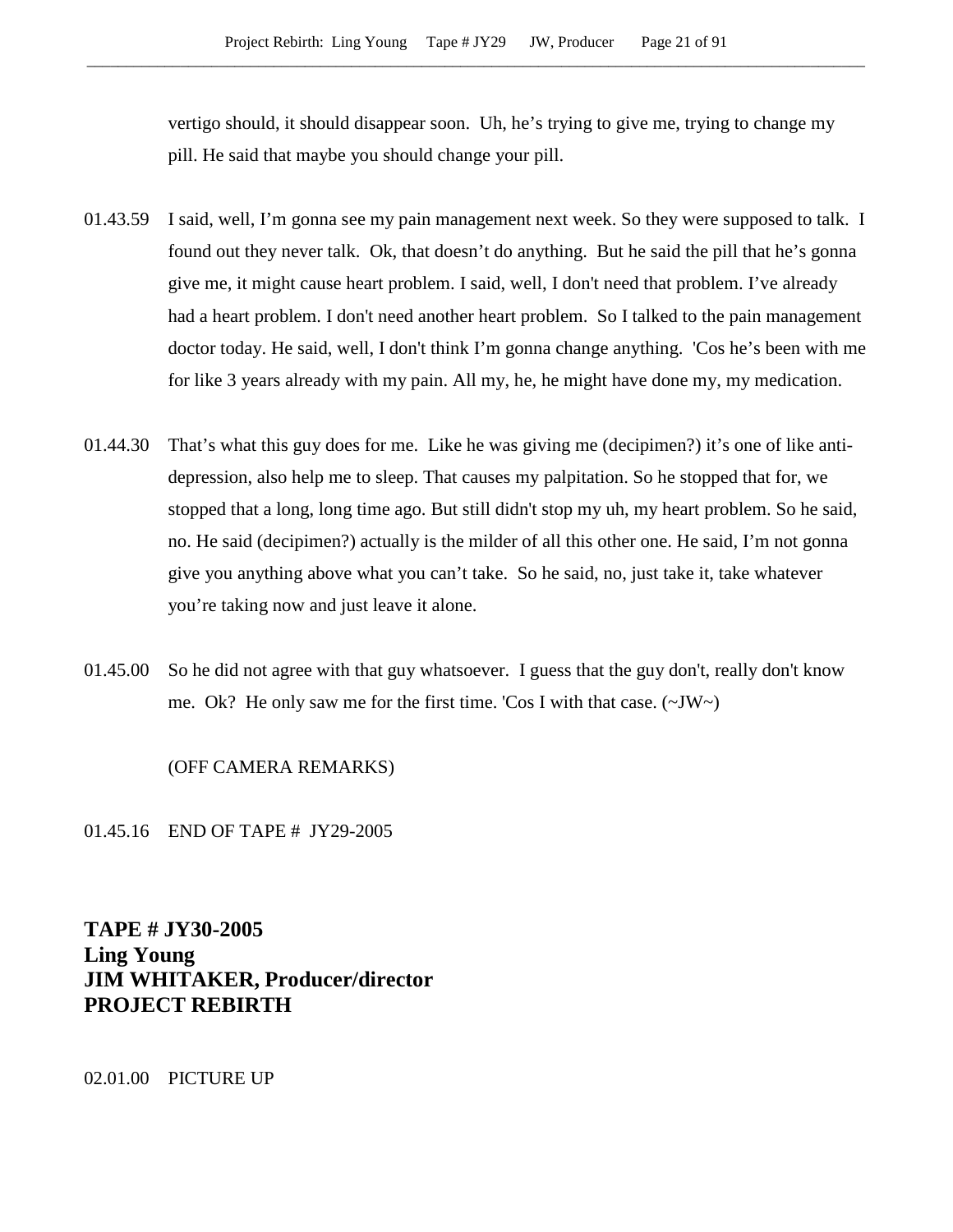## (OFF CAMERA REMARKS)

JW : I'm hearing you have flashbacks. I'd like to know about the day if you feel like it?

- 02.01.29 LING YOUNG: Yeah, I, I do get flashback once in (?) in a blue moon, ok? My, like I said, the one time was because of ambulance. The ambulance ride was one of the worst I think I encounter in a while. Because it's just kind of (?) actually I don't really remember what happened that day in the ambulance. The only thing I remember was like get uh, this girl called Judy Wynn, she was in there (?) in the ambulance, out, in and out. 'Cos she was not a burn victim. So my ambulance was (?) Cornell.
- 02.01.58 So they really didn't want to take her, 'cos she wasn't burned. So but then I remember, I don't know why I remember that day about Mary Jo, she having problem. 'Cos I told the guy we got to go. The guy said, no, no, we can't, 'cos that place is like fire. It was only me and her there. Another five minutes, no, no, you don't understand. Let's go now. I said, otherwise, you're gonna have, have a big problem. So the guy's all right. So we took (the other?) and Judy Wynn is the other woman. I found out later she had a puncture lungs and a little fracture, fractured ribs, so uh, all kinds of other kind of problem, but not a burn, burn per se patient.
- 02.02.37 So that's what I kind of remember. And then I also remember when the guy went around the block, three blocks, he opens the doors. I said holy, the building just collapsed. We're like ok. And that's what I remember. Other than that, I don't remember anything. And Mary said I didn't shut up. I was all the way out there. But I don't remember anything. I only remember like I said, when I got to the hospital, they tagged me like one of those dead people. The next thing uh, everybody's on top of me, like asking me question, my name.
- 02.03.05 I was still alert. Then I see myself popping up. Other than that, the next thing I remember I woke up, I was all bandaged up like a mummy. And that's it. So the ambulance ride wasn't a thing that I remember. Or how did I even get near the ambulance with all the things that goes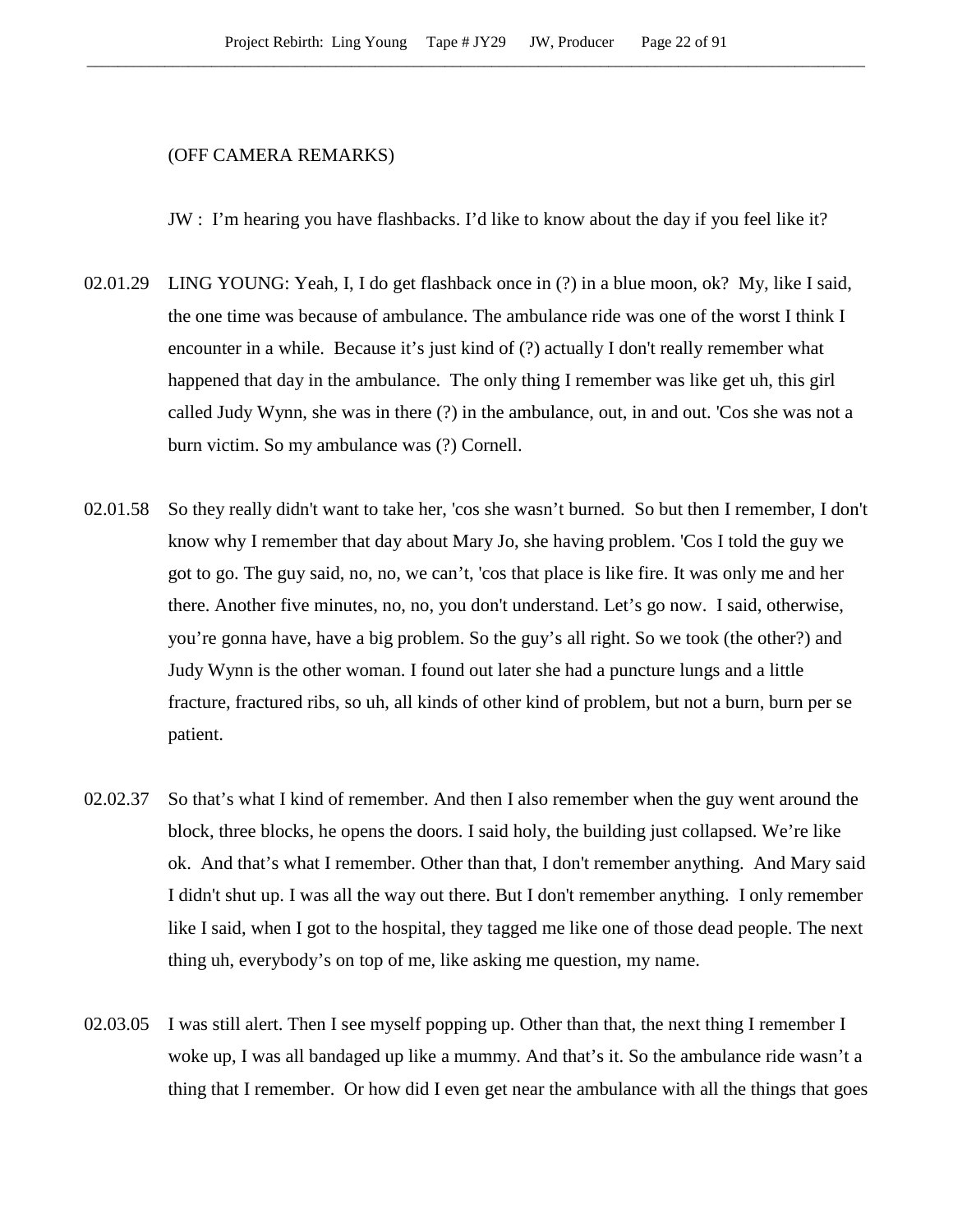around, you know, all the sirens, the people screaming. I guess carry on. You know, I don't remember any of this.

- 02.03.28 I still as of today, I have no recollection of that. I don't hear no noise, I don't hear anything. Like that day was completely beautiful blank. But the ride to, to the, I feel cold. I feel chilly. Maybe the air conditioning, I don't know what it was. I just so, so weird. So I kind of open my eye and I see these lights. I said ok. That's it. Closing my eyes. So going in kind of reminded me of how I went in that day.
- 02.03.59 So I said, this is the last time (LAUGHS) I'm riding in this damn car. You're not getting me in an ambulance unless it's an emergency. But Richard said you don't understand. You have to go in ambulance. I said oh, no, I'm not. I said, you don't understand how I feel that day. It was a horrible experience. But I guess it just bring back some of the memory that I don't have. I don't know what it is. It's just the thought of in there. So that's what drove me nuts a little bit. So I, I said if I went in without chest pain (LAUGHS) that didn't help.
- 02.04.31 You know? But lucky after like many hours of all this EKG, right, I mean, they know about my irregular, irregular heart beat and other things like that. They couldn't find anything wrong. They just don't know what's wrong. (~JW~)

JW : They don't know what's wrong?

LING YOUNG: With my pain. They don't know why it, why it's causing all this pain. I'm in, I'm in real severe pain.

JW : Right now?

02.04.53 LING YOUNG: No, no. Not now. Uh, that day when I went with the ambulance. 'Cos it was a pain from here down. Which is so intense. I thought maybe just something I ate. It wasn't like that. And I was throwing up. And I said oh, my god. So I was debating, should I go, should I go? 'Cos it could be just you know, maybe something I ate. But I said I never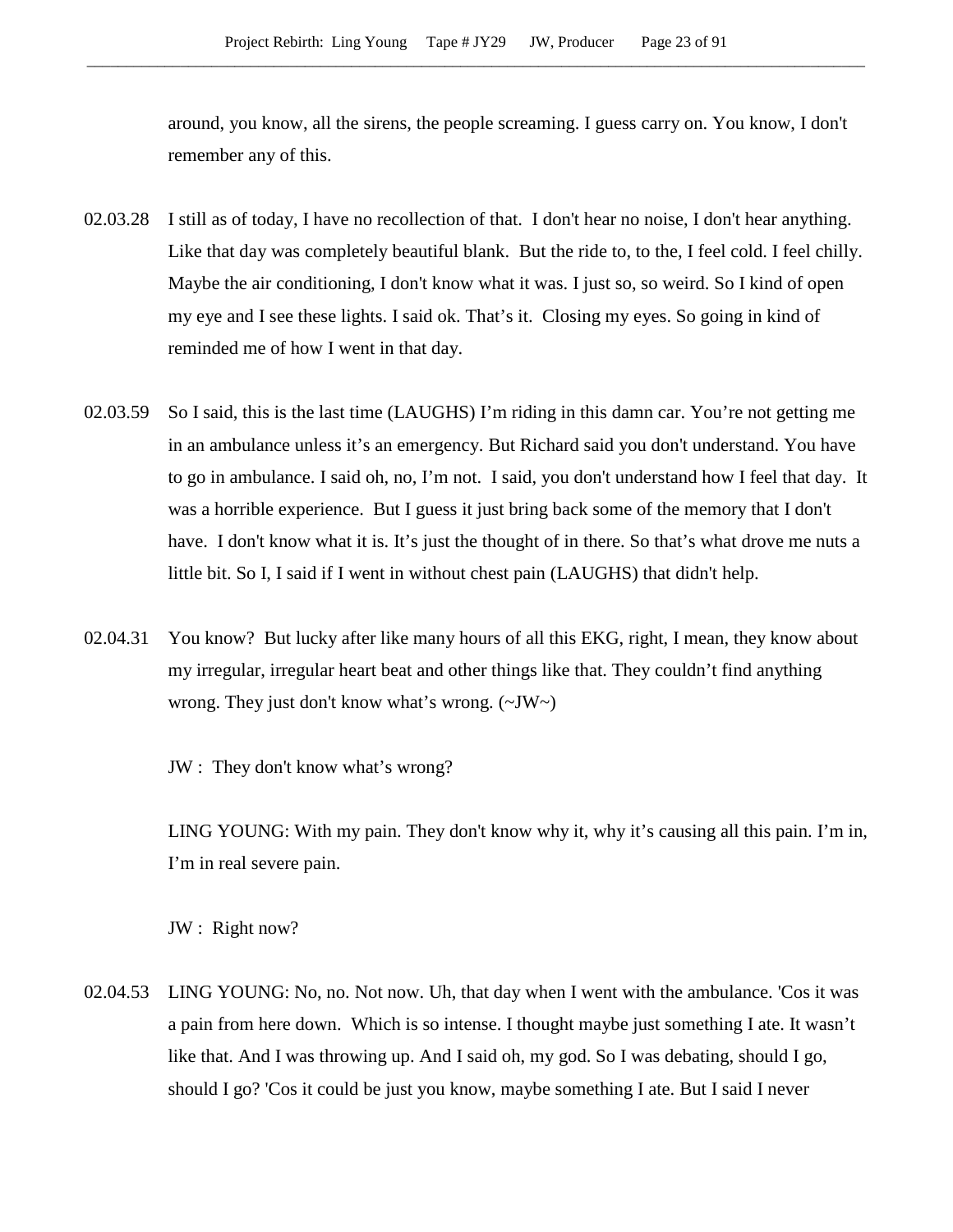encountered this kind of pain, not from my head all the way to my waist, and front and back. It was like my whole half of my body's like intense. I can't even describe to you what the pain like, like a numbness, severe, penetrating pain like through my whole body.

- 02.05.30 My whole top. And I wasn't fighting it that day, I wasn't doing anything. It was just like on my way going home, all the sudden I just feel like kind of like funny on (STUMBLE) on my going home. When I got home it's like (?) kind of funny. So I sat down and, and it gets more intense and more intense. Finally I said, Ok, I'll go. And that's how come I went uh, I went with the ambulance. But that ride, I said to myself, I'll never do it again. I said, unless you knock me out, I'm not doing it again. That's how weird I feel.
- 02.06.00 And other times, you would, out of nowhere you, you feel some, something like hit you. Like you have a  $(\sim JW)$

JW : You feel that?

- 02.06.09 LING YOUNG: Yeah, I feel that. Like it would be like, I'm talking about awhile back, I would be like on a car ride. I normally don't look at the tunnel. I kind of like block it out when I go through a tunnel. I know I'm going through a tunnel, 'cos if I'm not blocked out, I would be thinking ok. Let's say they bombed a tunnel. What should I do? Should I go, you know how you go through a tunnel, it's like railings in the thing?
- 02.06.31 You have all kinds of crazy thought in your head, ok? Should I grab the, grab the rail, should I go run get off the car and run, you know like stupid things that coming out of your head. Or, I used to have a hat that covers my face. But that look like a Taliban hat. Ok? So I said, no way. And that, that was the time I think about, I don't know how long ago where they're having all these problems of shooting all those people? I said wait a minute. I'm not wearing this hat.
- 02.07.00 First of all, I'm in a black car. I'm covered. They don't know who the heck I am. I get killed for no reason. It's like (?) it was funny because I called Kathy (?) who was my workman's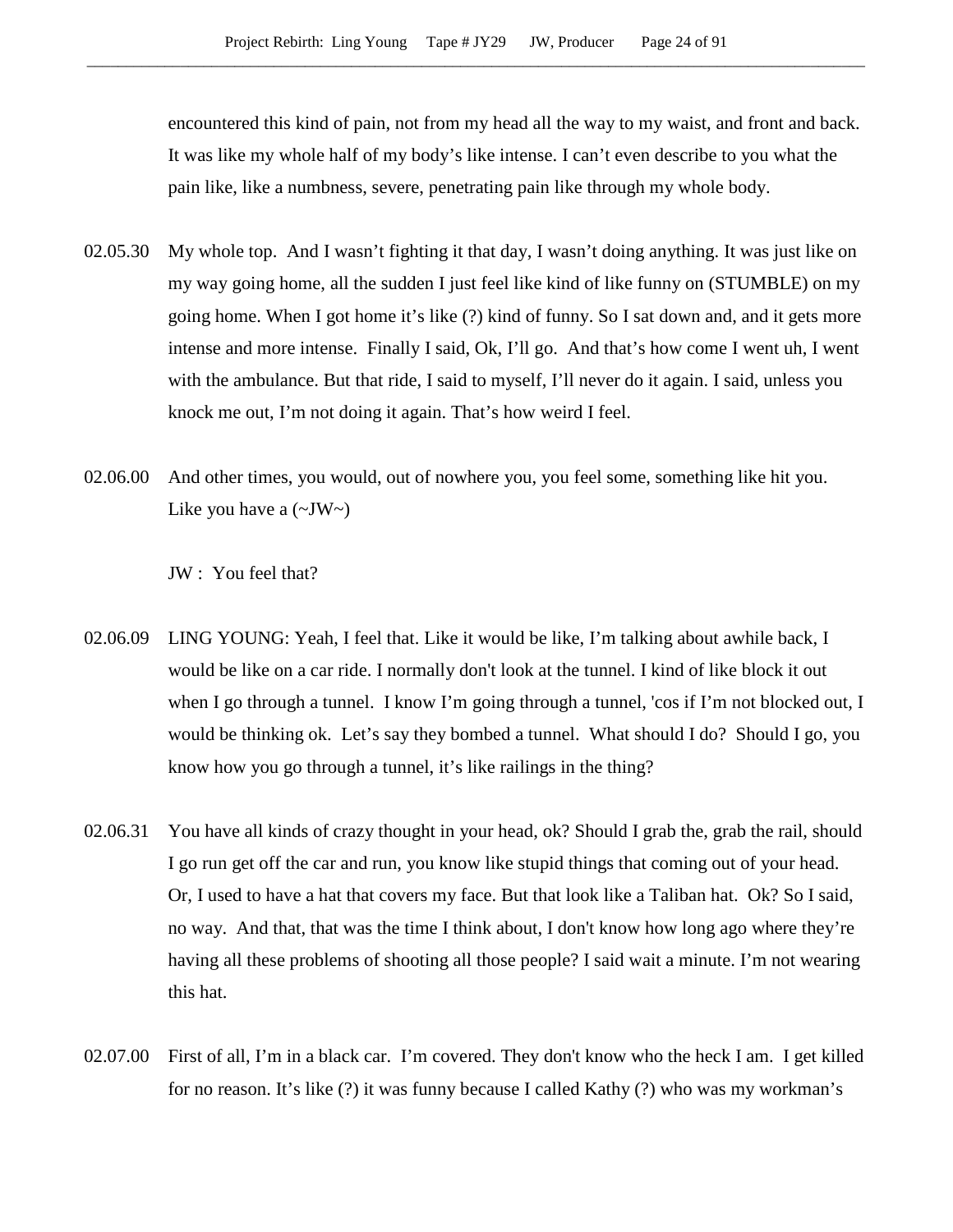comp caseworker. I said listen. I'm gonna get something else for my, for my sun, 'cos I cannot be in the sun. There was this particular umbrella like this kind of closes, special clothing. I said I want to get this umbrella, 'cos I'm not wearing this hat anymore. 'Cos I don't want to take a chance (~JW~) getting killed. Ok?

02.07.30 And she thought I was joking. So I finally met her, I said, see this hat, take a look at it. You see what I meant? And they start laughing, yeah. 'Cos you'd be like covered almost to the face, all you see is your eyes.

JW : You thought that since people were being hurt that were Muslim?

LING YOUNG: Of that, let's say Muslim people wears like everything covered  $(\sim JW)$ .

JW : Burka?

- 02.07.53 LING YOUNG: Right. And all you see is your eyes.  $(\sim JW \sim)$  Ok. And my hat, that's what exactly what my hat look like. My hat is absolutely like a hat, was completely covered, 'cos it's all surrounded, and all you see is my eyes. And that whole purpose, because I want to protect this from the sun. I said you understand why I don't want to wear this hat? And they looked and they laughed. He said, yeah, you're right. And that was a hat that they, you could see is seldom, 'cos it's called sun precaution. But if you in a car, they don't know who you are. 'Cos you're really just covered. All you see is eyeball. How do you know they're, I'm not one of them?
- 02.08.27 You know, people get crazy, they get very edgy. Just like now where I am, lot of uh, gas station that are owned by those people now, and I know my group are very conscious about it. You know, that, that wouldn't even phase me that they would, they are the owner of all those petroleum company, or gas station or even (Pen and ?). when he said it to me, then I start realizing, yeah, right. Every, single gasoline company where I am are owned by those people. And that kind of like give you a little creep.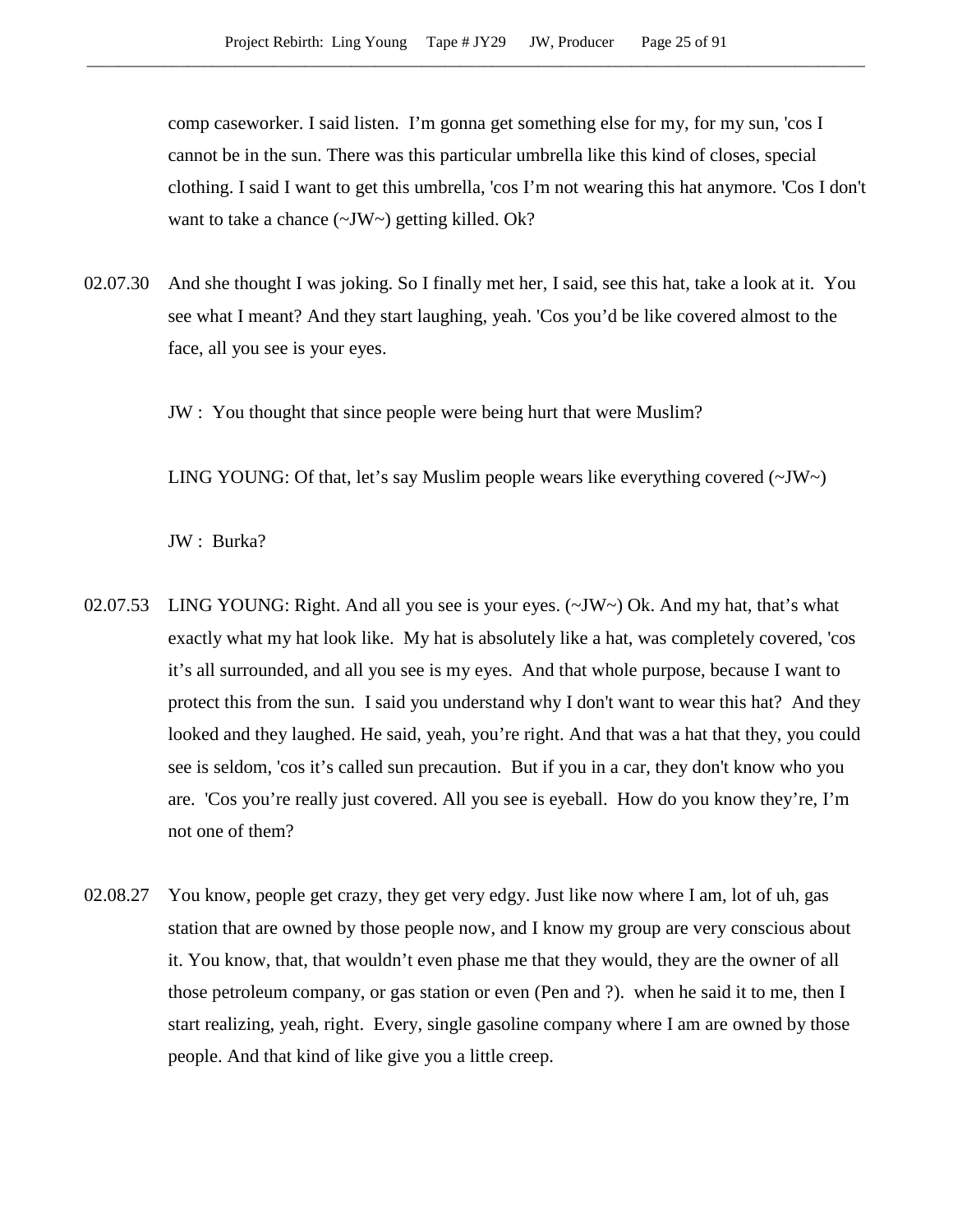02.09.00 'Cos anyway, they kind of control everything now. Like every time you turns around, they buy another one. And I'm telling you, down Route 9, if you remember coming to my house, down Route 9, there's quite a lot of gas station. Quite a lot of those Penn and (?) are owned by them. So it's like Ok, that sounds quite interesting.

JW : What does that mean to you?

- 02.09.25 LING YOUNG: It means that, to us means that they are almost like taking over quietly that you don't even know about it. That's what we kind of like (?) we, I guess because what we went through we're kind of like leery. Like what happened, 'cos they're all over the place, all over the world. You don't even know how they're controlling us that to a point that quietly. They're like taking over everything. So far now (?) as we know it, which I, like I said, I don't really look at, look into it.
- 02.09.57 Except one of my group member kind of notice it. And when he mentioned it, and I started to kind of being aware of it, and he said, oh, my god, you're, you're right. Every single gas station are owned by them. Owned by either Muslim or Pakistanian people. Ok? Not because we're prejudiced against them, whatever. But then you kind of get worried. Everything is oil, ok? Gasoline. This whole country's almost like dominated by everything's controlled by those, those kind of thing.
- 02.10.27 So we kind of get leery  $(\sim JW)$

JW : What would be your fear?

02.10.36 LING YOUNG: That they be doing something that I don't know where, that we don't know about. 'Cos they already got control everything. Now almost like you're going down Route 9, they're all controlled by them. If (?) they want to decide to do something, it's gonna happen. But then I say to myself, Ok. (?) wants. I figure if God wants me, I could be sitting home, thinking, that he'll take me somehow.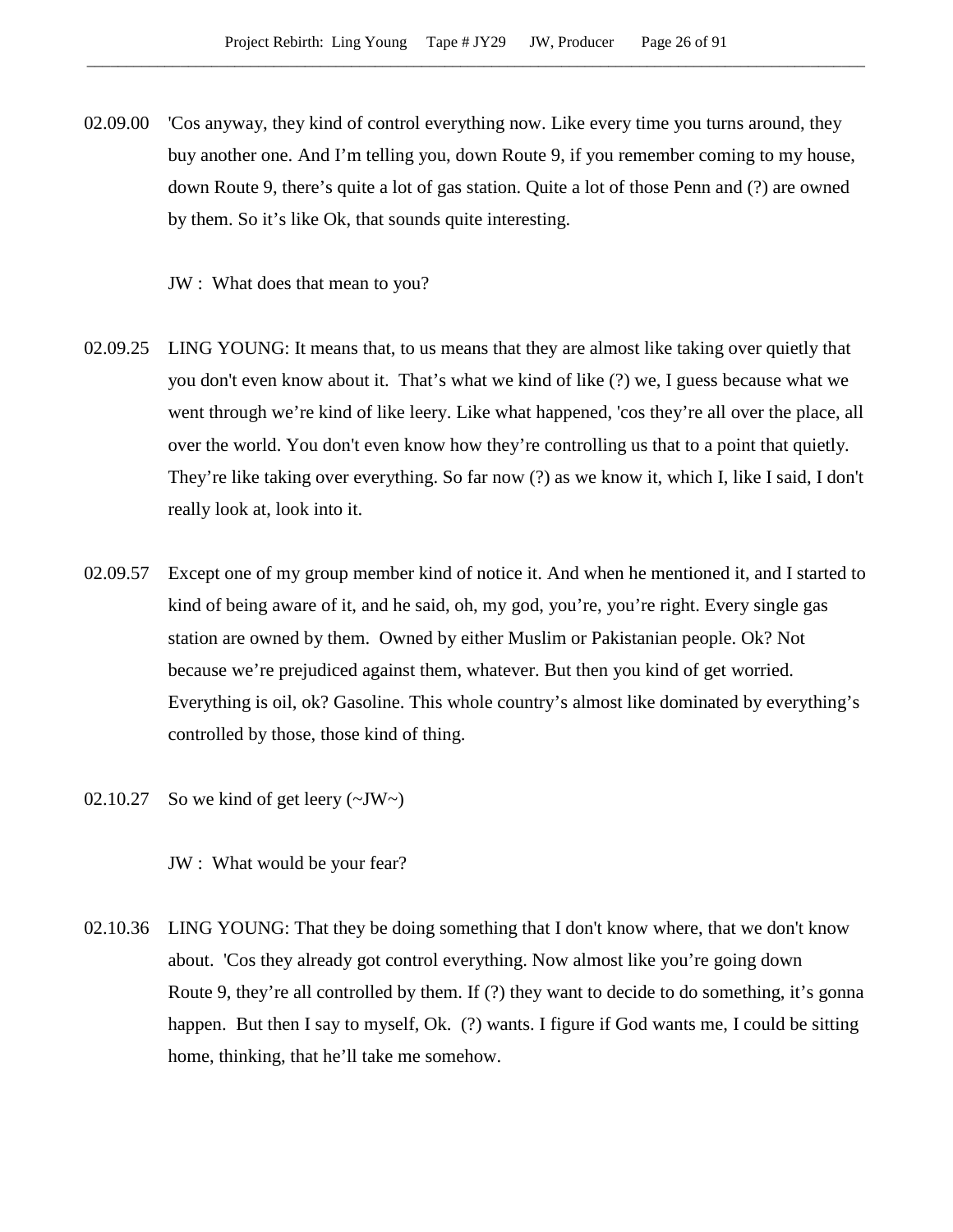- 02.10.58 So I try to convince myself that way. Of course, I don't drive anyway, so I don't go to the gas station that often. So that helps a little bit. And for my friend, it doesn't help her, she, they drive. So he gets very angry, ok? He gets agitated, especially now (LAUGHS) he went through so much hell, because he saw everything. He, he even saw the second plane hit. So that's not a good sight. So he's freaked out, and his friend also died because he couldn't, he couldn't leave. I must have told you about that.
- 02.11.30 So he's psychologically he's a, he's a basket case. And then all the sudden there's workman comp quote-unquote psychologist who evaluate you. By them. They appoint you to certain people to evaluate you, and this particular doctor is a nut job. Known to be a nut job. He decided (?) he's, there's nothing wrong with her. He had decided that uh, he's, it's nothing wrong with him, he's exaggerating his illness.
- 02.11.56 In the meantime, he is so burned to a point that uh, he's burned but the problem with him is he cover himself up real good. He's afraid to show his scar, see? I'd gotten to a point is I don't care. If I'm hot, I'm gonna take my clothes off. Like if I'm hot, I will walk (?) people like give me this look. I don't care anymore. But it would bother them so much, that if someone gave them a look, that oh, my, god you have a scar. Now, their scar like from here up, you wouldn't know 'cos they would wear clothes up to here.
- 02.12.30 She would (?) he would like, he couldn't even have turtle neck, or like a long sleeve shirt, and then a shirt on top of it outside. Then their hands also grafted, but it's not that bad. 'Cos they (?) heal very well. So unless you go clothes, they don't know they actual are burned. With me, if I'm hot, I don't care. See, with them, they don't want to show it. So when you go, when she, when they go to them, they so covered up, then you look normal. Just almost like looking at you, what's wrong with you?
- 02.13.01 You gonna tell me you, you have a nightmare? No, I don't trust you. So now they fighting. That's why (?) when you're (playing around?) with workman's comp is, is really a big, big major part of your battle. They could, they could drive you, I guess (?) want to try to wear you out. That's the whole point. And the doctor says nothing wrong with you, you're cured.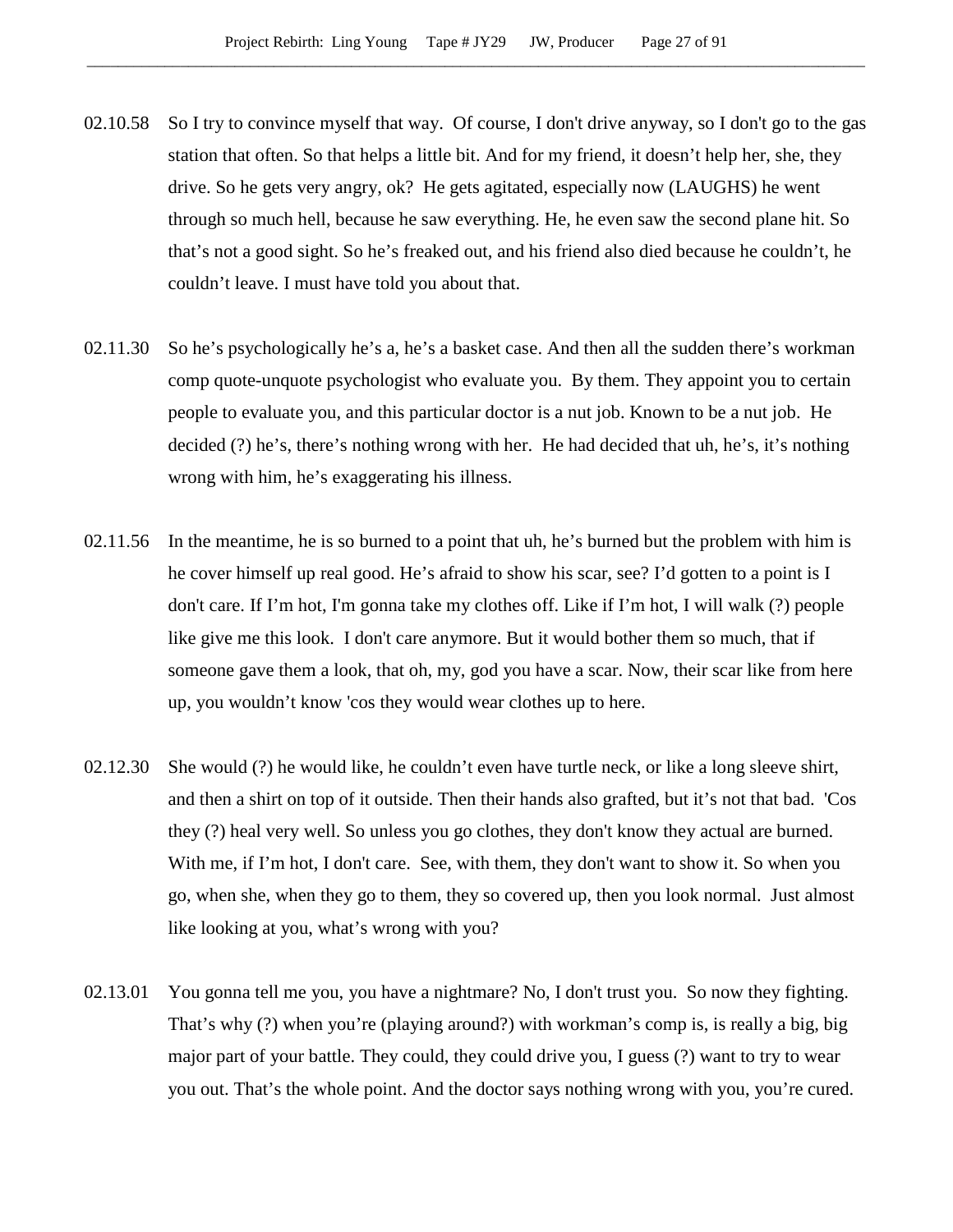So he went back to the psychologist, and there's, his psychologist said damn, I got to write a book. I'm such a miracle worker.

02.13.28 I didn't know that you guys are so perfect. And they were joking around it, but (CLEARS THROAT) but now they have to fight it. And the more he does that, the more aggravated he is. It's bad enough that he has to go through all this thing. Now he's got to fight a Workman's comp that he doesn't have that problem. And I know he has that problem. He still freaks out about fire or, or whatever. I actually watched, I was stupid, I watched the National Geographic portion of it (~JW~)

> JW : What about that? I'm seeing the progression here, and you had until last year hadn't watched anything?

- 02.14.08 LING YOUNG: Yeah, I wasn't supposed to, but I said, supposed to be only on people. And I was supposed on the second part of it. They actually told me, the reason I went into it, they told me Jim Daily's gonna be on it. Jim Daily's the fire marshal who saved me. As you know, I have not been in any of the news or any of the program. I don't want to be bothered with it. I said I have you guys already, and way the first year, I did everything that you could possible thing of.
- 02.14.32 Richard had got me into it. And after I started with you guys, I said no. I don't want no article, none of this nonsense anymore because it's no need, ok? I don't need to publicize myself, I don't need to go out and try to get myself into a newspaper and articles. But they tell me oh, Jim Daily's gonna be in it, blahblahblah. I said Ok, you know what if (?) he's gonna be in it, I got to support him. All right, fine. Guess what? His name wasn't even mentioned. I was like oh, I was so mad (LAUGHS).
- 02.15.02 So I was talking to (?) Jennifer Lynn. Jennifer Lynn is the one who wrote the article uh, Philadelphia Enquirer. She said yeah, yeah, I understand, sometime you know, that's how it is, sometime they don't think this, this section uh, one of the things are good or bad. About uh, (?) they cut it off. So I said (?), you know, that's one main reason I went into it. Because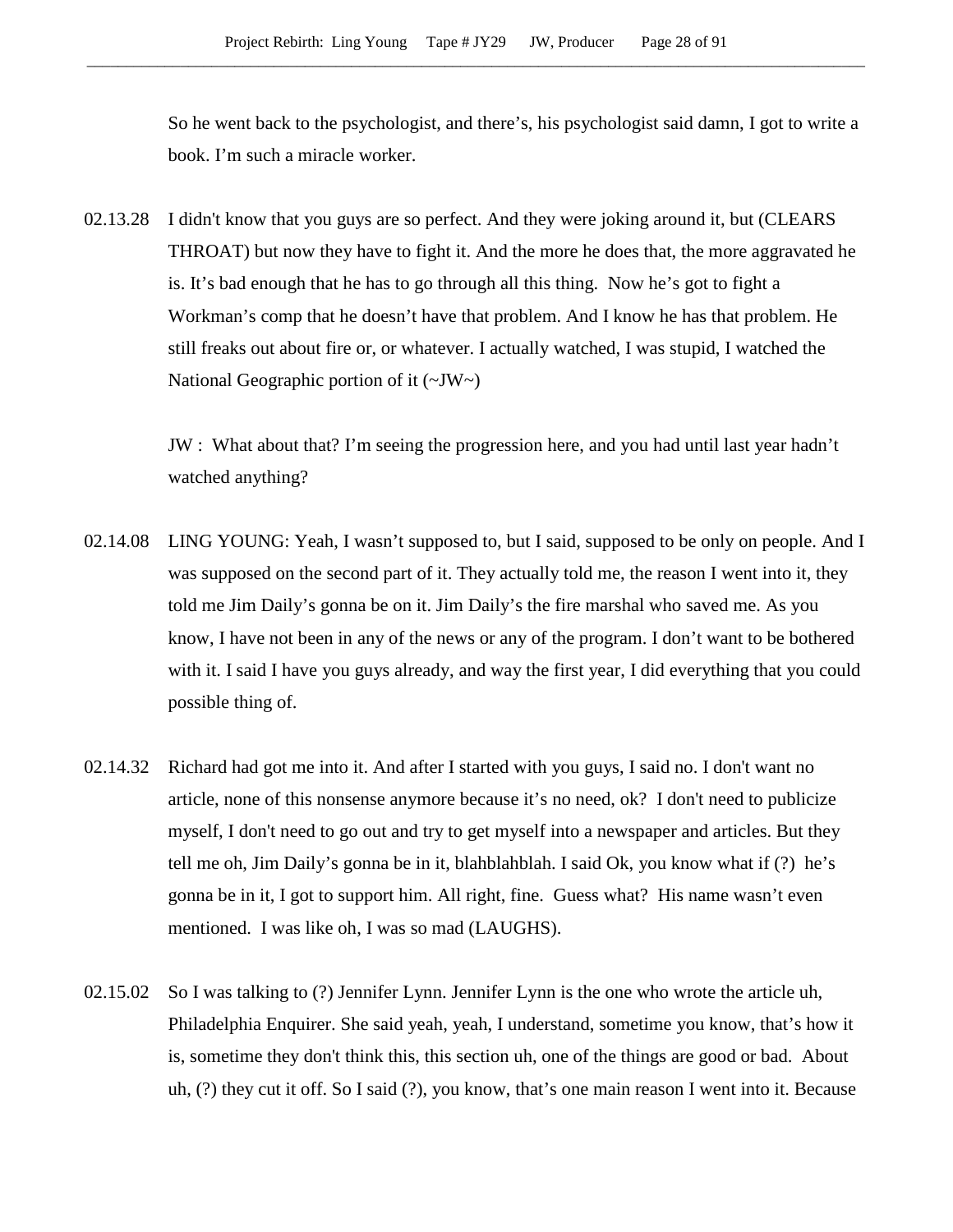he was gonna be in it. They did mention oh, yeah, Ling Young was being brought down by a fire marshal.

- 02.15.30 Ok, can you just mention his name? He was supposed to be an interview, but I don't know what happened. I, I haven't talked to him, so I, I really don't know. So I was kind of mad. But I kind of watch a little bit  $(\sim JW)$ 
	- JW : What was your personal point of view?
- 02.15.48 LING YOUNG: Right, I only kind of watched a little bit of mine. I (?) there's four hours. I refused to watch the first two. Not even think about watching 'cos all they're saying is about how he became powerful. I care less how it become powerful. The second half  $(\sim JW)$ .

JW : Who?

- 02.16.02 LING YOUNG: Bin Laden, how he grew up. (~JW~) I really don't care, ok? The second part was supposedly on the people. They interview I don't know how many people. It must be like 20, 30 people. So I didn't even watch it. I only watch the, the last hour of it. Supposedly I'm on it. So I (said let me?) watch it. I watch it, it wasn't too much. I saw a little bit of the building and things like that. But that wasn't a good idea. I don't know why, but the next week, I was going through hell.
- 02.16.32 I don't know why I'm going through hell. It just don't fit in right with me. 'Cos I did talk to my psychologist about it, and he said maybe he says, he said that's kind of normal. Ok? It's not that anything I saw was so horrendous, 'cos it was, they wasn't really showing too much of it. But I guess it just, I, I can't describe it. I'm not myself, don't bother talk to me, because I don't want to bother.
- 02.17.00 Like I normally was people were call me, I'd chit-chat a little bit on the phone. I can't talk. I would just cut them off, I'd say you know what I'm doing something. Which I wasn't really doing something. So I trying to blank myself in front of TV, which I don't know what the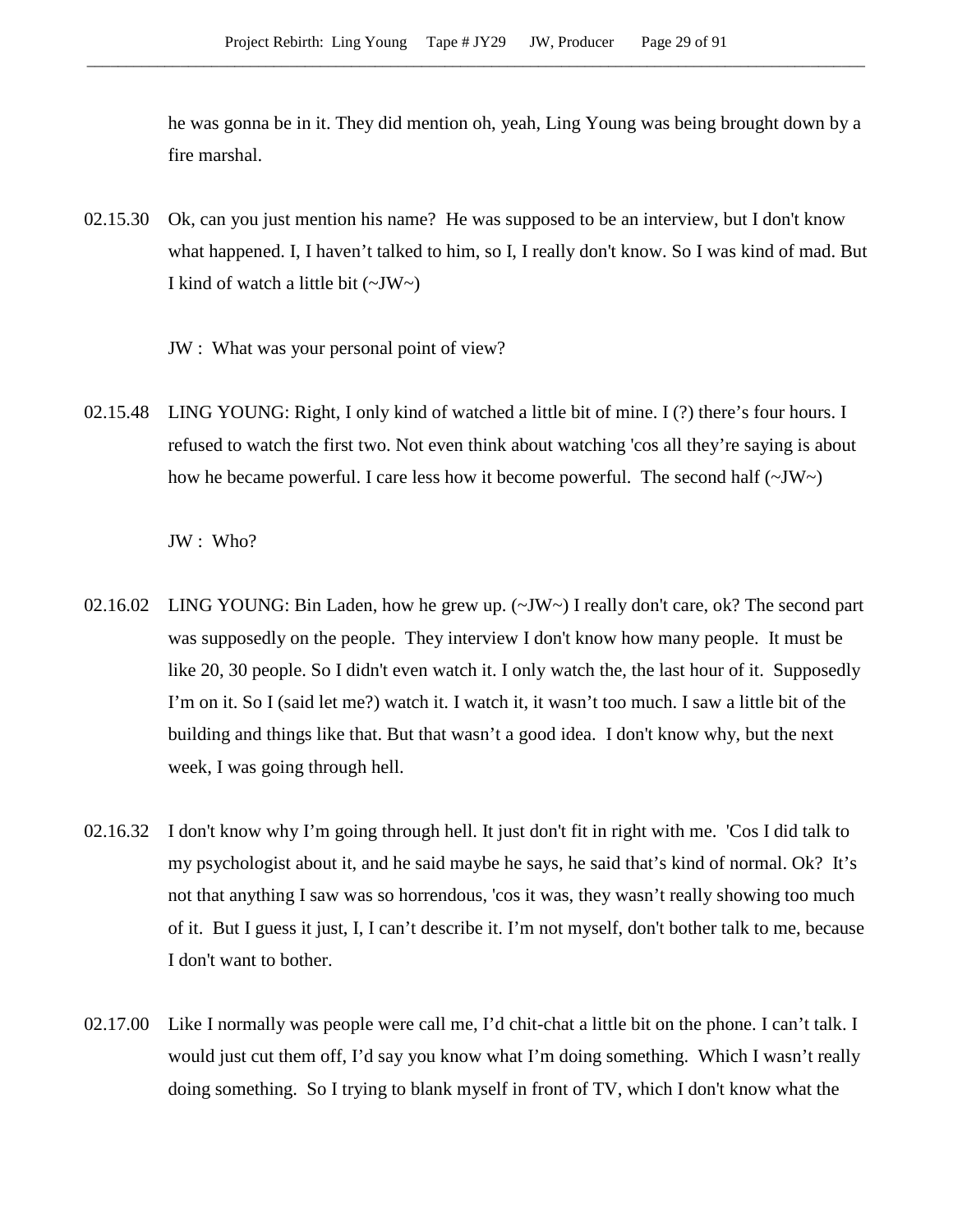heck I'm (?) watching sometime. And I'm not talking about regular TV program like, like my long Chinese soap opera. That's long. That could be like 60 hours. If you want to call it. So I blank myself, even like this two weeks, I'm blanking myself out into that, something funny, ok?

- 02.17.30 Nothing like bloody or none of this nonsense. So. My mind is kind of blank for the last couple of weeks, ok? So of course, (?) everything else happens, so that doesn't help. But I don't think, I don't think, I, I even was telling my physiology the other day, I said, I said to him. I wasn't thinking. I can't think. It is nothing to think about. Even the wedding's coming, coming along. Like I have to do this, have to do that.
- 02.17.58 Well, Donald's all talk, because he don't know how to do anything. I still got to put all those people on certain table. I haven't gotten the response back. So that doesn't help me at all. But lucky I have Richard's wedding to, that I had before, at least I did half the work already. So, if certain people come, there goes that table. But last year, I had to take like cut out like putting names and (like?) playing puzzles. This year I decided I didn't have to do that part. So half the battle's over.
- 02.18.27 But it's just like a normal day, get up in the morning. Luckily Marge is around, chit-chat with her a little bit.

JW : What is your normal day like now, and is it different from last year?

- 02.18.41 LING YOUNG: Get up. My coffee (LAUGHS) as usual. I have to talk to Marge a little bit just air myself out a little bit, 'cos of all the things happening. And other than that uh, she does her thing, and I just do a little paperwork and then uh, we just watch TV, Ok? While we're watching she does whatever she has to do. And I mean, she's been like a godsend, which is the greatest thing on Earth, because I could tell anything.
- 02.19.03 And of course she sees everything. So. That helps. And uh, just like she said, don't think about it. Leave it along, and other things like that. And I have learned to take it, you know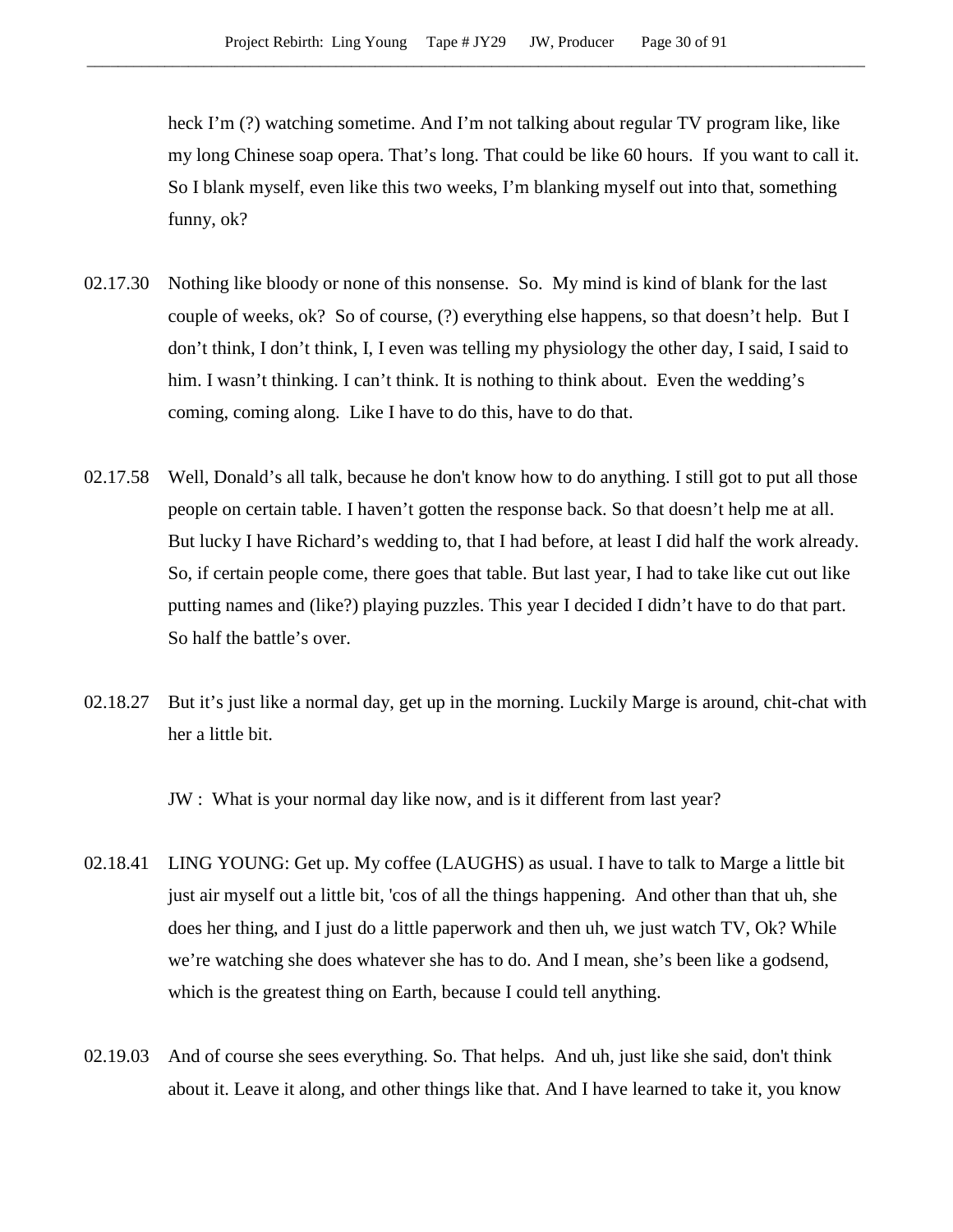what, it could be worse? Like my mother's case. Now, I should call my mother once in a while to see (?) to see what's going on. I can't even do that. Because like I said, I don't want to be the cause of anything.

- 02.19.30 She could just go off on the deep end, and then next thing you know, who knows what's gonna happen. I can't take that chance. That with my father, I'm afraid to call my father, 'cos if I call my father, she answers the phone. She might think it's somebody else (?) is calling, so it's like a lot of problem right there, so I just get my story from my brother how she's doing. She, her, her tumor came back. So they gave her some kind of other kind of new drug. They must have made it so strong, within a week she lost her hair.
- 02.19.59 That was quick. Then uh, then that was two weeks ago. Two weeks ago I said you know what? Actually I was supposed to go see her one week. Already to go, got a call from my brother and said don't show up. She's acted again, and I said oh, Christ, Ok, fine, so we didn't go. So following week we went. I thought everything was Ok. That didn't work that well. I didn't know we're not supposed to talk. I didn't know (?) was not supposed to open my mouth. So that didn't turn out right. So I (?) came home and since then it's been over 2 weeks already.
- 02.20.33 It just like I can't, I can't, I can't even make a phone call. And plus, I said to myself  $(\sim JW)$

JW : Why is that? You explained it to me downstairs?

- 02.20.43 LING YOUNG: Somehow, my mother and I never really had a close relationship. Somehow she's very mad at me for many, many reasons. Only because I have control of everybody else's things. Financial, not control.
- 02.20.59 I mean, said, I would, I do the taxes for my family. So I know how much my brother makes. How much my sister make. She would to ask me, and I said, no, I can't tell you. If you want to ask, go ask them. That's the way I am. I am very particular with certain things. That's why I said, if you have a, that's why I have ten million secrets, everybody could come and tell me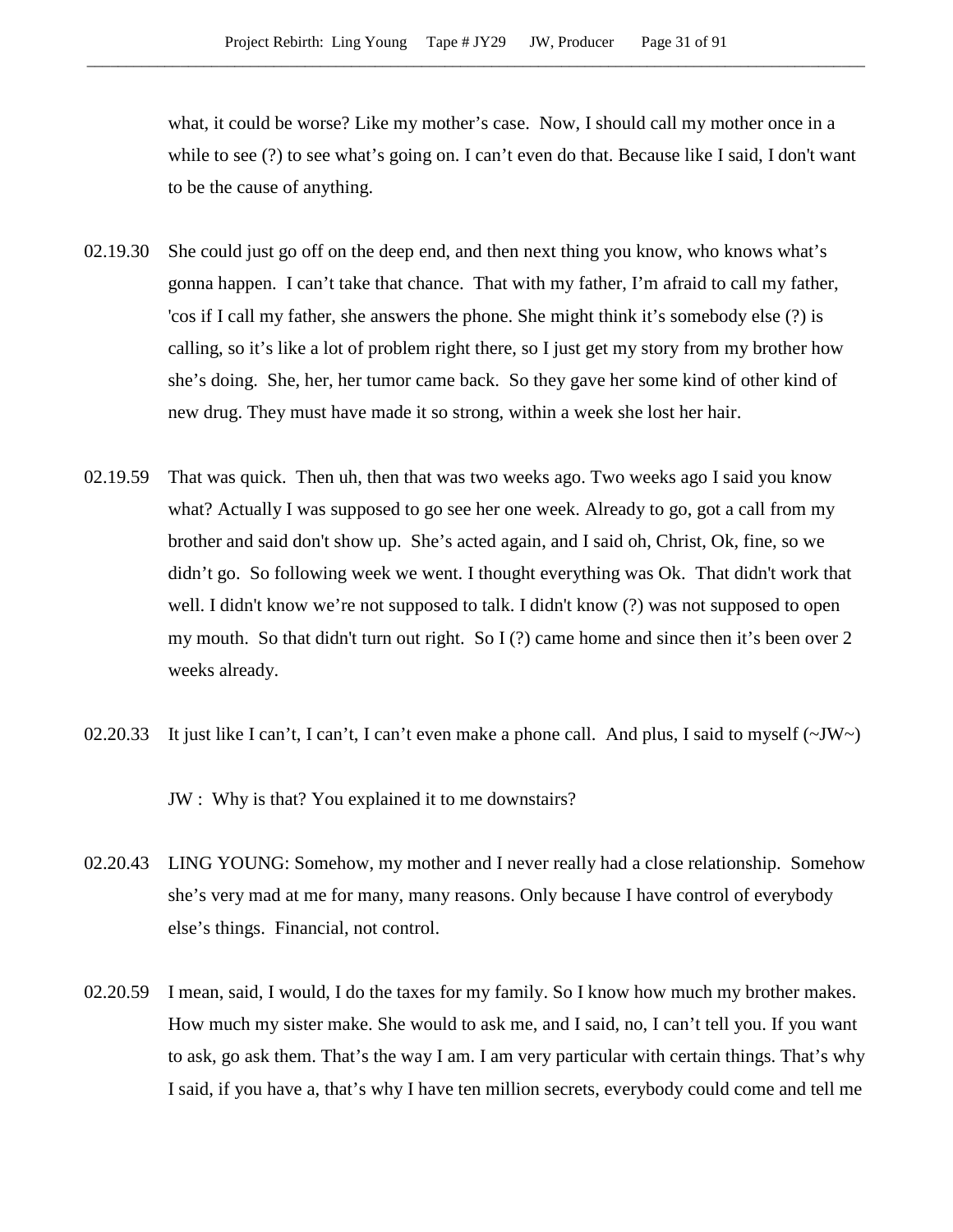their secrets. I could die with all the secrets in my, I got, I could write a big book if I wanted to. So (LAUGHS) that's how bad I am. That's why I said, anything you could trust me on a lot of thing because you're not getting it out of me. Well, how come I'm the  $(?)$  I, I know, I don't know, and you know everything?

- 02.21.34 I said because I do tax return. Well, how much does he make? I said, well, ask him. So he would ask, she would go ask him, and he said well, mind, mind your own business. (LAUGHS) And I said (?) So that's how he tells my mother. So she's mad at me about that. She's mad at me because I have kids that's very good to me. Ok? 'Cos my kids are always there. And, and I'm very mushy with them, my mother never had that. 'Cos the old Chinese tradition, you don't, you don't hug and kiss each other. And there was, I don't think I ever hug my mother in my life.
- 02.22.06 I don't think I ever did. So she didn't like that. Ok? But it's not my fault, 'cos I grew up of not having it, and I say to myself, I'm gonna make it my business to do it. I'm gonna make it my business to be like a friend. Of course, when the kid grows up, once they get married or they have boyfriend and girlfriend, hey, mother's on the side. You know, I'm, I only call them when I need you. That kind of thing. But you, you learn to adapt.
- 02.22.32 She didn't like that. Everything that I do, it would be against her. So I would have a sweet 16, I got hell from my parents, for my daughter. When it comes to my niece having a sweet 16, she didn't have it. But my brother, actually my brother paid for the sweet 16. So when it came to my niece, because my sister-in-law wants to have a big fancy one, my brother don't want to have a fancy one. So they're having a bickering about it, they decide not to have it. Well, (?) what my brother did was how much I spend on the party?
- 02.23.01 I told him how much was it. He wrote her a check. So he was instead of having a party, she got the check. I got yelled at. All the sudden it's my fault. I told my brother not to have it. So it's like no matter what happen within my family, I'm always the one to get, get blamed.

JW : What does your mom think of what happened to you?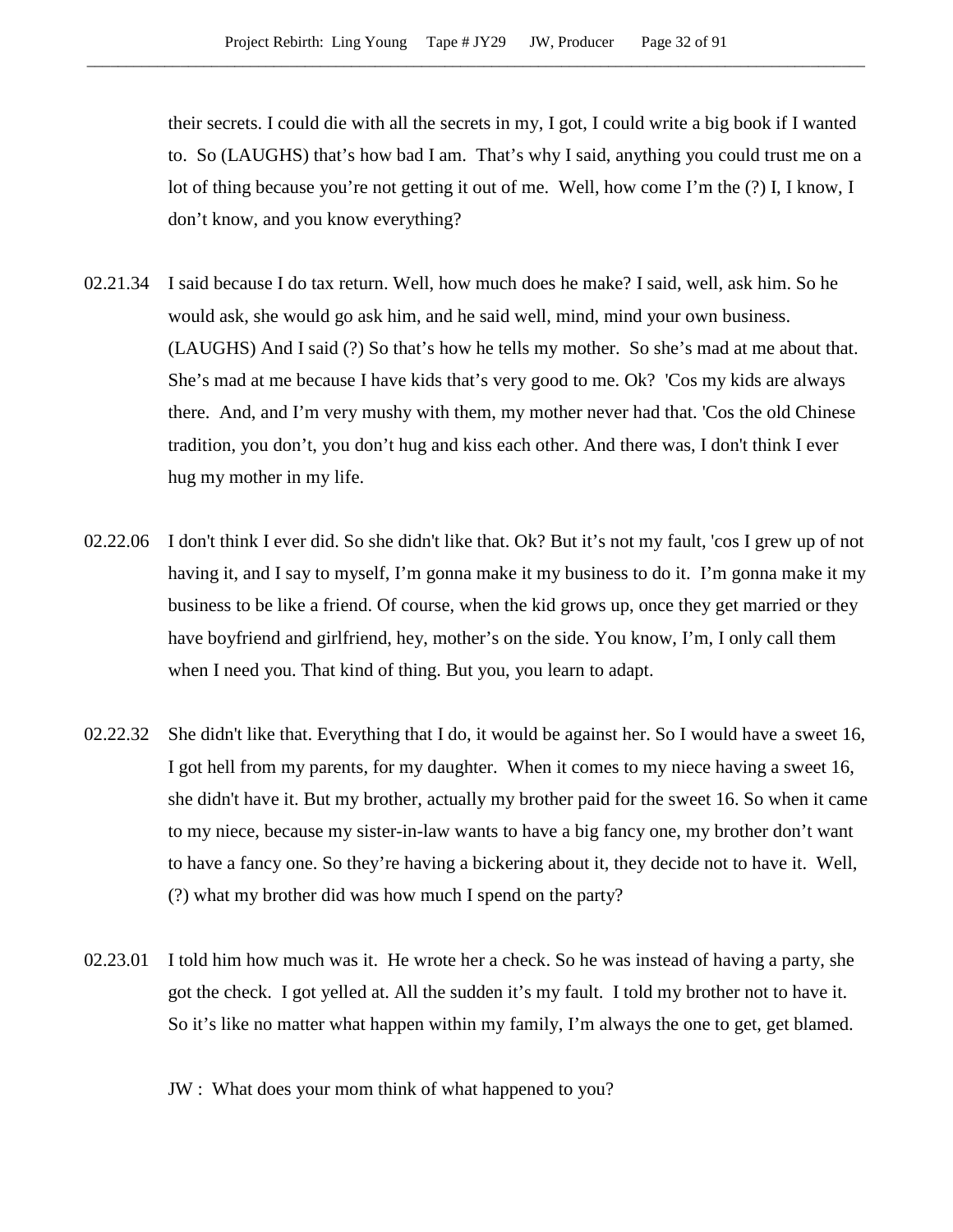- 02.23.22 LING YOUNG: She said, she thinks this all prop. She thinks that's gonna come off one day just gonna disappear. Nobody really. How should I say it? No matter how you, your family supports you, whatever, unless you actually there like they say, you really don't understand it. As much as my family's very supportive, ok? Like not to say all men, ok, men normally is not good caretaker. Ok. Donald doesn't really know that even though he think he know what's going on with me, but he doesn't really. I could be trying to tell him this (two week?) I'm not in the mood to do anything. And he's driving me crazy with everything possible there is.
- 02.24.05 And finally, I said to myself, it's not worth it, ok? Chill off. 'Cos he would just pick on some stupid things, and we could just go off. And I try to tell him, I even sat him down, try to tell him, listen. Nine-eleven's coming, ok? I'm having a lot of problem. Ok? Just lay down lay low. Just leave me alone. But don't hit him. Like I'm talking to a brick wall. He doesn't know how to be a caretaker.
- 02.24.31 I did that over 30 years. So all the sudden the role reverse, it's so impossible for him to (?) understand how to do the role. So. And to him everything is a big thing, even though it's a small thing become a (?) big, major, big major thing.

JW : Like what?

02.24.50 LING YOUNG: It could be a small little thing. It could be like uh, how should I say it, we, we're laughing because uh, it could be like I say, you know, I mean, like a minor thing. It could turn to be ugly thing for no reason.

JW : Can you give me an example?

02.25.11 LING YOUNG: Well, I say if I want him to do something for me for argument's sake. Let's say I'm doing my checkbook (?) and I say, Donald, come here. Let me ask you a question, he would be like why do I have to come over to you? Why do you, what'd you think, I'd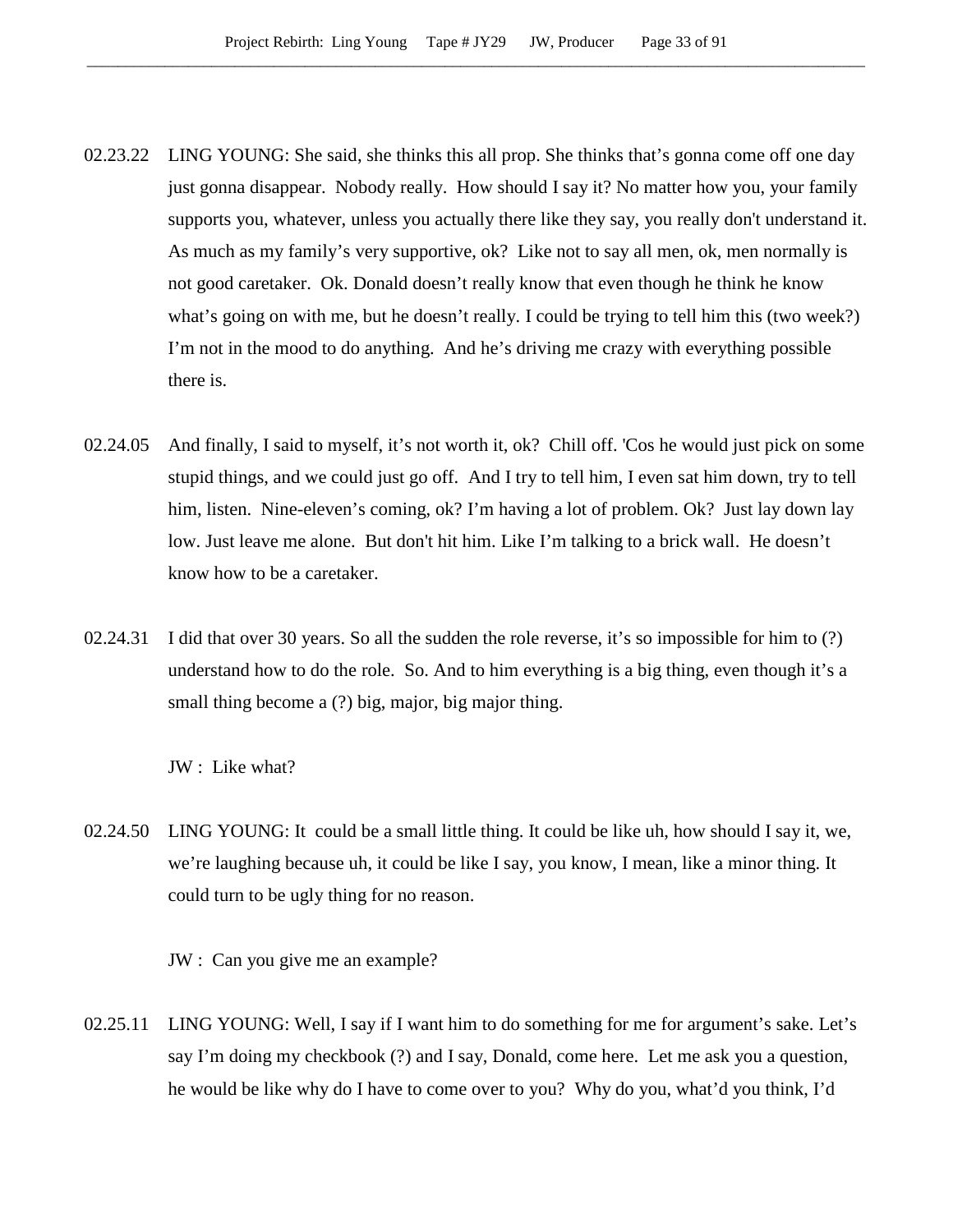have to call you and I have to drop everything? Well, 'cos I'm in the middle of doing it and I have a question to ask you.

- 02.25.27 It's just like (?) then after that it will be like a big fiasco thing. Then all the sudden it's like I'm trying to do work and you're trying to bother me, and I'm trying to do this and I'm trying to do that. And I'm trying to do, do everything here, and, and I got to drop everything 'cos you call me. I didn't say that. I just in the, I said I'm sitting here, I'm in the middle of doing the checkbook. I want to ask you a question. It's not a big deal if you (?) have to get yourself up and just answer the question. But to him, like, like he think (what do you think?) I'm a dog, I have to come it's just like back and forth. Unfortunately, he grew up like not having a parent in a way.
- 02.26.03 His mother has to work 7 days a week sometime. His father (?) to work, ok? So that is just something like he doesn't really know how to deal with everything. He never have to deal with anything. I did everything. He worked, that was it. Talking about the kids and everything, I dealt with all the problems. And if there was a problem, then it was my problem. Because I let the kid do whatever they want. But sometime you have to understand what the kid is going through.
- 02.26.32 You just have to be there. So therefore, that's why when, in my house, you see all kinds of people coming to my house. They like using my house like a meeting ground. 'Cos I'm very easy (?) with them, and sometime they would say man, they say boy, your mom's more cooler than you are. 'Cos I just mingle with them. They my, my daughter have a barbecue, I'm one of the (?) I'm one of the crowd. And they just love to talk to me, too, 'cos I just talk like them.
- 02.26.59 I figured out, you got to be, beside being a mother, I do put my foot down. I'm a mother, I'm still your mother. Ok, but in the meantime, I could still mingle with you like one of your friends. As a matter-of-fact, they're coming, since 9-11, they were watching Lost, ok? I was watching Lost, but then all the sudden, I hear this big boom. I said oh, wait a minute, I don't know what the heck is going on. This was (?) a plane crash. I wasn't crazy about it, but my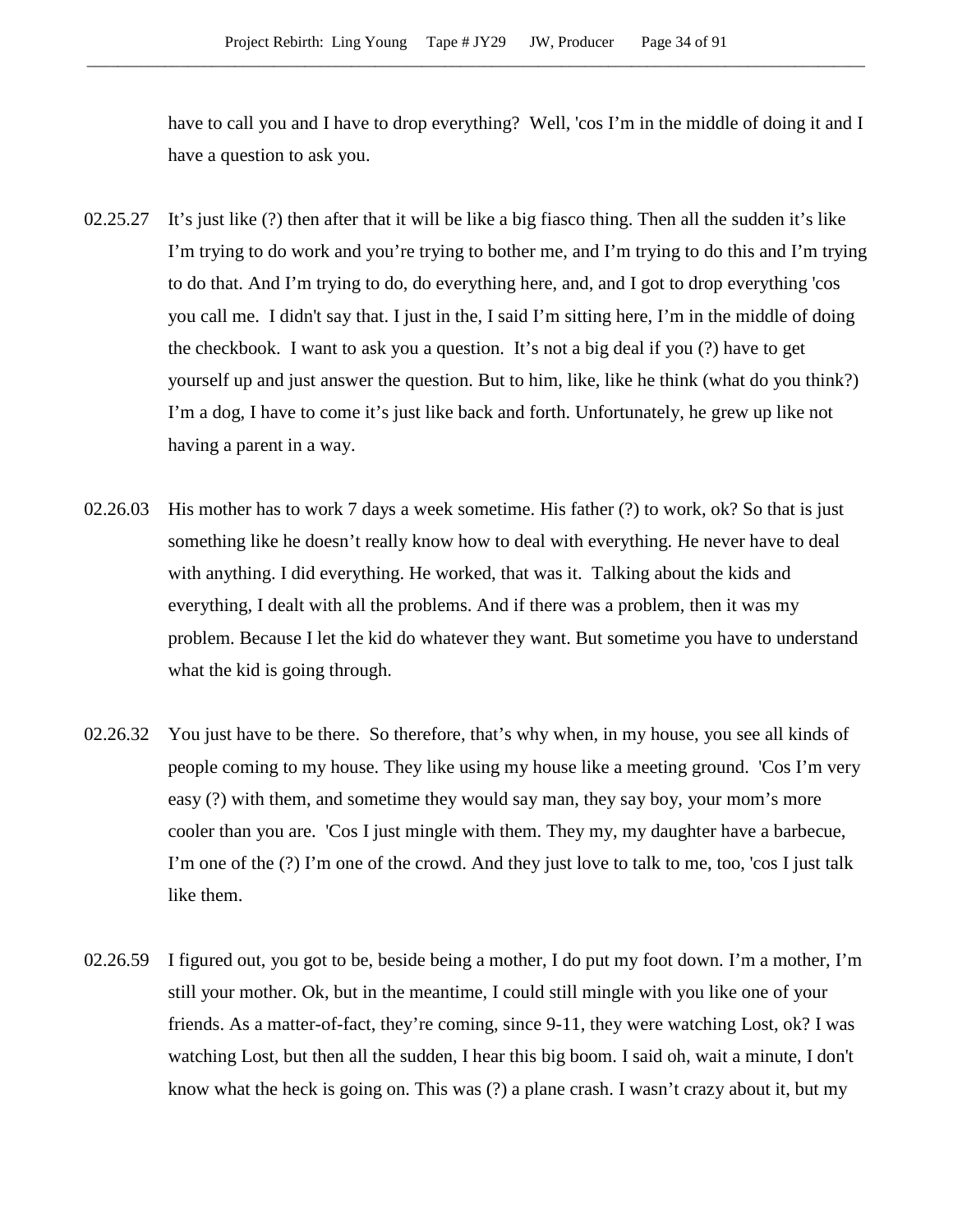daughter insisted that I watch, I should watch it with her. Besides, I don't know. I just think that was so like (?) a big gorilla or a big, big ape.

02.27.33 A big bear, a polar bear sometimes in that, remember that TV series, Lost?

# (OFF CAMERA REMARKS)

- 02.27.47 LING YOUNG: But it was a big, big stumble, it was like a big, scary sound. And my daughter's falling asleep, I say wait, wait, wait. I'm not watching this by myself, this is nonsense. I'm not watching this. Ok? So (LAUGHS) so.
- 02.27.59 So now this weekend they're supposed to come in and watch it with me together. This is how I mingle with, with their friend, too. They sit down with me, they even watch Sex And The City with me, and laugh, you know, 'cos it, it's funny. So that was our Saturday supposedly they want to spend time with me, just to watch TV. I said all right. 'Cos I said (?) I said, Melissa, we got to go and get the pictures done, and they said, yeah, and (?) maybe we could go to Chinatown and then we're gonna send the rest of the invitation and then at the same time we go see your grandmother. She said momma, I don't know.
- 02.28.28 We have a date. I said, we do? What date do we have? Don't forget we have a date with the girl, I said oh, we do? So I kind of don't remember what happened. She said yeah, you, we're supposed to watch TV. I said oh, that thing. So they coming over to watch TV with me together.

#### (OFF CAMERA REMARKS)

JW : Your daughter gets it?

02.28.57 LING YOUNG: Well, she's kind of like, she don't want to go out this weekend because of me, I guess. And so she having her girlfriend come over, just to watch TV and hang out. And I think the other kids are coming Sunday, ok, I guess just hang out a little bit. So that's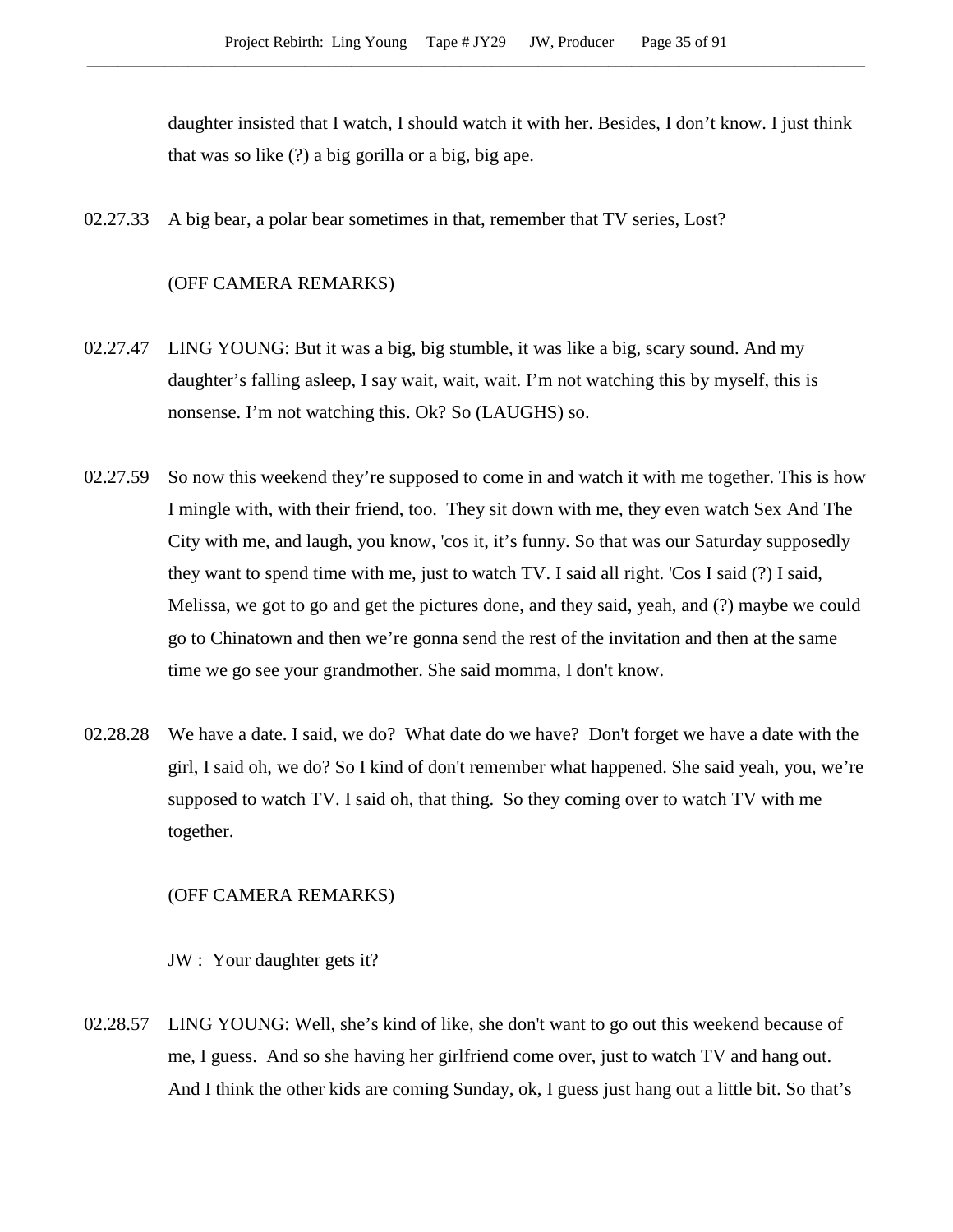what I've been doing for the last couple of years. One year, I was uh, I was away with a couple of friends. The first year I went to one of my girlfriend's house. She's (?) also from 9-11. So we're trying to do something, and I understand that 2007's on a Tuesday. That's kind of eerie.

02.29.28 We talk about that, too, in our group. 'Cos one of the fire, EMT worker goes down every September  $11<sup>th</sup>$  for the memorial and the whole, the whole nine yard. Uh, but he said, that'll be the first year I don't think I'm gonna go. That's actually on a Tuesday, so that's gonna be like kind of funny.

JW : Can you explain that?

- 02.29.50 LING YOUNG: It just (?) It's 'cos it's the same day, it's the same Tuesday, and it's like is it gonna happen again just for the heck of happening? Because that would be 7 years, right? Six years, seven years (?) seven years. So that was the first time he said that I might not want to go, because it's a Tuesday. Actually, this week we had a uh, uh, just like another example with Donald. We have a, a reggae person come in, supposedly some people really very adapt to this particular therapy. And they swear that they see things.
- 02.30.29 I guess maybe I don't really believe in it. I don't see anything that anything's happening. I see the harmony in certain things, but they  $(\sim JW)$

JW : What therapy is this?

02.30.37 LING YOUNG: It's called reggae. Like you, it's kind of spiritual. And the lady would come and talk to you and then she got this crystal and then you, and they put some lavender and you smelled it, and supposed to put your (?) mind at ease and they, and she sense, she talks to you while you, your eyes are closed, and they tell you, she would tell you to go to this place with water or a place with green acres, things like that.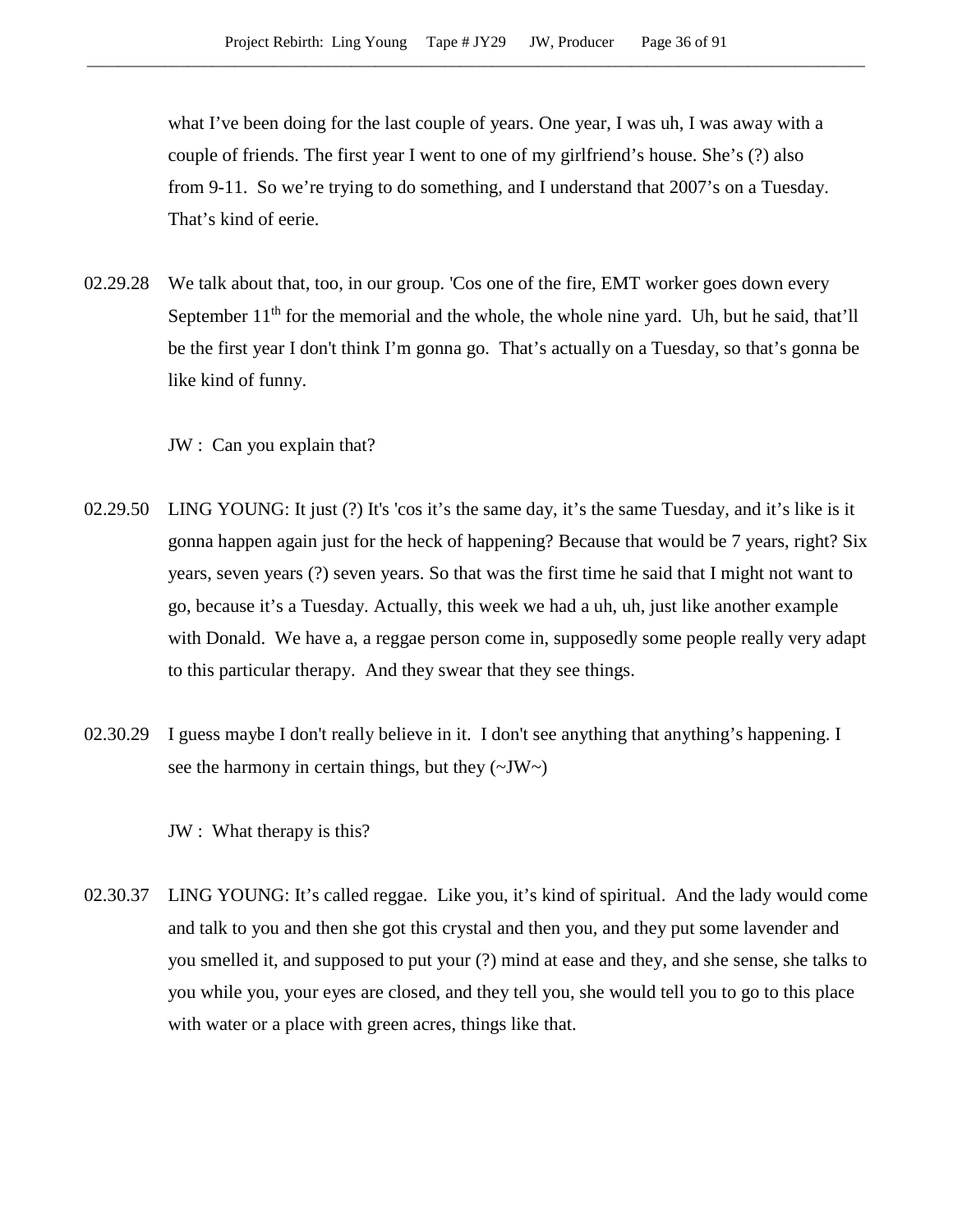- 02.31.02 So your mind feel at ease, and then next thing you know, everybody's saying I see this and I see that, and I'm thinking, I didn't see anything. It's like it's some kind of a, like a, not a (?) hypnotism, it's some kind of like a spiritual guidance, almost like a (?) almost like a psychologist (?) session, but it's not. And swear to you, some people see a friend who's dead, and one person was see exactly the same thing as the other one sees, like the husband and wife, they saw exactly the same thing. (?)
- 02.31.36 I saw a woman, ok, and uh, the facilitator for the group said that uh, she saw a fireman or EMT worker right next to Bob, which is also the EMT worker. That kind of weird things like that. They actually see all these things. With me, I don't see a damn thing. Because I guess I don't really, I'm not into it.
- 02.31.58 And people feeling what they feeling, they start crying like crazy. They get very, very emotional, 'cos they see things that I don't see. So, so actually it's all, like I was saying, so I shut off my phone. So before, before I shut off the phone, I got a phone call from him saying that well, tell Bob to take you home 'cos I don't think, I don't think I'm gonna finish. Of course, you got to shut off the phone when you're doing all this. Unfortunately, we went late. We went beyond the 7 o'clock. So I called him up, I say, you know, get ready.
- 02.32.29 He starts screaming and carrying on, and I've been trying to call you for the last 45 minutes, and I'm waiting over here (blahblahblah?) I said, you tell me to tell Bob to take me home. Well, (why the hell?) you didn't, when you shut off the phone, why didn't you call me? I said, why would I call you when I shut off the phone? I already know I was going home. So it's like a big fiasco thing from nothing. I mean, you told me that you were to tell me, tell Bob to take me home. Next minute, when you decide you finish early, you rushed it, you didn't do it, you did it for me.
- 02.32.58 Well, how am I supposed to know, when you already told me to go home? So it was like a big thing. Then that's when I started to having problems. I said Ok, Ling. Calm down. I just shut myself up. Because if I continue, I know where I'm gonna be. I have learned to control myself that (?) way. That's something my psychology taught me.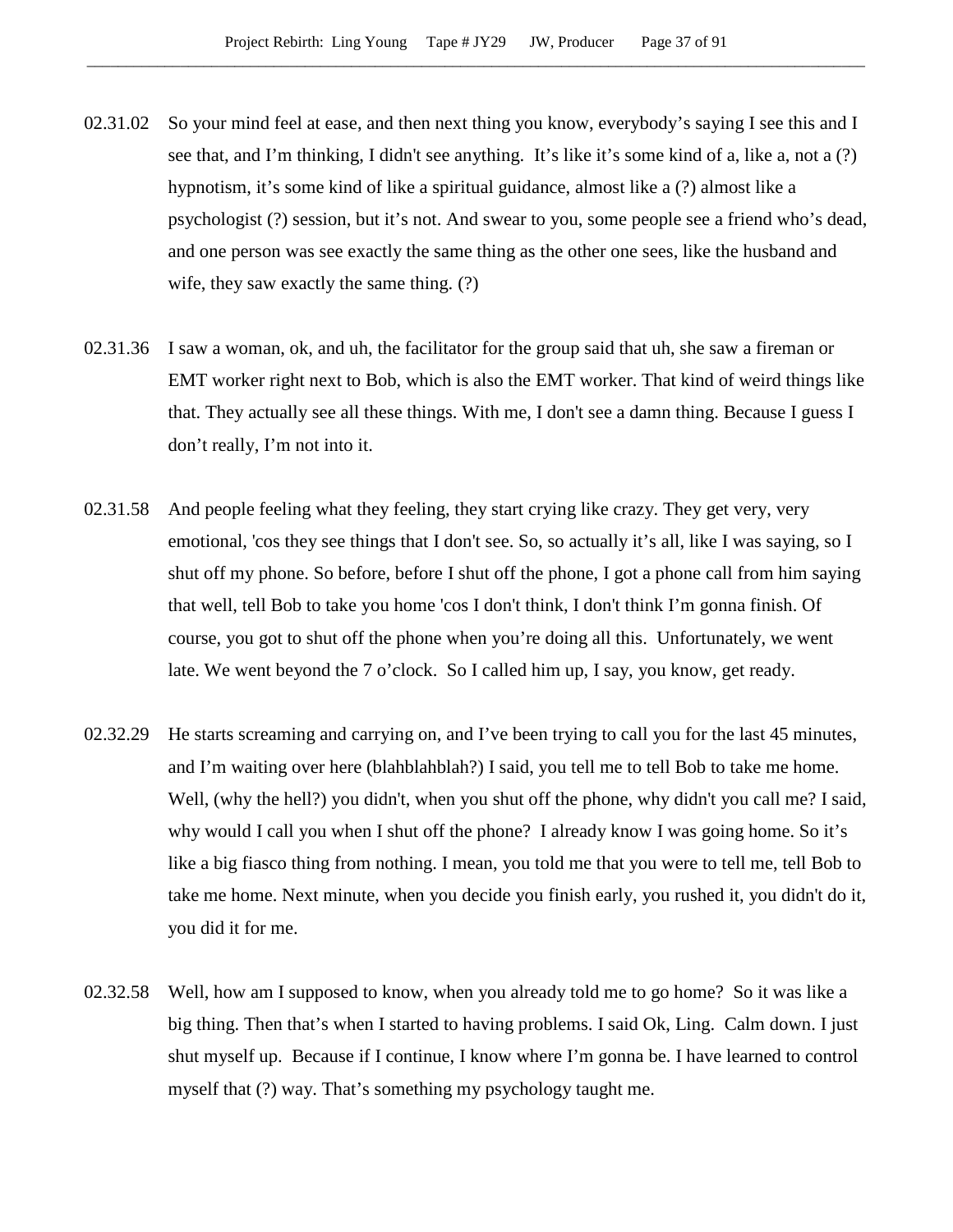JW : Does it have to do that he's more worried about you since the attack?

02.33.22 LING YOUNG: I don't know. I think that's the way he is when he's, like I said, I think it's just maturity, to be honest with you. He never, he was the only child. He never had anybody to guide him, and unfortunately I met him very young. Since then I did everything. You know, there was not a thing that he has to worry about. I did all the dirty work, I did all the worrying, I did everything you could think of.

JW : Except now?

- 02.33.49 LING YOUNG: Except now it's the reverse. I can't really do too much. Ok. I even try when I got this hand back, when I thought I got it back, I did quite a few things. I was trying to, trying to cut when Marge is around. Of course (?) quite a few times, if I don't do it right (LAUGHS). I could almost cut my hand. But once then, once I lost that function again, then I can't hold anything. If you can't hold, you can't cut. I mean, there are people who has, was very handicapped, could do a lot of things. But I'm just so afraid to do it, and get cut, and the next thing you know I don't know what else problem I have. 'Cos it's not like before I get cut out, big deal, you get burned, big deal.
- 02.34.26 Now to me, everything could be a big deal. I could cut one of my vein, who know what's gonna happen to me. So I'm kind of edgy of doing things. So since I have Marge anyway, a lot of times she does thing uh.

JW : That must be hard to?

LING YOUNG: Oh, it drives me crazy that I can't do anything.

JW : Would you say most of it is complete role reversal and doing certain things before?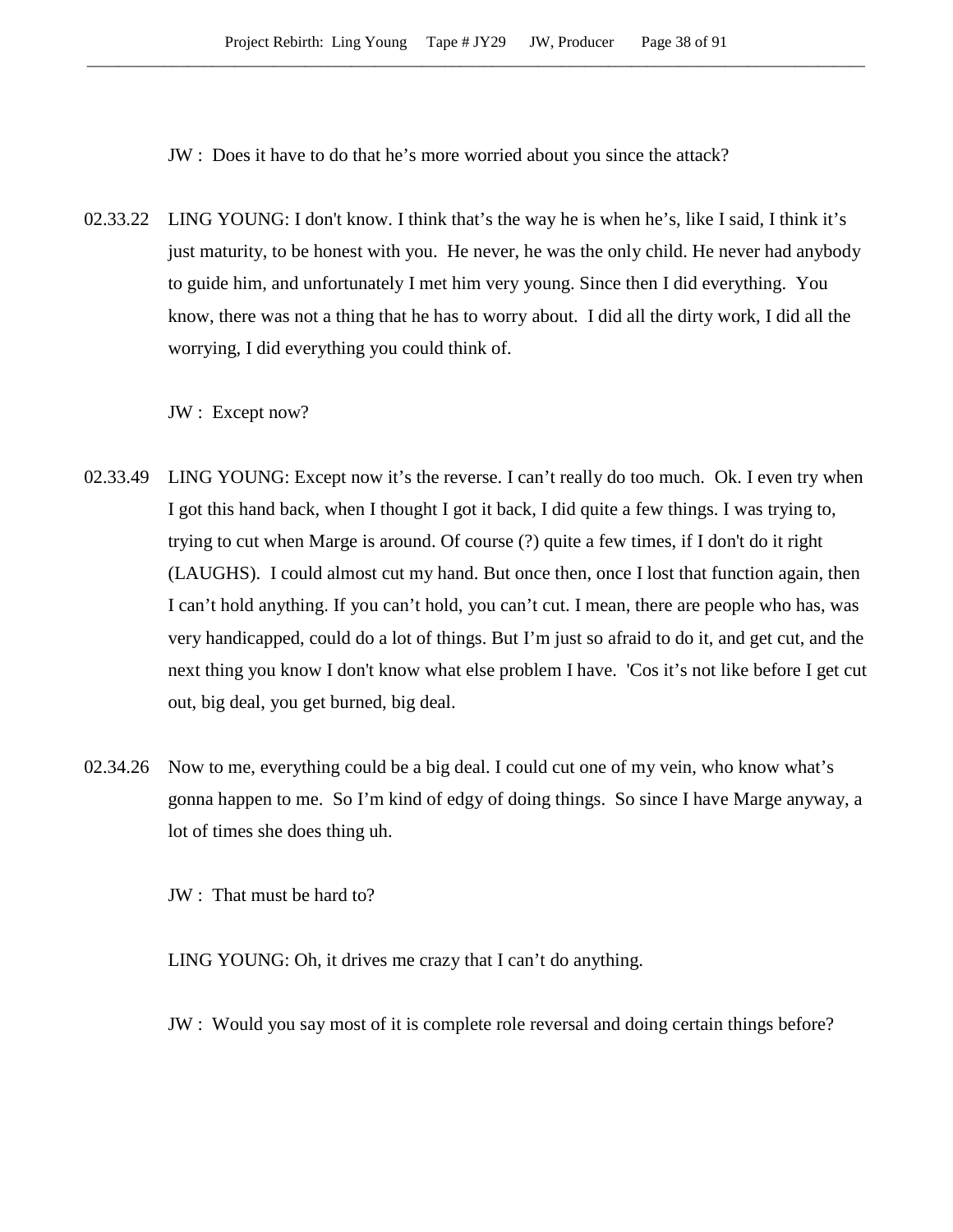- 02.34.58 LING YOUNG: Oh, yeah. It's just like crazy things comes in your head. So now I gotten to a point I block it out.
	- JW : What do you mean by block it out?

LING YOUNG: That doesn't exist.

JW : Like what?

LING YOUNG: If I'm going through a tunnel, that tunnel's not there.

JW : You close your eyes?

- 02.35.13 LING YOUNG: No. It's just not there. I learned to do that. Don't ask. I just, as it goes, I don't see anything around me. Like it's a blank space. It's weird but it's, that's exactly how it is. I don't see anything.
- 02.35.28 I can see it but in my head it's not a, it's not a tunnel.  $(\sim JW \sim)$  that's how we, I don't know, that's how I was taught, try to focus like almost like, like this uh, the psychologist said to me, if you seeing something you're having such a hard problem, just turn your face and do something else. And that's what I did. So now I'm a lot better. If I go through a tunnel, it doesn't phase me anymore. Once in awhile it does, but it won't be like oh my god, you know, like you, you're feeling this inside attack, it's gonna attack you. I was oh, crap, ok. Let's do something else, and I would just blab my mouth with, with Marge and then the next thing you know we're out.
- 02.36.06 I don't, I literally do not know that I'm in a tunnel. It's just like it doesn't phase me at all.

JW : What other things don't phase you?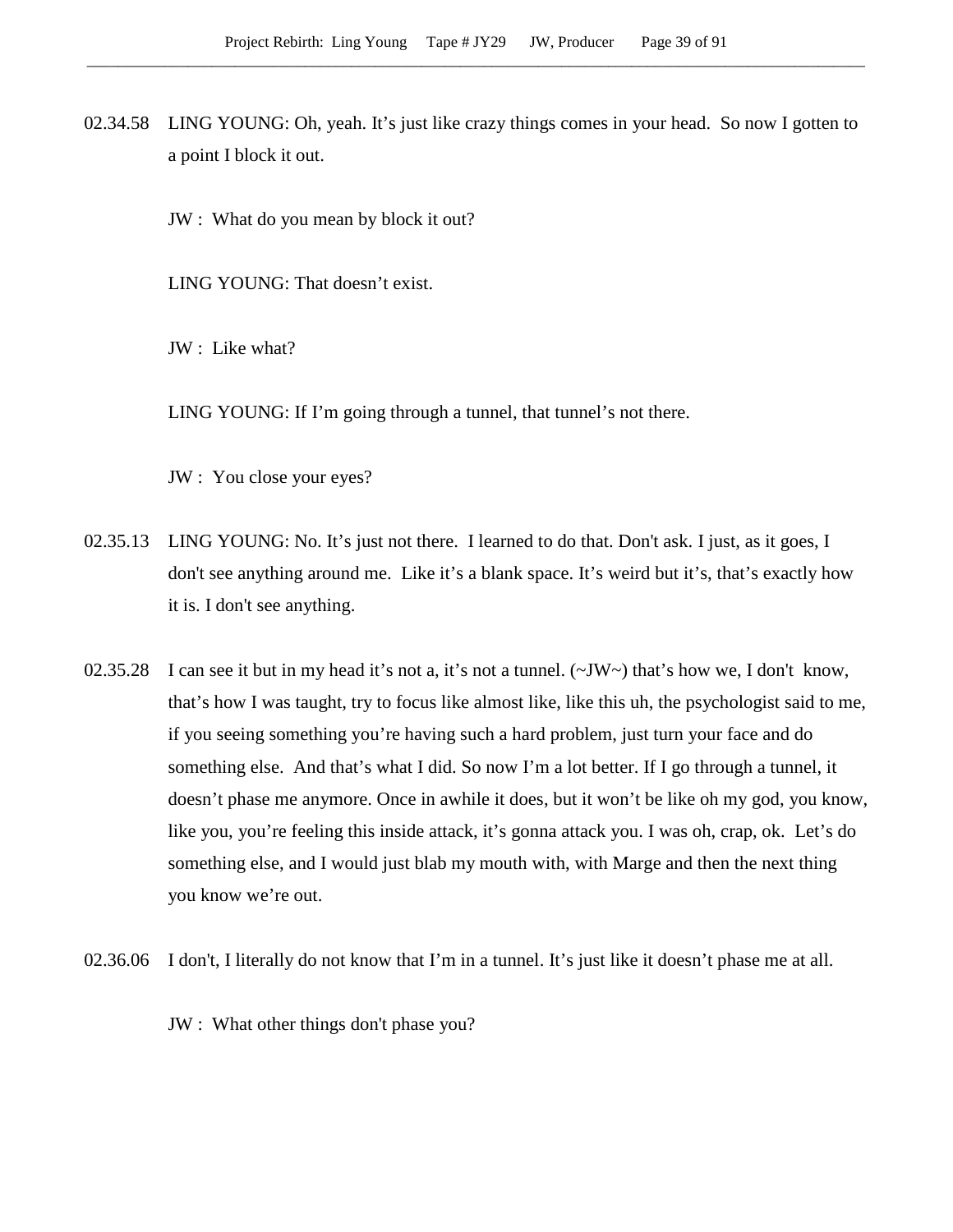- 02.36.16 LING YOUNG: If I see, well, like Katrina. Even though I'm seeing it, but I'm not seeing it. It's not sinking in. Just like the World Trade collapsing isn't, still not sinking in. Like there was one part I saw it collapse.
- 02.36.34 I see it, but it's not, it's not like deep down I'm not understanding it. 'Cos to me it, it's a movie. That's all I could see it as a movie. It doesn't feel real to us at all. Our mind, it's not just me. Nothing feels real, everything just like a dream that, Ok, you wake up one day, things gonna be gone. We know it's not. But we don't have the feeling for it, ok.
- 02.37.00 Either you are completely numb about it or whatever reason (?) however you want to call it, we don't see it like it's happening. We, we knew it happened.

JW : You believe it did happen?

- 02.37.16 LING YOUNG: It did happen, but it's not real. So like we contradicting ourselves. It doesn't happen, but, but it's not real. So as of today, I know it happened. I'm looking at myself happened.
- 02.37.29 But if you tell me that it's sinking right in that that's what happened, no. It's not. It's not how you, how I remember it now, what I compare with, I, I saw Independence Day. Ok, that's how it kind of remind me, ok? Also, I could see a little bit more about explosive, because I don't how should I see it, I uh.
- 02.37.57 I didn't see the explosion itself, ok? I felt the explosion, I remember all the elevators being shattered and all the fire and things like that. I really didn't see it, I see orange color. Maybe there was fire, I don't know. But I don't actually see the thing, not like (Grace and?) Eddie one of the other survivor actually saw the plane hit. 'Cos she, they were in the first building. They had the whole first floor as the, like a fireball, like a fire, the whole place is full of fire. That's why I say if you ever talk to your sponsor, ask about her.
- 02.38.34 She might be able to help you a lot with that. Ok?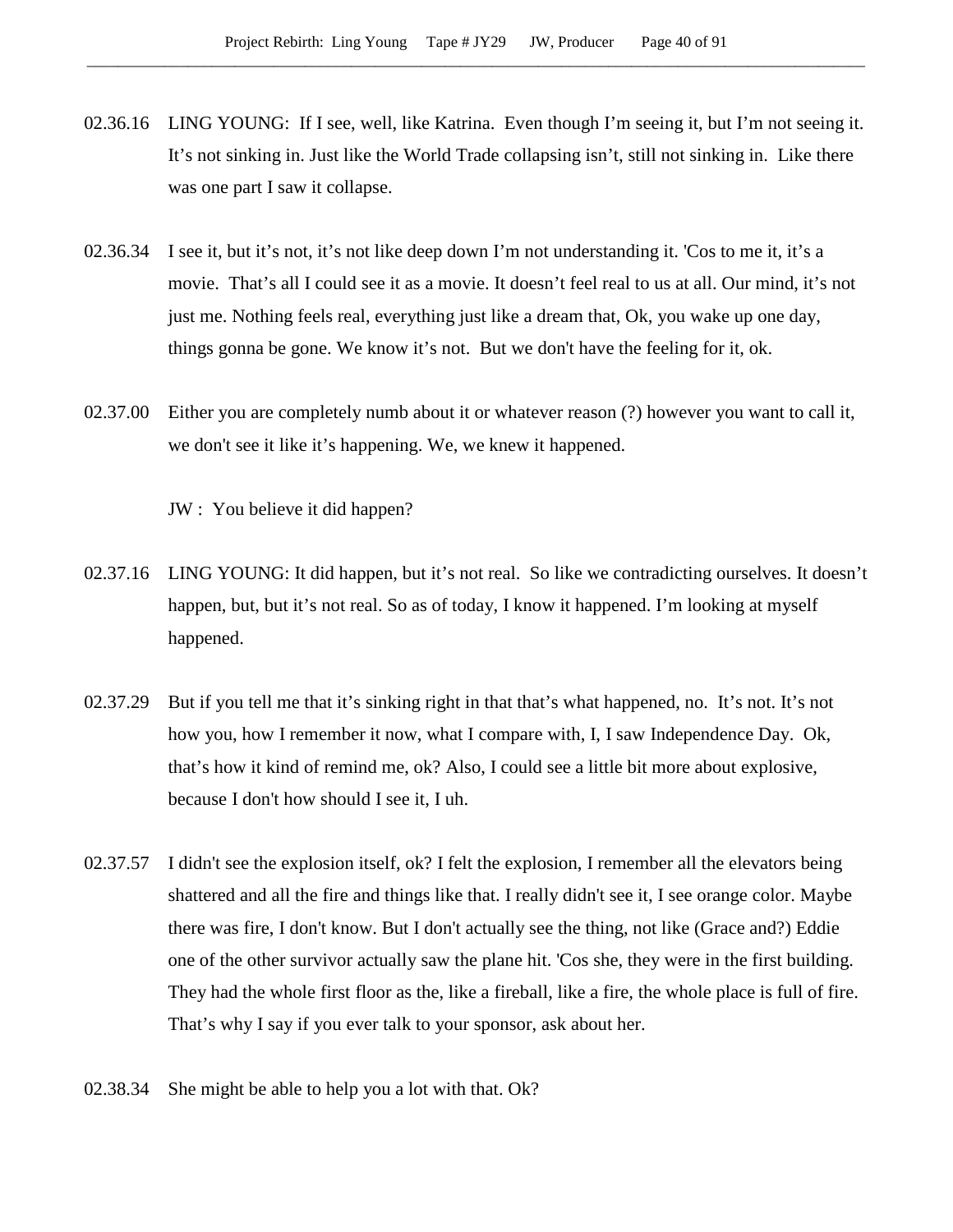JW : I appreciate your stories and I'd like to hear things from your perspective.

## (OFF CAMERA REMARKS)

- JW : What about going back to Independence Day?
- 02.39.10 LING YOUNG: Well, Independence Day was like a lot of explosion, remember, it was like the White House and all these other thing. And uh, that's kind of remind me it's like a movie. Yeah, big deal. Exploded, fire and all these other thing, but it's a movie. Next thing you know it's over. The same thing when I saw the, watched that film that day, there was a few (?) script of the Pentagon, a few script of uh, of the uh, of the World Trade Center.
- 02.39.39 And I also saw a few, few thing about the women who was trapped, or how, how she was in, I think she was in the penthouse, a black woman, how her hand was like burning and all this kind of thing. It didn't bother me at that moment. I saw it. It was blank, and that was it, but then I feel miserable for the next two weeks, or one week, I don't remember how long.
- 02.40.01 And I wasn't the only one. The fireman Bob, we call him Fireman Bob, he said I should never watch the film. And he's not the kind of guy that's uh, afraid of watching anything. He said, I should have never watch it, he feel like crap.

JW : What do you think that is?

- 02.40.17 LING YOUNG: I don't know. Nobody knows. We just don't feel like doing anything. It's don't bother me, don't talk to me, uh, our mind is completely just like wipe, blank piece of paper. Like I guess we're trying to avoid, I don't know we trying to avoid or not, I don't know, nobody (?) I mean, we sat down, we were talking with each other.
- 02.40.337 What everybody come out with the same answer is I don't know. My, my other friend uh, Donna, she said I've been miserable, I've been crying all day long. And I don't want Ted to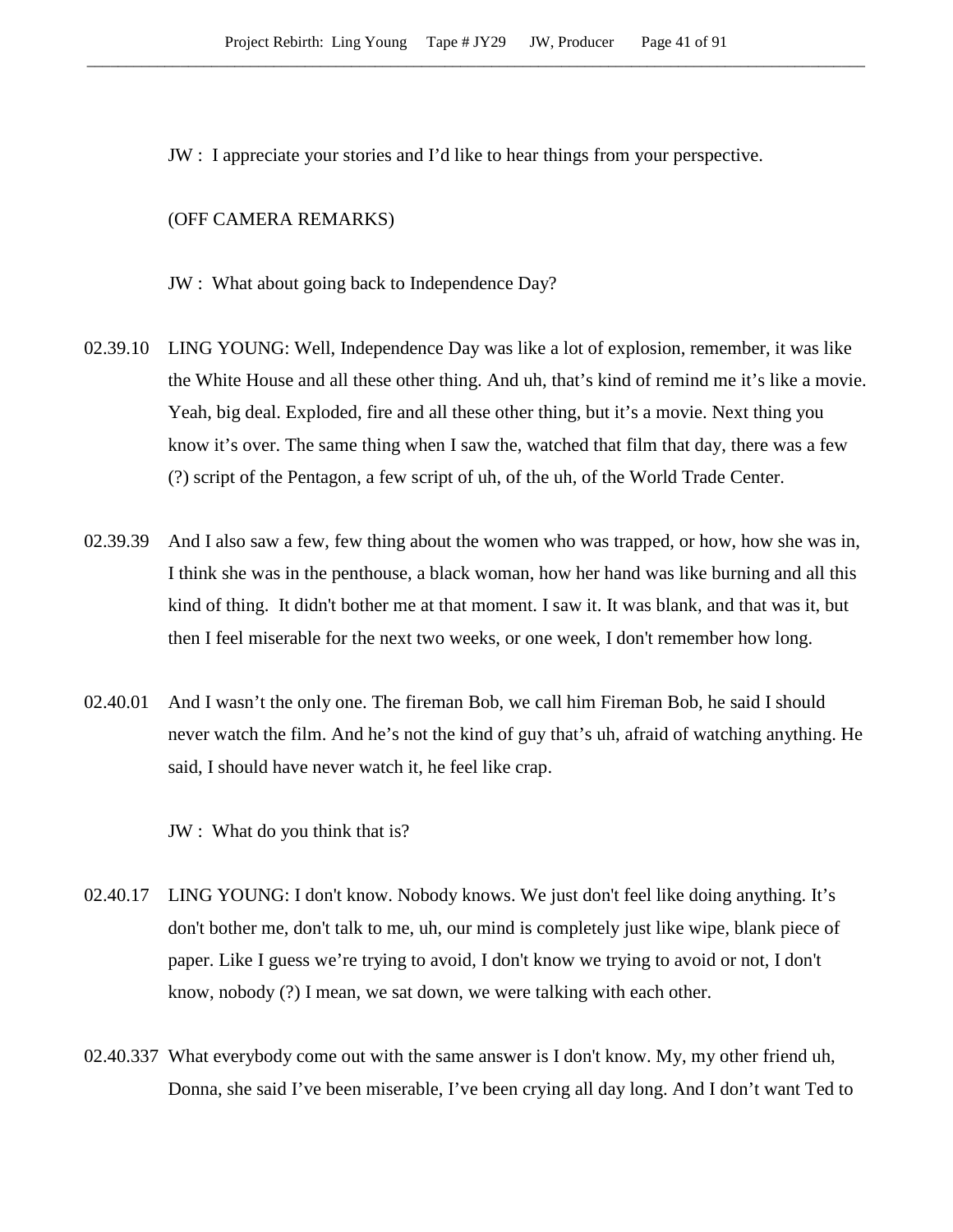come and ask me what's wrong. (?) oh, what's wrong? Don't ask. Just stay away from us. That's the kind of attitude we have now, it's like just don't ask. So with me, I stay in front of the TV.

- 02.41.01 Now, sometime I, I'm watching the next day say gee, did I watch this yet? You don't remember, 'cos you actually you just focusing on that screen. 'Cos I don't have no commercial and of course you have commercial, Chinese, Chinese (?) we just skip through the commercial. But it's not nothing explosive. You don't see no Katrina in there anymore, you don't see any of these other (?) coming anymore. But every time you turn on a computer, you got this whole thing in front of you. And you kind of drawn to it. (~JW~) Yeah, you're kind of drawn to it, kind of watch it.
- 02.41.31 'Cos like they said now, we're on the other side of the fence. My mom (?) was saying that. She's very emotional because now we, she's seeing, seeing them as she was seeing ourselves beforehand.

JW : What about you, what do you see when you see Katrina?

- 02.41.51 LING YOUNG: I'm seeing like when they talk about the bodies, they talk about that, and I'm just thinking about what happen with the bodies at that day what happened. Of course, stupid me, 'cos she saw some picture on the World Trade Center image of you (?) you know about that picture thing, that they have on their website? That it was supposedly only open to the people who, who was deceased, ok, who died that day, to the family member, look at the picture, any picture belongs to you? So now they're (?) open to everyone. So I've been trying to get on because she swears to us she saw me on one of the picture. So I want to see. Is my picture in there. But then it kind of got me like grossed out because some of the picture really bad.
- 02.42.30 I mean, bad, they're smeared with you know, (?) what the heck was smeared in it, and some picture are so sad because then you see a family pictures. And see a wedding pictures, and you see baby pictures. So I said Ok, that was enough. I looked at, I looked through those uh,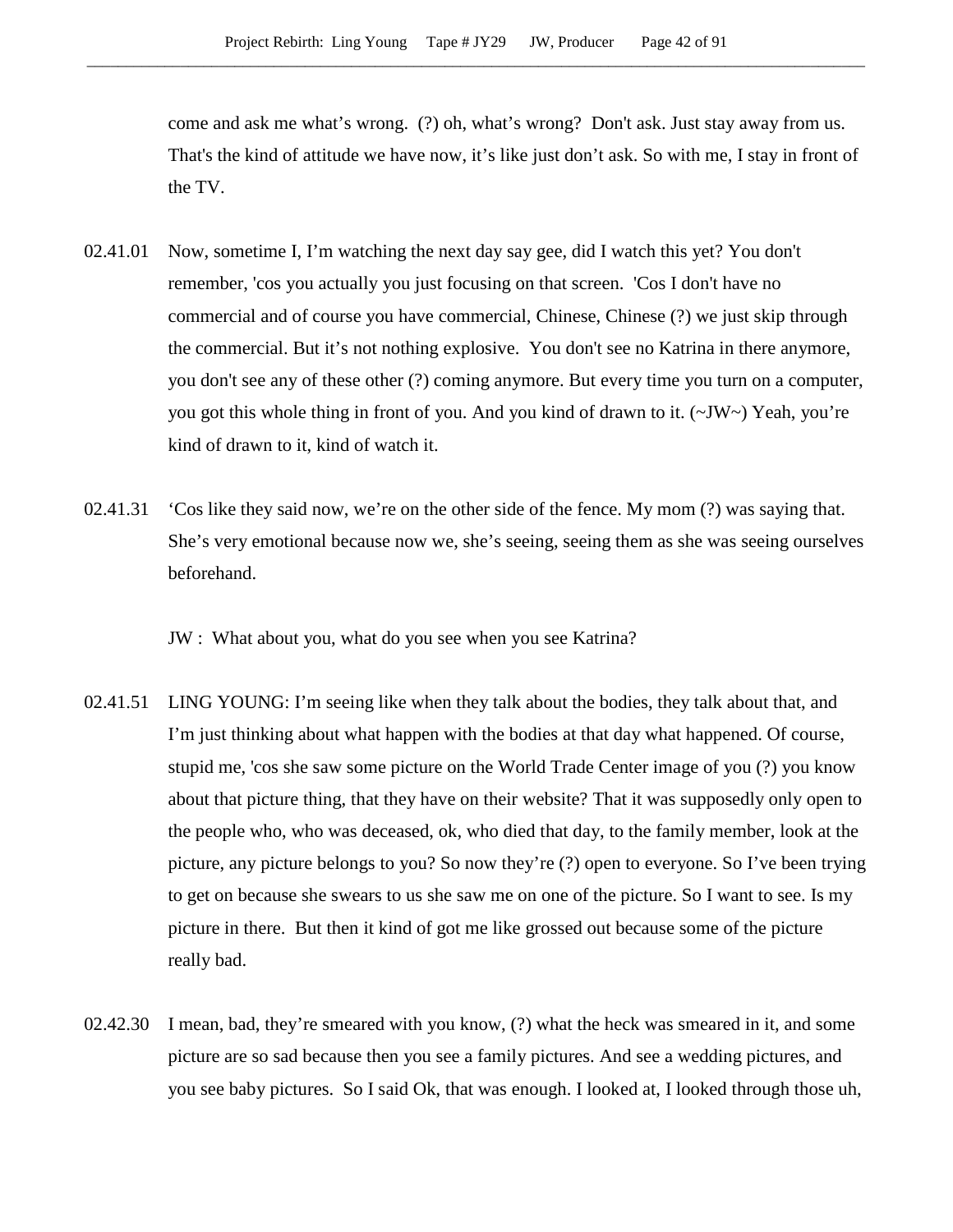pictures. That wasn't me. It's just somebody looks like me. So that was kind of like make me went a little blank. I was gonna go into (?) and I think that's enough for the day. I just looked at that batch 'cos I didn't want to go further, 'cos I don't know what else you see.

- 02.43.01 And then I did see a lot of uh, picture with you know, how you go up to the (?) Windows Of The World, I guess, or the observation deck, how they take pictures. I didn't even know there were such pictures. They said the uh, the Top OF The World, and you see two building, and then you see people taking pictures. Those, those are probably all tourists. That they had a picture left there that day, or maybe at the uh, 100 and some-odd floor, where the observation deck is? Or maybe there are negative. I don't know what it was. Was just lots and lots of pictures like this, of that.
- 02.43.36 So because they hit the some-odd floor, I guess everything from that top floor I guess just blew out the street. So those pictures look pretty good. Pretty intact. But the rest of the pictures horrible. I mean, they are crumble up, you name it. It's just. After the, after I found the pictures that I was pretty sure that was a pictures you think that was me. I kind of stopped it.
- 02.43.58 That so I said Ok, I think we should, normally I don't shut down the computer right away. I shut down the computer, time to go see (?) watch TV. So  $\Gamma$ m (~JW~)

JW : Katrina?

- 02.44.10 LING YOUNG: No, watching my Chinese soap (LAUGHS) opera. I didn't want to watch anything about the Katrina. I did what I'm supposed to do. I mean, I can't do anything else, even (?) the guy, Fireman Bob wants to go down. I said, Bob. You can't do any of this, Ok? Number one, your back is no good. He can't even lift anything. He got hurt 'cos he was working uh, at the Ground Zero (?) for many weeks.
- 02.44.34 And he didn't care. He, his back is completely shot. So shot to a point that he can't lift anything. That's how bad it is. Uh, he said, I'm gonna go down there. I said, Bob, no you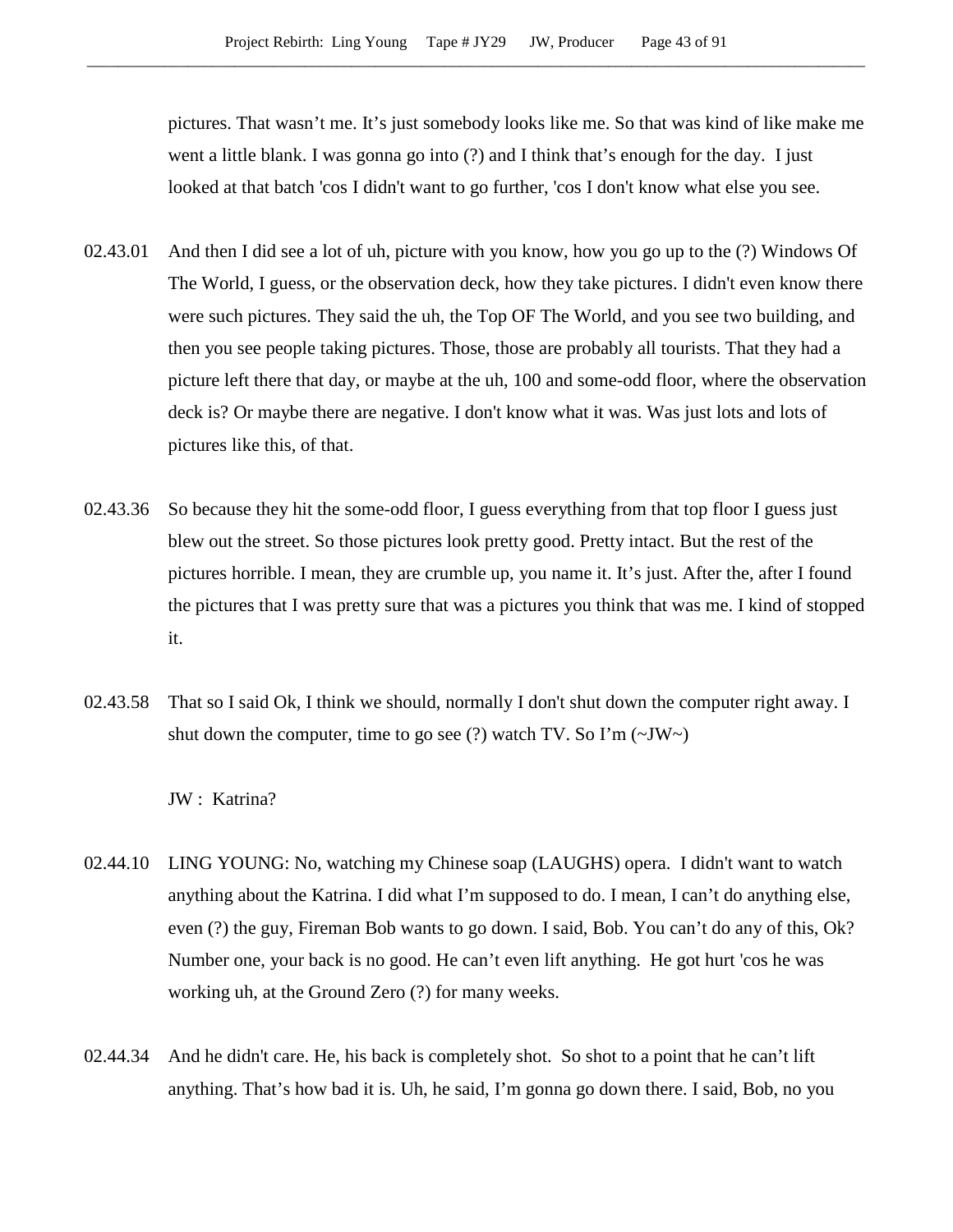cannot go down there. Ok? Number one, you have a bad back. Number two, you're workman comp case. If god forbid they even see you lifting a piece of paper, they could just turn around and say hey, wait, wait, wait. You know, you lose everything that you have worked so hard for?

JW : How does that make you feel, since you have workmen's comp issues?

02.45.08 LING YOUNG: I can't do anything, either. I, we could actually do certain things. But god forbid, you never know who's come up in, in your back, to stab you in the back and do something. It's almost like  $(\sim JW \sim)$ 

JW : Are you prevented from doing things?

LING YOUNG: Let's say you want to do something. The only thing we can do is financially.

JW : Give me an example?

- 01.45.29 LING YOUNG: Well, we could just say (~JW~) like one of the guy, one, one person would say that you know, you could (?) in our letters. Or let's say even put stamps on the letters or whatever, anything. But you are forbidden almost like by the  $(?)$  guidebook, there's not much you can do. If you are disabled, you better be disabled completely. And this guy was telling me, they actually come around taking pictures. I said I don't want to be stuck trying to argue my case, and I guess this, this friend of mine, who's going through hell, and the guys say you OK.
- 02.46.02 You exaggerating, and we know he's not. I mean, there are people that exaggerate. I guarantee you that much. And I know quite a few of them exaggerate. Exaggerate to a point that she actually got herself into a mode that she was that crazy. She actually became crazy. Now that's sad. The same thing with, we talk about Katrina. The people that's gonna get help is not gonna get help. The people who doesn't deserve help, it's gonna take advantage.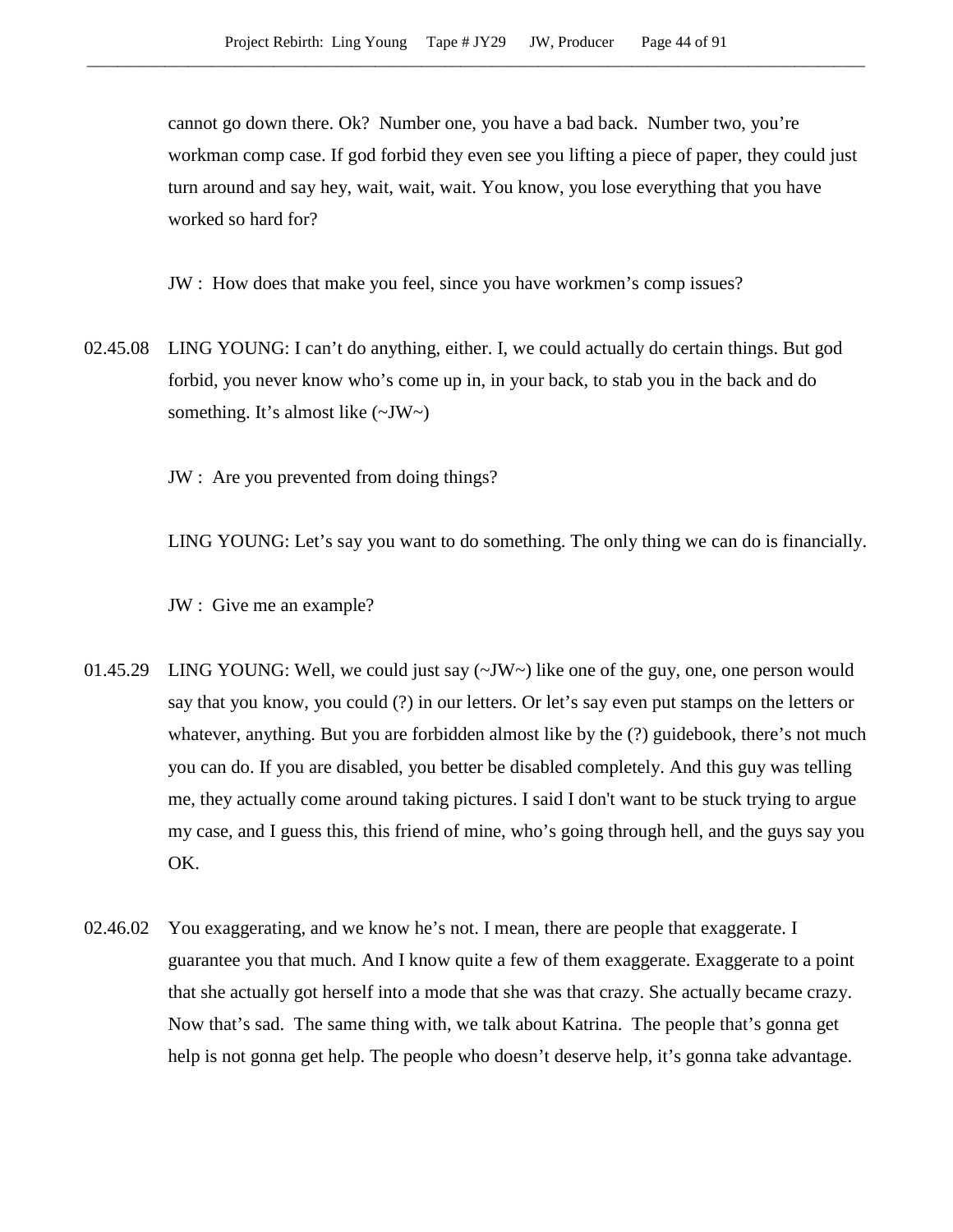- 02.46.29 As usual, of all kinds. Ok? The only thing I said Bob, all you can do is financially send them a check. Because you can't go even down there, be like such quote-unquote like a councilor. 'Cos you really could listen to story, but that doesn't really help us. 'Cos by listening to other people's sad story is going to bring us into another different, different mode. We cannot, I said we cannot take a chance. 'Cos we work so hard to get where we are. If we go backward, I don't know what's gonna bring us.
- 02.47.02 So he's so mad, he said, but I want to get there, I said, I said, Bob, we know how much you care. We all care. Unfortunately, there's not much we can do, Ok? Uh, what can you really do? Listen to the story? What that's gonna do you? 'Cos we're not (?) we're not equipped to do it. Can you help them clean up? No, you can't, neither you or I can't do it. (?) you, you with your bad back, me with my one hand? I said (LAUGHS) what the hell we gonna do? Ok?
- 02.47.29 So he said, it gets me so mad I can't do it, I said, yeah, it does. 'Cos it gets him very frustrated. He's very active. I'm also very active. It gets me very frustrated. I used to (?) cook. Now I can't do any of this, yeah, I try to do some when, with Marge's help, but it's not the same. I tried one time. I said you know what, this is BS, let me just do it. And the whole thing just plop on the floor. I said, ok, that's it, I'm (?) done. And I just left it on the floor, I said come clean it up. I'm not doing it.
- 02.47.57 I mean, there are people more handicapped than I am. But I guess we, we learn how to adapt, I'm learning to adapt to trying to do certain thing myself. I can't have Marge the rest of my life. As a matter of fact, she's supposed to retire last year. She didn't do it because her husband is very sick and she's like I can't be home with my husband all day long. Not 24 hours (LAUGHS). She, he's just as bad as Donald. I said we can't (LAUGHS) it's so sad. We're laughing at it, but it's sad, ok?
- 02.48.26 So because all (?) you do is (?) is (LAUGHS) did you call the doctor? No. She's in pain, did you take (?) pain medication? No. Well. Hello, you know what I mean? That's the kind of thing that we have to deal with. So, so I mean.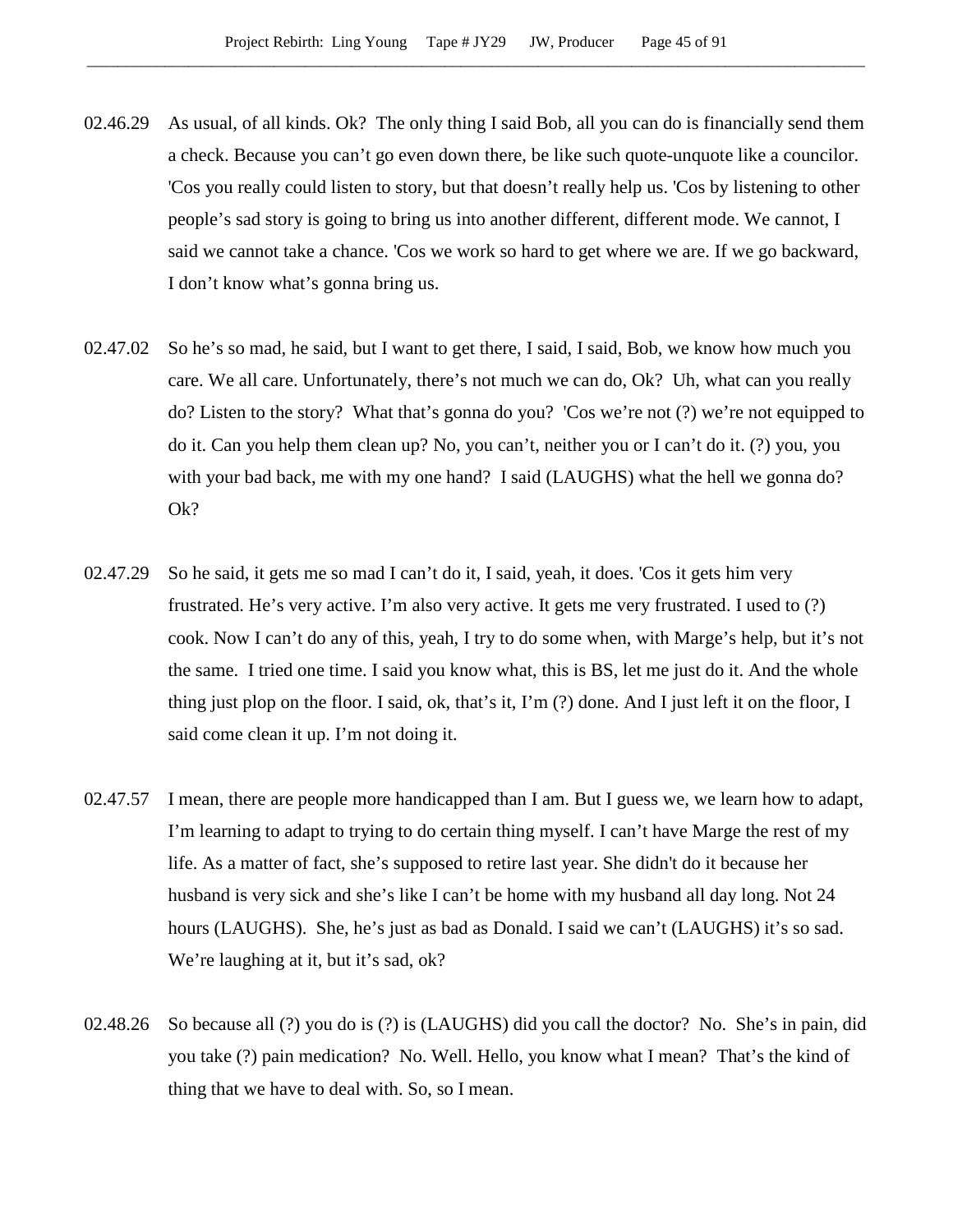(OFF CAMERA REMARKS)

02.49.09 END OF TAPE # JY30

# **TAPE # JY31 09.09.05 Ling Young JIM WHITAKER, Producer/director PROJECT REBIRTH**

## 03.00.46 PICTURE UP

## (OFF CAMERA REMARKS)

JW : How important is this group to you?

- 03.02.16 LING YOUNG: I think It's, I think it's for us to (?) speak our feelings and do everything. It is very important to me. Donald doesn't see the importance (?) unfortunately. And a lot of time, if I have a problem, I can't even (?) I can't even bring it up to saying that this is what's happening, because he could use that as an excuse that that group is not doing anything but just trouble.
- 03.02.37 I, so I don't really talk about the group with him.

JW : You're in a bind?

03.02.41 LING YOUNG: I'm in a bind. I don't really discuss it because that is like a saving grace for me in a way. I mean, we don't really do too much, but just like air out. Because you're airing out to a person that exact, know exactly what happen. You, if I'm complaining, oh, my god I feel like crap. And the guy next to you understand because he went through the same thing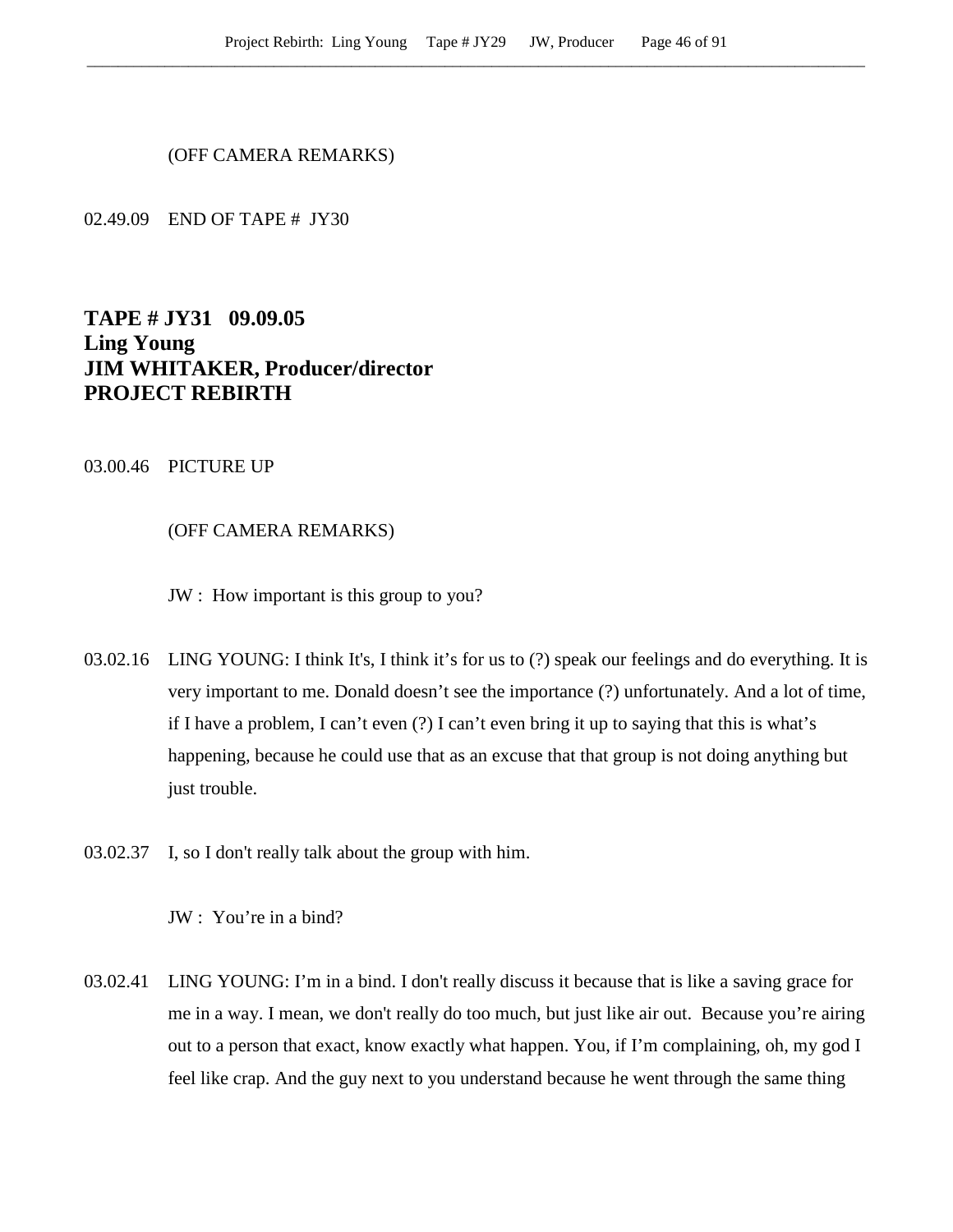you went through. It's not like you're going to another kind of group that had nothing to do with it. These are strictly either you're hurt or you're not hurt.

- 03.03.10 Ok. Uh, the, the worst part is the one is, of course if you're hurt you get a little bit money from the federal government. If you're not hurt, you're in trouble. Like I said, two of them already sold their house, 'cos otherwise they have to go bankrupt. One is actually in bankruptcy. The other one is trying to go in bankruptcy, but she couldn't do it, some other reason I don't know what the reason was.
- 03.03.32 You had to be certain kind of rule. She gotten to be such a point that she working two jobs, all right? The one who got the money, which is OK, 'cos they are, (?) but the thing is the one who got the money, the other spouse works, so it doesn't really matter too much. Just like me. Makes no difference to me, 'cos Donald works. I'm not in such a financial bind because of the, of the way I am, because he works. I wasn't making anything.
- 03.03.58 So what, big deal. As a matter-of-fact, I'm better of now, because I'm collecting Social Security. But the other people (?) in a different situation. Like this guy who's just had a kid. Now he has an extra mouth to feed. In the meantime, the wife has this, and then he has to travel 3 hours to go to work. And every time quote-unquote anything happen in Manhattan, it always happen around him. At one time they had like a, a bomb scare and these uh, (?) that's exactly where he works. He said (?) I need that like a hole in the head. So like everything is happening, and uh  $(\sim JW \sim)$

JW : Do you like listening and talking and giving advice to other people?

03.04.37 LING YOUNG: I do. They call me Momma Ling Dear (LAUGHS). 'Cos I'm always laughing. 'Cos they say to me is, I go maybe 'cos it makes me feel good that I could do something, maybe, because I do go like this. I'm not trying to hide any of my injury, 'cos to me makes no difference. You're gonna like me, you love me the way I am, ok? I do get edgy when people start like giving you that kind of funny looks, which I'm gonna get no matter what.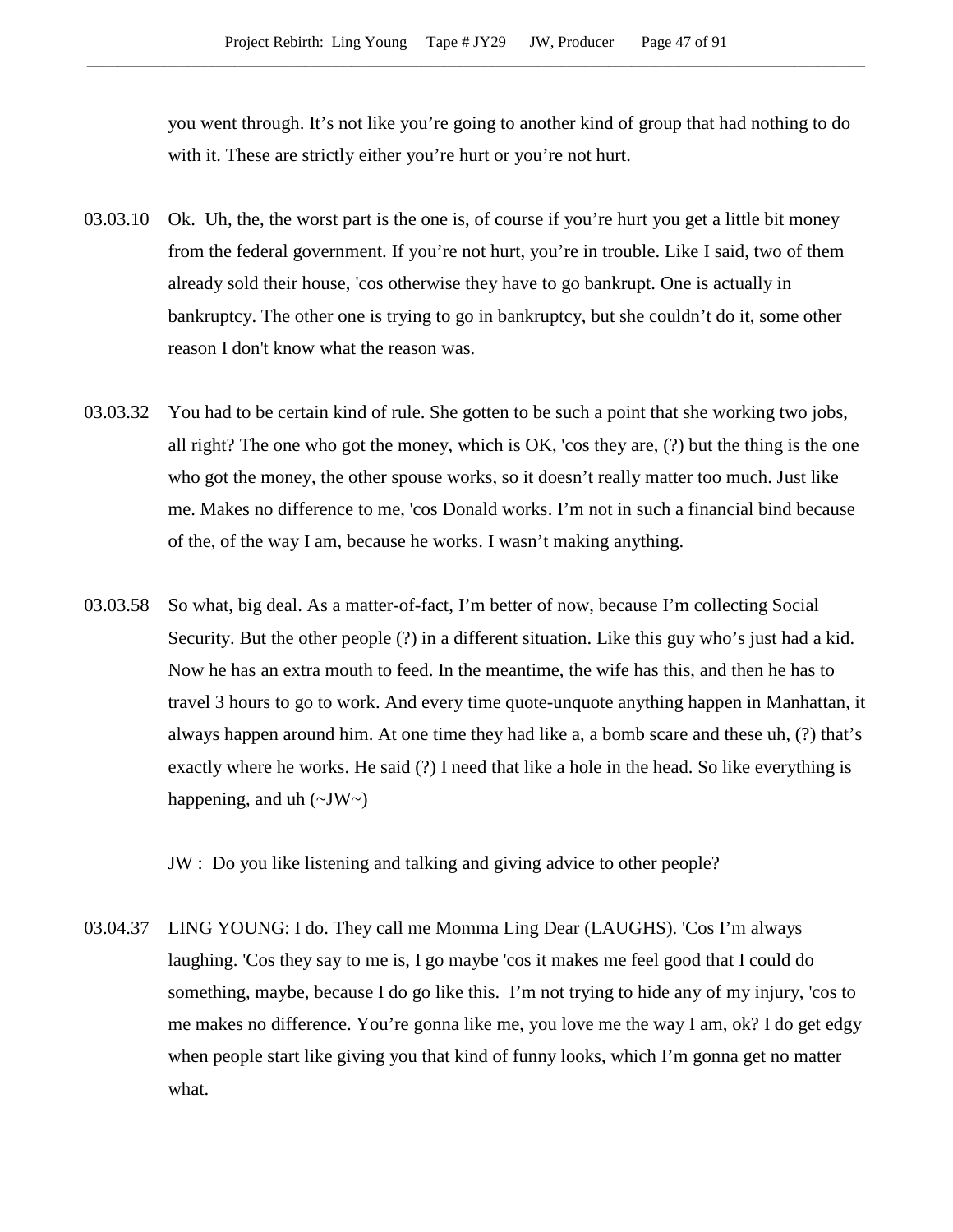- 03.05.04 And that's another thing I'm trying to block out now. I'm kind of like, ok, don't like the way I look, fine. You can ask me a question, and a kid asked me, I said yeah, I had a boo-boo, 'cos they wouldn't understand that anyway. Ok? If you really want to ask me really deep question, I didn't know like I (?) did not know that A&E has this thing on constantly this week, 'cos so many people come and asking me. I saw it in tears, what are you talking about? I just went shopping the other day and people say, can I ask you a question?
- 03.05.32 I said yeah. What's your name? I say, Ling. (?) what is your full name? I said Ling Young. He said I saw you on TV. I said, you did? I said what are you talking about? Then I found out A&E must be airing this because of 9-11 coming up. They've been airing this one with Mary Jo constantly. They really bother me. They ask me, I, I talk. But I'm not gonna go, I don't elaborate on the whole thing, ok? If they ask me a little bit more, I, I answer. But I'm not gonna sit there and (?) oh, yeah, this happen to me, that happen.
- 03.05.59 It's not necessary. That's how I see it. Uh.

JW : What about the Momma?

- 03.06.06 LING YOUNG: Yeah, they call me Momma Ling, 'cos (LAUGHS) I guess my whole life I'm always like a mother to everybody. Doesn't matter, office, or whatever. Like I said, when I was working, I do the party. Once I was gone, there's no party. It was like dead, this is it. So when I had my retirement, my girlfriend did the party, she said you're lucky it was you. Ok. You would never see me doing anything like this. So.
- 03.06.30 I kind of like, they said to me, this is the main thing they always say to me. They say, I don't know why I'm complaining, 'cos I look at you, I shut up. Because they see me going through all kind, you know, they, they see me going through hell for the last couple of years with my surgery. My problem, you name it. I go in there with all kinds of splint, all kinds of cast, you name, I have. And I was in a wheelchair for over a year. So they see me going through all kinds of thing, and, and they said I shouldn't complain.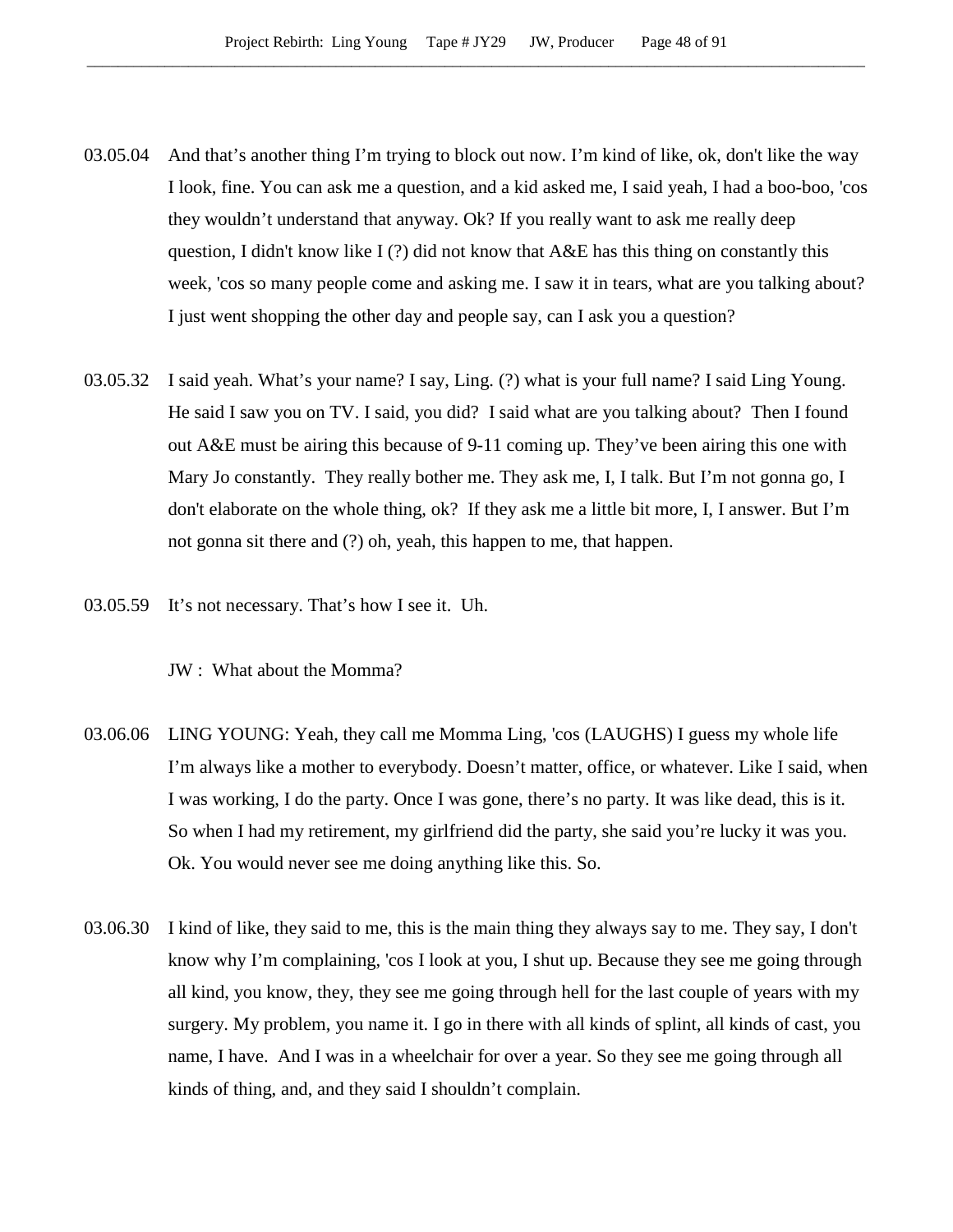- 03.07.00 'Cos I don't, like I said, I don't hide myself. And everybody trying to hide their scar and everything. What good is it, it's (STUTTER) still gonna be there. No matter how you look at it, it's gonna be there. So I don't hide it. And, and they think for that they gave them something to think about. They said, I don't complain, even Bob with all his problem, he said I look at you, Ling. I keep my mouth shut. He said, what the hell am I complaining? So in a way that's why they call me Momma Ling. Then they sometime (?) once in a while, they joke around, they say oh, Momma Ling spoke. Shut up now, let's talk (LAUGHS). So they are kind of, we kind of like, like one big happy family.
- 03.07.36 And we all talk about personal problem, we all talk about how the other spouse doesn't understand what's going on. Uh.

JW : You've lost control over your life?

LING YOUNG: Oh, yes, I did. I'm trying to get (~JW~) back to it, but it's not easy.

JW : You're trying?

- 03.08.02 LING YOUNG: Trying to get back a little control, but it's not easy. Like even with my financial thing, I used to take care of everybody's, I can't do it anymore. So last year I decided, ok, everyone is gonna take their own thing back. I gave everything back. I even have my kid doing their own. 'Cos I used to take care of everything, so this way they don't have to worry about it. Like their 401-K, the bank account, all this I, I took care of. I even tell them how to do their uh, the uh, financing.
- 03.08.29 I taught them all, I said here it is, take them back. 'Cos I can't function like I was used to function anymore. I start doing things I don't know what the heck I did. I mean, I would do a checkbook, god, what the heck is this? That's why I don't believe in paying anything on line 'cos I don't remember. I want to see the actual check coming back to me. Like now, they have the new banking now, you don't see the check. I said no, no, no. I want the check. I don't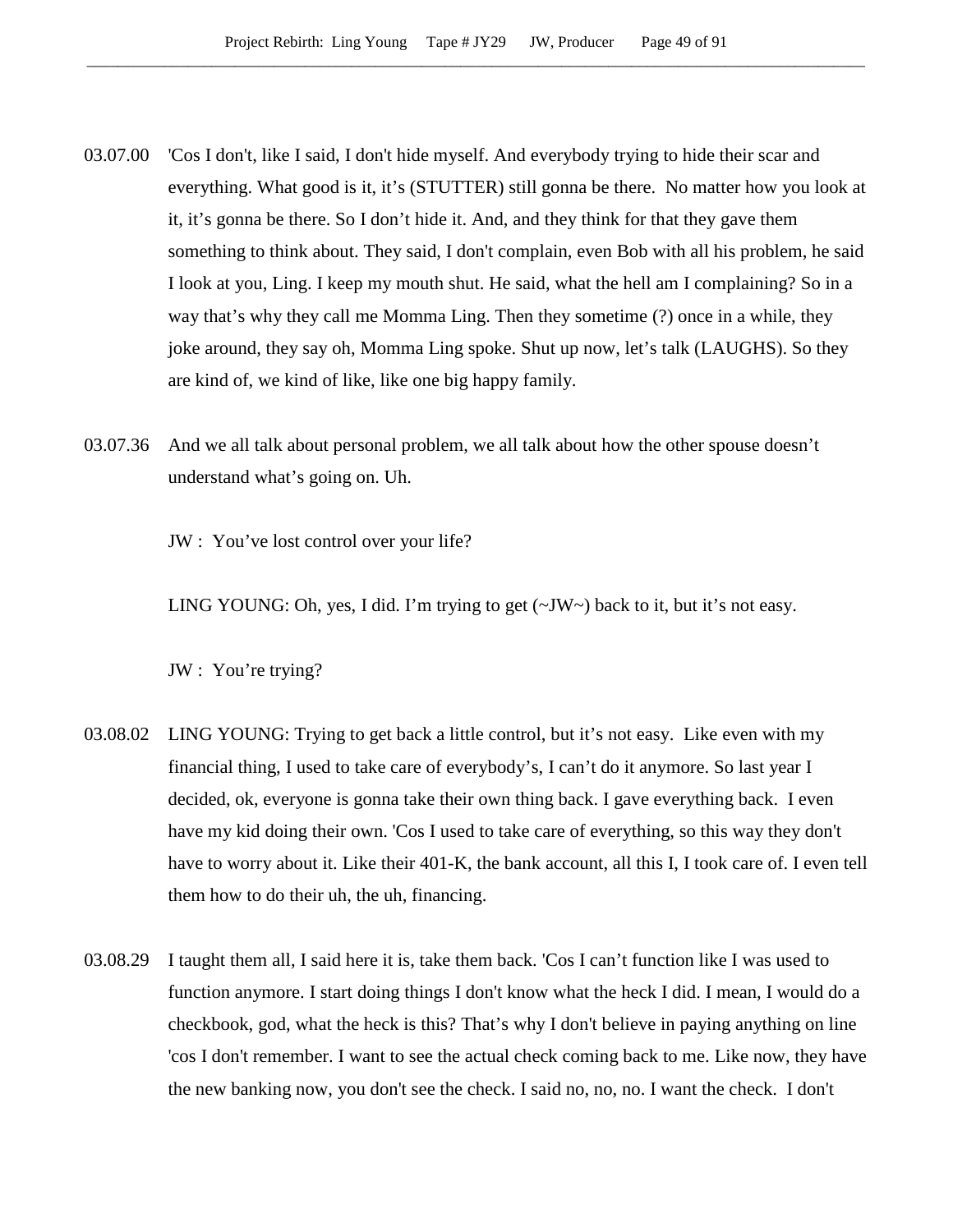want no images, I don't want no full photocopies. I don't care how much it'll cost me. I want those actual checks back, 'cos I want to have it in physical evidence.

- 03.09.05 'Cos if not, I don't remember what I did. So everybody have their own now. It used to be my mail's about this thick every day. Now it's down to this. 'Cos everybody got their own thing back. Even my sisters. And my sisters are kind of, we're not really in that. I'm not mad at her. Ok, but somehow, uh, actually I talked to (telling?) Croi, I have a nephew now he, he's in Burma.
- 03.09.30 He was not going to school, ok, he was like in and out of school. And then, then he decided not to go, period. Now, unfortunately he live with my parents, and my (?) mother said, oh, he's a good kid, (?) so what he doesn't go to school? But United States doesn't let you do that. You in United States of America, your kid under 17 doesn't go to school, or 16 I guess, it's also your responsibility. So one day he and my sister said, she has to go to court. And the next thing you know, there's an airline ticket sending him to Burma.
- 03.10.02 So I said, ok. So I had a funny feeling either it's, either she put him back to school or she's going to jail. You know how (?) those social worker works. If your kids are not doing what supposed to be, there's (?) it's your parents' responsibility. In meantime you send him to school, you watch him going in, the next thing you know, he disappear on the other end. Happened to my girlfriend. She was actually driving the kid to school every, single night, picking him up 4 hours later. Do you know he never went to one class? So I think that's what happen.
- 03.10.34 Then I get a phone call from my father, screaming at me, what the hell did you say? I said, what happen? What did you say to her that uh, Brendon's away? I said, nothing. And he start carry on what kind of a monster I am, how I took the only, only life in their, only peace of mind in their life, that now we, we raise him for 15, 16 year, now you're giving it back to him for nothing.
- 03.10.59 It was just, don't ask me why, just on and on. It's my fault.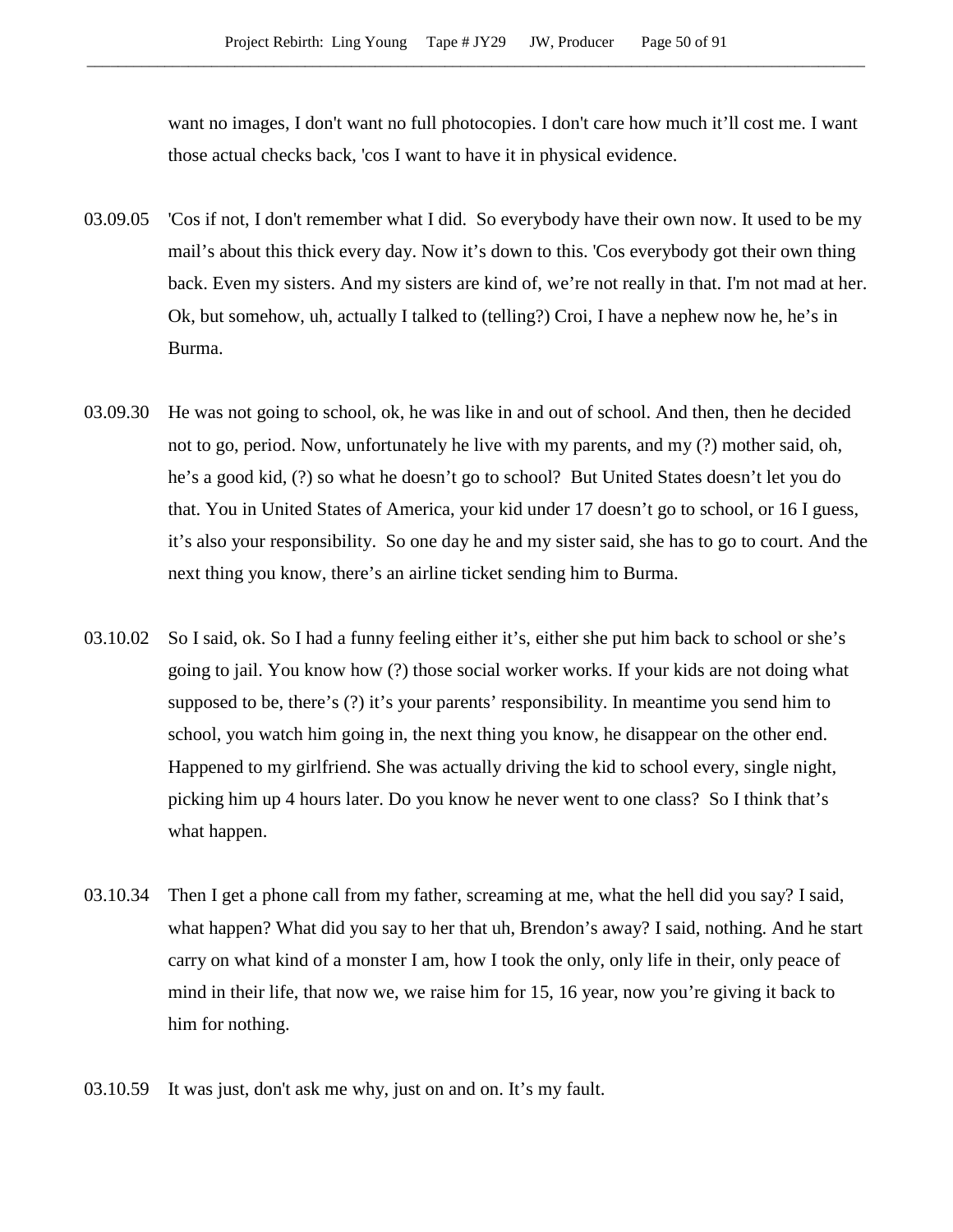JW : I don't understand, where did he go?

- 03.11.06 LING YOUNG: He, he went to Burma because I had a funny feeling that it was a choice, either my sister go to jail or send him back to school. So the best thing he probably, she probably went there and say I'm sending him back to his father. They were, they divorced. And he is in Burma. And that's how come he end up there and since then hasn't been back. And I know it's eating my parents away.
- 03.11.30 And I suggested uh, for him to come back. But I found out that wasn't a good suggestion, 'cos god forbid he comes back and runs away. That'll be on me again. So I'm leaving it alone. And a matter-of-fact my brother say why don't you go find out how much a ticket is and (?) send Brendon back, that's his name. I said no. If you want to do anything, you do it. (~JW~) I'm not getting involved.

JW : What about getting back to the control, it must make you feel a certain way to show your scars?

03.12.07 LING YOUNG: I don't know if it's a strain is (?) or it's because I'm way too hot anyway (LAUGHS). I can't, I cannot put three layers of clothes on, ok? I know you could get used to it, but it's not me. So when I go in to a meeting, I normally would have sleeve. And us see everything. I mean, now it looks good, actually, 'cos before it was really thick, thick, real thick, thick scar.

JW : It seems to have improved.

02.13.34 LING YOUNG: Yeah, it improve a lot. But today actually is quite nice. But once in awhile is very, very bright red. And when I say not mature, I mean, you see how red it is? It should not be that color. It should be like here. That's what it should be. That's called maturity. (CLEARS THROAT) And seeing as how I'm this color, like I say, you could (?) put a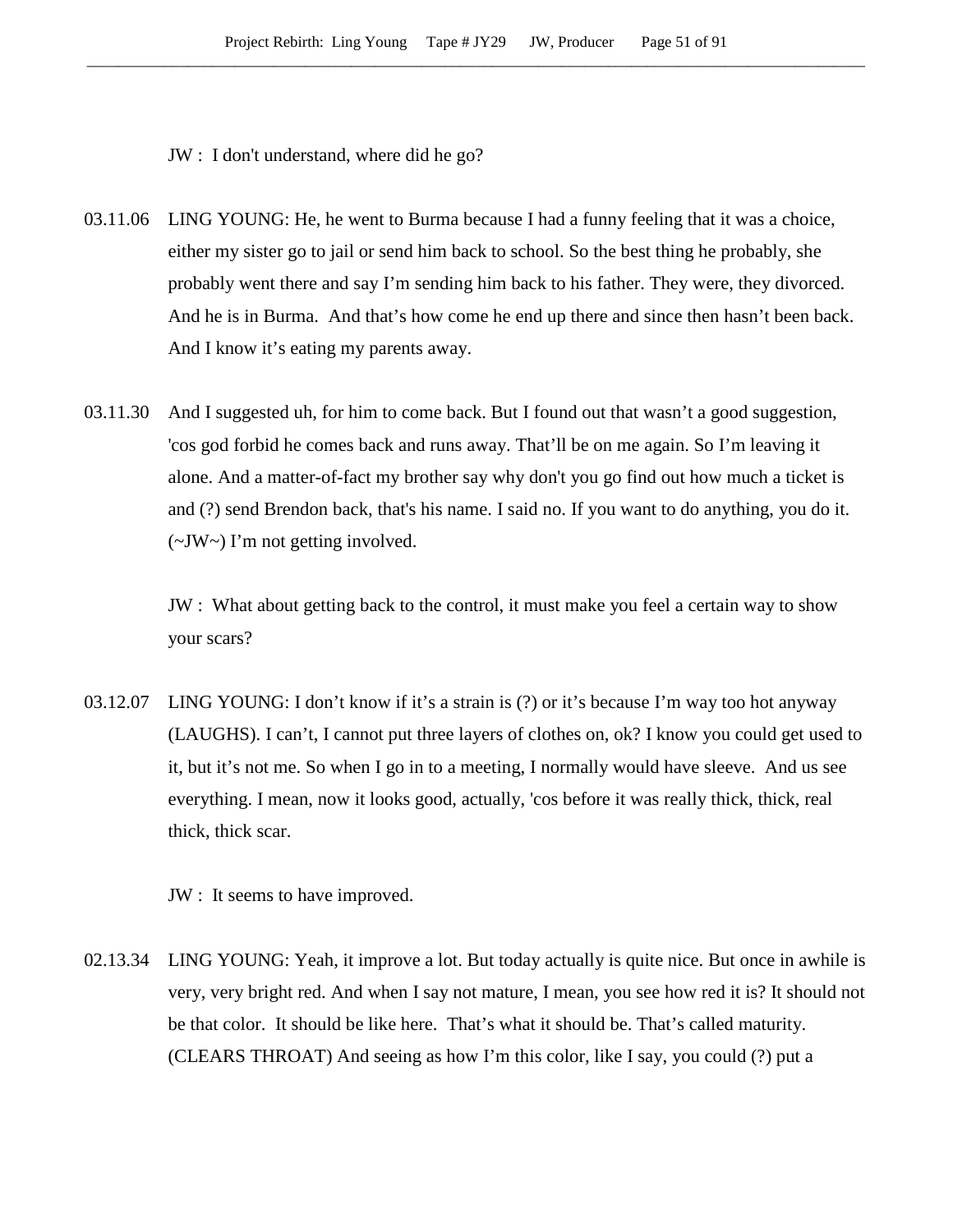pinhole in there and my, the blood would go (?). It gush out. All the veins is on top here. That's the reason why any touch of it, any scar, any scratch, the blood would just gush out.

- 03.13.10 That's why when Dr. Chou did my first surgery, which he didn't know me at that time, it took him over an hour to two hours to control my bleeding. That's how bad, that's why my first surgery took six hours. It was like 3 hours (?) then. He didn't know me too well, and now of course I didn't know that that's what my problem was.
- 03.13.31 Of course, after the first surgery, he knew. He said, just controlling my bleeding was a, was a major task. 'Cos all you do is just open me up and (?) like, like a water faucet. He probably got scared (LAUGHS) with surprise. So he, he, I didn't know about it, he told me, he said it took me two hours I think something like that just to control your bleeding. I said what are you talking about? He said, you just don't stop bleeding. I said, now I know. So I guess now they, the first thing they do is try to stop my bleeding, whatever.
- 03.14.00 But once you stop that, my hand turns purple. The same thing when if you try to give me a uh, take my, my blood pressure, you better do it quick. Even when they want to draw blood. You better do, I, I try to explain to them, some people take (?) as being like I'm telling them what to do. Get everything ready means everything to the dot. Don't tie me up until you're 100 percent ready, means the needle's in the hand, ready to go.
- 03.14.30 Because if you tie me up even for the half a second, if you don't draw the blood right away, I start turning purple. That's Ok, but it's not getting to be like intense itch. And my hand's about to explode. Even as of now, like I was standing down stair with you, I'm having problem. 'Cos I still like the blood coming down and I'm starting to itch. I'm still wearing my (jopes?) but this is gone four years already. I didn't wear them now 'cos I'm still waiting for my (?) to come in.

JW : Wearing your?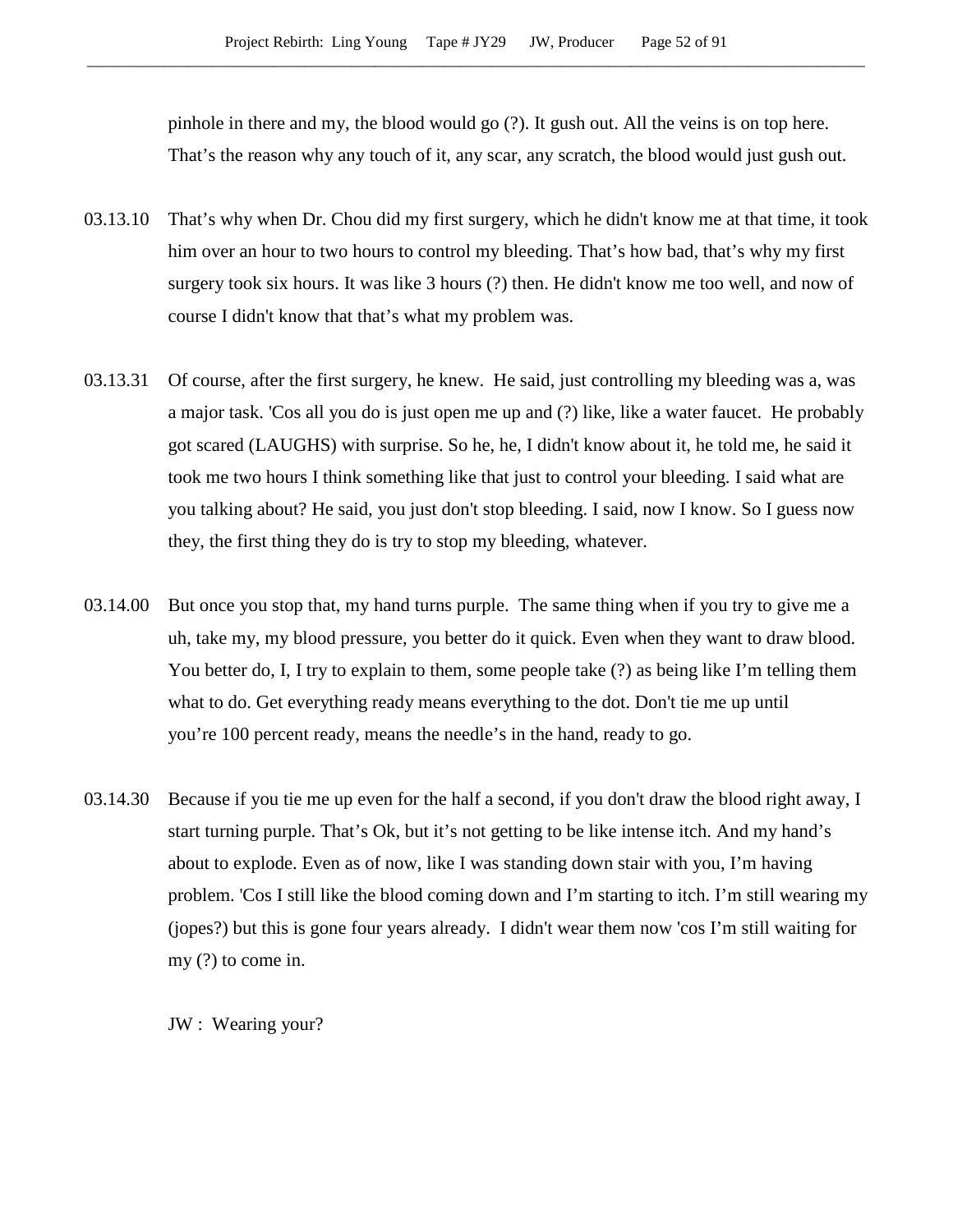- 03.15.03 LING YOUNG: My jopes. That's like a pressure garment. I'm still wearing it, people only wear it for a year, year and a half. I don't have to wear it, if I don't wear it, everything start popping up. The next thing you know, I'm like, like my scar, my leg is still as thick as this, still bright red like this. See, that's why I said no doubt from the same way. It should heal within a year, year and a half, two years max. Even this uh, Thailand girl who had a thick scar on her, like right here like this, almost like a quarter inch thick, hers went down.
- 03.15.37 She's Asian. I got this black guy, he's Ok. I mean, there were quite a few other burn victim. Everybody's doing Ok. I'm the only weird one. Every time you talk about it to a doctor, I'm unique. I'm special. Uh, I'm one-of-a-kind. I said, well, can you just be I'm just one of a, one of a kind that you could take care of?
- 03.16.02 No. As of today they don't know what's wrong with me. They don't know why, even my doctor who left. I'm still very close to him. He do checks up on me once in awhile, and he said any time you need anything, just give me a call. I still have my license. And of course, this is off the book, you know? Uh, just let me know. And that's how good. He, he's, it's almost like he put his life working with me, 'cos he wants to get me better.
- 03.16.30 But it didn't work out. He tried so many things. Everything you could name on a medical book, to stop my uh, my problem with my leg. It didn't work, until finally decided you're just not moving. You stay in a wheelchair, the only time you're allowed to move is go (LAUGHS) to the bathroom or take a shower. And that's what I did for over a year. Is like from here to there to the bathroom and go upstairs to sleep or take a shower. And that's, that's all I did. I was literally like bed-bound for over a year. And that finally stopped the bleeding, stopped all the blistering, because I could get up and the thing just shears my whole  $(?)$  thing.
- 03.17.07 And forms a blister. And let's say like the size of a, a nickel. By the end of the day would be this big. And it's filled with water. And normally with a blister you just let it go, let it dried up. With mine, you got to cut it open. And then put the thing on. It just like, he tried pigskin, you name it, he try.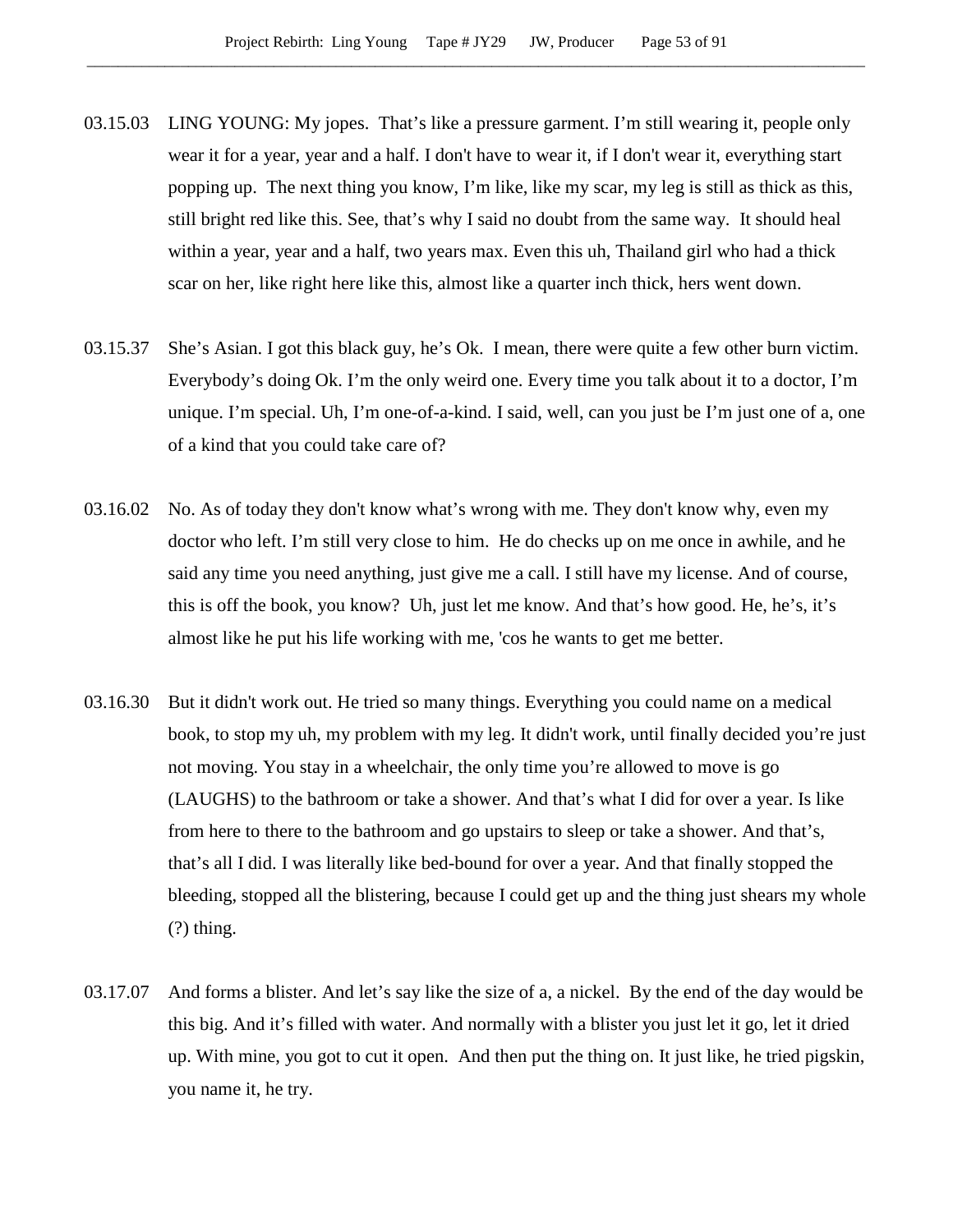03.17.30 Finally he said you know what, the only way it's gonna do it is if she doesn't move. 'Cos every time I get up, the blood goes down. And that's how it killed it. But uh, I still  $(\sim JW \sim)$ 

JW : Are you still feeling that?

- 03.17.42 LING YOUNG: I still feeling the urge, but it doesn't open as, as what it used to be. Ok. Everything's Ok now. But I still have once in awhile here and there. But it's nowhere near, 'cos once in awhile it'd be so intense that you don't care what happen, you just like rip it up. And then the next thing you know, back to the (?) patches and all these (LAUGHS) other thing.
- 03.18.04 But it takes a lot less time to heal, it maybe takes two weeks or so. Before it was over a year, two years, almost. Before I got out of this thing. Uh, get out of the, this bleeding. I used to go around, sitting on a pad. I don't remember that. I was used to carry a pad with me. (?) it would go right through. So I was like you know, it, it's hard, but uh, thank god that's over. All this surgery (?) now had done a lot of good.
- 03.18.31 'Cos I don't have a lot of holes now that I have to worry about infection. And I do get like sun like this now, I do get blisters. And when I see it, I (?) better (?) either kind of like rip it off. That's how I, that's the only way it heal. I try a couple of time not doing it, just like draining it. It doesn't work. I got to take the whole skin off. It's kind of weird, but.

JW : How do you feel?

03.19.05 LING YOUNG: How do I feel? I don't know. Can't describe, 'cos every day's different. It's like uh, I got my good day, got my bad days. The good days mean I could wake up and not having a lot of shooting pains, 'cos I still have a lot of shooting pains. But since the last year or so, I have so many surgery which did a lot of good.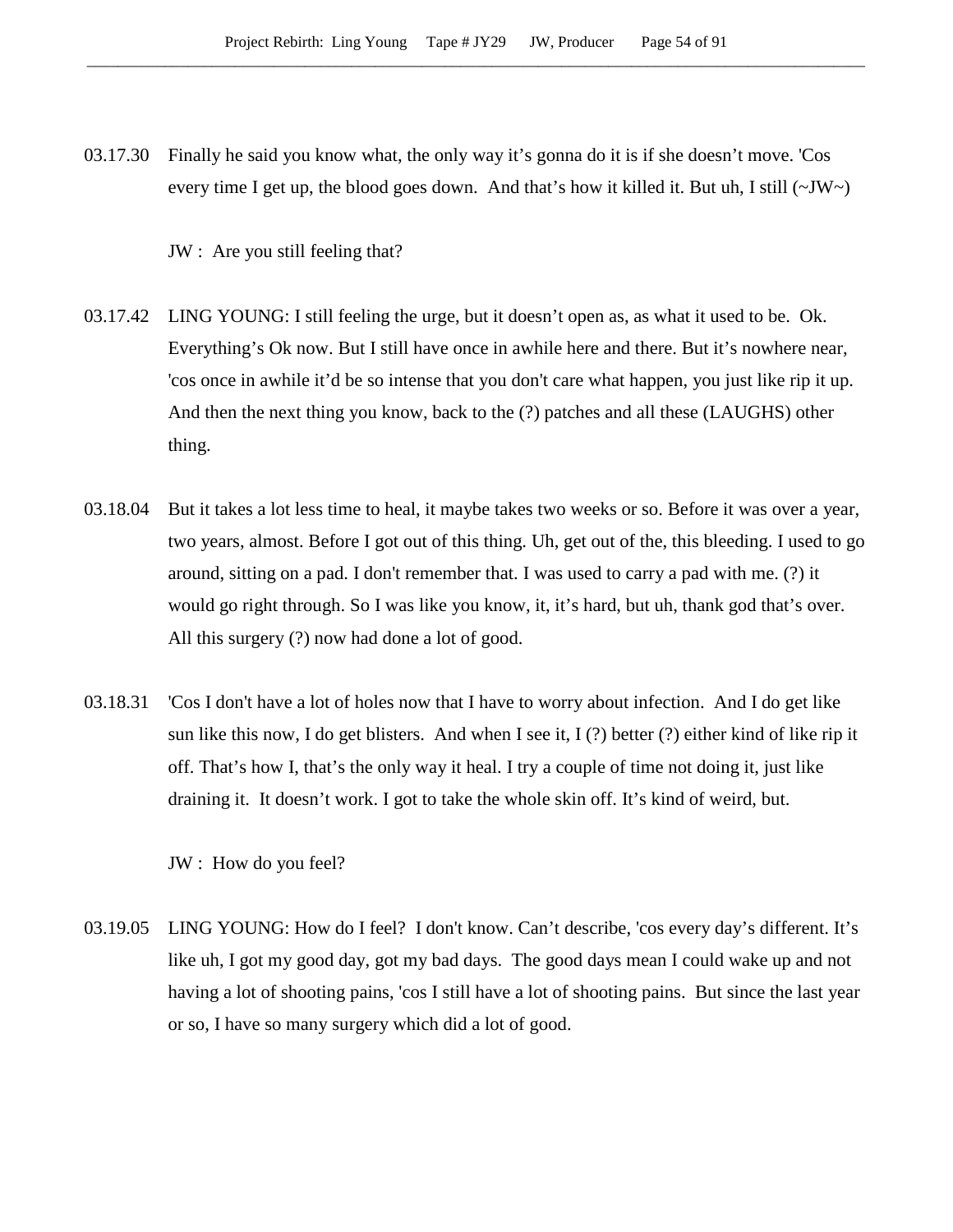- 03.19.30 As you can see, like I said, this, this was done in December. The infection doesn't happen anymore, 'cos it's, you see a lot of scar, but you don't see a lot of holes and you know, you don't see a lot of pockets, that, that's the word for it. And after this one, I definitely feel it's ten times better now, 'cos then it was a big pocket right here, and I'm having so much problem cleaning it. It, I mean, you name it, I use. Toothbrush, water pick, it doesn't matter 'cos it's inside. You really can't clean it. Then when I start smelling it, I say, ok, this is time definitely got to go.
- 03.20.03 Then uh, then he did my worst phase. That make me feel like a, he did this and I could straighten my hand a little bit. So it's a lot of thing, a lot of improvement I make that I could say to myself, I'm, I'm more mobile than I was year I saw you. 'Cos I saw you sometime in March, I think? Well, since then I got 6 or 7 surgeries, so that's (?) a lot. Every other month you see me going in. If I'm not going in there, I'm going to his office, so it's like it was like a non-stop.
- 03.20.32 But because all this revision, we're not doing it for look. We strictly doing it for mobility. Uh, like my face, I won't let him touch it yet, because that's gonna be like a, a big healing process, and I don't want to do it before the wedding. And then like I said, about this other thing, I'm still be debating. I mean, I did read up a little bit on it uh.
- 03.20.59 They said it's been around for 20 years, and that's what they use for hip replacement, I think. But I'm not too sure I want to go through this plastic joint, which you so call it. He is a hand surgeon, though. So. I'm kind of like, I don't know. I still don't know what, how I feel, let's say it this way. Because I can't describe it.

JW : Can you try?

03.21.25 LING YOUNG: Try? Let's see, try. I guess I would be, I'm ok with, I'm ok, let's say, let's say with Marge around, I could we could really laugh our head off, 'cos we were watching, watch soap opera. And we make up our own stories and we just laugh. And then after that, after she's gone. Let's say the day when she's not coming, I feel like I, I lost something,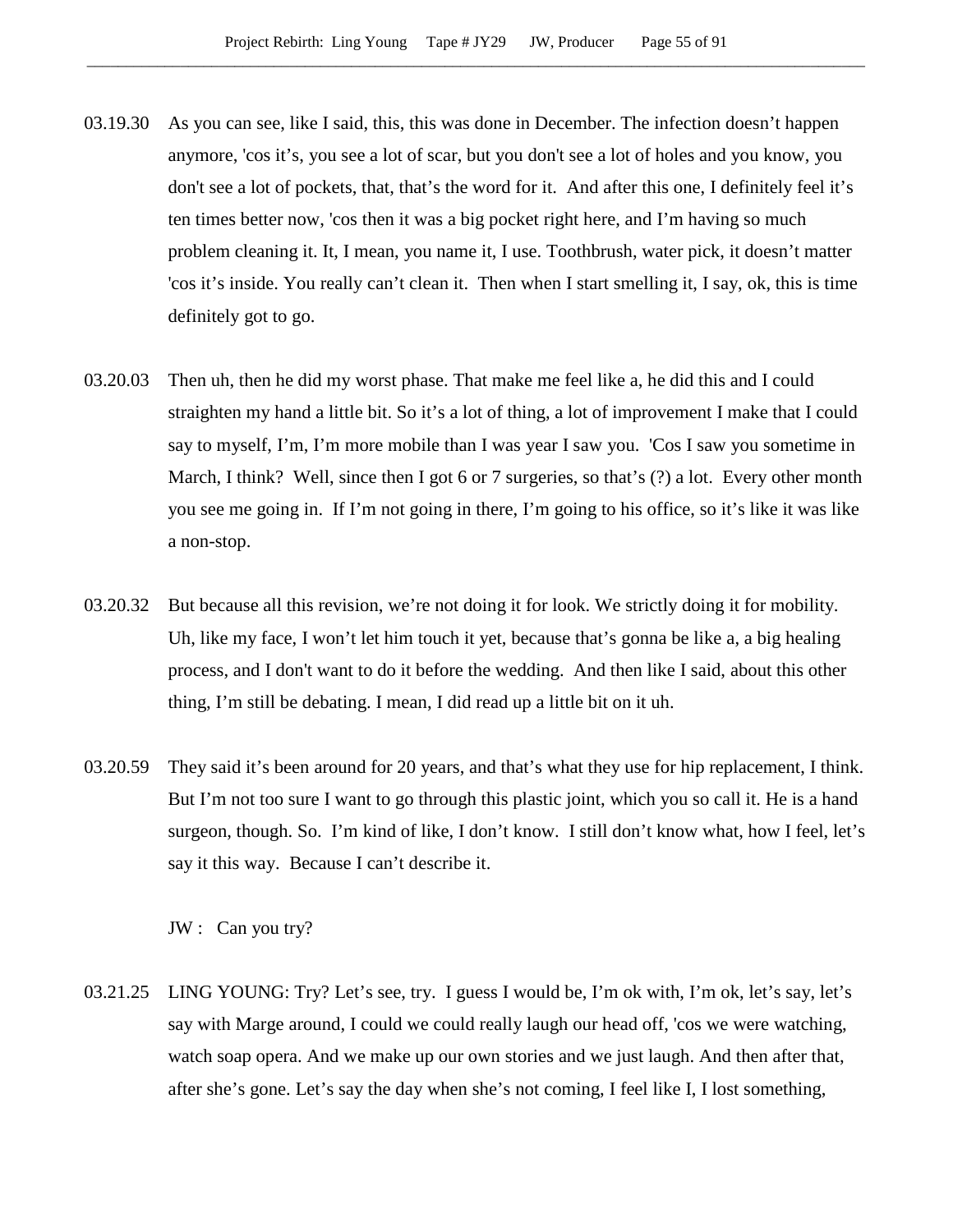because I have nobody to talk to. I'm like, like I'm lost, completely lost. I feel (?) edgy. Like you, you feel the inside coming up on, up on you that you want to like, like want to bust out, ok?

- 03.22.03 Lucky with my happy pill, I call them my happy pill. There was a particular pill that I take, supposedly for anxiety or whatever you want to call it. When I would get to that point, I just pop one in. I don't pop half, I pop one in, ok? (LAUGHS) The doctor knows, it's not that he doesn't know about it. And if I really feeling bad, there goes two. But I'm not really (?) it did get to a point that I'm gonna do it every, single time, three times a day, four times a day.
- 03.22.28 I do it on a daily basis before I sleep, but I do pop extra if I'm really like having problem with uh, You-Know-Who. Because if I don't do it, I don't know how I turn out to be, because then I'll go a little crazy. Uh, when my pain comes, I, I accepted the pain, because right now my finger hurts. If I touch, it hurts, if I go like this, it hurts  $(\sim JW_{\sim})$  yeah. It's that (?) arthritis pain. It's, I said to myself, it could be worse. I always say to myself, it could be worse. So I think that's how I go get by.
- 03.23.02 I get very frustrated if I drop something I can't pick it up, I get frustrated. But then I say you know what? Then use the other hand. So I'm learning to cope with everything I have. And then I look at it, it's uh, it could be worse. I could have lost completely, like, like my face is really uh, actually it was funny. I looked at myself yesterday. I said oh, (?) this is pretty big. And it was a big, pretty big scar. But then I said, it could be worse. So that's why I laugh about when I got this little tiny mark here. I say, well, I got to even it out.
- 03.23.30 I try to give myself something to laugh about so this way I don't go crazy. Because if I'm gonna be worried about what I look like, how people look at me, I'll never live. That's the reason I keep up myself, I try to be happy as much as all the things happening to me, all this craziness going around. I get very upset. But I try to block it out, too. So I try to block out quite a lot of things. I learn how block out quite, quite a few things.
- 03.24.00 And my memory's shot, that much I know. Because my kids can tell me that.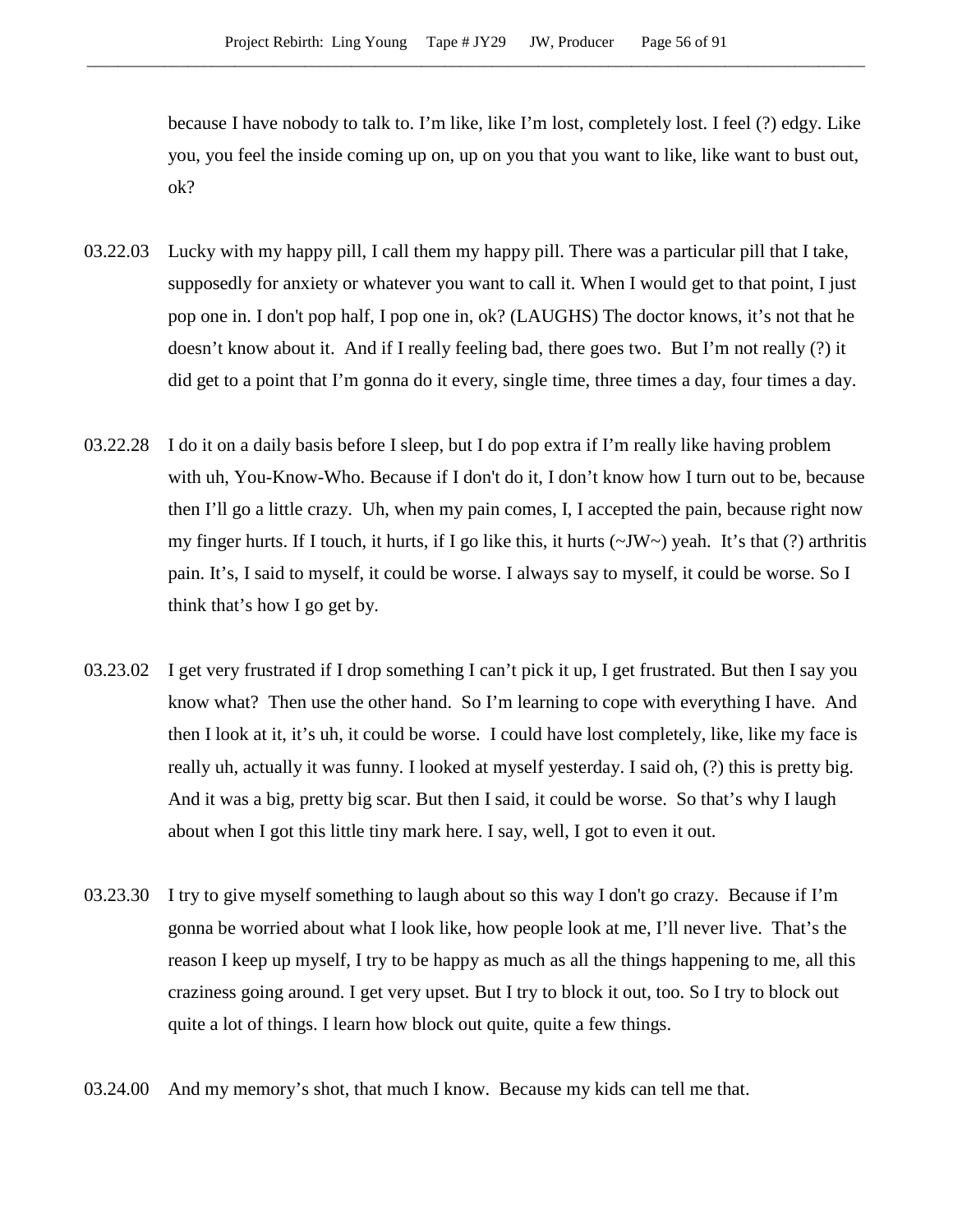JW : What did they tell you and how did that happened?

- 03.24.09 LING YOUNG: (Mom?) you just did that uh, you just said that to me. I did? And they swear to, to me that I say certain thing, and I could swear to you I had, I would never say anything like this. So I have no clue what I did. Uh. Or, like I said, I'm talking to Marge, and if someone interrupted me for one second, and I was completely no idea what I was talking about.
- 03.24.33 See, I'm continuing now a kind of a remember, 'cos if you just stop me for two second and come back, I might ask you, Jim, what did I say? And that kind of scary because I actually watch a movie with, with my daughter about Notebook. That's about uh, you (?) heard about that  $(?)$

### (OFF CAMERA REMARKS)

LING YOUNG: I said, oh, my god, that could happen?

JW : What was the movie about, I didn't see it?

- 03.24.57 LING YOUNG: It was about a love story about this couple and it started out with back and forth, back and forth, you know, how they, is it James Garner and somebody, some other woman. And he was in a nursing home and he keep on reading her this, this, this book. And it's like a diary about how this guy met this girl and how they fell in love and all this other thing. It was actually a story about the two of them. Ok, she had Alzheimer's. (?) uh, what, maybe.
- 03.25.30 And as, as the story goes by, they tell you what happened beforehand, and how they really got married. And then one day they were visited by a group of kids. And oh, this is my kid. At that time, I still didn't know they were, they were related, husband and wife. Then we find out, oh, yeah, you come on Dad, you know, you got to go home, we'll take care of Mom,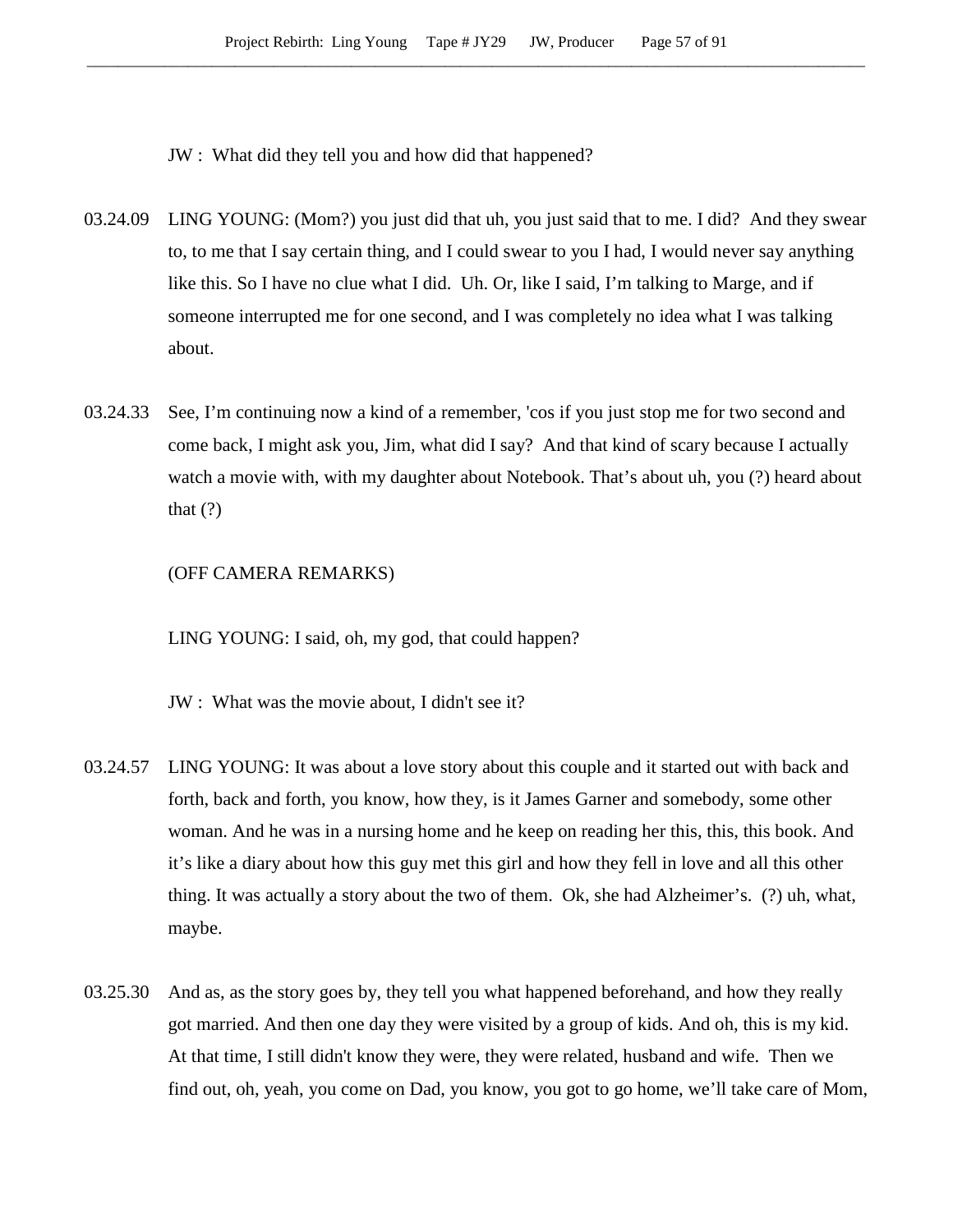you know, we'll take turn. I said wait a minute. You mean, that's the wife? So kind of she had, she had a dementia and Alzheimer's completely. She doesn't know who he is.

- 03.26.00 So kind of (?) scared me a little bit because oh, my god, imagine I'm in that position. I mean, you hear about Alzheimer's, you hear about this other thing. And (?) now I'm seeing it in my mother. It's a very scary thought, only because you have no clue what's going on. You are in a complete different world by yourself, like everybody surrounding you is completely strangers. That's how this was the kids was to this woman. They were all strangers. Oh, wow, you have (?) you have wonderful kids. Actually it was her own kids. That she doesn't even know.
- 03.26.34 So as the story goes by and then finally she kind of remember what's going on, and they were dancing. The next thing you know she's like oh, darling, she who you calling and all the sudden she went back to her, to the other stage. So it's like scary how you see that thing. And I'm looking and I said oh, my god, that could have been me. That got me scared a little bit. That wasn't a great movie because to me it was like (?) I don't know.
- 03.26.59 Give me the thought about what happened if my mind goes this way, 'cos I'm actually not remembering a lot of things now. I'm starting to like, memory that it could be two second ago. I, I don't know what happened. So Marge kind of constantly reminding me, I said after she's gone I'm in trouble. I mean, she got to retire soon. Like I said, she was supposed to retire last year. And what happens if she retire? So I'm like who the hell am I gonna talk to now (LAUGHS)?
- 03.27.27 I'm not a, I used to be like a phone person. But now I'm not. Especially these couple of weeks. I have not called anybody. I don't talk to anybody. I was even surprised. I wrote this big email to Danielle about the (?) the website, but it was just like, but it took me a long time, you know, you saw (?) this big paragraph, but it was like a long time it takes me to do it. I can't really concentrate and sit down and write this whole thing.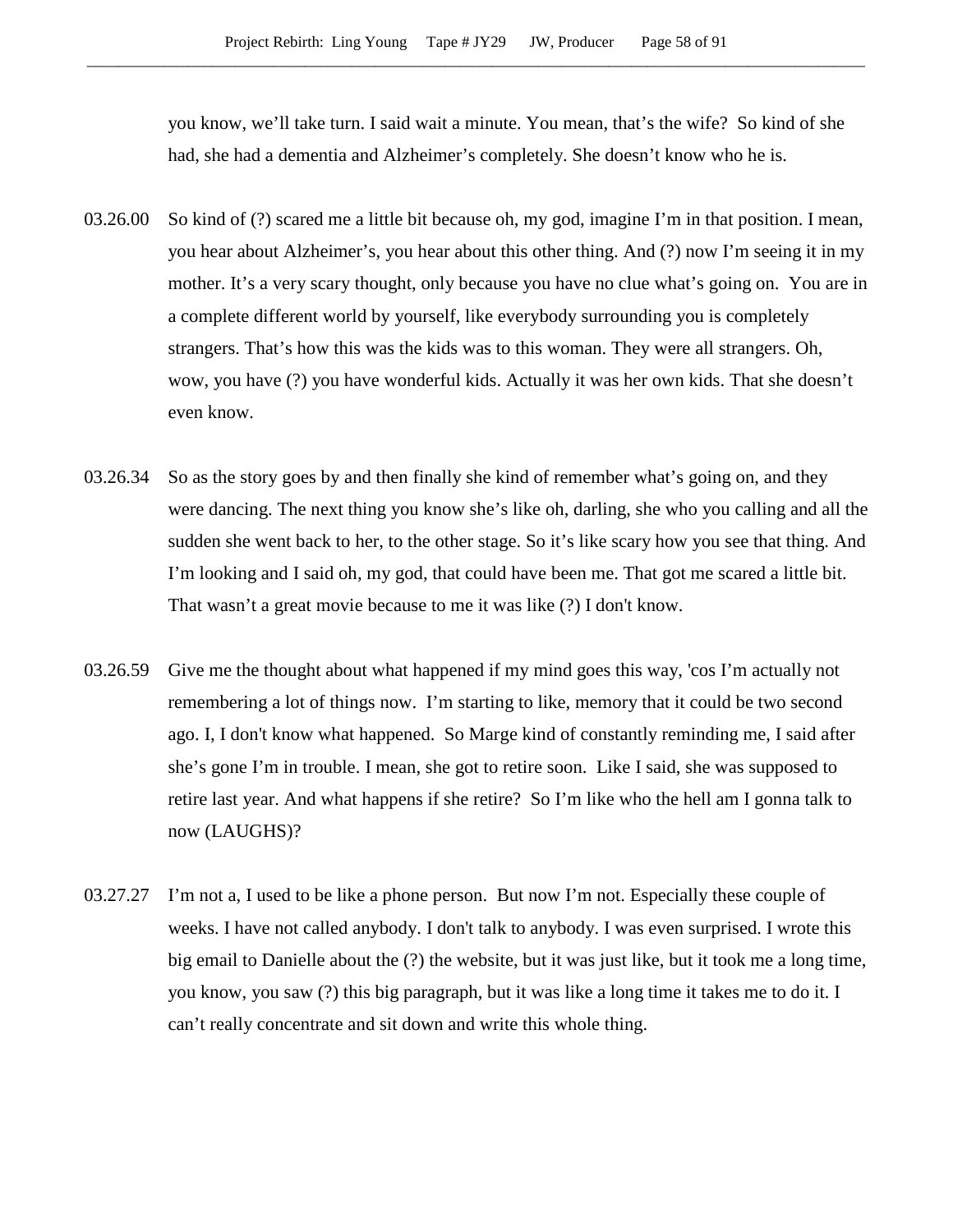03.27.54 So you, if you see me email, you see one, one letter I mean, one line or two line, that's the max you're gonna see me do. Uh, (CLEARS THROAT) of course now, I'm, I'm kind of busy with the, the wedding, but now it's a standstill 'cos no one really reply yet. So you can't do anything. And the wedding in Texas is in uh, two weeks, three weeks? That we just have to fly down and that was the end of the story, say, I'm there 2 days, 3 ½ days, 2 ½ days. And I'm done. 'Cos everything just you go, you go home.

> JW : What about your short term memory problems verses long term? Would you forget this interview?

- 03.28.37 LING YOUNG: No, I wouldn't, I wouldn't say that. I would remember the interview, but if you ask me everything I talk about, no. That I couldn't tell you. I'd probably like if I sit down really stress on it, I probably remember bits and bits. I haven't had any, like I said, I've had nightmare, but I don't remember anything. These last two weeks, I have all kinds of crazy nightmares. I'm running from something, or I'm doing something, but the minute I get up, I won't remember it.
- 03.29.04 But I don't really have too many dreams. I mean, I, the only time I have really bad, bad nightmare when I was in the hospital the first time. I mean, really bad nightmares.
	- JW : Which was the first time?
- 03.29.16 LING YOUNG: The when I was first got hit, got hurt. I was in the hospital for 5 weeks. That I really have bad, bad nightmare. Bad nightmares to a point I (?) thought I was on fire. That's kind of nightmare I had. I was so edgy to a point that my heart just went (?). See, 'cos I was  $(\sim JW \sim)$ 
	- JW : Do you remember those nightmares?
- 03.29.35 LING YOUNG: I don't remember, I do remember part of it. Believe it or not, 'cos that's kind of stuck in here. It was a part that it was kind of weird (?) 'cos remember I told you Junior,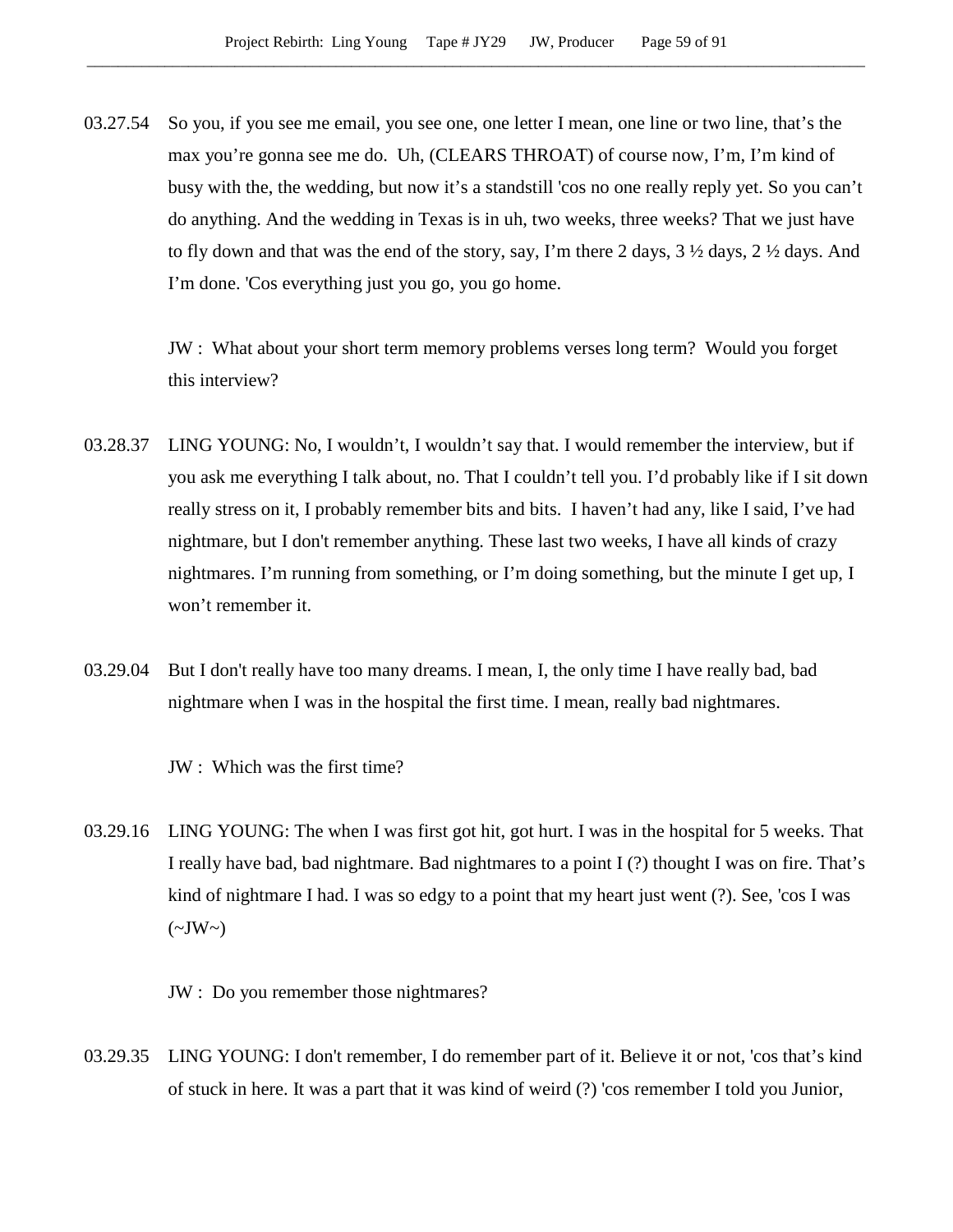my other son, was working in Building 7. And we were running away from this explosion. And all the sudden it's like stairs, almost like staircase like from the Grand Central. Like all kinds of weird part of the city went into the picture.

- 03.30.03 And it's all kinds of explosion and the fires are coming down and everything is coming down. And then we were like trying to hide from it. Then all the sudden we see a fire truck, look like flat beds, like layers and layers of plywood. And you see bodies like all laying there. And then I think we're getting shot at and then it was (?) oh, no, no, don't shoot us. And then that was the end of it. That's one of them.
- 03.30.35 Another one of them we try to climb out of the World Trade Center or I don't know you call the World Trade Center whatever, there was like a big hole, let's say like it's right here somewhere. And we're trying to get up there. And we couldn't get up there. 'Cos I remember how we try we can get up the. Finally we kind of like somehow, someway we got up there and I said, but it's nothing there. Its' all you see is the light on the other side. I don't know where we're going.
- 03.31.01 Uh, that's only that part. And then the other part was, that was afterward, though. But when I was in the hospital, I just feel like it's a whole fireball surrounding me. I was just hot. Like I was just heated up to a point I was screaming. That's how (?) I don't know about it but they told me. But I remember being so hot and so intense that wasn't like hot flash I was going through, which is heat was like burning.
- 03.31.31 I cannot describe to you. All I know is I did wake up, I got the nurse attention 'cos (?) you got to remember, I have, always people staying with me. I think that there was Richard or Melissa, one of them was staying with me. I must have screamed so loud, everybody came. And all I remember, I was burning. It was so bad that I was just crazy for at least the next 12 hour, more. And that was during the, towards like the late evening, maybe during the towards the middle of the night.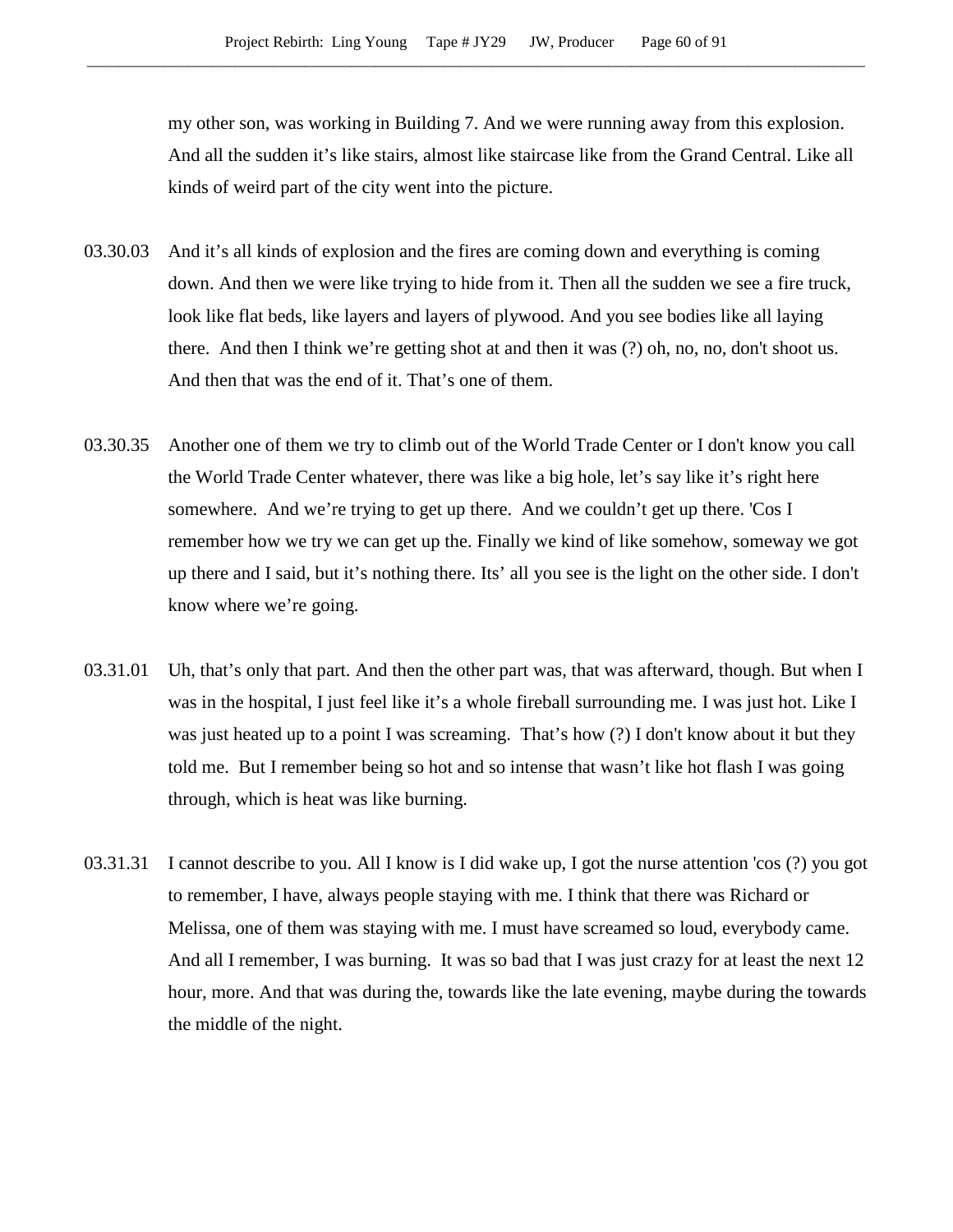03.32.00 That's one of the worst one I have. And after that it would be just every time I go through certain thing like, like if I'm like closing my eye, I hit a bump, I feel like I'm sinking, ok?

JW : Is that a dream or you mean in a car?

- 03.32.14 LING YOUNG: No, in a car. That's not a dream. That's just like every time (?) seem like I'm completely like a down, like a freefall. But that had, that doesn't happen to me for awhile already, but once in a blue moon it does. It all depends like it creeps up on you whenever they feel like it. Or even just like my girlfriend tell me, she went through the 9-11, she was downstairs, she saw the building, she saw all these thing.
- 03.32.37 She never bothered to take care of herself. But she saw the, the movie called Destiny, I think uh, not Destiny. Uh, about somebody was going on a plane and they didn't, they didn't make the plane. They all survived it when everyone die afterward. What movie was that?

JW : Final Destination?

- LING YOUNG: Final Destination, whatever. She said that movie actually freaked her out. Everything start happening, and she, she went crazy for a long time. See, it's almost the same thing with us. Once in awhile comes up, but then no reason, there's no specific reason why it happened. There's no specific reason that uh, it happened or not happened. It just creeps up on you. Just like I said the ambulance.
- 03.33.10 There's no reason why I remember all the sudden everything's like (?) clamming on me. Everything's like closing in on me. I feel like I'm isolated. I'm like all by myself. Like I'm, like I'm about to die. Like something's gonna happen to me like that. Or, like I said, I'm gonna go through a tunnel.
- 03.33.33 I don't really notice the tunnel anymore. But once in a blue moon, oh, ok. Now you see the tunnel. All right now, what happen? Just like the last time what uh, (?) awhile back there was a blackout? The first thing that came to everyone of our mind, ok, that's terrorists.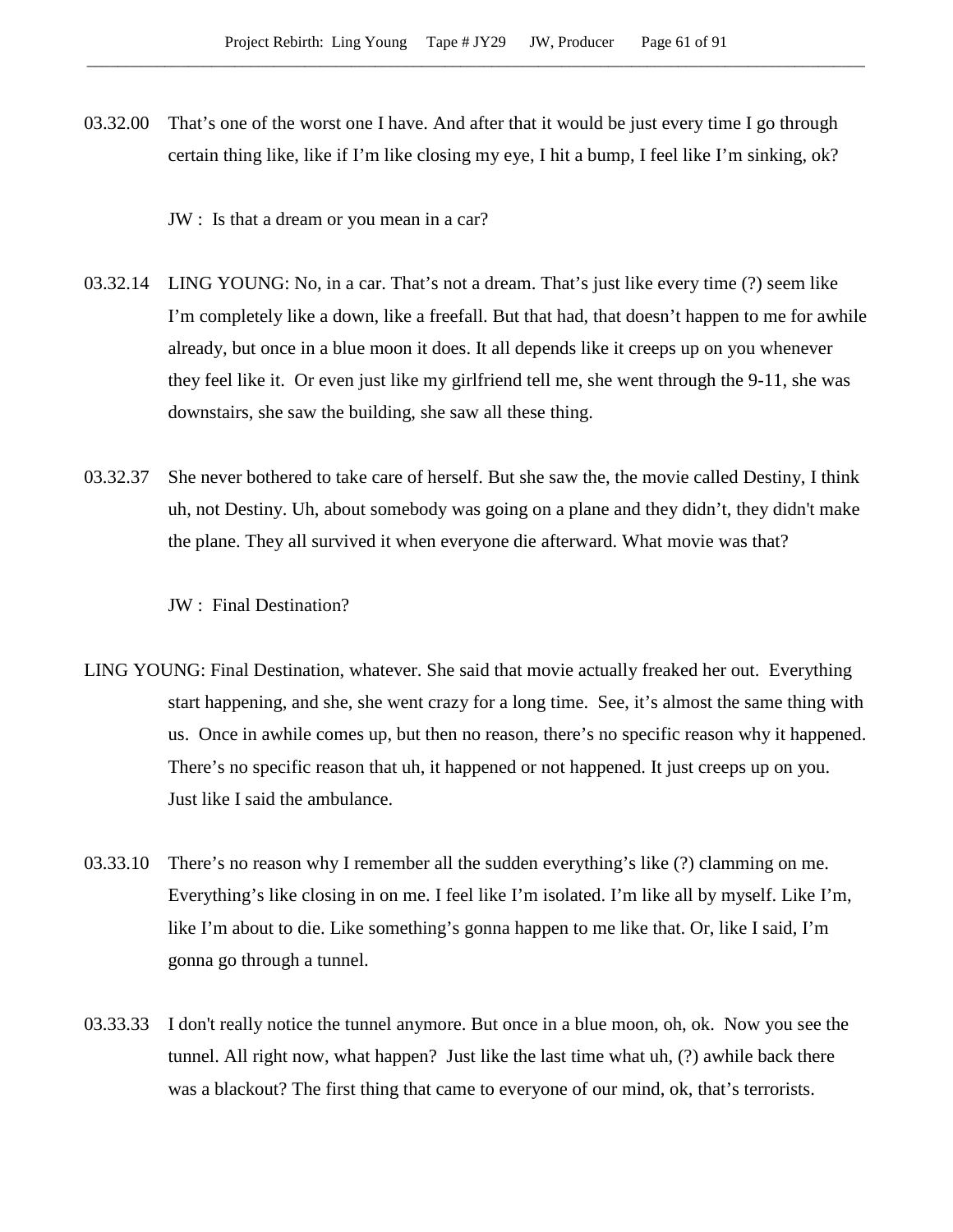Before anything happened, because (?) it just went out like this. And to us, that's it. Now what happened? Now of course you knew it was New York that made it worse.

- 03.34.02 So now you're scared, 'cos now your kids are at work, your husband's at work. Your daughter's here. You know, like everything just start cramping up in this, then you see where you starting to get, I started to get like a little crazy. Uh, let's say this way, you never know when it's gonna happen to you. I did talk to my psychologist. I said I don't really remember anything. And it's a good thing, because I really don't know what happened.
- 03.34.30 But it's also a bad thing 'cos when it comes back, it's gonna be really pretty bad. It's gonna come back and hit me right sock me like this. That's is when we're not. I don't know. That's something I cannot control. That's sometimes scares me.

JW : Do you think it's going to come back?

- 03.34.47 LING YOUNG: No one can tell. Even the psychologist. It could, it could not. It depends on if you trick it off or not. Like I said, when I went to the burn conference, when the firework triggered off the explosion. I was literally shaking to a point that it just almost like make me feel like it, it's happening that moment, the same moment when I, the explosion come hit me like that, like this. That's what I feel like, that I was being just thrown against the whole thing again. Start from scratch.
- 03.35.18 Now, out of nowhere did I expect that to happen? No.

JW : What happened?

03.35.23 LING YOUNG: We went to the burn conference, and after that they had a baseball game. So we wanted to see a baseball game. (?) they have firework. I see firework all the time, it's no big deal. But the firework was so intense, because it was right there, all the sudden when they go (?) like this, and that's when I remember the explosion, and just brought me right back to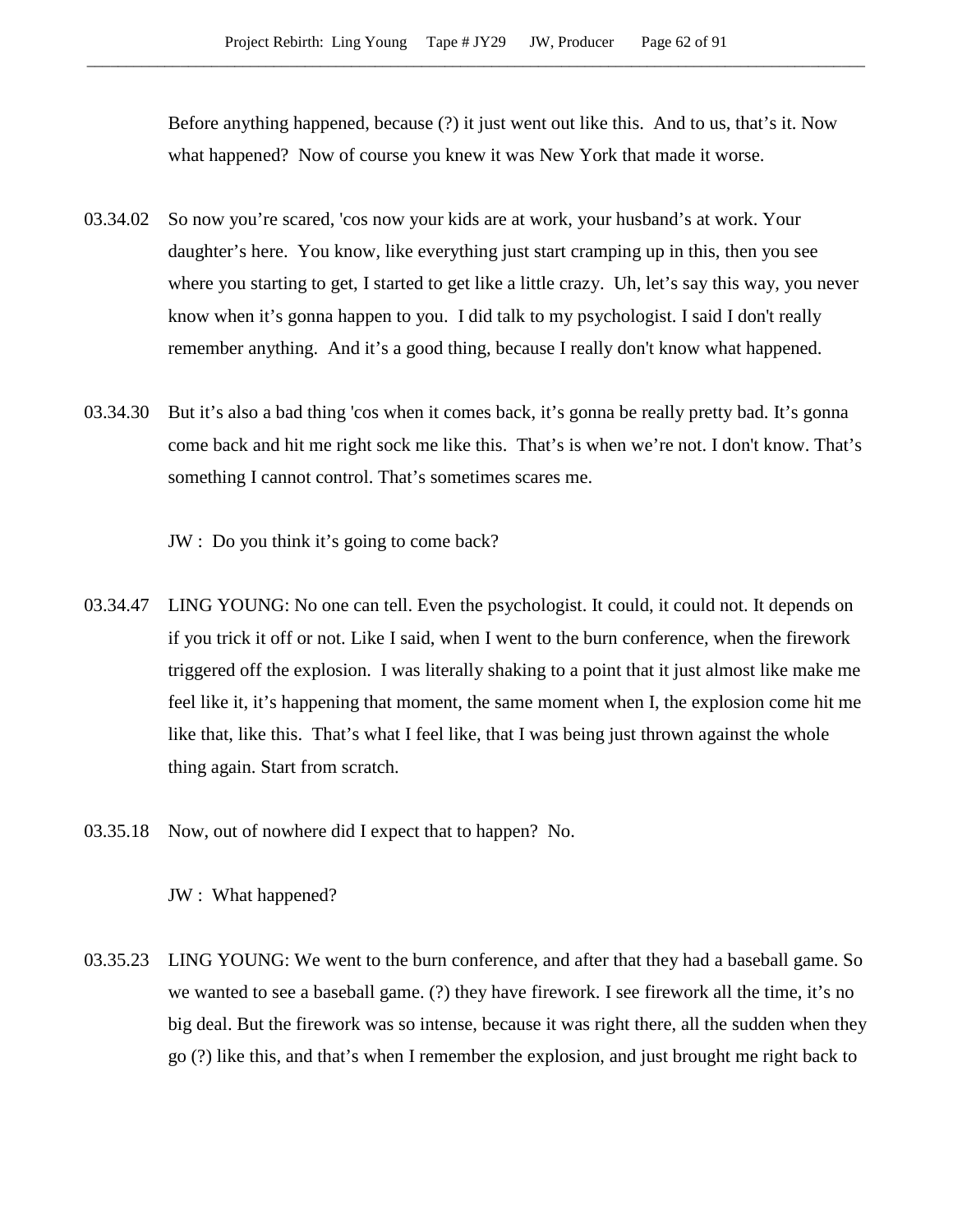that (?) moment at the explosion, and then I just freaked out. That was sit, that was the end of me.

JW : What happened?

- 03.35.52 LING YOUNG: I just was total, I totally lost it. And I couldn't like, I was shaking, I was completely and I, you couldn't move, you can't go nowhere. It's the middle of the firework, where you gonna go?
- 03.36.02 So I literally was sitting, standing, sitting at the chair, lucky there were chairs still (?) at the baseball game. And I was standing there shaking, completely all the way to the end. And it took a while for me to get back to normal.

JW : Was Don with you?

- 03.36.19 LING YOUNG: Everybody was with me. My daughter was with me, all my kids with me. 'Cos we went to the, you heard about the World Burn (?) Conference, yeah? I was supposed to go this year, but unfortunately Junior's in-law came over and so I didn't go. And when you go to those conference, you'd be amazed what, what could people survive. And that I learned a lot from that.
- 03.36.38 That's why I went about two years, three years ago I think. That made my whole life change tremendously. 'Cos what I go through, I can't compare to those people. As much as what I'm seeing here. I mean, there were people really, really deformed to a point that, and they're doing so much. I mean, I actually saw a woman with nothing.
- 03.37.01 All she had the head and the, and a top torso. That's all she have. No arm, no leg, nothing. I mean, literally nothing. And she's surviving. And she's uses her mouth to do the computer. And I'm like (LAUGHS) what the hell am I complaining? It's amazing, because that's the first night we went there. We wanted to uh, Hard Rock Café to eat 'cos there's nothing in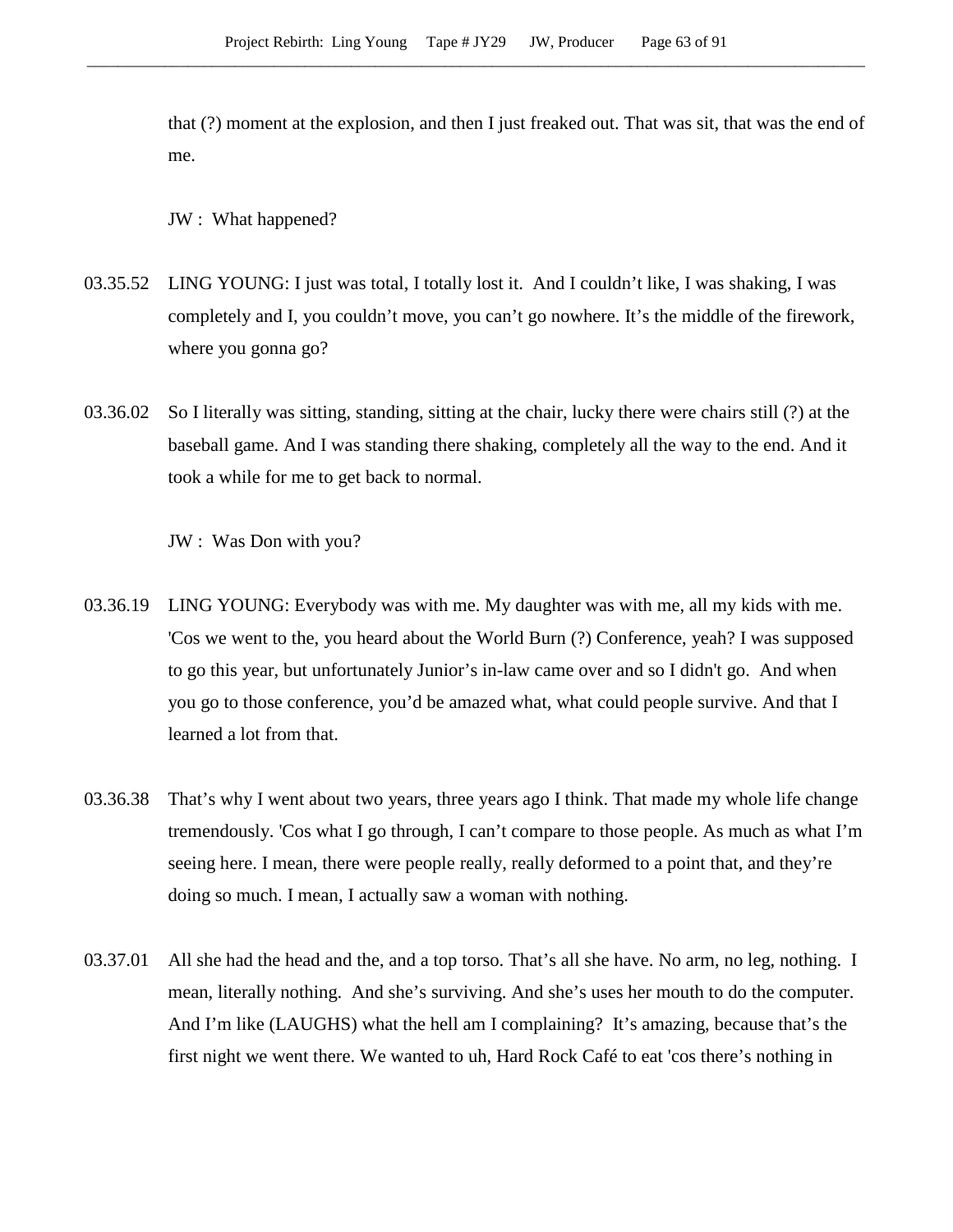Cleveland, Ohio, really. And I saw this woman pushing her in. And I said holy Christ, this lady got nothing.

- 03.37.29 She got herself into the booth. She was eating. Now of course, I wasn't watching, 'cos I don't want to stare. Then I found out she was actually at the conference. And she got a medal because she'd being taken care of 24 hours. But the thing is, she still, she survive. She got this disease when she was young, I think 8 years old. Now she's like in the 40s now. This is a lady (?) I mean, nothing. I mean, this is all she got, and her head. And I said, what am I complaining? I'm walking.
- 03.38.01 And you see people there with no arms; matter of fact, at that time, that was the year they had the uh, Rhode Island night club fire. Yeah, that was it. We went in uh, October, I think. It happened like 6 months before. We got, they got, they got burn patient there from Rhode Island. And (?) they were like (?) I mean, burnt, ok? So I'm looking at it and I said (?) so I'm looking at all these people around me.
- 03.38.32 And one of them, one lady was really, really burned to a point her whole head, Jim I swear to god, her head, the color's like that color white. I thought almost like a Halloween mask that's what you're looking at. Her whole face is like, you know, those white uh, white whale, like those big, big like (?) layers of cotton ball, like that. That's what she looked like.
- 03.39.02 It's pretty scary when you look at it. But of course after awhile you know her, you not you don't look at her that way. That's what she looked like. This poor lady must have went through hell to be looking like this. She, that's what she, really looked like. If you put a, like a uh, a body of a whale on her, that's how her head look like. Completely white, but stack up like stack on, on top of each other. And I said wow. That's some lady. Ok?
- 03.39.30 And you see so many burn patient there, it's very amazing what you see and you see burn patient. Of course it doesn't help you a lot because they tell you, you talk about itch? That's gonna be the rest of your life. Which is gee, thanks. I thought it was gonna go away. (LAUGHS) She said, oh, no, no, no. I had it for twenty, I was burned 25 years go and it still,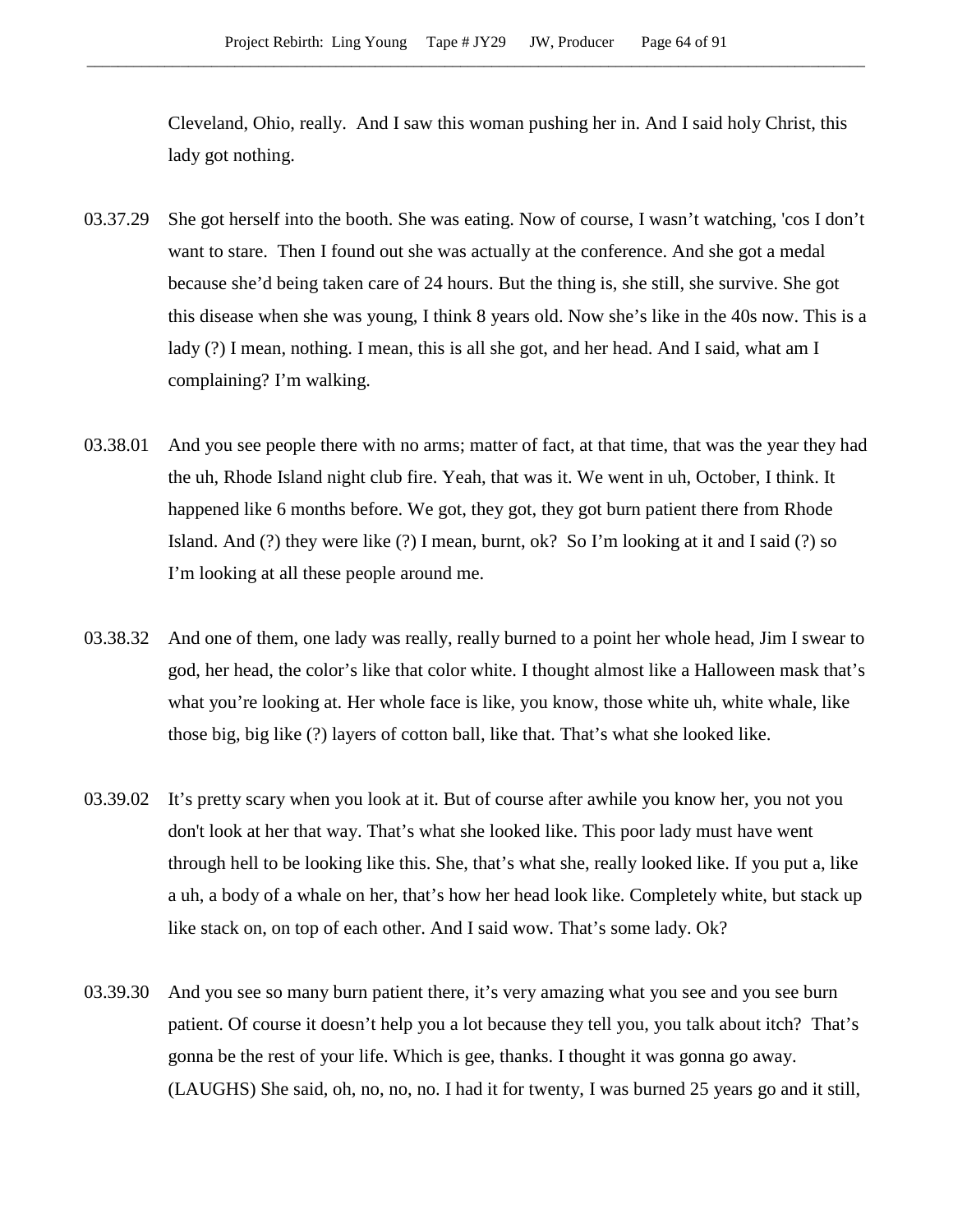I said oh, Christ. I said I don't need to hear this. So you hear good thing, you see bad things, and you say that's why I, I learn a lot. It's not gonna go away. They already told me that you're gonna have cataract.

- 03.40.00 Ok, you're gonna have that problem. I already found out just from my recent, 'cos I fell and I went for my, my checkup, I already found out I have a blind spot in my right eye. That sounds wonderful. 'Cos my other girlfriend's having problem seeing already. I said ok, that sounds nice. Uh, then you're gonna have arthritis, very early stage arthritis, I said oh, that sounds wonderful. Which we're gonna have anyway, right? Just so many things that we're gonna have later in the future that we're not looking forward to it, but you're not gonna escape it. So I figured out, when time comes I'll worry about it.
- 03.40.37 'Cos (?) different ages, the kids, you see adults. You see older people who got burned. And the one, the, the founder of the, the congress is the guy who got burned really, really bad, and he said you know what? This is a time for people to get together. And uh, actually we could discuss it, how to cope with it, and they got makeup class on how you could hide your makeup.
- 03.41.03 And the one who actually doing the makeup is a person who was burned, very badly, and doesn't even have a hand. And she's clicking the camera like this, no tomorrow. I said ok, look at this chick. She don't even have her fingers, and she's holding this, not a tiny little camera. Those big camera, you know like those uh, I don't know, whatever you want to call it. And I'm looking at them and I said Ok, it's the same thing what they look at me in my group. They inspire me 'cos I'm looking at them.
- 03.41.29 I said, look at them, what they're going through.  $(\sim JW \sim)$

JW : They inspire your group?

03.41.33 LING YOUNG: Well, they said by looking at me, what, what am I complaining, when look at what Ling's going through. 'Cos every day I'm going, coming in with different things.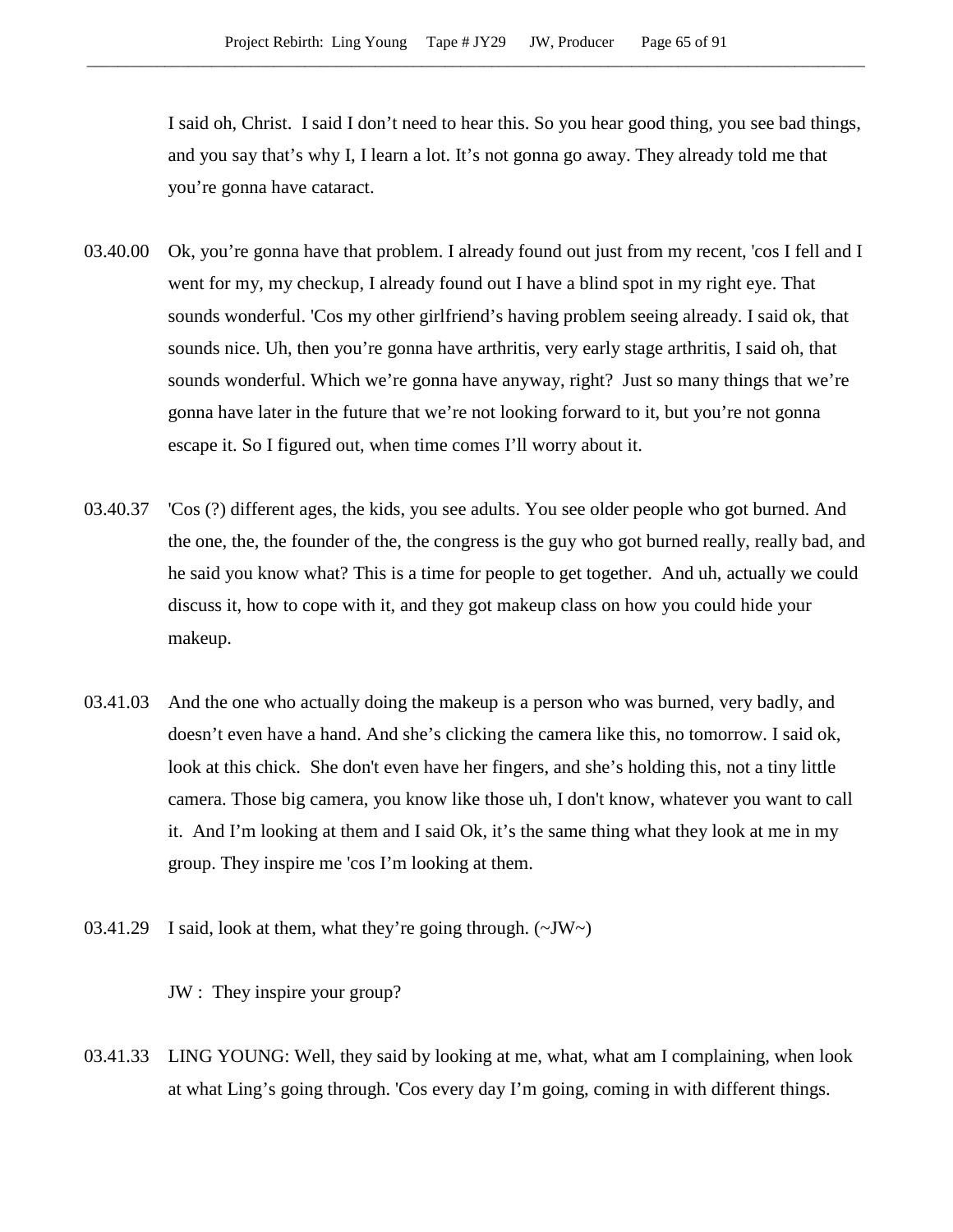Like I'm (?) a constant thing. Constant problem, it's not like one week they see me, oh Ling, you look great. There's no such thing. Now they could say gee, Ling, you look great. But other than that, every week you come in, you see me with different things. If I don't have a patch here, I'm gonna have a patch here. I'm always have something going in like not like this is clean.

- 03.42.00 But normally I would either come in with a cast or a big bandage here, big bandage, it's always something in me that's all wrapped up. So now I look great, considering, 'cos I only have one or two patches. But (?) so to me, to, to them, they said to (?) themselves, you know, I can't complain, 'cos Ling going through ten times worse than I am. Like when I went to the burn conference, I said to myself, I can't complain. Look at what all these people going through.
- 03.42.29 So it kind of give me a different kind of (?) perspective and uh, since then I be a little different. And I do support them once in awhile, uh, every year because I decided that's the way you know, that's how it goes. That's, they also go, go by uh, donation and all these other thing. That's the only, the least I can do. Other than that, I can't do too much. But everything I do, I keep it quiet. Only because Donald's very funny. He could be the most generous guy on Earth, but he could be a pain in my butt on everything.
- 03.43.00 So I just do my share. I do (?) all the paperwork anyway, so whatever goes, goes. Ok. Uh, uh.

JW : Is there a certain amount of acceptance?

- 03.43.20 LING YOUNG: I don't have a choice. I mean, is it gonna change me, no. If I don't accept it, they (?) always say to me, how could you just, just laugh about it?
- 03.43.30 I said what do you expect me to do? I could sit here and cry all day long. Is this gonna change me, it's gonna make me better? It's not, so forget it. Not always the (?) what am I gonna do? I accept the way I am, oh, yeah, you get frustrated once in awhile, 'cos you say oh,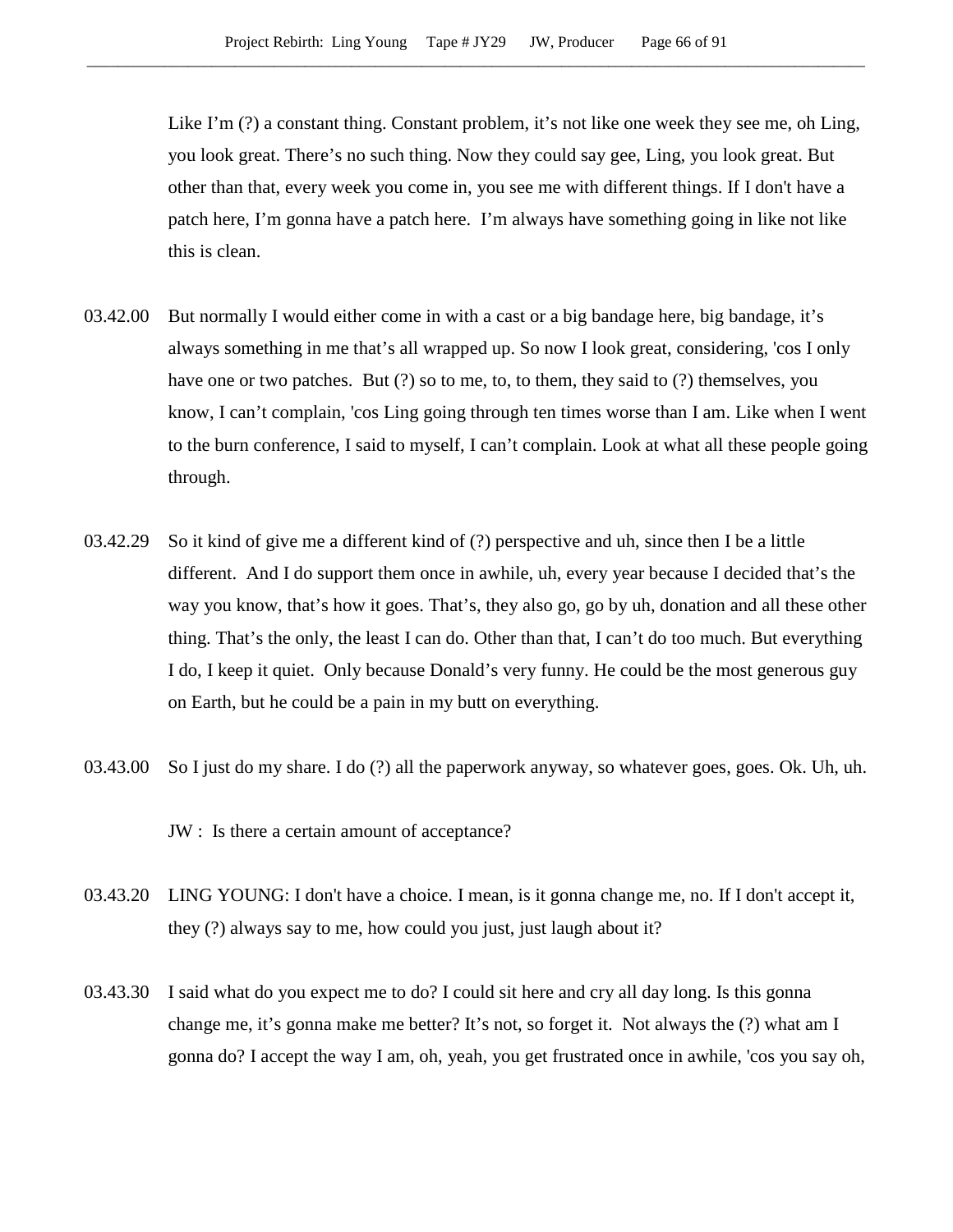Christ, I look like crap, you know. 'Cos everybody look at you like oh, gee. But what can you do? Can I change it, can I take all this scar away? No.

- 03.43.57 Can I get better? As of now, no. No one's gonna get me better because that's the way I am. So far, no one have find a cure for me. And uh, this, supposing this neurologist was to call my pain management doctor, who never did. He said there's this guy in NYU is doing some kind of uh, study on (?) this scarring. And I said to myself, Dr. Chou would never let me do it. All doctor think they own me. It's just very funny. Every doctor I goes to, they own me.
- 03.44.30 They don't want anybody to touch me (LAUGHS). They want them to be, I'm like their sole thing. That's why Dr. Powell, my burn surgeon, kind of mad at me when I, at the beginning, that I went to some place else. But there's not much he can do for me anymore. 'Cos then (?) got into my hand and I need a hand specialist. So but we, we had a talk, so we had understanding. And he was just mad only because he said I'm so frustrated 'cos I can't help you. I'm mad at myself, actually he said, I'm mad at myself, because I cannot see you through, and I want to get you better.
- 03.45.04 And I just can't do it, and it just frustrate me. So that's what happened. And he even cursed when this guy messed it up. He said what, what happened (?). You know, I didn't want to use those word. I said, yeah, I understand, I understand. You know whatever happens. So once we get understanding, we, we get past that, then we became best friends. Actually we became friend beside being a doctor and patient relationship. We're very open with each other.
- 03.45.28 And uh, and now with Dr. Chou, I'm his piece of trophy. I'm (?) because I'm so, so unique. Everybody wanted to do something to be, put me down in a book or something like that. So it's like, I said, once they have me, they own me (LAUGHS). It's just like, I laugh at it. Don't you touch it, you know, like, like Chou now? I'm his. Like don't anybody touches it. 'Cos he owns me in a way, like this is what he's gonna do. If I decide, I say I'm gonna go to see another guy for something else, boy I'll probably never hear (?) the end of it.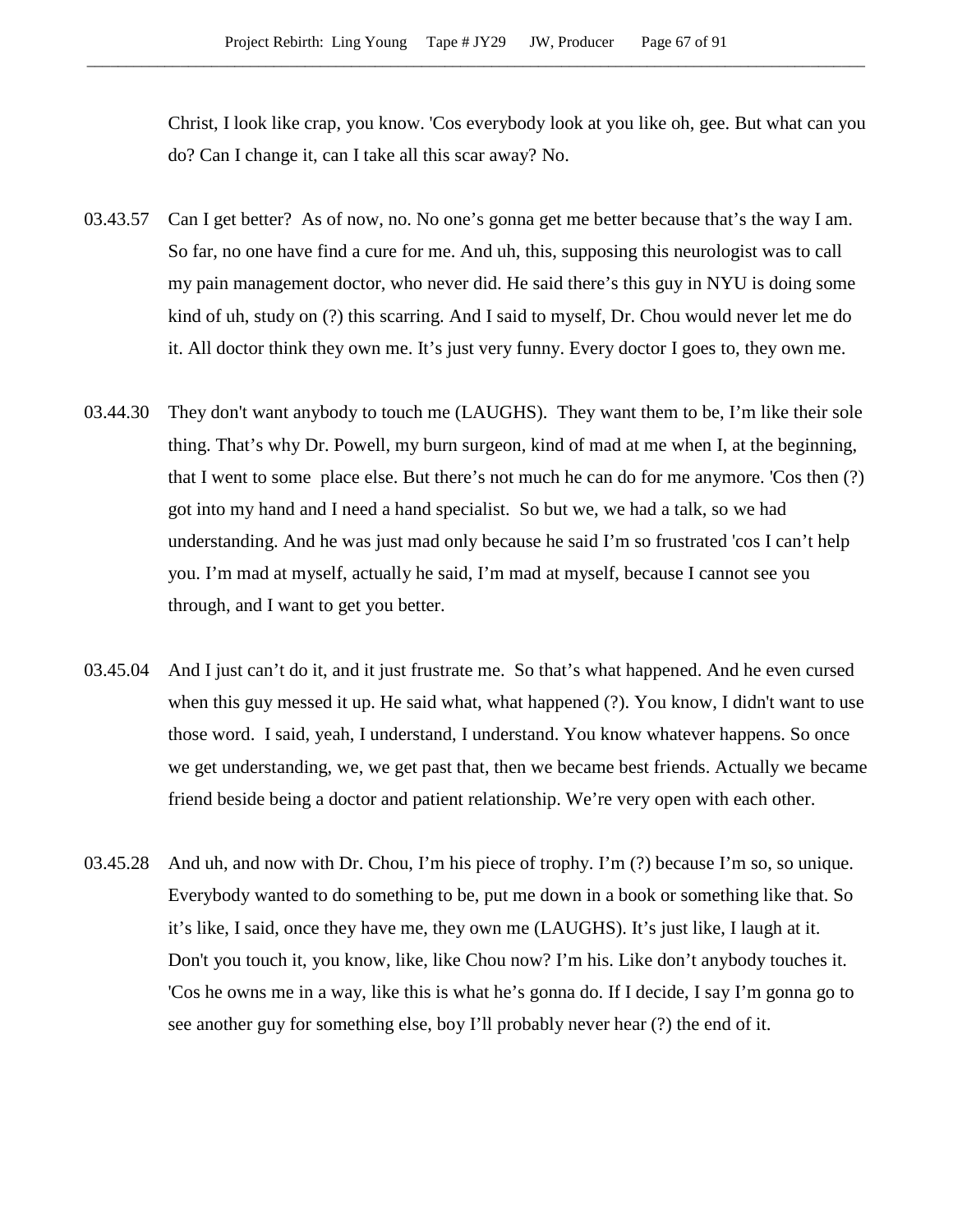- 03.46.03 He's also very good. He's very particular. He is well-known, ok? He is, supposedly he's well-known. So he does it, people will come all over the place. Unfortunately, this could be (?) the book, unfortunately my burn doctor's very, very good, because he's very good (?) you know I mean? He don't want to keep you. Yeah. That's politics, you know?  $(\sim JW \sim)$
- 03.46.30 Well, he's very good, he did something very good. And uh, they didn't like the idea. And after he did that job, he knew his days were numbered. Unfortunately.

JW : Did he get kicked out of his job?

LING YOUNG: Yeah, kind of. They never renew his contract.

JW : 'Cos he did something good?

LING YOUNG: No, no, no, he did something else for somebody else (~JW~)

(OFF CAMERA REMARKS)

LING YOUNG: So he knew his days were numbered, but after he's gone, like there's nobody else anymore.

JW : Do you have a doctor now?

- 03.47.01 LING YOUNG: Yeah, Dr. Chou's now is my main doctor. But he hates writing letters. He hates writing anything. So to get him, get him to write me a report for anything, it would be like pulling teeth. But I guess now, quote-unquote, he think now, now he knows he's the main guy now, so when I hit my head, he started writing report, I was like I, I almost like fainted. When he called me up and said, Ling, tell me a little bit about it, what happened. I said, I said why? He said, I'm writing a report.
- 03.47.30 I, I almost choke. I said, excuse me, what are you doing? He never wrote anything for me.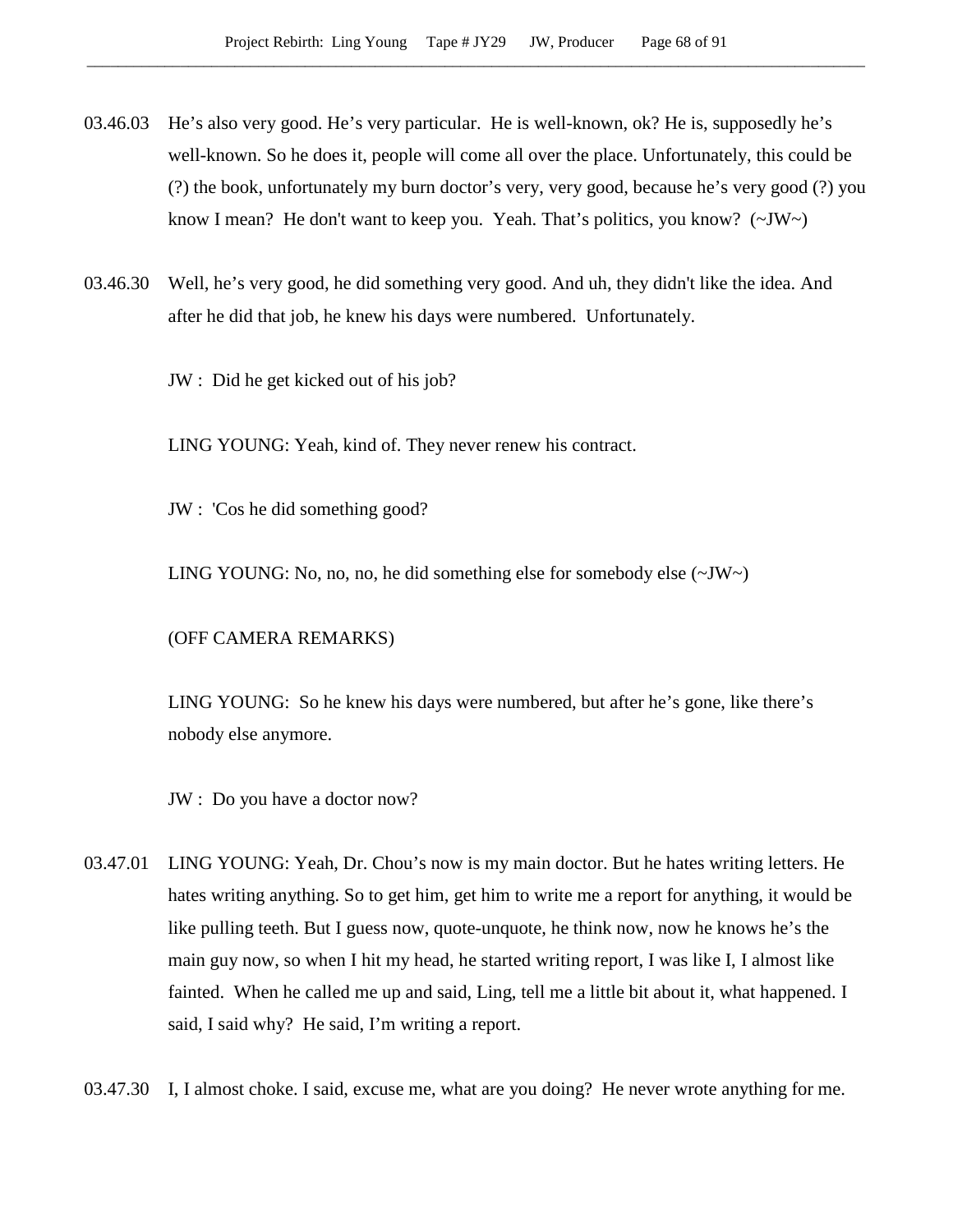JW : The reports are critical why?

- 03.47.38 LING YOUNG: Because I have to put on records that this is, this happened to me. That could be because from prior injury, ok? Before 9-11, I was very, very healthy. I don't even have a cold. That's how healthy I am. Ok, I might be skinny then, then, but I was very healthy. I mean, my whole house could have fevers and running down wit everything you could think of, I would not have it. I'd be the only one doesn't have it. Now, forget it. So far I still doesn't have any of those problems 'cos I still, I'm taking medication like uh, my (surtax?) I take for my itch.
- 03.48.16 But because of the antihistamine, it keeps me away from all the cold and all these other nonsense. I'm taking tons of vitamin, 'cos they want me to take vitamin, you name it I'm taking. So I have like 7, 8 pill, 9 pill a day. Of different kind, vitamins and pain killer and antidepressant, sleeping pill and itch pills.
- 03.48.38 All this thing combined. I guess it stopped me from all these other problem. But (neutrotin?) I try to cut down a little bit (?) I even talk to my pain management, and this (?) neurologist, oh, no, no, no, don't cut it. So I did explain to this doctor today, I said, I was talking to Dr. the neurologist, and he said to me uh, don't stop.
- 03.49.02 Don't cut it down. He said no, don't worry about it. He said, as long as you take the night one, to make sure, you could try to weed it down. 'Cos I don't want all this thing in my body. 'Cos (?) then it'll be, you're so adapted to it, it's, it doesn't work anymore. Just on my pain medication. I've been taking so much to a point I (?) was throwing up. 'Cos when they do my physical therapy, they really kill me. And that's the only time I take it because it was so intense. To a point one time I was grabbing something when I was doing it, with this hand. To a point I, I have trigger finger 'cos I, I was grabbing it so tight.
- 03.49.38 'Cos it was very painful. When they, what they got to remember when they bend you, they like crack you. And they crack you (?) even like (?) oh, you know, like you're dying there.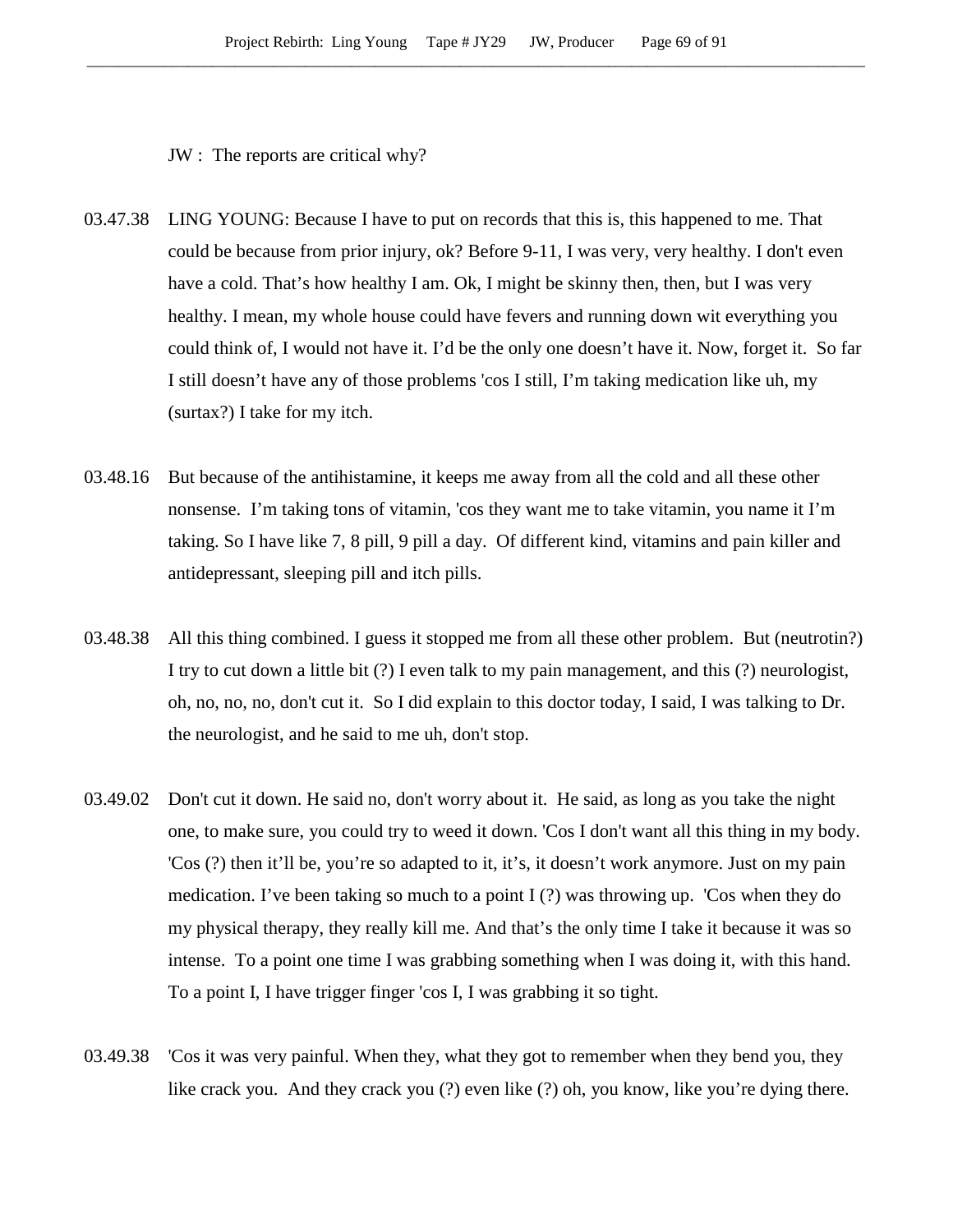And that was taking the pill. Uh, it was very funny, 'cos I take the pill at the same time they had this (?) pop. So I had like three (?) sticking in my mouth in therapy. (LAUGHS) She looks, this is very weird. But the weird thing is what the hell is she doing, she's having candy? But it's really not candy.

- 03.50.04 Those are like uh, pain medication to go through your gum. Ok? Have, but instead of one I got three of those sticking in my mouth. After I took the pills, I'm over there with three thing, and they were clanking and I'm over there like grabbing this thing. So it, it's a very funny sight when you look at it. But (LAUGHS) after awhile, that doesn't work anymore. And I start throwing up. And I couldn't understand it. I said, why am I throwing up? And Marge, you know what? Every time you, you stop the pill 'cos you, you have Friday, Saturday and Sunday off, on your physical therapies.
- 03.50.35 And you go back Monday you take the pill, that's when you start throwing up. You know, like that's why she's very good. She picks up all these things that I don't pick up. When I had the ultrasound, I didn't know I had a blood clot. She picked it up, 'cos she knew the term. And she stopped the guy. She said, you mean blood clot? And the guy would kind of look at her like who the hell is she? See, I wouldn't know the difference.

## (OFF CAMERA REMARKS)

03.51.04 END OF TAPE # JY31

**TAPE # JY32 09.09.2005 Ling Young / B ROLL JIM WHITAKER, Producer/director PROJECT REBIRTH**

04.01.01 PICTURE UP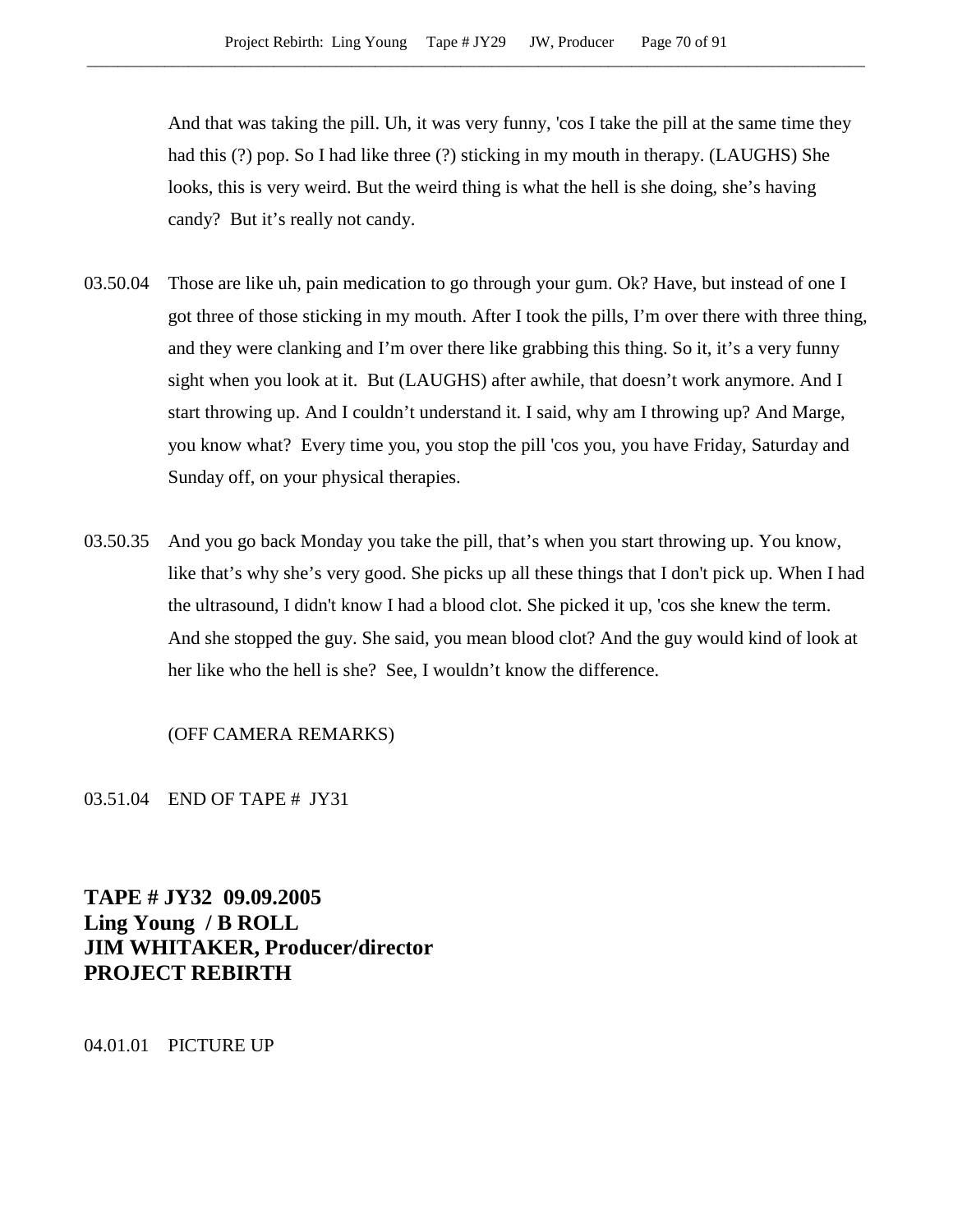#### (OFF CAMERA REMARKS)

04.01.08 LING YOUNG: (MID-STATEMENT) he was so proud of it 'cos it's all right there. He had it for years and years. And now. That's it. And besides, it's too hard for him now 'cos his whole back is burned. And even though he doesn't go out in the sun, if it's hot, he get blistered. But he's the guy that wears everything to the (?) to here. And heck, when it's hot, take it off (LAUGHS).

### (OFF CAMERA REMARKS)

JW: Do you worry about developing an addiction?

04.01.54 LING YOUNG: Yeah, I am. I can't sleep without the pill. I try. It don't work, ok? Uh, I try to cut it down, made it worse. So I'm now actually increase on it because the 30 milligram (?)doesn't work anymore. Used to like when you first take it, it takes a half an hour, you're done. You know, you go to sleep for a couple of hours. You're really not sleeping in. 'cos you like you're tossing and turning. We don't, if I get 4, 5 hour deep sleep would be great. But it's not, doesn't happen to us. ( $\sim$ JW $\sim$ ) That's the sad part.

INTERVIEWER: For you, how many hours do you get?

- 04.02.30 LING YOUNG: We get, 5, 5 hour or so, but it's not sleep. You're like half asleep. So therefore, but I don't sleep during the day, either. I don't get tired during the day. That's my other problem. Now if I'm tired during the day, that means that I had such a restless night, and if I'm in a car and when the car moving back and forth, I just doze off. And I would just completely knocked out, but then I'm in trouble, 'cos at night, take the pill, forget it. You, you in deep trouble.
- 04.02.59 So 4 or 5 hours for us is great. But it's great if you have complete, completeness, but It's not completeness. You still like on and off. So you're sleeping but you're really not sleeping. So maybe you get an hour or two, maybe, that you're conked out because when the medicine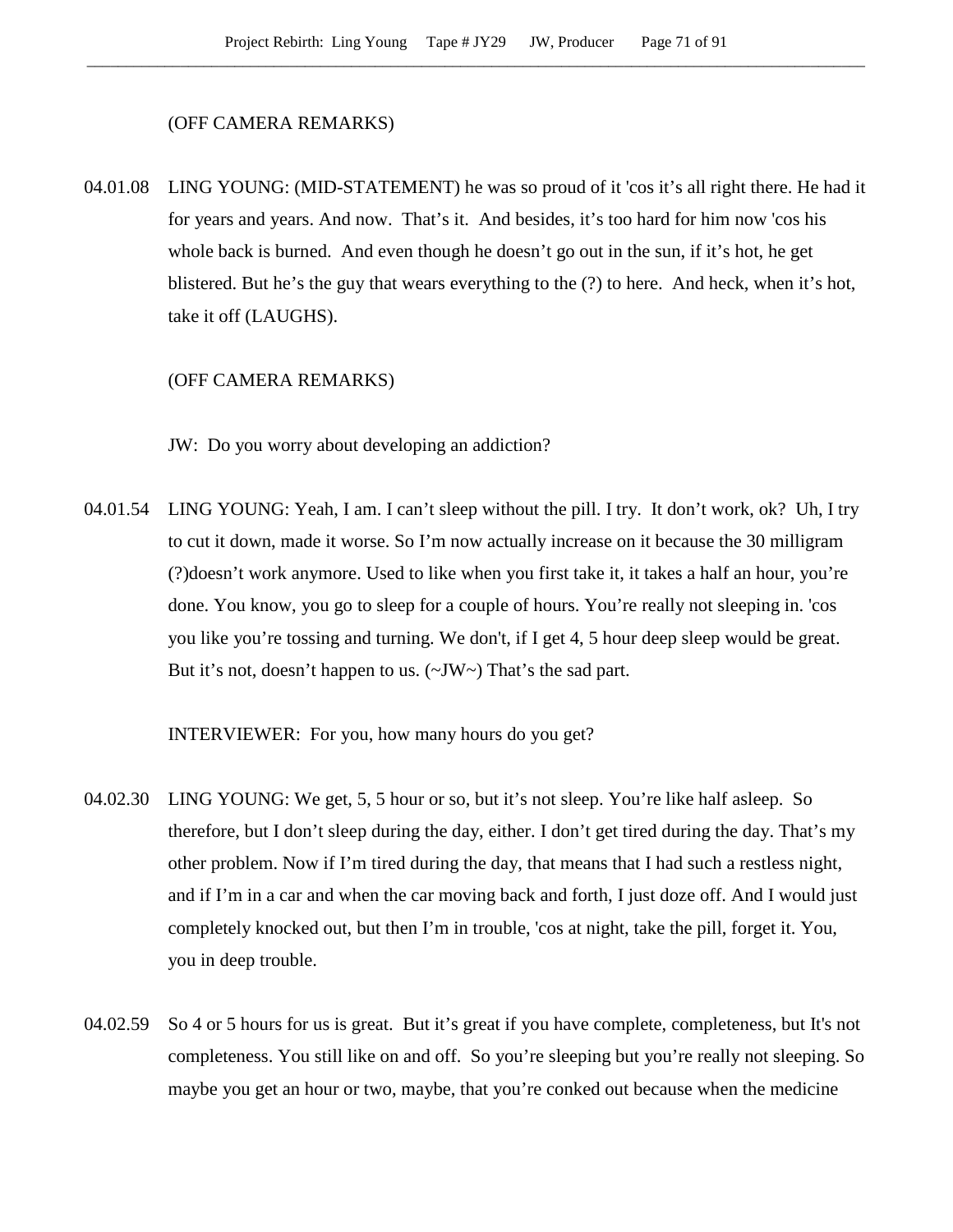really worked on it. Now, now it takes me at least an hour, two hours just for the medicine to kick in, and sometime don't even kick in. That's just, that's the problem. Then I just have to pop another one, just to make sure it kicked in. So that's my biggest problem. Actually all our problem, every one of us.

INTERVIEWER: What are you gonna do?

- 04.03.46 LING YOUNG: I have no choice, I have to take the pill. I know it's gonna be (?) it's very addictive, I've been taking it for four years already. I started with Ambien. Ambien was doing great, then all the sudden, I take it, I wake up after an hour, and then I'm in trouble. Then I start doing crazy things, which I don't know about. I mean, I'd be like making phone calls. I told you I (?) made phone call to Hong Kong, I have no clue I did it.
- 04.04.00 And someone else would tell me that, ok? My kids would tell me I did such and such and such. And I have no recollection of it. Then they're afraid that I could open the door and just fall right down the stairs. So that stopped that one. So they gave me the new pill. And the new pill was doing Ok with 15. Then fifteen didn't work, and I went to 25, that didn't work, then I went to 35. That didn't work. So now I'm up to 45. But is it gonna continue going on? I was waiting to be, my body to be a little bit more healed up, I say I'm gonna stop.
- 04.04.33 So I tried it. Once in awhile it does, but it doesn't really work. And I need that couple of hour just to just to be knocked out a little bit. 'Cos if not, I'll be like miserable and I feel edgy, I feel like uncomfortable. I feel just like it could be, you, that you could explode. That's how (?) it is. Like this two weeks like I said. Anything could trigger this off. We could just go out, go off like, like firework.
- 04.05.01 No reason sometime. Uh, (CLEARS THROAT) now I'm dealing with (?) now with my daughter. She want to move out, which is fine with me. I explained to her, which is great, but there is certain thing you got to look out when you're moving out. And when you're moving out, there's a lot of thing you're gonna be responsible for, ok? You just can't say I'm gonna move out and just everything like Sex And The City, how they watch it. Oh, it's great in the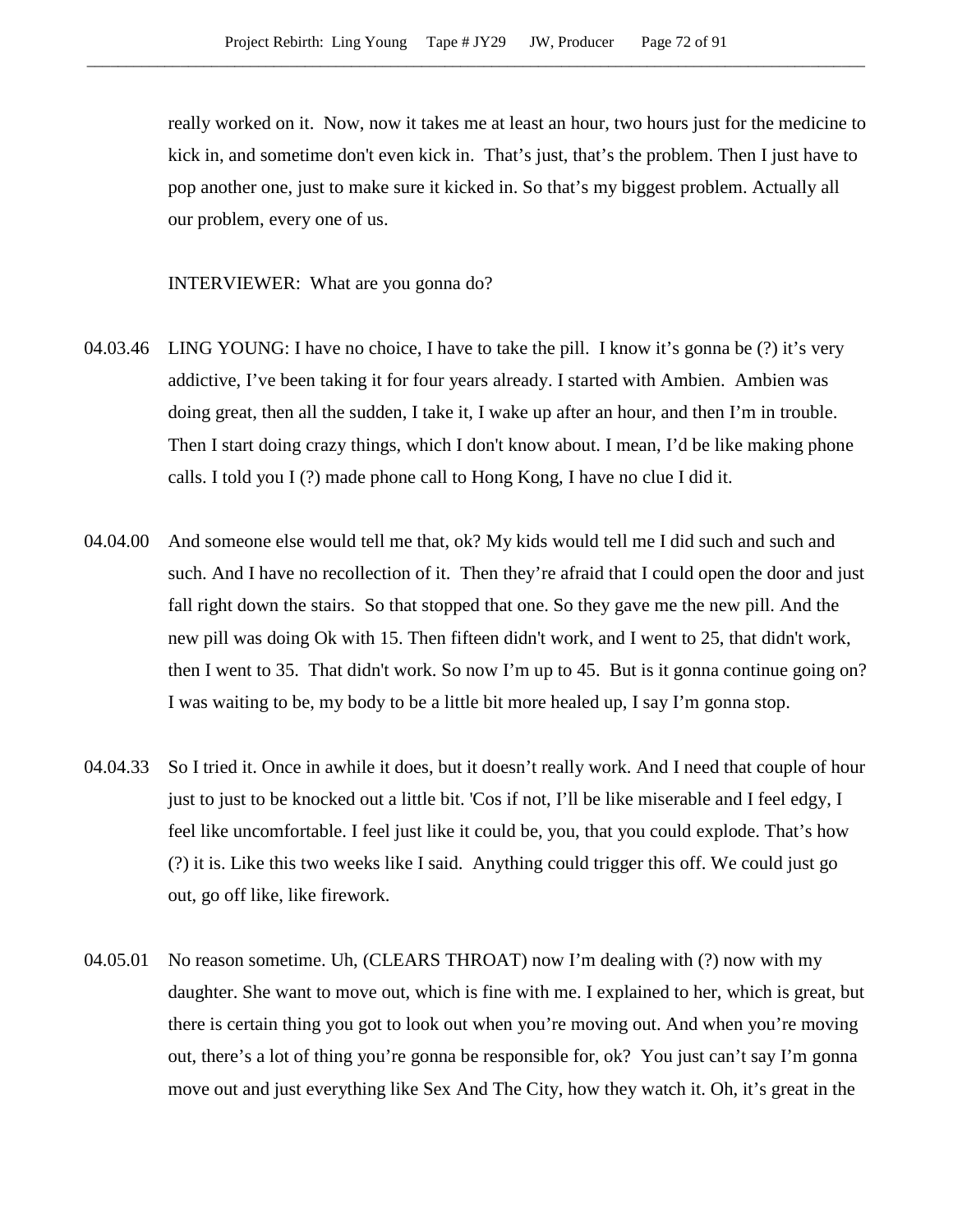city. You're gonna do a lot of thing. Well, in the meantime, you don't have the kind of money to do everything.

- 04.05.29 Especially when you're home you don't pay anything. I said it's great for you to have, have your independence, but in meantime, you have to learn that there's a lot of thing you have to sacrifice. You can't do what you want to do anymore. So I'm dealing with that problem. Dealing with my husband, dealing all these little thing, doesn't help when 9-11's coming up. It doesn't really help. So when everything's add up together, lucky in a way my mind is blank. Because if I'm start thinking what I used to do, I about went crazy already.
- 04.06.00 I gave myself, I say if I can't do it, shut up. Let's do something else. So if I really don't want to be dealing with it, I just say get the you-know-what out, go, don't, out of my face, don't bother with me. Let's not discuss it. We don't want to talk about it. Or I would just say, please, out. And like my daughter being (calling?) me, say why you don't want to (?) I say you know what? I'm really in the mood to talk. Ok? Can we just discuss it, 'cos these two days she's living in Jersey City.
- 04.06.31 Uh, is easy for her 'cos she has meeting. Uh, I said, why don't we talk about it when get home. It's not, I said I really don't feel like talking the phone. Especially now she's working the cubicle. It's not like she has an office, she can talk all she wanted. Now you can't hardly hear her. It's bad enough I can't hear, and when you start whispering, forget it. How do I know what you're talking about? So she's coming home, and she's coming home tonight. And like I said, tomorrow, I think, we're gonna spend the day with her girlfriend, whatever you want to call that. Uh. How should I say it? I don't know what's gonna happen this weekend, because we don't know.
- 04.07.08 I know they're coming over. How am I gonna react, I don't know. I, I promise myself I'm not watching any TV. We're gonna block ourselves out of it. Because of what I watch in National Geographic, it didn't do any good. It just made, made us worse. So I'm not planning to watch any of this. 'Cos I'm almost, that's why I think maybe that's why A&E has just keep on repeating us backward and forward.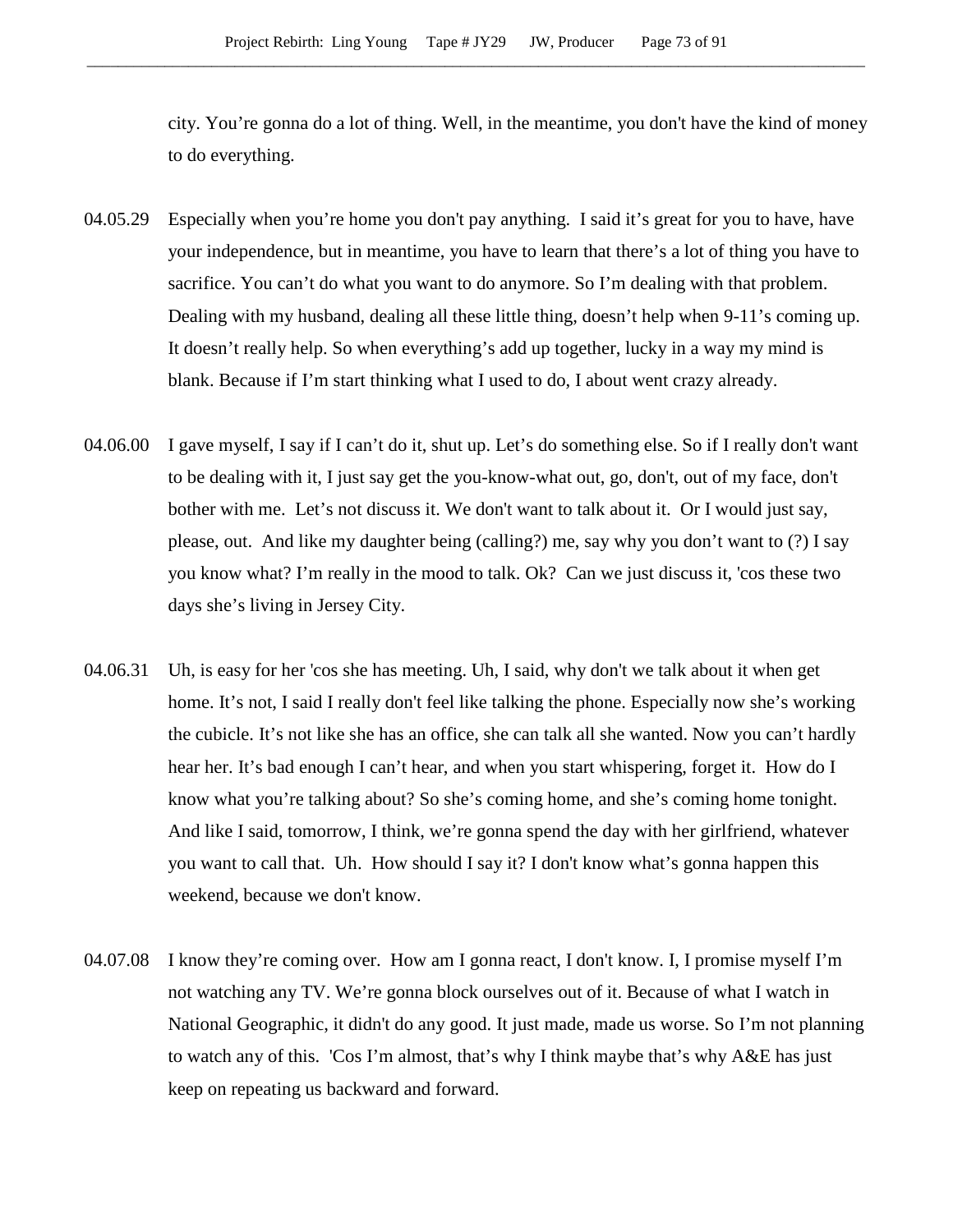- 04.07.35 Maybe that's what everybody's doing. Everybody's repeating everything. Uh, because of what I watch, and then make me feel so miserable. We (?) actually we all promise ourselves we're not gonna do this. We're staying away from the TV and uh, like they said, Eddie got some movies and this one got that, and somebody's going to another party. You know, that's just like just to get away from all these other things that's happening.
- 04.08.03 'Cos you know the TV's gonna be pounding and pounding, all the pictures and all this thing what happened. All this, all this problem. So we're not gonna, I promising myself I'm not gonna do it. If they want to watch downstairs, I could always go upstairs. And that's what I'm gonna do this week. I'm not gonna to put myself into what I did two (?) weeks ago. 'Cos I thought it was really nothing. I mean, it's four years, what, what could it be wrong with just (?) listen to people?
- 04.08.32 But we don't know why it just make us so miserable, so, so that we such an out of control that we got this anxiety like all built up here that we want to blow up, but we can't express it. And Bob was just saying I should never watch it. I don't know why make me watch it. I don't know why I watch it, 'cos I, he just keep on saying it over and over again. I said, Bob, don't feel bad. I feel the same way.
- 04.09.00 So we try to like comfort each other, because I know how it feels, he know how it feel. The other people know how it feel, 'cos we all been there. But if you talk about spouse-wise, they have no clue. Even Mary, as much as Mary's husband is very supportive, (?) say, doesn't matter, it's not the same. 'Cos it's really not the same unless it happens to you. I mean, you were down there like right afterward, you know how bad that was. So it's just, and the reason I like my psychologist because he was in a trauma team.
- 04.09.32 He was down there for two weeks. So he knew what was going on. As a matter of fact, his team now is in uh, New Orleans now. So he's on call like this.

INTERVIEWER: Does it make you angry?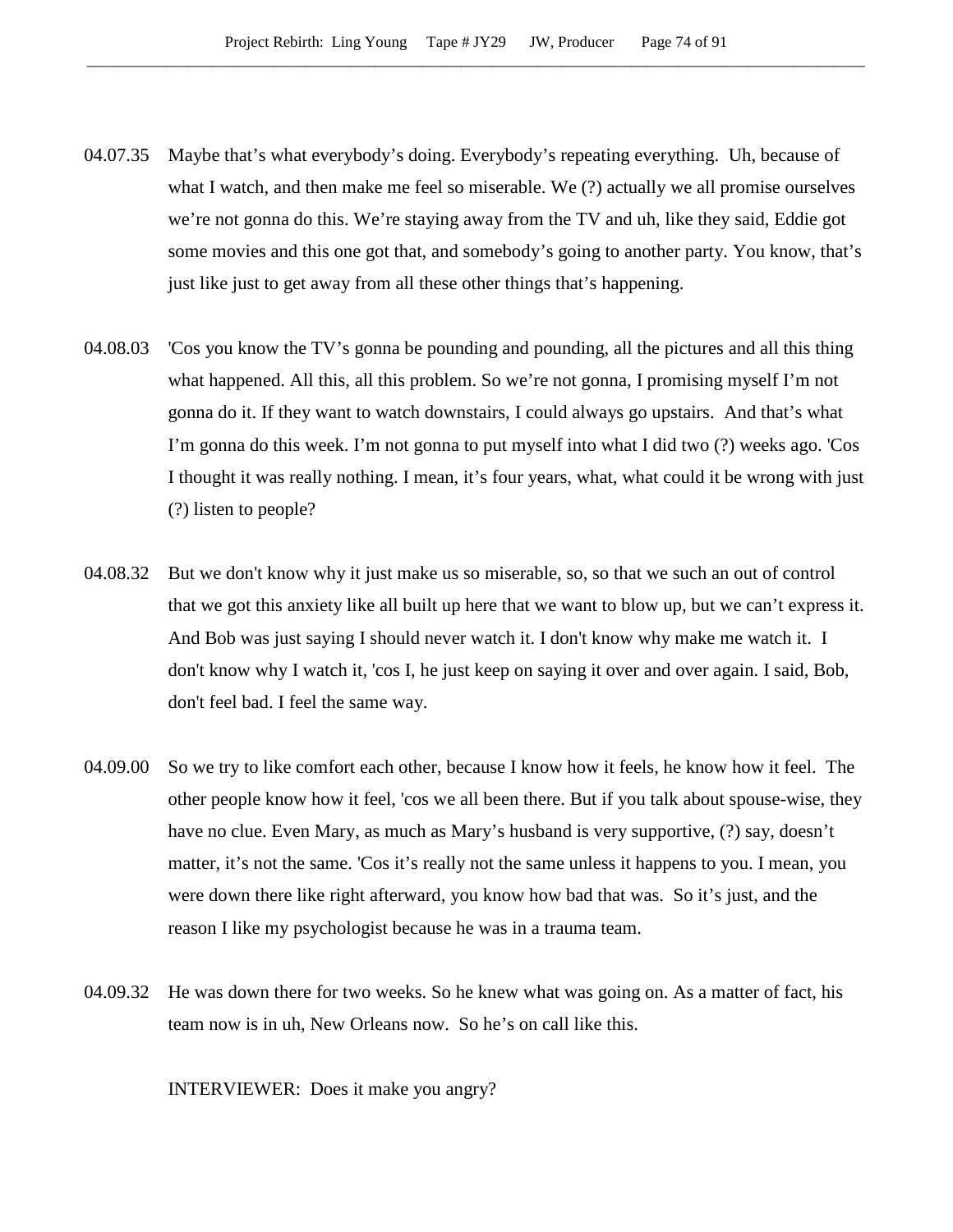LING YOUNG: That wasn't really never my issue. I don't know what it is.

INTERVIEWER: What emotion would you say would describe people not getting it?

- 04.09.59 LING YOUNG: It gets you very frustrated. And, and then finally it would just, I would just say, you know what, you're not there, so. Let's not discuss it. Because there's no way in hell you would ever understand what (?) we went through or how I feel, or what I'm, what position I'm in. 'Cos no matter how you try to be, they said to try to understand, but they don't. Because it's something that you, if you don't experience this, I don't care how sympathetic you are, how much you think that you like I'm not talking about you in general, how you, how everybody perceive it.
- 04.10.33 You were not there that day. I, if you were there to be the rescue worker, let's say you actually was down in Ground Zero when there's all these things happening. You might have a little better picture. But compared to some other people who just saw on TV, oh, please get over with something like that or just oh, I understand how you feel. That gets people real mad, and some people say you don't know how I feel, you have no clue what we feel.
- 04.10.59 You were not down there, you watch it on TV  $(\sim JW)$

INTERVIEWER: Is that how you feel?

04.11.04 LING YOUNG: If that's what people come and tell me, yes, I would feel, I would, I would be mad. You really don't know stuff. And I would just leave it that way 'cos I wouldn't want to go, go further 'cos if you go further, it would boil us up. That could get us very angry. That's the only time I would get angry. Or even though one time (?) I remember one time my brother kind of said, oh, please get over it. I said don't every say that. Ok? That's not something you just get over. That's not something you say ok, uh, forget about, it didn't happen.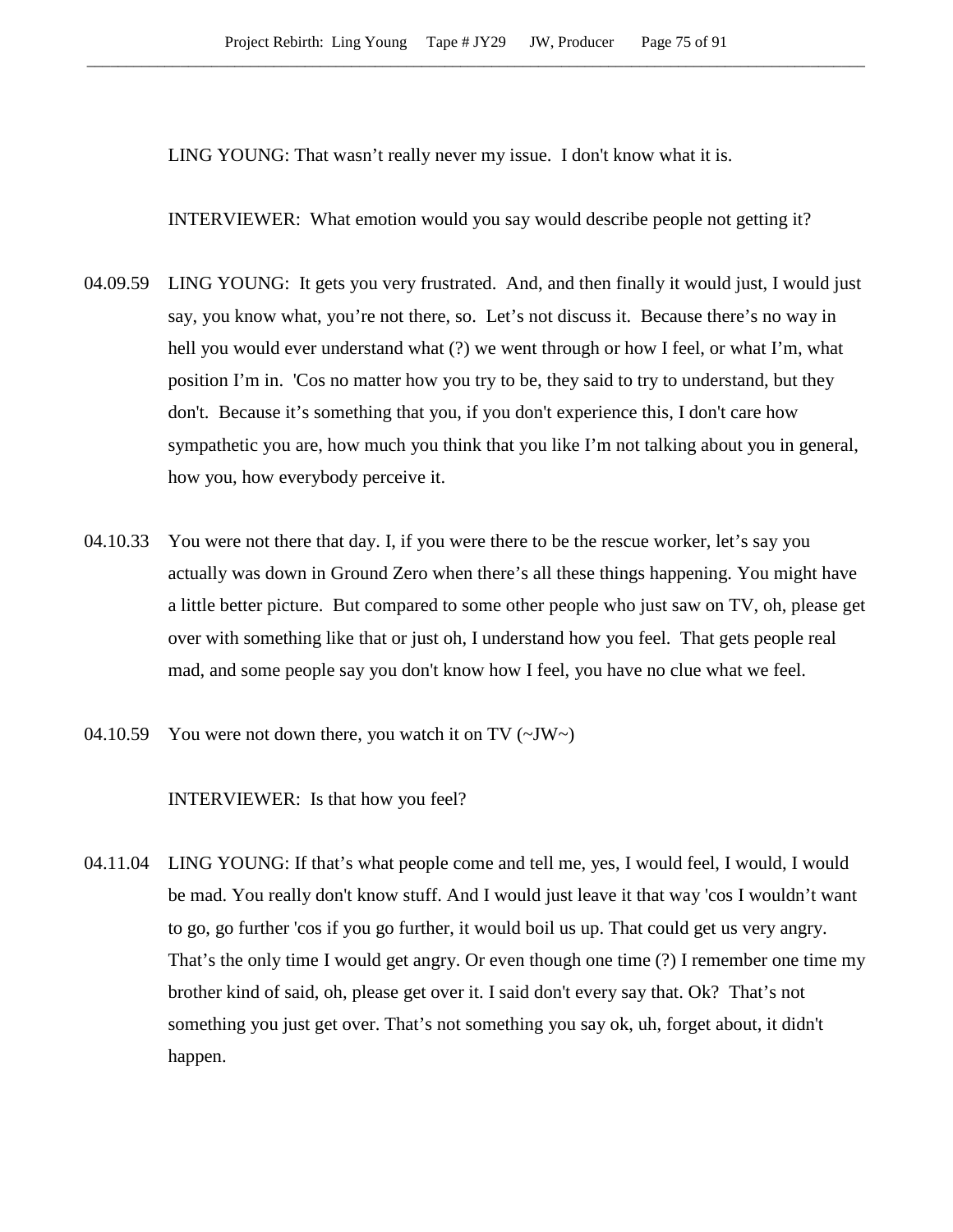- 04.11.32 Not when you look at yourself every day, I'm a constant reminder of myself. You can't just get over this. So I kind of got mad at him. But I just say do me a favor, keep your opinion to yourself. Do not ever say get over it, especially to people who it happened to. 'Cos that's not something somebody's gonna get over. You can't get over this. There's not something (?) is gonna disappear, it's not gonna disappear. If I'm looking at myself, how am I gonna say that, let's get over it?
- 04.11.59 If I look at myself every day I can't move my hand, that's a constant reminder. How can I just say, it never happened? You can't.

INTERVIEWER: How often do you think about it?

- 04.12.11 LING YOUNG: Not too often, only because I don't let myself do it. Because if not, I would be crazy. I would not put myself in that position 'cos I don't think it's worth it. Uh, and plus I'm not gonna change the fact it's gonna happen to me. And it's not gonna change the fact it happened already, it's not gonna change the fact that I might have ten million different surgery later down the road, or whatever happen's gonna happen to me.
- 04.12.33 I just hope that I'm equipped to face it when time comes, 'cos you really can't, cannot depend on your other, other spouse to do any of the, the caretaking, because they really don't understand. In my case, it's more difficult because he was never equipped to do it. So you figured out this thing would change, no. He sees me the same one, same person as I was before.
- 04.13.01 And I, sometime it get, that gets me very angry. Sometime I would just get to a point I'd say, I am not the same person. You not, you keep on forgetting, I'm not the same person. I cannot do 90% of the thing I used to do. Ok? He would say let's do this, and I'd say hello. I can't do it. Just like, let's say he wants to go here or go there. I cannot do that anymore. I cannot be in the sun. I just can't.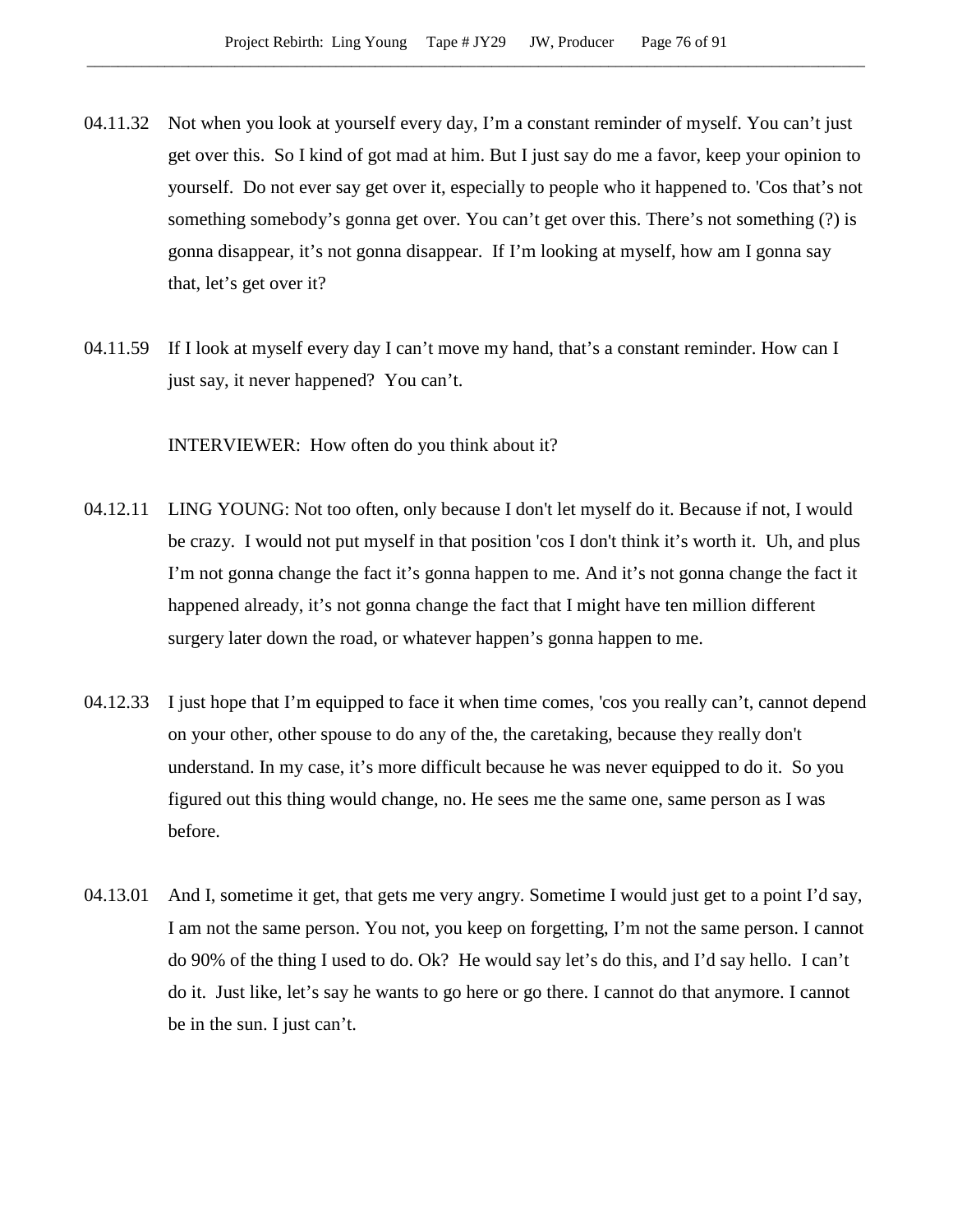- 04.13.29 Like he would say oh, uh, we're gonna do this and we're gonna go fishing. I said, sure that sounds great to you, but I can't. what am I gonna do? First of all, I can't do any of this, I can't be in the sun too long, I get burned. When we get burned, we get burnt. Burnt to a point means that we get blisters. Do I want to go through that and open another blister for the heck of doing it, no. I'm not putting myself through that. That's why the people (?) laughing, oh, yeah, we're gonna come down for vacation. I said, yeah, definite, count me out. Except January, February and March ok (LAUGHS).
- 04.13.59 Anything after that three month do not count us in. Or count me in, 'cos I just (?) he's not hurt, he's moving to Arizona. So come visit, I said, yeah, definitely. You see this four over here? You never see us in the summertime, 'cos it was four, four of us burned there. This four over here, we never see us in, in the summertime. Maybe in January and February you see us down in Arizona. And that's, and we joke around like this. 'Cos we can't do half the things, not because (?) we can't go in the sun. You can't enjoy what you used to be enjoying, I used to hate the sun.
- 04.14.30 Now I would love the sun to be hitting on me. But I can't have that. So this it goes, and I was trying to go get my glasses, lady says, why don't you just get yourself a pair of sunglasses? I said, I can't, I don't, I, I can't, I can't use it, 'cos I'd have to keep on changing. And on top of it, I have umbrella all the time, anyway. 'Cos I have to protect myself. I said, what good is (?) sunglasses gonna do me? It's not gonna do any good. So that's the kind of thing we have to face. I have to say to myself, hey. This is what my life's gonna be.
- 04.15.00 This is how much I can do. I don't think too much of it, because I don't know what the future's gonna hold. But I do (?) I must say that I gain a lot of function since the last time I saw you. I'm in a better position ok? Uh, I don't have the infection I used to have. I mean, there was, it was horrible because after when it gets mature, you literally cannot even move your arm. It was so painful, you can't even lift it. And then that's ready to take it out. And once it's taken out, it's drained, then you feel like a new person. But then you have a hole. Which is like deep, deep hole.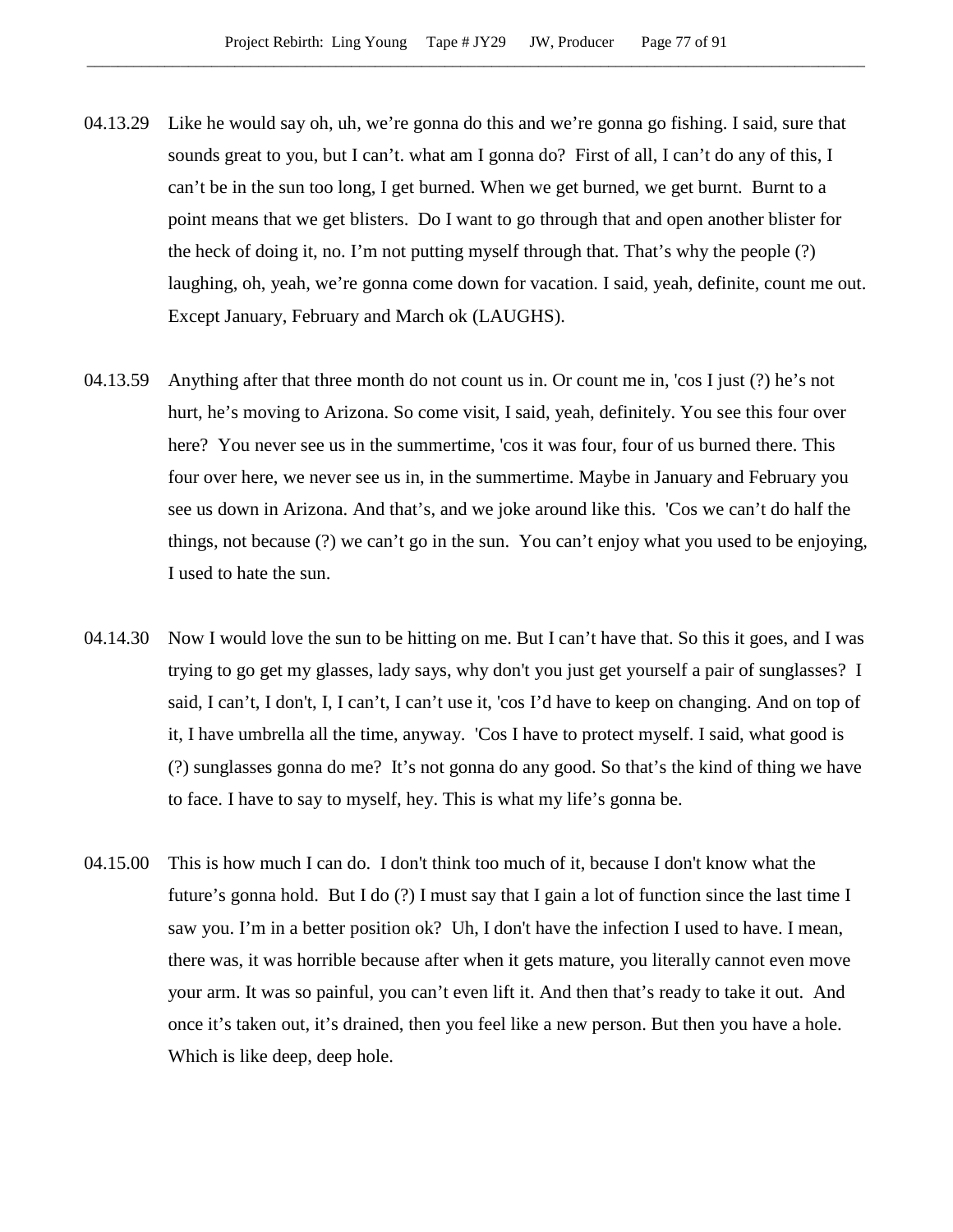- 04.15.36 That's gonna take weeks and weeks of like cleaning and preparation and bandaging, you name it. For like two months. It heals. But before this one healed, something else comes up. So it's like you're constantly backward and forward like (?) I don't know how many months. Uh, oh, my god, it must be like two, three months before he finally said this is it.
- 04.15.59 I was there like four time in ten days. That's pretty bad. And he's like Friday and Saturday, uh, Thursday and Friday he's in surgery. So that means there was two or three days that he can't even see me. So when he saw that many infection like 4 or 5 time, he said, what, this is it. Let's do this whole thing, and that's what he did. It wasn't bad, actually. Considering it, I think that was very good. But. Looks like hell, but who cares?
- 04.16.26 That's how I see it. I say, you have to see me the way I am, that's the way it's gonna be. Uh. If you want some other picture I saw, this used to be real raised. Like thick, thick, thick. This is really good. So.

INTERVIEWER: What about going on vacation?

- 04.16.46 LING YOUNG: Yeah, I try. As a matter-of-fact, I have to go to Texas for a wedding. Lucky it's in October, 'cos I told Junior, I even call up the guy, I said listen. It's supposed to be outdoor. I said (LAUGHS) oh. Do you have a tent? Uh, they said, why you hold an umbrella?
- 04.17.00 I said what do you, how does it look like I'm holding an umbrella, (?) poking somebody's eye hold it for like 20, 30 minute? It's not happening, ok? So I called the guy up myself, I said, Alison, his name's Alison, I said do you have a tent? I said, I cannot stay in the sun. Ok? I cannot even have an umbrella, 'cos it, it's still coming from all over you. Ok? You don't want me to look like a, a mummy with things surrounding me? So he say he's gonna put a tent that's good enough like 4 people.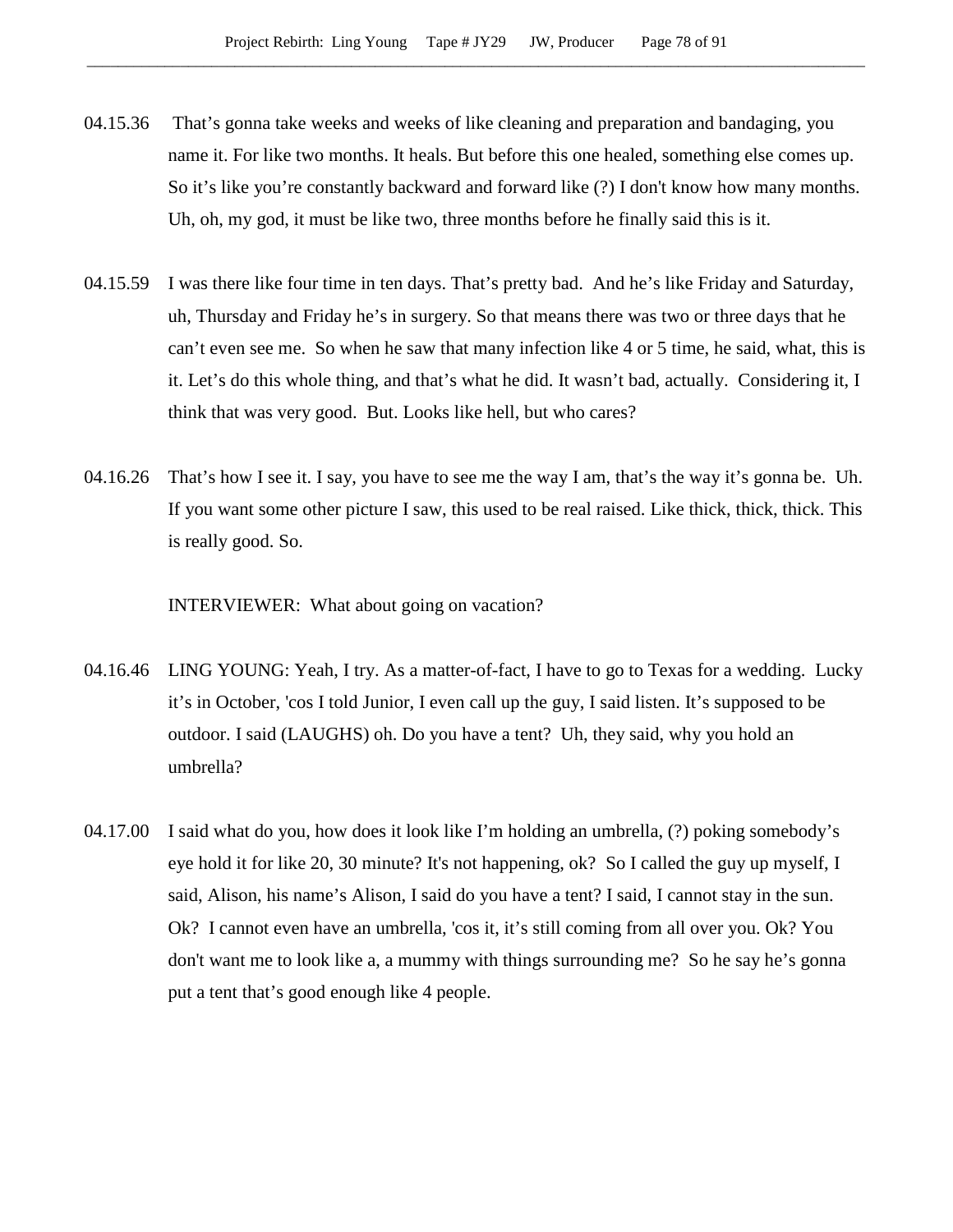04.17.27 But it's still gonna be very hot. I don't care it is October, still hot I think. And uh, I have a sleeveless dress. But because of my arm I have this, I have to have something cover it, so I'm still gonna be like (?).

INTERVIEWER: What about gloves?

- 04.17.42 LING YOUNG: No. I, well, I will have my glove. But I'm gonna have like a shawl to cover this part. 'Cos I have sleeveless, 'cos if I put something with sleeve on, it's gonna be very hot. So I decided the best thing is to have sleeveless. And put a shawl over it. And kind of like you can't even see it. So that was the deal.
- 04.17.59 Uh, flying. I'm very good at it now because I don't sleep, I take the pill right before it starts. I'm conked out, and I wake up, oh, it's there. That's something  $(\sim JW \sim)$  I learned.

INTERVIEWER: In regards to the addiction, are you worried about that?

04.18.22 LING YOUNG: I do, but I, I can't control it. I don't have a choice. I mean, (neurotin?) is for my nerve pain. If I don't take it, the way I'm supposed to take it, let's say I forgot about it, you know right way 'cos it started to (?) you know, it comes like shooting pains. It's oops, I forgot.

INTERVIEWER: What do you see in the future?

- 04.18.42 LING YOUNG: I don't know. As of now, I'm not in very high doses. They said (neurotin?) could go up to as high as 3200. and they said oh, no big deal. But then I just heard on the news there's some, something wrong with it. I never, I haven't read up on it yet, almost like the uh, Vioxx. I have taken Vioxx by the way.
- 04.19.00 And actually I got a call from NYU telling me if you're taking it, stop. And I said, gee that's a long time ago. That's what I used, I did take for the uh, scar. When they was contracting. Took it for awhile, matter-of-fact. Uh, I took prednisone for awhile, too. I took all kinds of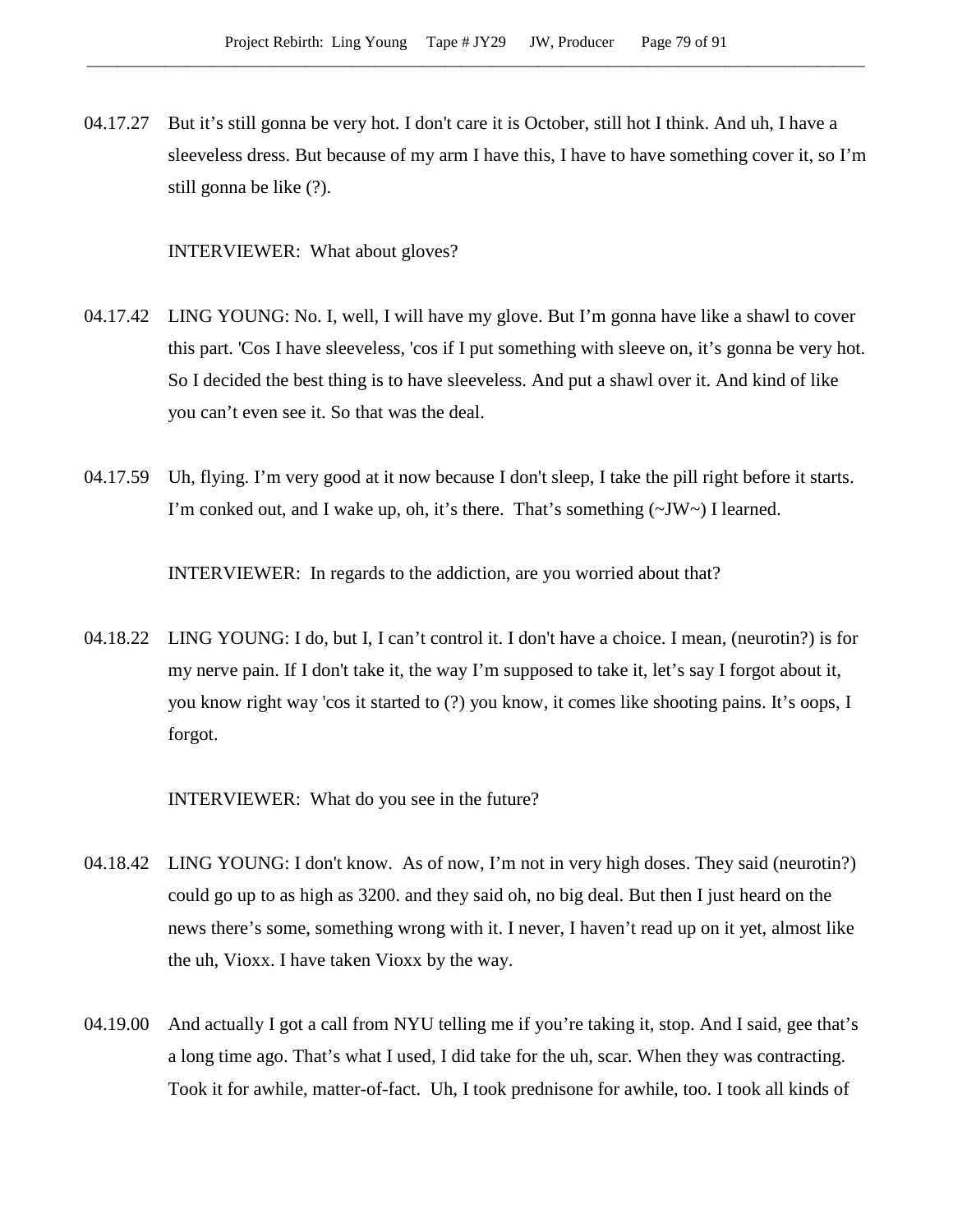uh, pill. The, the only thing I'm afraid of is the addiction is if, if I don't take it, I don't go to sleep. What's gonna happen? How long do I have to go through this whole nine yard?

- 04.19.31 That I know for a fact. I can't take the rest of my life. I want to get to a point that I take it only if I have to take it, but I haven't gotten to this stage yet. And people, like they would tell me for the time being, since you're still going through all these things, just leave it, don't worry about addition. This is what my psychologist is telling me. When time come when you're ready, you're gonna be ready. Don't worry about it now, he said.
- 04.19.58 So that I'm not gonna worry about it right now. Even though it does come through my head once in awhile, but I'm gonna try to not to. And once in awhile I say, you know, let's not take it. But (?) when 2 o'clock comes, you're not sleeping, you know, take the damn pill. I don't have a choice.

INTERVIEWER: Where do you think you'll be in the future?

- 04.20.21 LING YOUNG: I can't go too far. Ok? Because you don't know what's gonna happen to me. Can't really take certain vacation, because you can't be in the sun. you can't go certain places. Ok? If you do go, you got to be all geared up, with everything. You'd be like dying out of heat. I would love to take a trip to China, which I always wanted to, but I don't know when. Ok? Uh, I know after the wedding next year I have some kind of surgery, I don't know where yet. I know definitely it's gonna be here or here. I haven't decided yet. But uh, where I'm gonna go, unfortunately Don is retiring next year, that doesn't do me any good (LAUGHS).
- 04.21.06 He might be retiring next year. But that's the end of next year, so I have long time to think about, not be like I don't know about that. That's 24 hours, I'm not too sure. Uh, but the only thing I'm afraid of now is if Donald or my daughter get uh, butting head, and that's what, the only thing I'm, I'm fearing, but I said to Marge. Marge keep on reminding me, that's why I said Marge is like my uh, sidekick.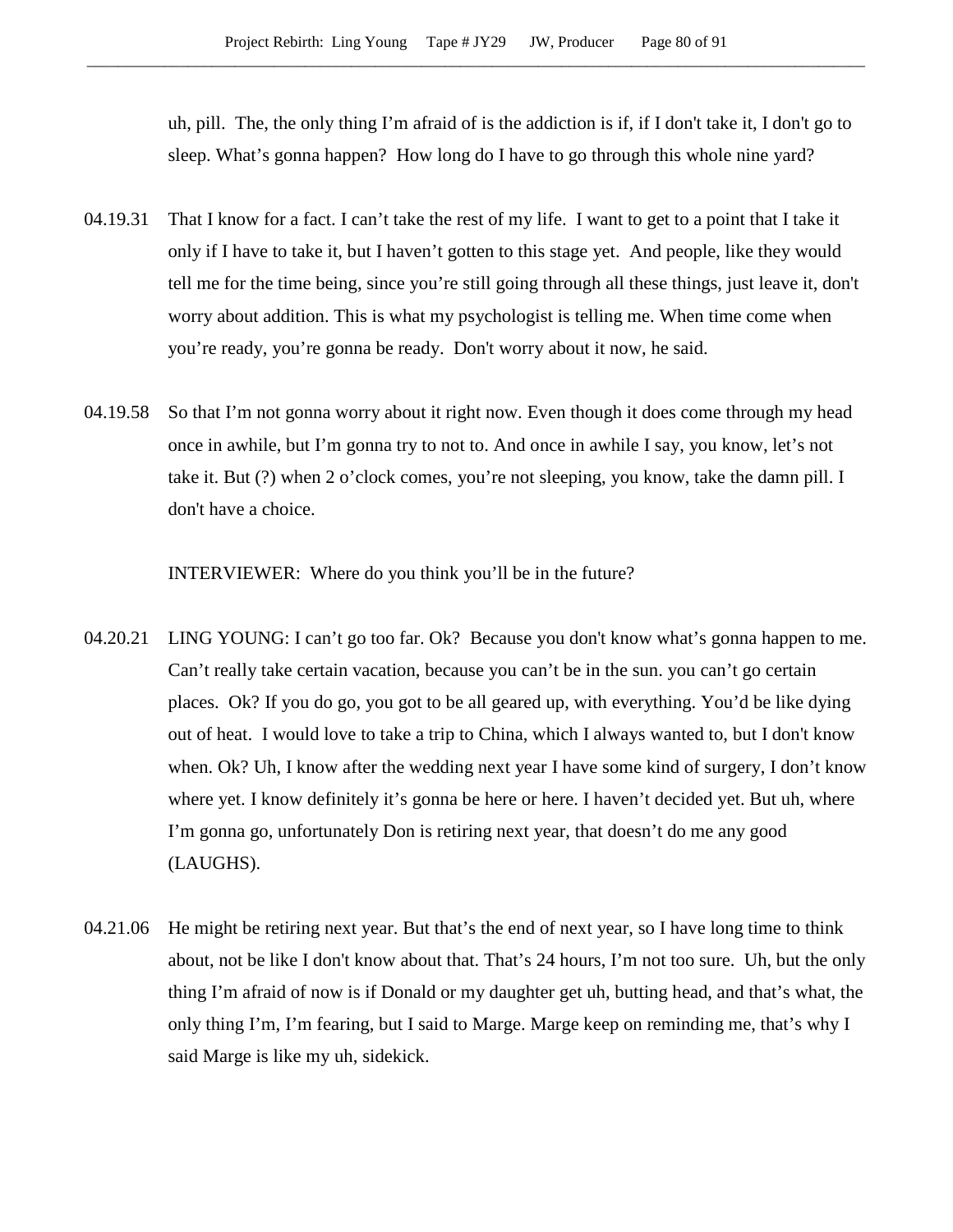04.21.32 Ling, don't worry about it, when time come you worry about it. It's true. I can't worry about things in advance anymore. I can't, I don't have the energy to do that. So. She push me down and calms me down, and that's why Larry, Larry's funny, Larry (?) is a nut. So he, when we go out to go on an appointment, and we have fun, those, those hour or two. 'Cos we insult each other like, you know, just to get the kick out of it. Uh.

### INTERVIEWER: Is that great?

- 04.22.01 LING YOUNG: Yeah, (?) we're three crazy people. But that's how it gets me going, you know like I would look forward to it. I look forward to seeing Marge, and Marge look forward to seeing me, and then we watch movie and we just, we just out loud making up stories and telling what to do and we would scream and carry on. You know, how soap operas gets a little crazy, you know, and we just like get on it. And then after that it's ok. So she goes the rest of the day and go do her thing, and I do my things.
- 04.22.27 So our day go by real quick. And when she's not around, it's oh, (?) what am I gonna do now? And especially the day she's not coming. I said, oh, god, what am I gonna do here? (?) then I be moping. All day. It's not fun. Uh, I normally not supposed to be here by myself, so sometime I have my sister-in-law come in. But still not the same. You know what I mean, 'cos she's like babysitting you. I'm not a baby. But I don't want anything to happen. Then I, have more problem. I don't need anymore problem. This is what I say to myself. So I try to take everything lighter as usual.
- 04.23.03 I try not to get myself into argument. Ok? I do but, because I can't control it. If I say to myself, ok, Ling, this is not helping, 'cos you're just gonna get yourself crazy. Then I just try to pull myself back. Of course, with Marge around, she just say, Ling, ok, let's go. So that's how I get myself by. He's home two weeks, of course, gonna drive me nuts. But uh, but she's, she's around, Marge is around.
- 04.23.31 But unfortunately she's going through hell herself with her husband's going through all kinds of headache. And for three years, he has an operation, he doesn't know what's going on.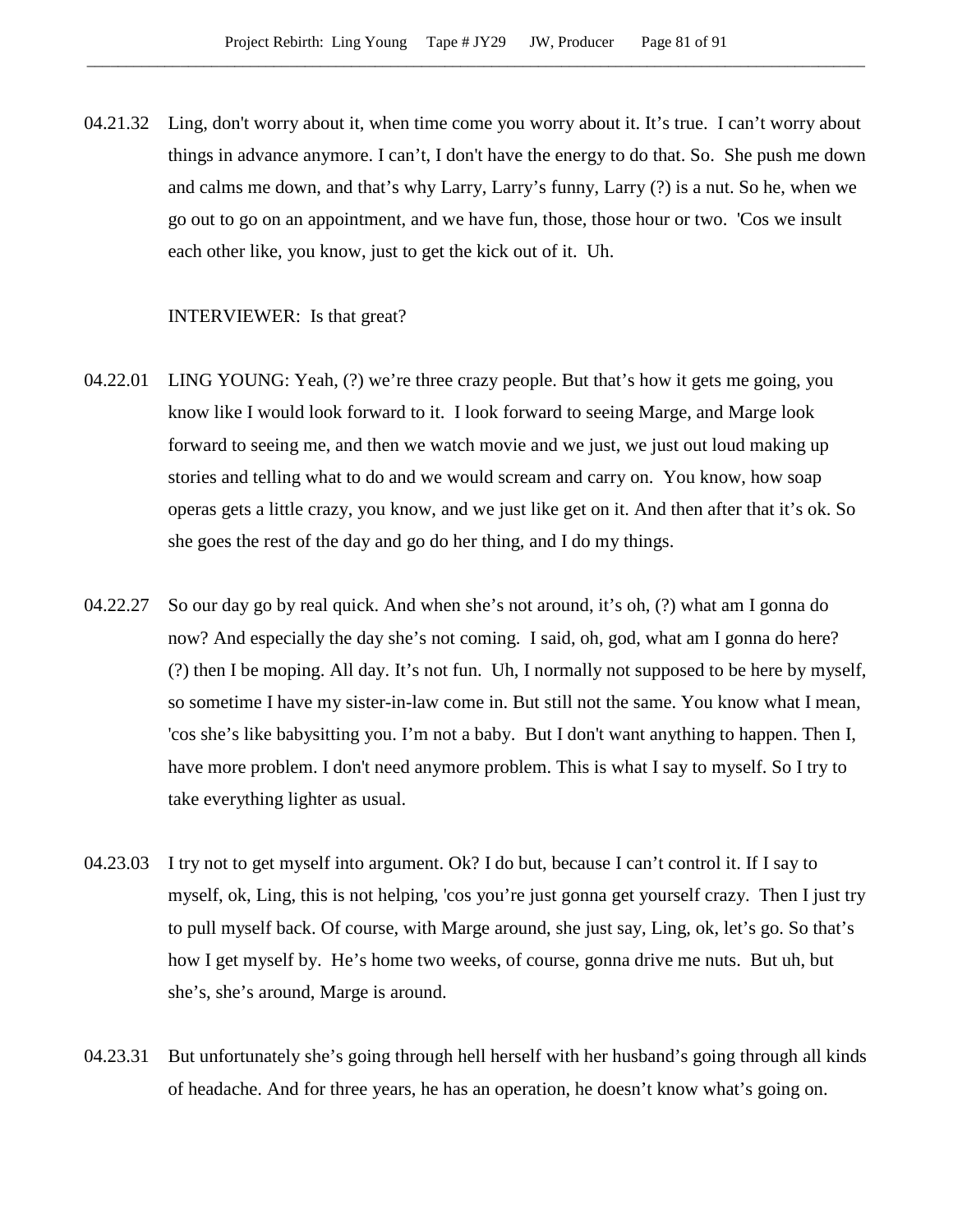They finally found out they think they know what it is. But let's hope. They just, I mean, they feel his back (swears?) there was a problem, there wasn't a problem. Then afterward, they decided was to screw, then that wasn't the problem. It's just, just like constant, constant. So uh, my future's gonna be like actually I don't know. Now the kids' gonna be out of the house, so it's like oh, Christ. At least my daughter comes home and (?) tell me how I'm frustrated,

04.24.05 I'm this, this happened, that happened. Now I don't have that. So that's another thing that I have to get used to. 'Cos if she come home, she still blab, blab, blab (?) like at least a half an hour of what happened at work. This happened, that happens, good and bad, doesn't, things like that. But if she move out that's gonna be gone. So it'd be like me, me, myself and I. And Donald, if he's around. So uh, I'm not too sure I'm really that, that much looking forward to it.

INTERVIEWER: What were the highlights of the retirement party?

- 04.24.42 LING YOUNG: Actually it's funny because they (?) everybody's insulting each other (LAUGHS). That, actually like, it wasn't really (?) anything about me, but they were insulting each other, you know like the guy was there, and the MC was insulting every one of my friends. How this one doesn't do work, how (?) that's what (?) said, I never knew you guys were that funny.
- 04.25.02 I said yeah, my group is really crazy. My group when we get together, I mean, we, I used to love to come to work. That was the old group I was talking about. It would be like I can't wait to get to work, 'cos you go in, you laugh until you go home. And we'd make all kinds of noise. We'd still do our work, mind you, but we still have so much fun. We watch the kid grow up. I mean, we, I would say like 30 years.
- 04.25.26 So the one who prepare the party, I knew her since 1973. And we had babies together, you know like it was just like, oh, our kids were in the same age. As a matter-of-fact, her son's like a month older than my kids. And I didn't want to have a party, ok, I never wanted a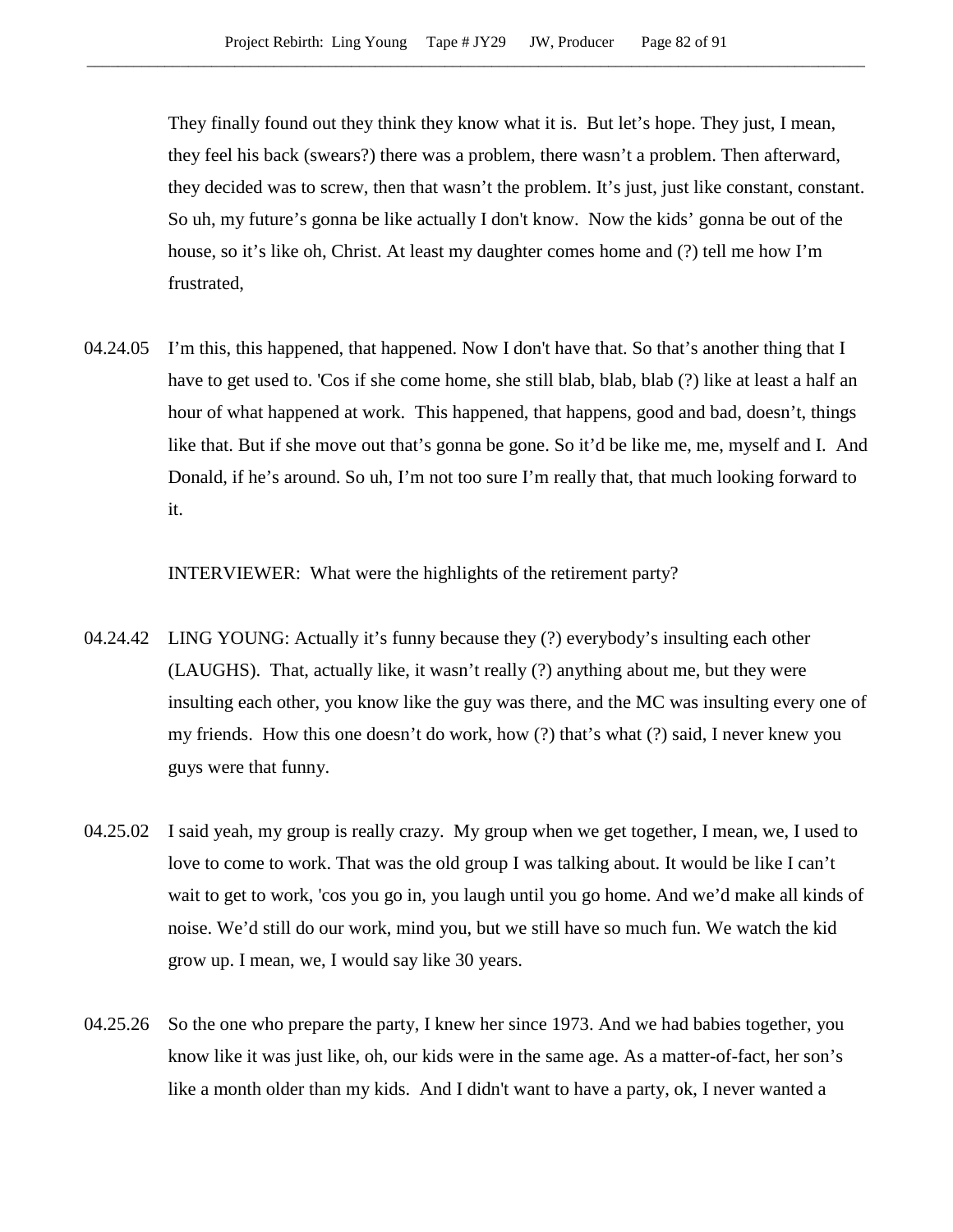party. And uh, ok, so (but they said?) they gonna do for you anyway that you like it or not, they're gonna throw you a party. I said oh, crap. That's not gonna do me any good. So I said all right, what the hell. Let's do it. So uh, they were gonna do it without me anyway. With or without your permission they're gonna do it. That's all right.

- 04.26.00 That's the case, let's do it. But it was fun. I saw a lot of people who never showed up before showed up, ok? I had a guy who retire over 15 years ago because of disability, he showed up. He could hardly move, this guy. He showed up. It was quite a lot of retiree was there. Which I was very surprised. And I guess I had a ball. I was just laughing all the way. I guess I didn't shut up. It was, it was very, very different. And unfortunately they though it's gonna be pretty small.
- 04.26.33 So next thing you know I think they have about 80, 90 people showed up, and it's like (?) ok, that was it, you know? That's why the place was so jammed up. And uh, lucky that the restaurant guy was pretty good, was very cooperative. But that's the reason why that it's very hard, and when you, you deal with, at least you're dealing with American people. The Chinese wedding is chaos. Nobody listen to nobody. Everybody's on top of each other.
- 04.27.01 It was just that it's really chaotic things. And 90% not gonna talk, doesn't understand English. And that's like a big thing, and with my mother, she already hates my, hates my guts that I'm getting all this attention. I said imagine she sees it again, she might flipped out. She's already flipped out now because in her mind she's stick, she's fixed on one issue. She think my father's having an affair.
- 04.27.28 That issue stick in her mind, she'd be like, every two seconds she's watching my father's move. It, the minute (?) he gets up, her eye just follows him. And if he goes out, to the yard, she's just like (?) like, like a robot, automatic just gets up and go right after him and start screaming. She's just lost it. So I said, imagine if I have that coming, of doing any (film?) or whatever it is, she might just start up because I'm getting attention again. Somehow I even ask her point blank, I said what seems to be your problem?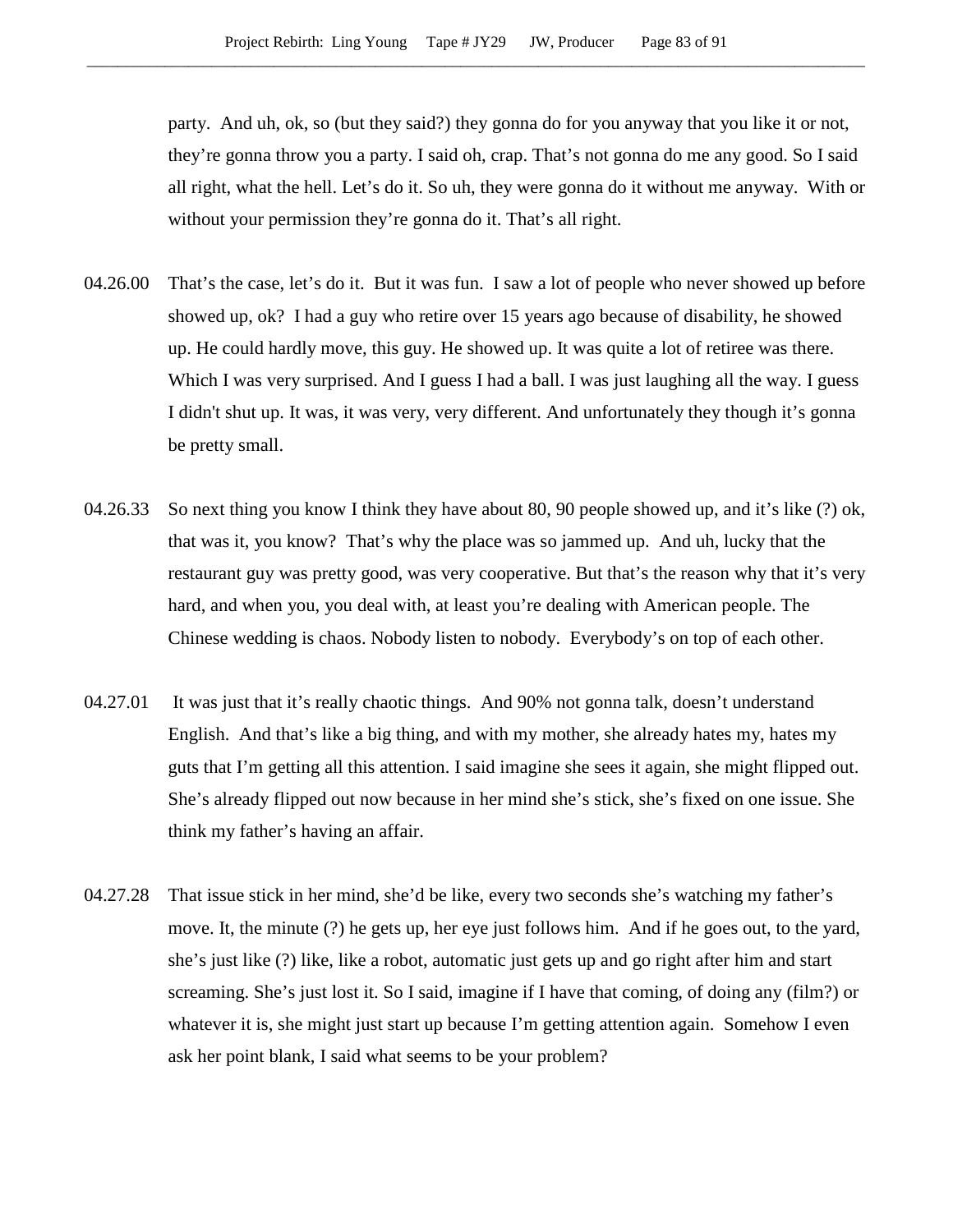- 04.28.01 Are you jealous? And she went, came right out says yes, I am. So why do you have this or why do you have that? Why do you know how much your brother make, uh, why you (?) you have kids good to you? I'm like, is it my fault? I mean, it's not my fault if I have all this. I work very hard for it. Well, you don't have to worry about it, your husband comes home and gives you the paycheck and this and this. I said, because he doesn't know how to take care of the checkbook, not because he's just, Chinese men doesn't do that.
- 04.28.31 That's (?) another reason why. Not because he's so whatever. I do all the bills. And I'm, I make it my business to be, to be tight with my kid because I know what I saw myself growing up as, and I want to change that. And I did do it for my own, for my own sake, also for my kids' sake. So I took a job that pays me almost nothing, because I was on part time. And I was home with the kid. So we had a relationship, very different which my mother never did.
- 04.29.00 Even now with my nephews and nieces, they don't go bother my mother. They don't even bother to visit her, they don't do any of this. Unless I do the, do the coordination. Otherwise, nobody shows up. When it comes to birthdays, and uh, Mother's Day, Father's Day, even birthdays, ok, they go by the Chinese, Chinese calendar. My mother's birthday is near Thanksgiving, my father's near Christmas. How hard is it for you to remember? If I don't do it, nobody does it.
- 04.29.30 And since I haven't been doing for three years, no one do anything. So but if anything happen, I get blamed. I could be sitting at home doing nothing, I could be sitting home in my, my own, own chair, I get a phone call that I make, I make something happen. So my mother has been really like pounding, pounding, and finally the last time when he calls, so she calls up and complaining. That time I kind of got, 'cos I wasn't in a good, good mood that day. I said listen, all you do is complain and complain. It's been 60 years ago, almost 60 years already. 'Cos they were engaged before they even they married. I'm 53, so you're talking about 58 years.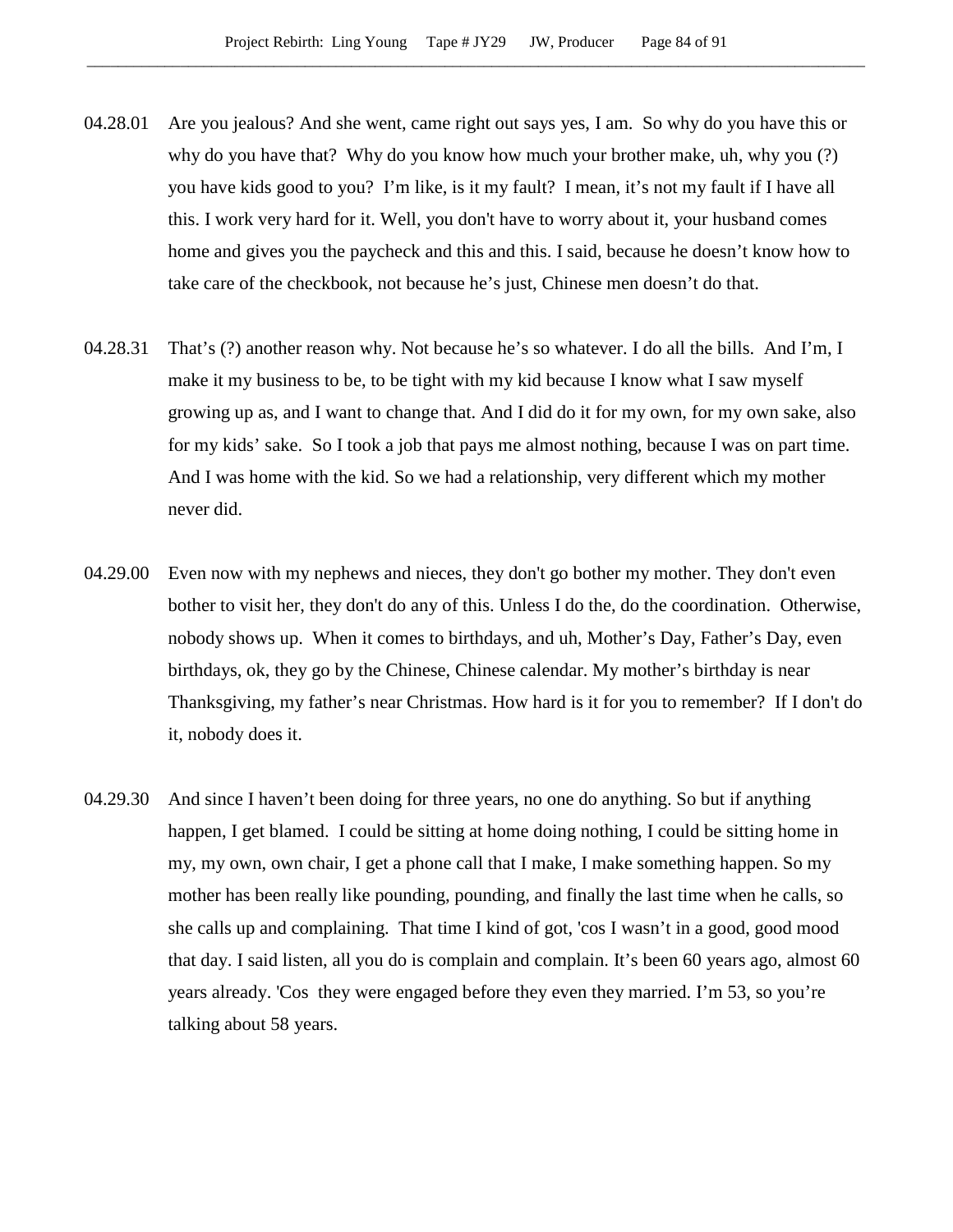- 04.30.05 Why go back to all this problem? (?) It's just on and on and carrying and screaming at me. I said listen. I said, I'm in pain, ok? You going back to things about 50-some odd years ago, it's not gonna change. You're half dead, and I really actually said that. I said you're half dead. He's half to the grave 'cos he's, he's in dialysis three days a week.
- 04.30.28 And he look like hell. From what I saw from last year, from the wedding, Richard's wedding, he's like ten years older. He hardly couldn't move. I said what do you think he's gonna do? Oh, you don't understand. And he's doing this, this he's doing. I said Ok, fine. You think what you want to think 'cos I wasn't, I'm getting like a jury. I said you think what you want to think. I cannot talk to you, I cannot convince you otherwise. And I hang up on her. And since then I was afraid to talk to her. 'Cos then of course now by then I'm, I'm on the bottom of the list.
- 04.31.00 Before I was on the bottom list, so right now I'm really buried. So (LAUGHS) I'm like Ok. I stay away for good, even though when I found out she was in hospital, I was ready to go visit her. I tell my kids go. But when I got there that day, after like two weeks or later, she was in hospital at least 3, 4 weeks, she was kind of half conscious. So she really couldn't talk. And then I waited another week, I was gonna go visit her with my kids. And I got called out and my brother said don't go today. She's acting up again. I said Ok.
- 04.31.30 So scrap all the plan to go visit her. So we went the following week with the (?) after. I got there, like I said, she start up again. So and I got yelled at because my brother said I told you to be, you guys be quiet. I said, we wasn't doing anything. We're just like talking. So I tell you she start acting up, you guys supposed to be, be quiet. I said ok, so now I can't even talk. So I said ok, fine, so we shut up. We kept quiet. We just ate like, like mummies. We ate and we left, and that was the last time I saw her, which is over two weeks ago.
- 04.32.03 And I wouldn't go, I can't call. 'Cos I call, if I happen to, if she answer the phone, let's say she don't like the way I sound, whatever the, whatever reason she goes into an attack, she dies on me, I can never live with myself. Even though I know it's not my fault. Would have been me causing it. Or if I call and my father answer the phone, and she might think that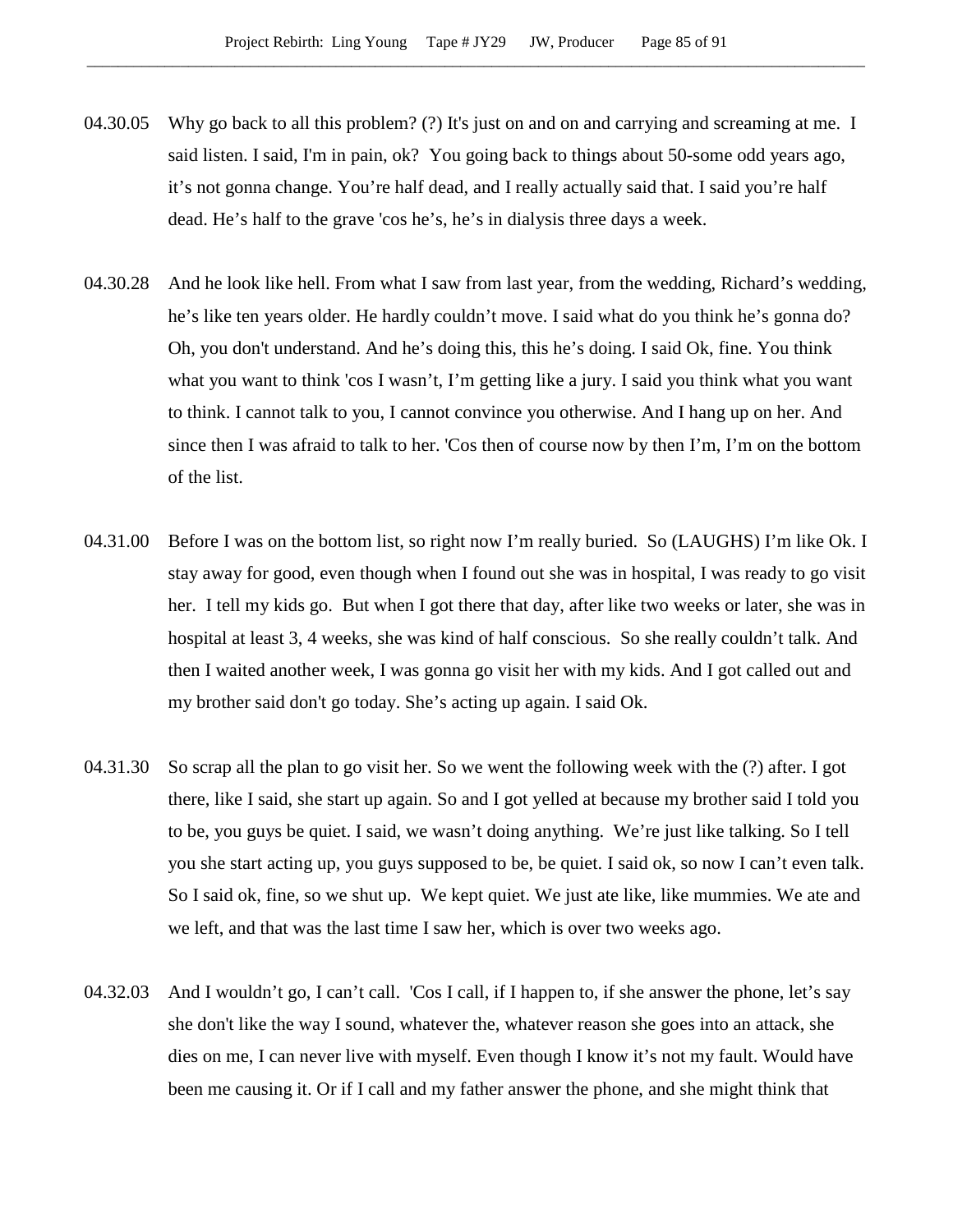somebody else called, or let's say she think that the woman call, whatever, whoever that is in her mind, then she go into another tantrum.

- 04.32.32 I said ok, I don't call. I just call my brother, how's she doing? Uh, she's not doing that great, ok? Uh, her chemo's way too strong. 'Cos they changed it because it's, her tumor just grew back, just like that. So they trying something else, but it was so strong to a point that she lost her hair within one week, I mean, complete bald. Then my father's dialysis is doing like, uh, like this. When he has it, he looks like half dead. Unfortunately the day the wedding is a Saturday. He's had dialysis in the morning. Then he's back to smoking.
- 04.33.07 But he's in, he has blood clot. He has a clot that they had to put, like a wire to clean it. That's how thick the, the plaque was in his body. And he's no good anymore. He could be like minutes, could be days, could be months, could be instant. So that's why it's such a, why bother? But now she's in another stage of mind, she doesn't know what she's doing anymore.
- 04.33.31 And my brother (won't listen?). I said to her, maybe there's some pill to calm her nerve. No, no, I'm not gonna give it to her (?). I said ok, you're the boss. And he's the only one they listen to. So that's why I just, I stay away from it because if I don't, I'm gonna put myself in a very bad shape. So I learn how to stay away. Even my friends say, Ling, don't you learn from all these years, 'cos anybody who grew up with me or stay with me for many years, that's what I told Danielle, who know my story.
- 04.34.05 'Cos no matter what I do, I'm always the no-good. And everybody, every time I complain, they say, Ling, haven't you learned? I say, yeah, ok, I won't do it again. He said yeah, that's right. To, later, two months down the line, you're gonna do the same thing. And that's been going on for years and years. But last two years or so, I kind of like took a big step back. I said no, it's not gonna happen to me anymore. Because  $(\sim JW)$

INTERVIEWER: Is it because of where you are right now?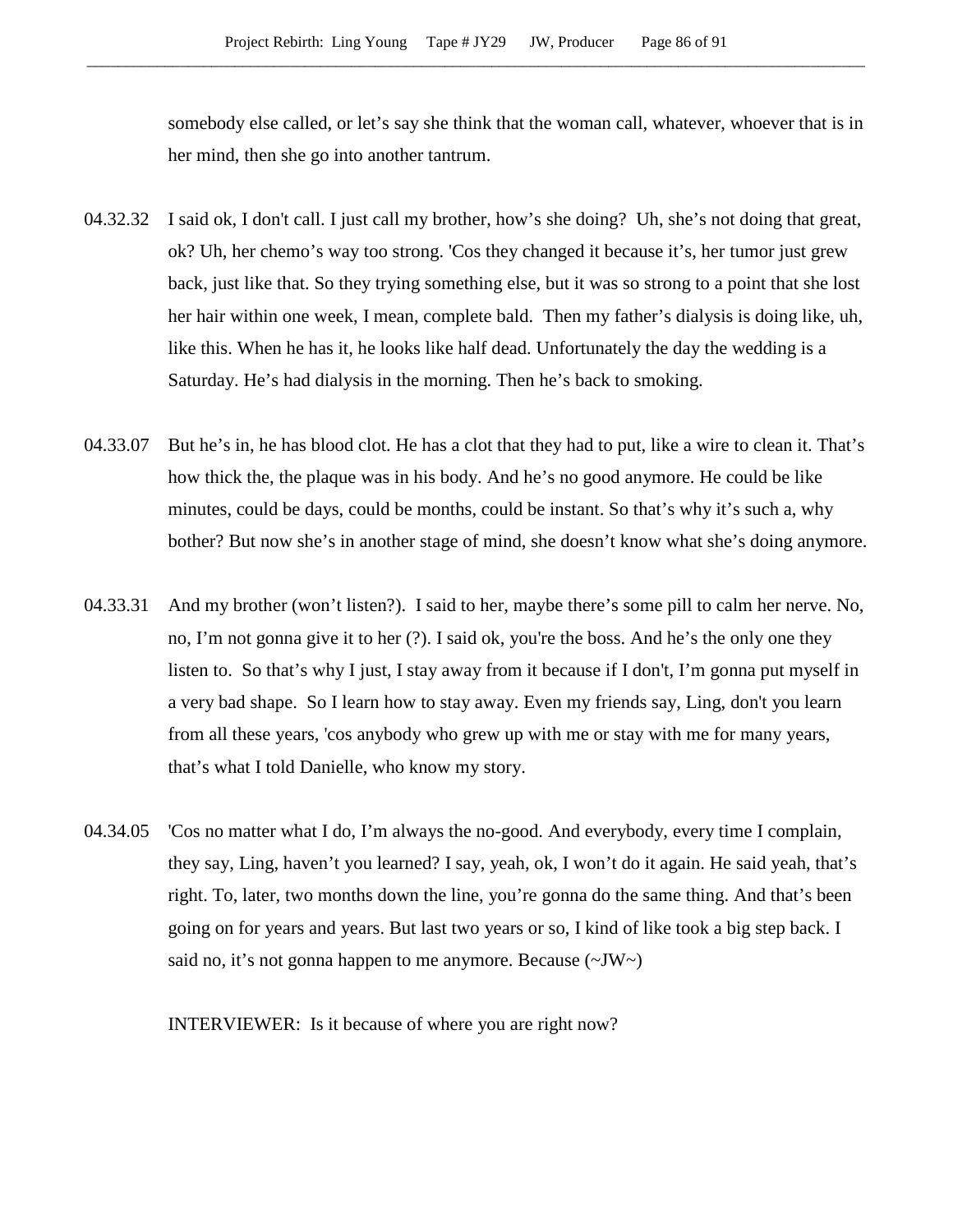- 04.34.32 LING YOUNG: Yeah. 'Cos I would take everything in and I try to make it better for everybody. But it's not gonna change the fact. They not gonna listen. My mother's still gonna feel the same way, so what am I gaining from it? Except getting myself so aggravated and try to fix the problem when, when they don't want the problem to be fixed. Like I say, if I don't get the people together, no one does anything. Even for Mother and Father's Day isn't that's you supposed to do something? No.
- 04.35.00 It doesn't phase them, unless I do the initiation, nobody does anything. My nephew and nieces, is not close to my mother whatsoever. And my kids' the only one that actually go there and give them a hug. None of them does, does anything. I make sure when they go in and say hello to them, none of my nephew and nieces does that. But I can't control that. 'Cos they, actually it's the parents' fault. But if my brothers and my sister-in-law doesn't know how to do that, that's not my place. Before when they were young, I could yell at them, and now they say mind your own business.
- 04.35.30 So (LAUGHS) what you gonna do? So, and so as long as I figured out, and so if my kid does it, and sometime when Donald say well why should so and (?) I said listen. I really don't care what my brother or my sister-in-law do. As long as I know I do what I'm supposed to do, I care less. That's what I tell him, because they were saying why don't he, this one do it (?) that's, I said no. I don't want to hear it, I don't really care. Because they are not me, and I, I am not them.
- 04.36.00 I do what I'm supposed to do as a daughter, and that's all I care. Ok? I make sure my kid go see them once in awhile. I make sure that if they in the hospital, I say I don't care how your schedule is, you make it your business to go there. And that's how I tell them, and they make it their business to go there. And that's all I want to know. I do my part. And like, like Junior, or Richard don't have no time? I said I don't care. There's five days, seven days a week, you make it one day to go. And they, and they do it.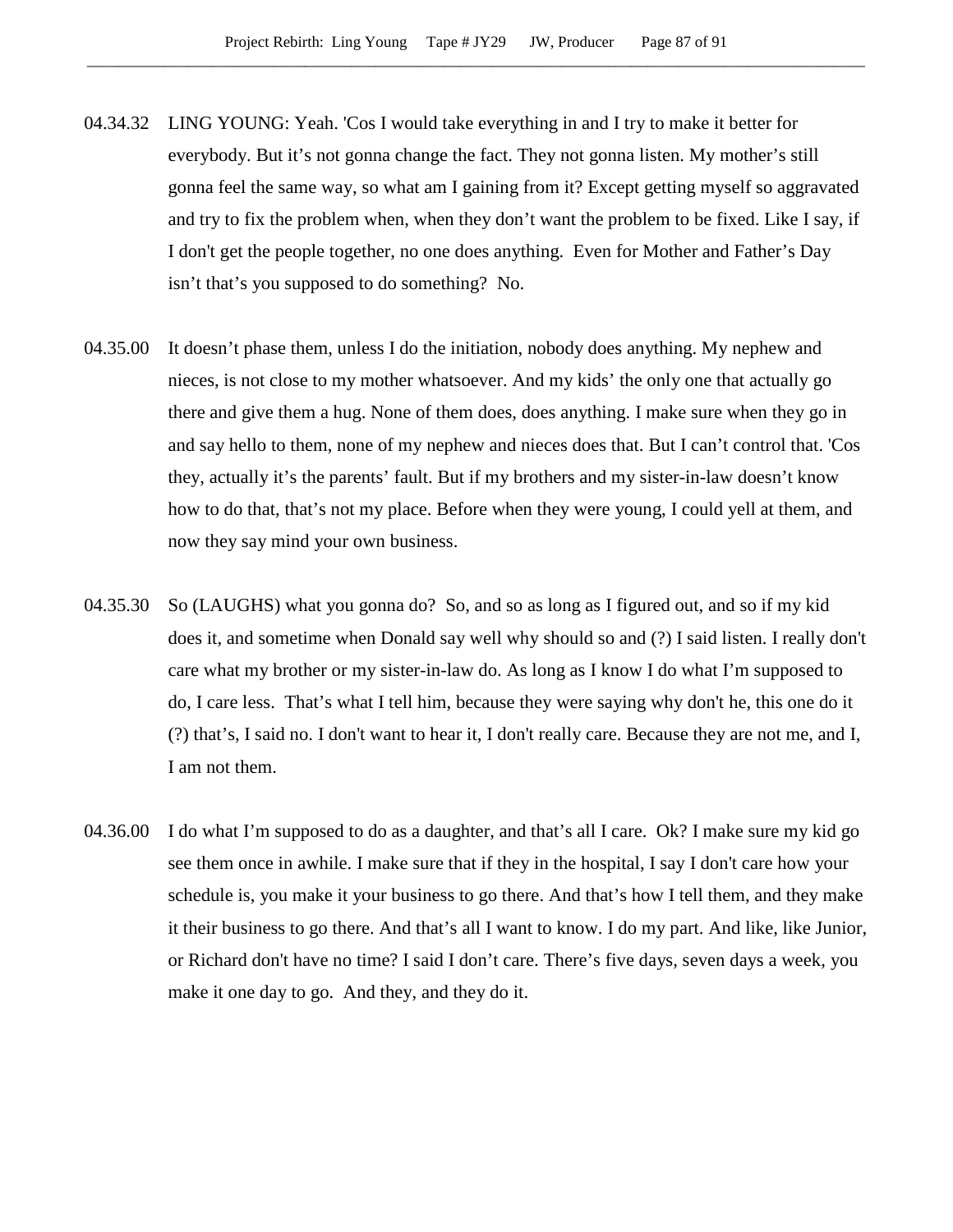04.36.28 And I think that's the right thing to do. And they know that's the right thing to do, so. They would definitely once in awhile they would go (?) see, see them. But other than that you won't see my nephew, you will not see my niece. (~JW~) Which is sad.

## (OFF CAMERA REMARKS)

INTERVIEWER: Anything else you wanted to say or anything that we haven't covered?

04.39.59 LING YOUNG: Not really I guess. Good luck to you and me (LAUGHS).That's about it. Uh, think about coming down, ok? I'll talk to you again, talk to you over the phone again.

#### (OFF CAMERA REMARKS)

- 04.37.56 LING YOUNG: (MID-STATEMENT) and everybody kind of like, I guess, they decided we just gonna sit home and just hang out and just watch TV. I mean, not TV - TV, but just watch movies, whatever, just to take our minds off. And mainly the, the families are together. Ok. Uh, I think my family's definitely is coming to the house. I was gonna go out, I guess we're not going out. On the Saturday, that's tomorrow. Uh, other than that I'm pretty happy what I, where I am now in a way because I'm moving a little bit more. I'm not like, like this, you know, like, like stranded in the point that I cannot stretch or do anything like this, 'cos I had a hard time stretching.
- 04.38.35 Now I could actually stretch. Even though it hurts, but it, I could stretch it. So that's a big improvement. He, he did a lot of, lot of zigzag here. You can see. All kinds of zigzag. But uh, you can see (?) you see this thing right here? It was a little hole right here. He actually pulled the skin and pulled it over here. (LAUGHS) It's amazing how plastic surgery can do, (LAUGHS) do for you, ok?
- 04.39.00 And this whole thing was from this thing right here, and is pulled over. Uh, it, it's weird. It's really weird what they can do in plastic surgery. Uh, this is getting very, very tight, you can see uh, (?) like this. And it's, that's why it's pulling my, my thing backward. So but uh. If I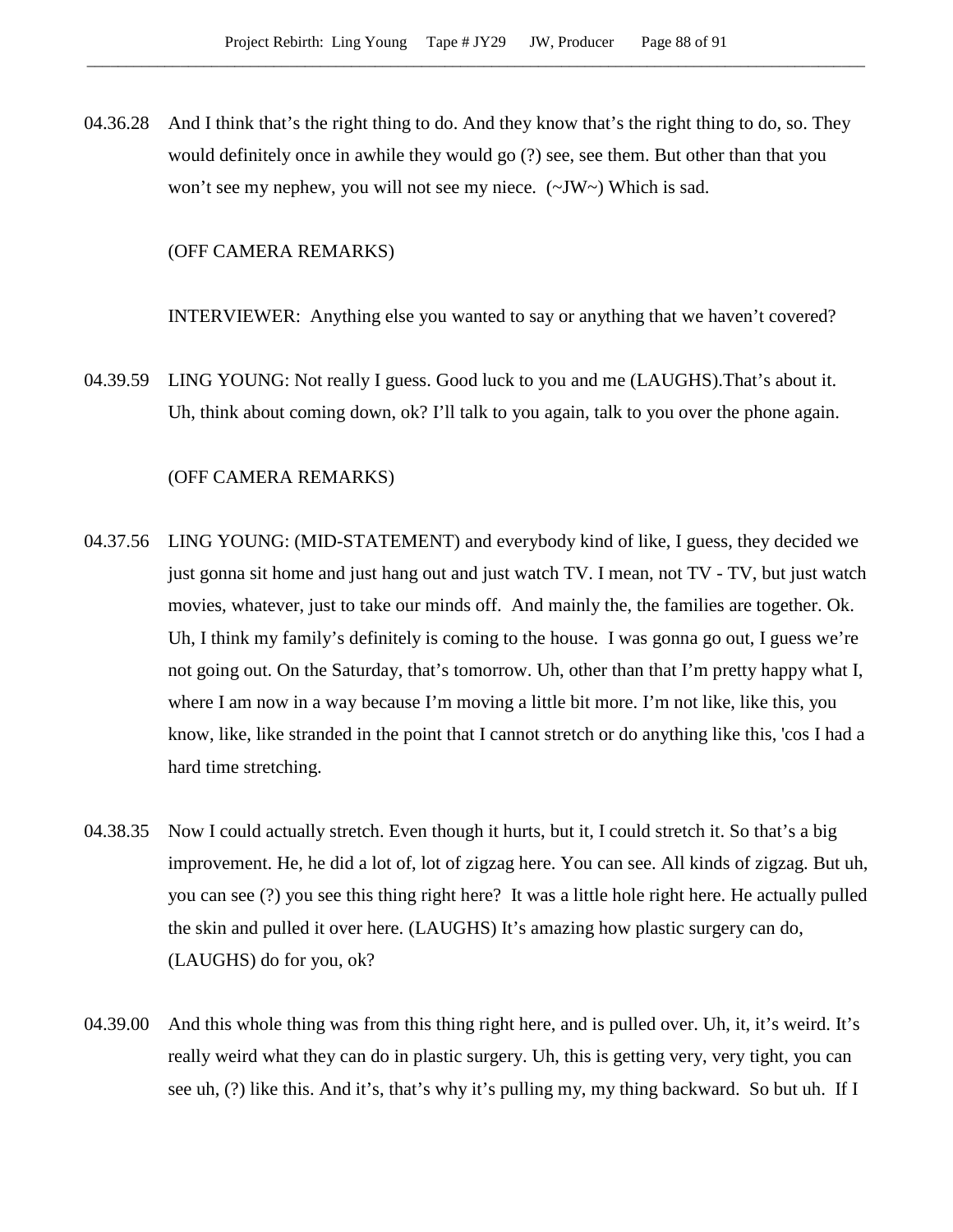don't tell you, you wouldn't know that my hand's not moving. So that's why at least I got my (limb?).

04.39.30 I mean, the other woman I was telling you doesn't have so unfortunately. She's only (?) no, now she's in her 40s. So that's when I was telling you, you know, she could do you a lot of good. I think. Talk to him about it. Uh. That's it. We'll see what happen this weekend. (~JW~) And that's it, I don't know what to tell you. Ok?

## (OFF CAMERA REMARKS)

### 04.40.44 B ROLL

- 04.41.08 LING YOUNG: Well, I guess that this was an infection that was really, really bad. It was almost like a honeycomb. It's a lot of holes, a lot of pockets. And uh, it just get infected. Supposedly what happened is the infection goes underneath (?) in between the two skin and it gets trapped there. And it gets like painful and then it gets pocketed and then the next thing you know it gets very, all pusses in there.
- 04.41.34 Uh, until it's actually mature, the infection mature, it doesn't work. And once it mature, you can move, and once you cannot move, that means cut it out and drain the whole thing, and after it's drained, you got a big hole. And the big hole, what happen is then it takes at least a month or two months, minimum, to heal. And then after so many, he decided to take this whole thing apart.
- 04.42.01 And that was a major one, that was a major, major operation. And uh, that was I think like 8 or 9 hours, I don't remember how, how long was it. (LAUGHS) that was the, the time that he misses his uh, daughter's uh, prom. And his daughter's not talking to him for (LAUGHS) months. And after that he uh, also did other, other one. He was gonna have a skin expansion here. He decided, when he opened it up, he didn't have to.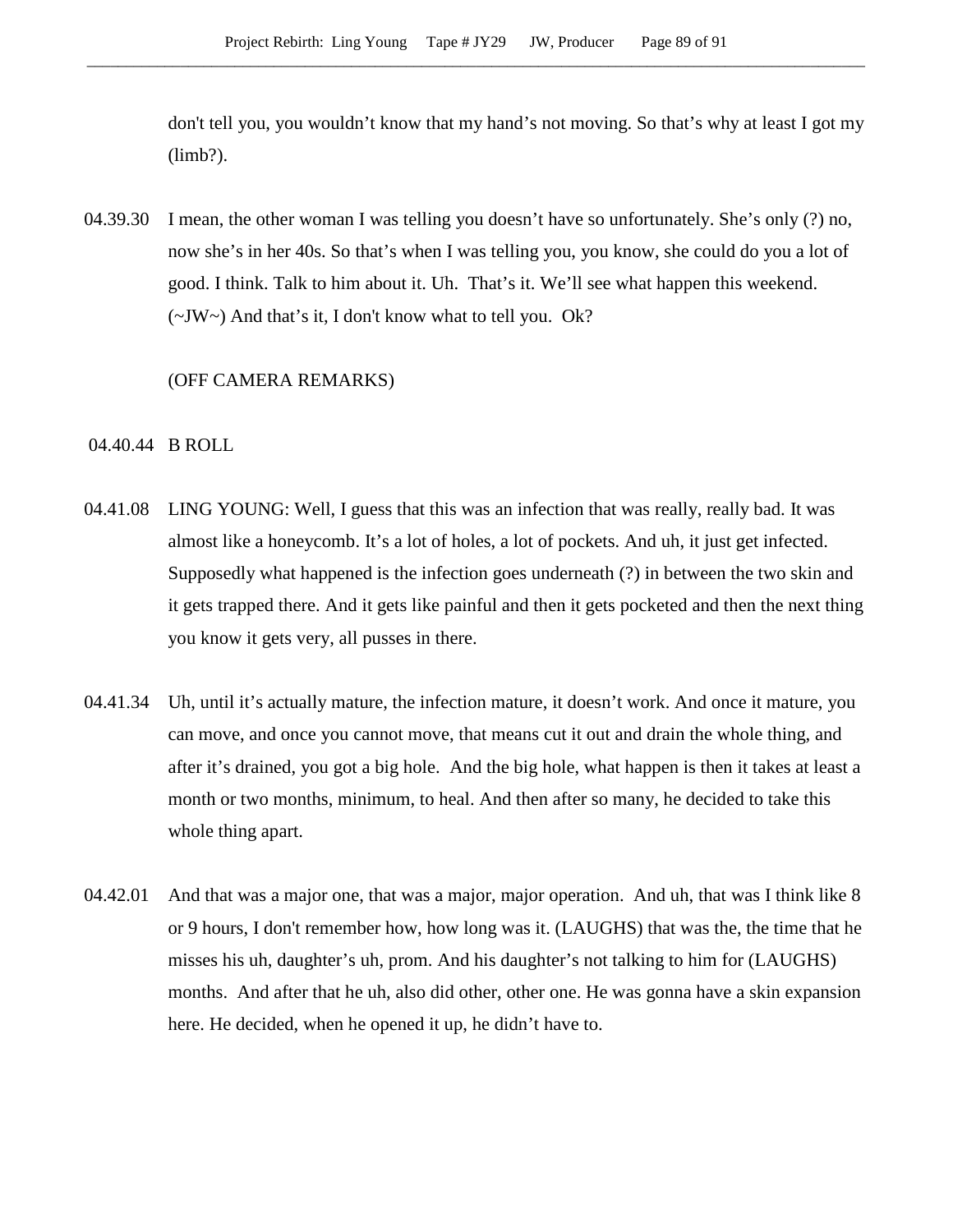- 04.42.28 Then he did my ears, which was all curled up before, my ears. It's like a big like deformed ears. He actually built it back very, very nicely. Uh, then was on this other hand it was a big, big scar that it was my, my arm actually could not stretch out, and I could not bend my wrist. He did a lot of C plastic to actually make my hand flexible, which is like I could stretch it with a, a little strength.
- 04.43.01 But, but I could bend my, my wrist uh, as I'm bending now. I wasn't able to do any of this. So it was quite a lot of improvement since last time, 'cos everything happened last year and this year. So I did a lot of work. Since the last time.

# (OFF CAMERA REMARKS)

04.43.22 LING YOUNG: Well, what happened was this hand after the, the other failed surgery, this whole, pull my fingers up close together. And I couldn't clean it. So the other last surgery on this hand, what he did was he opened up like (?) the web space. So now it's open, even though I cannot move it, but I don't have to worry about infection coming between my, my web space. And he also did the calcium deposit right here, which he did it like twice. Uh, it's still here, but it's not as thick as it used to be. So I'll probably have to do it again, I don't know when, but whenever.

### (OFF CAMERA REMARKS)

04.44.06 LING YOUNG: So. It look like a little spider web. But uh, it's still very active. Because it's still so bright red. So. But now nobody know why. That's, that's the bad part about it. And I guess my (?) fingers are getting stiff and stiffer by the days. It's not getting better, but it could be worse. As I see it.

#### (OFF CAMERA REMARKS)

04.45.18 LING YOUNG: It's still not perfect, but it's still, I could move it.